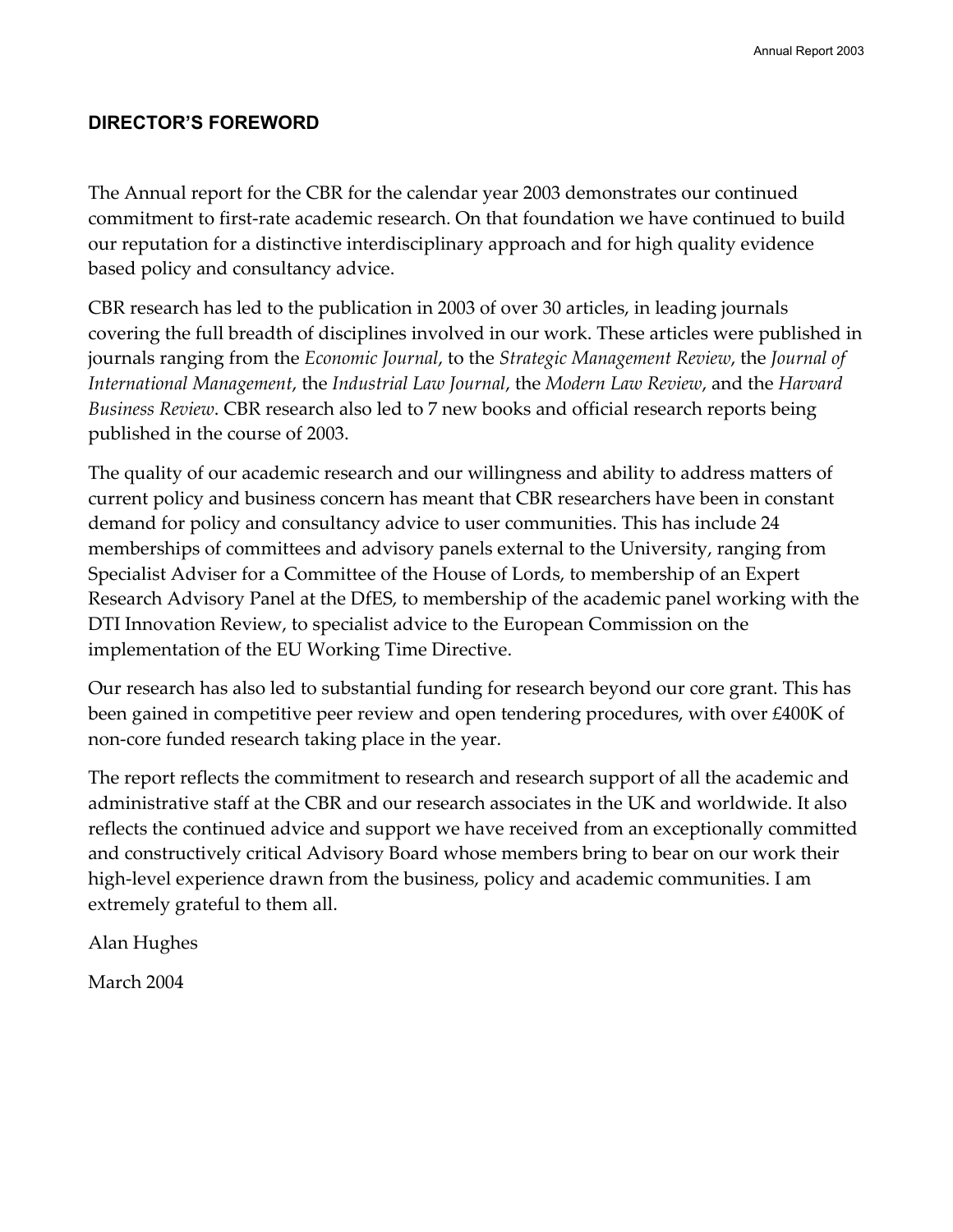| 2. INTRODUCTION: LIFECYCLE, STRUCTURE, RESOURCES, OBJECTIVES AND OUTCOMES 3                         |  |
|-----------------------------------------------------------------------------------------------------|--|
|                                                                                                     |  |
|                                                                                                     |  |
|                                                                                                     |  |
|                                                                                                     |  |
|                                                                                                     |  |
|                                                                                                     |  |
| 7.1.1. Building a Biomedical Enterprise/Commercialising Science/The Organisation of Entrepreneurial |  |
|                                                                                                     |  |
|                                                                                                     |  |
| 7.1.4. The Learning Factory and New Product Development Performance in the UK and Japanese          |  |
|                                                                                                     |  |
|                                                                                                     |  |
|                                                                                                     |  |
|                                                                                                     |  |
| 7.2.1. Corporate Governance and Investment: An International Research Network 17                    |  |
| 7.2.2. Corporate Governance, Corporate Finance and Economic Performance in Emerging Markets18       |  |
|                                                                                                     |  |
|                                                                                                     |  |
|                                                                                                     |  |
|                                                                                                     |  |
|                                                                                                     |  |
|                                                                                                     |  |
|                                                                                                     |  |
| 7.2.10. Social Dialogue, Employment and Territories: towards a European politics of capabilities26  |  |
|                                                                                                     |  |
|                                                                                                     |  |
|                                                                                                     |  |
|                                                                                                     |  |
|                                                                                                     |  |
| 7.3.4. International Innovation Benchmarking and the Determinants of Business Success32             |  |
| 7.3.5. Universities and Their Role in Systems of Innovation: A Comparative Assessment of UK and US  |  |
|                                                                                                     |  |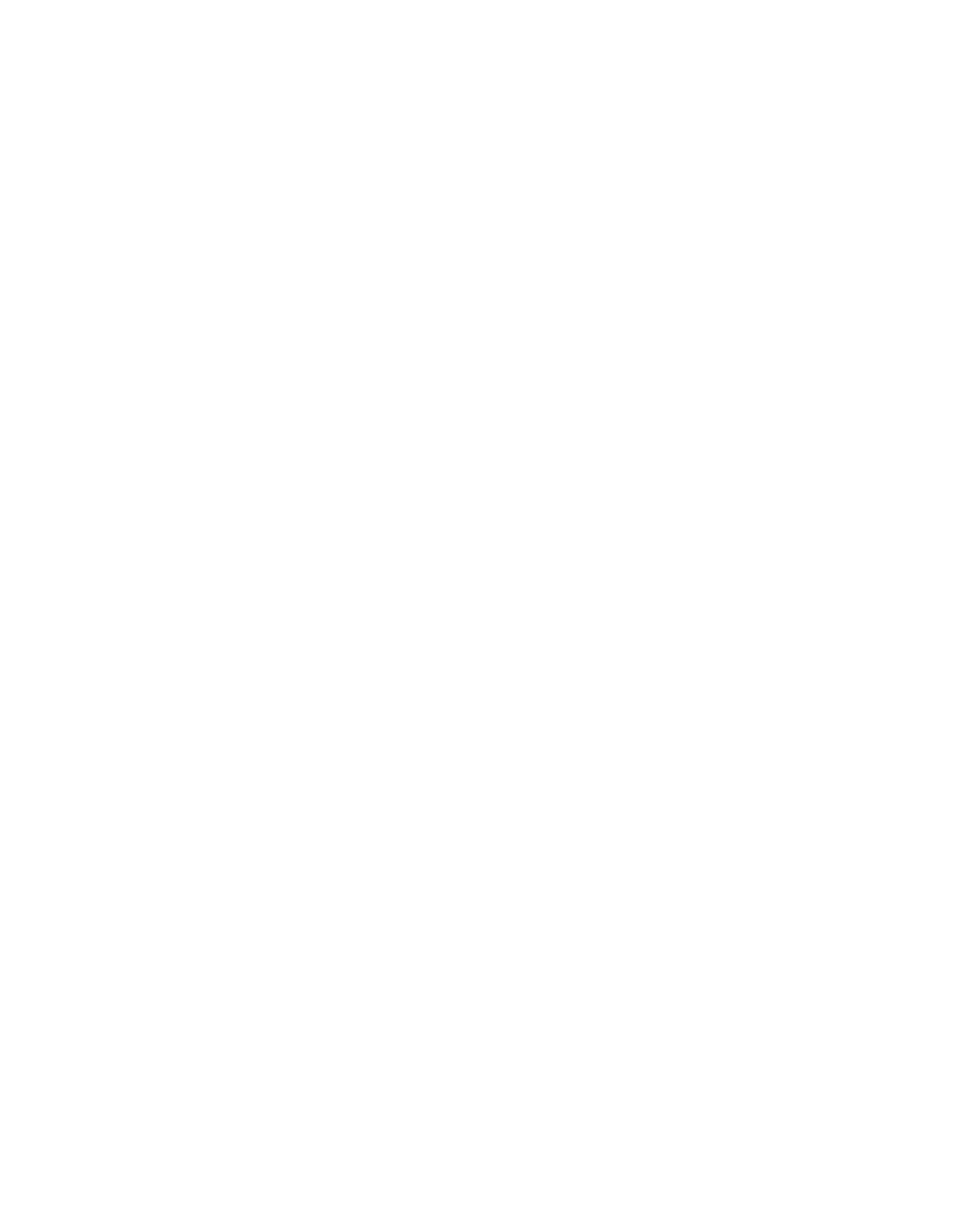### **1. EXECUTIVE SUMMARY**

#### STAGE OF DEVELOPMENT AND STRUCTURE

The CBR is an established ESRC Centre in its tenth and final year of ESRC core funding. This report covers, as now required by the ESRC, the calendar year 2003, which is roughly equivalent to the ninth year of CBR activity.

The CBR has a Director, Alan Hughes, and three Assistant Directors, who are all tenured members of staff of the University of Cambridge. Each of the Assistant Directors is responsible for a research programme consisting of a group of related projects. These programmes are Innovation and Productivity (Nick Oliver), Corporate Governance (Simon Deakin), and Enterprise and SMEs (Andy Cosh). The latter programme includes a Survey and Database Unit which runs the CBR's wellknown SME survey programme and provides specialist advice across the full range of all CBR survey related activity. It also includes a Policy Evaluation Unit which provides high quality evidence-based evaluation research on a wide range of policy initiatives. Summary reports of CBR activity for each programme, project and unit are provided in Section 7 of this report.

#### RESOURCES AND SCALE OF ACTIVITY

In the calendar year 2003 covered by this report the core grant from ERSC was around £530K and the CBR in addition attracted a further £440K in research grant and related funding. Over 20 contract research staff and research assistants were employed in the course of the year, and around 60 research associates from the staff of Cambridge University and other Universities worldwide actively participated in our research activities. Over 40 PhD and MPhil students were supervised by CBR research staff and principal investigators. There is an active international visitor and Visiting Fellows programme. In 2003 Professors Roos, and Scott Morton, of MIT were Visiting Fellow along with Dr Coghill (Monash), Dr Inaba (Osaka), and Professor Stewart (Flinders, South Australia).

CBR's research activity is supported by a compact administrative support team consisting of 4.75 FTE staff who in 2003 were responsible for all aspects of the CBR's grant application and grant processing activity, personnel and financial management and recruitment, working paper publication, web maintenance, public relations, events management and secretarial support for CBR staff.

The Director and Assistant Directors are seconded part time to CBR by the University of Cambridge at no cost to ESRC as part of the University's matching support for ESRC core funding. In addition the University of Cambridge has committed purpose-built office accommodation for the whole of the CBR's activities in the Judge Institute of Management Building in the heart of Cambridge.

Full details of resources in 2003 are provided in Appendix 6 which also provides comparable data for the previous 8 years.

#### **OBJECTIVES**

The CBR's objectives are to: carry out to the highest standards a programme of interdisciplinary business research; disseminate the results of that research; and build a body of young researchers skilled in interdisciplinary research methods and able to publish at the highest levels in both inter and intra disciplinary contexts. These objectives are set out in detail in section 3 below.

#### **OUTCOMES**

#### IN THE CALENDAR YEAR 2003:

a) *CBR research has been disseminated in 7 books and official reports, 33 journal articles, 29 chapters in books and over 50 other publications including the CBR's own edited working paper series. Articles have appeared in the full range of outlets consistent with CBR objectives including* Harvard Business Review, Economic Journal, Journal of International Management, Strategic Management Journal, Competition and Change, Organization, Research Policy, Regional Studies, British Journal of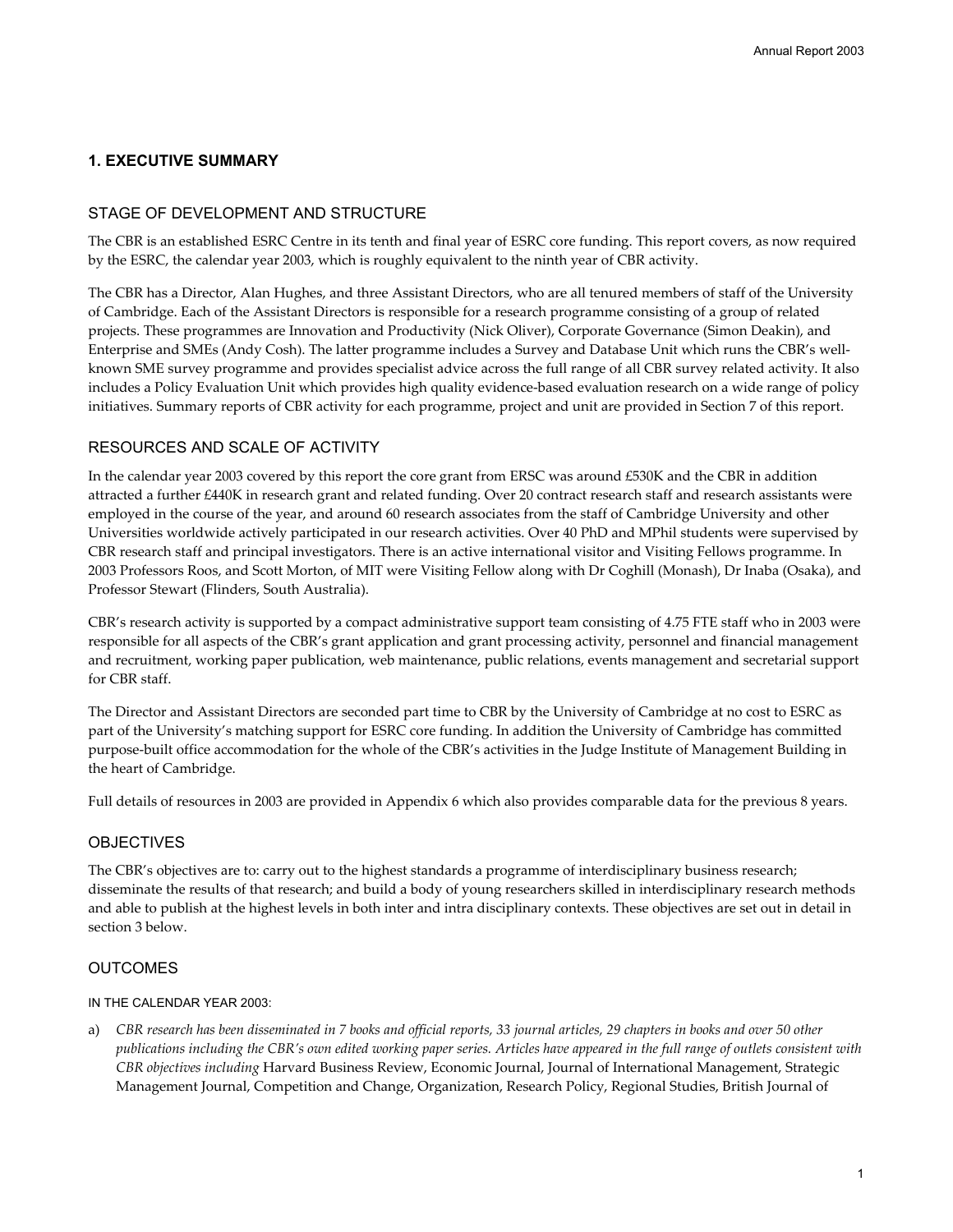Industrial Relations, Industrial Relations Journal, Corporate Governance, Journal of Corporate Law Studies, the Industrial Law Journal, Modern Law Review, Cambridge Law Journal, and Law Quarterly Review.

- *b) CBR researchers have participated in 20 international collaborative research networks and made over 70 conference and workshop presentations in 11 countries and 3 continents.*
- *c) CBR researchers have been in constant demand for policy and consultancy advice to user communities with 24 memberships of committees and advisory panels external to the University, ranging from Specialist Adviser for a Committee of the House of Lords, to membership of an Expert Research Advisory Panel at the DfES, to membership of the academic panel working with the DTI Innovation Review, to specialist advice to the European Commission on the implementation of the EU Working Time Directive.*
- *d) CBR has held several conferences and workshops involving extensive user interaction. These included an international workshop organised by CBR on behalf of Dr John Taylor, Director General the Research Councils on* High Technology Businesses and Industrial Clusters*, and a conference entitled* 'Enterprise Challenged' *based on the CBR biennial survey of the small and medium sized enterprise sector in the UK which was the CBR's contribution to the ESRC 'Social Science Week'.*
- *e) 3 Substantial databases arising from ESRC funded research have been deposited with the ESRC data archive. A total of 13 databases have now been deposited which we believe is an exemplary record of best practice in this area.*
- *f) Research Fellows leaving CBR have continued to go to tenure track posts at universities in Europe and the USA.*

Full details of these outcomes are provided in sections 4, 5, 7 and 8 and in appendices 1-6 of this report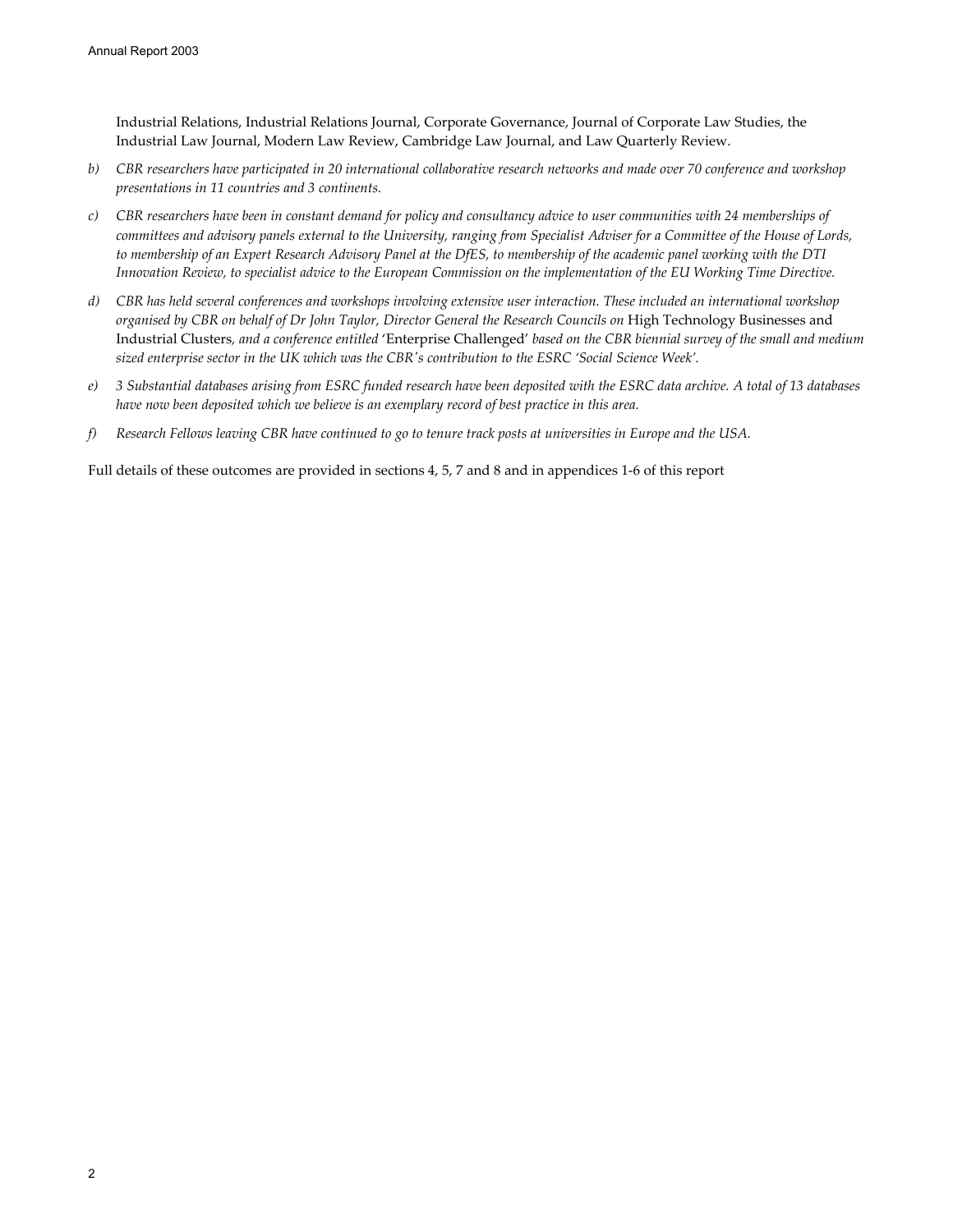# **2. INTRODUCTION: LIFECYCLE, STRUCTURE, RESOURCES, OBJECTIVES AND OUTCOMES**

### LIFECYCLE, STRUCTURE AND RESOURCES

The CBR is an established ESRC Centre in its tenth and final year of ESRC core funding. This report covers the calendar year 2003.

The CBR has a Director, Alan Hughes, and three Assistant Directors, who are all tenured members of staff of the University of Cambridge Each of the Assistant Directors is responsible for a research programme consisting of a group of related projects. These programmes are Innovation and Productivity (Nick Oliver), Corporate Governance (Simon Deakin) and Enterprise and SMEs (Andy Cosh). Summary reports of CBR activity for each programme, project and unit are provided in Section 7 of this report.

In the calendar year 2003 covered by this report the core grant form ERSC was around £530K and the CBR in addition attracted a further £440K in research grant and related funding. Over 20 contract research staff and research assistants were employed in the course of the year, and around 60 research associates from the staff of Cambridge University and other Universities worldwide actively participated in our research activities. Over 40 PhD and MPhil students were supervised by CBR research staff and principal investigators. There is an active international visitor and Visiting Fellows programme. In 2003 Professors Roos, and Scott Morton, of MIT were Visiting Fellow along with Dr Coghill (Monash), Dr Inaba (Osaka), and Professor Stewart (Flinders, South Australia).

CBR's research activity is supported by a compact administrative support team consisting of 4.75 FTE staff who in 2003 were responsible for all aspects of the CBR's grant application and grant processing activity, personnel and financial management and recruitment, working paper publication, web maintenance, public relations, events management and secretarial support for CBR staff. The Director and Assistant Directors are seconded part time to CBR by the University of Cambridge at no cost to ESRC as part of the University's matching support for ESRC core funding. In addition the University of Cambridge has committed purpose-built office accommodation for the whole of the CBR's activities in the Judge Institute of Management Building in the heart of Cambridge.

Full details of resources in 2003 are provided in Appendix 6 which also provides comparable data for the previous 8 years.

#### **OBJECTIVES**

The CBR's objectives are to: carry out to the highest standards a programme of interdisciplinary business research; disseminate the results of that research; and build a body of young researchers skilled in interdisciplinary research methods and able to publish at the highest levels in both inter and intra disciplinary contexts. These objectives are set out in detail in section 3 below.

### **OUTCOMES**

These are set out in detail in sections 7-11 below and in the appendices to this report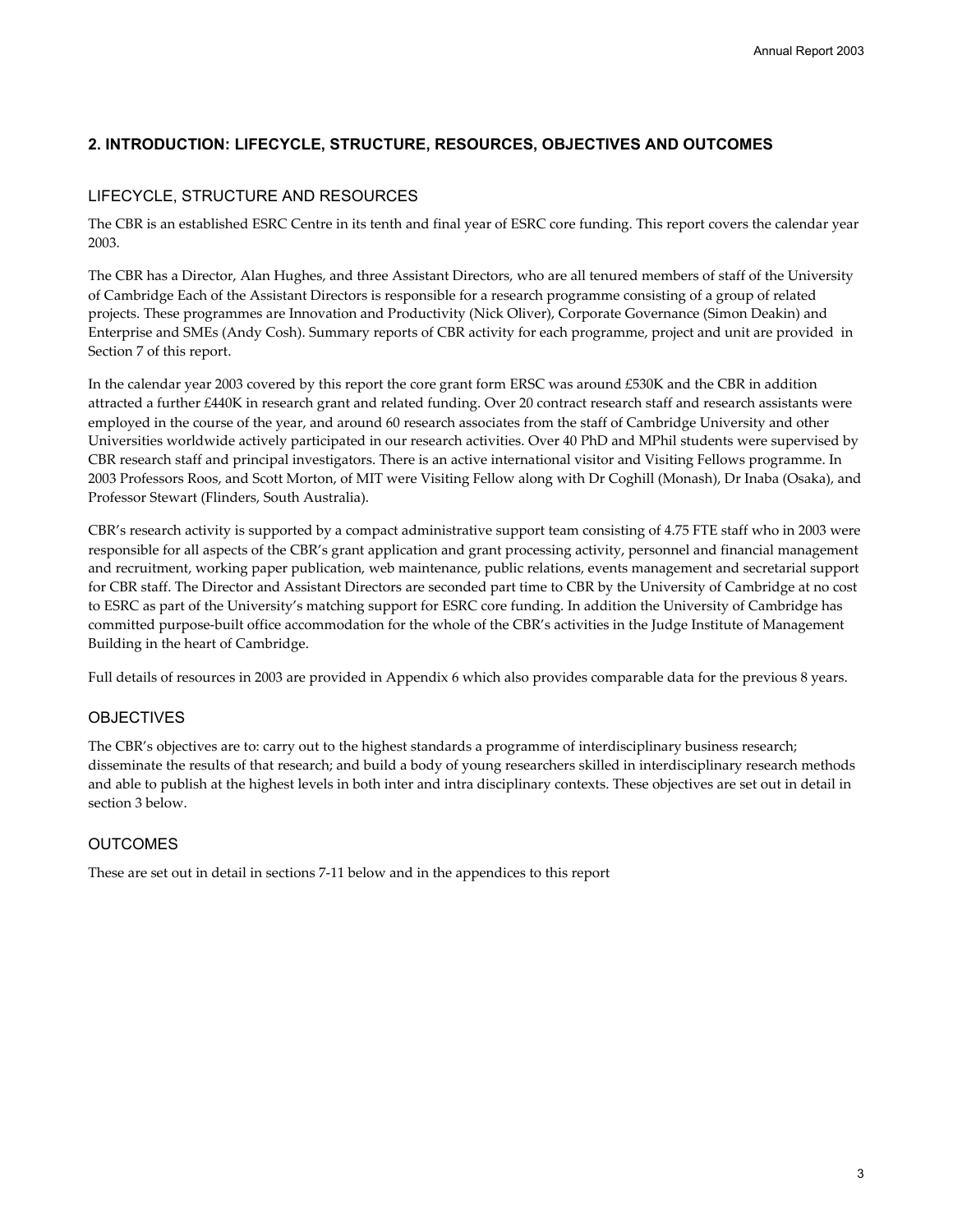# **3. OBJECTIVES**

#### ABOUT THE CENTRE

The CBR was established as an independent research centre within the University of Cambridge in October 1994. It is principally housed in custom-built accommodation on the sixth floor of the Judge Institute of Management Studies Building. The CBR is an interdisciplinary centre and draws upon researchers from the Faculties of Economics and Politics, Law, and Social and Political Sciences, the Departments of Geography and Land Economy, the Manufacturing Engineering Group within the Department of Engineering, and the Judge Institute of Management Studies.

The ESRC's contract with the University of Cambridge specifies the following aims and objectives to be met by the Scientific Programme of the CBR

#### THE SCIENTIFIC PROGRAMME

MAJOR ADVANCES ARE EXPECTED IN THESE AREAS:

- *a) the analysis of the interrelationships between management strategy, takeovers and business performance in an international competitive context;*
- *b) the analysis of the relationship between corporate governance structures, incentives systems, business performance and the regulatory and legal environment;*
- *c) the analysis of policy, entrepreneurial styles, innovation, finance, training and international activity and networking and cooperative activity in relation to the survival, growth and development of small and medium-sized firms.*

It is also expected that in making these advances, the CBR will make a significant contribution to the construction and analysis of large and complex datasets including survey and panel data.

In order to achieve the objectives set out above, the CBR will be expected to carry out the following actions:

- *a) conduct an interdisciplinary research programme in Business Research;*
- *b) construct and maintain survey and related databases necessary for the conduct of Business Research;*
- *c) mount a series of workshops and seminars in Business Research;* 
	- *produce and distribute a Working Paper Series to disseminate the results of the Centre's research programme;*
	- *maintain contact with researchers in the UK and abroad in cognate areas of research, and with potential users of the output of the Centre's research, in designing and executing the Centre's programme of research.*

It is also expected that, in making these advances, the CBR will make significant contributions to the following areas: a) economics, b) human geography, c) management and business studies, d) socio-legal studies.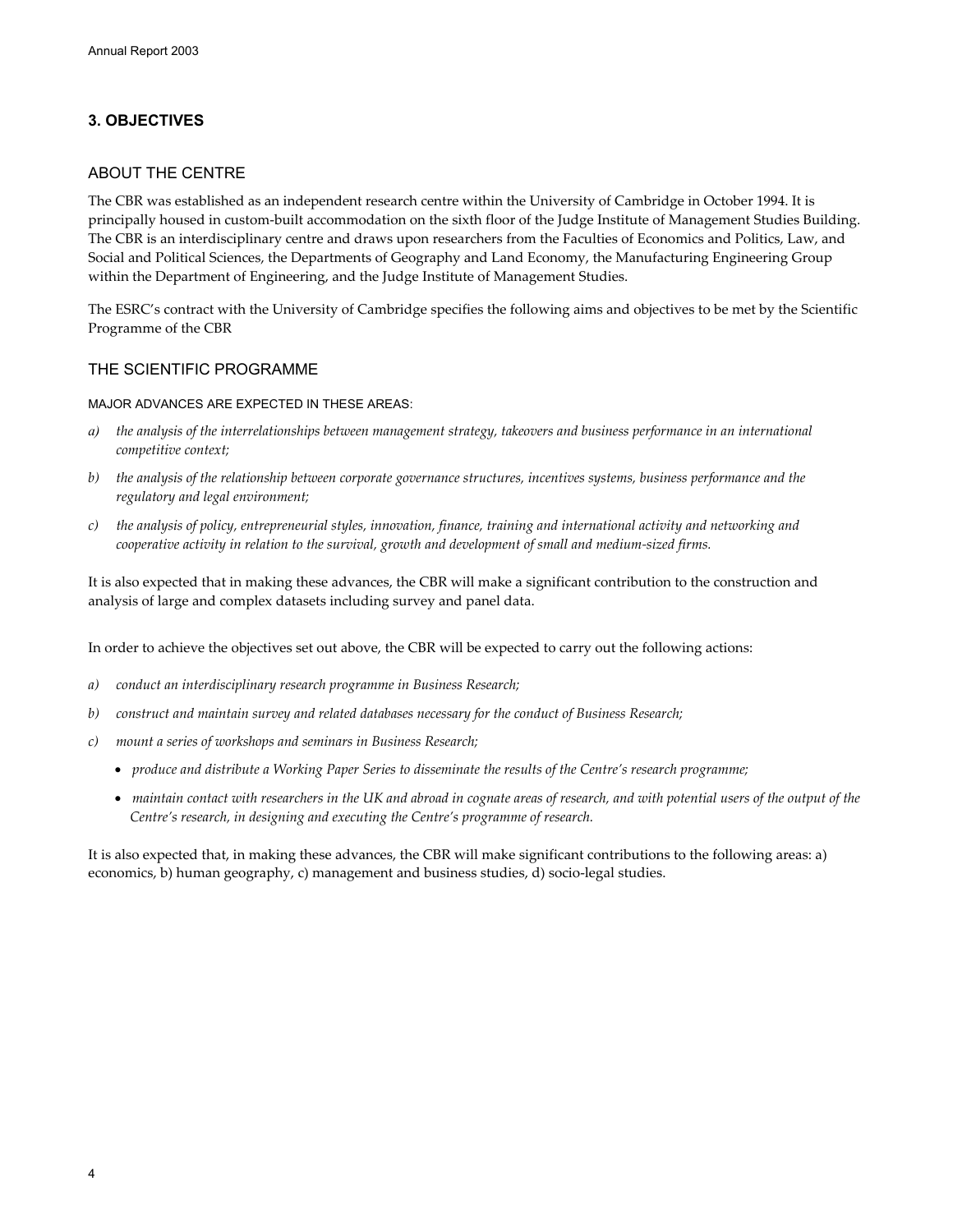# **4. MAIN OUTCOMES OF THE YEAR**

#### IN THE CALENDAR YEAR 2003:

- a) *CBR research has been disseminated in 7 books and official reports, 33 journal articles, 29 chapters in books and over 50 other publications including the CBR's own edited working paper series. Articles have appeared in the full range of outlets consistent with CBR objectives including* Harvard Business Review, Economic Journal, Journal of International Management, Strategic Management Journal, Competition and Change, Organization, Research Policy, Regional Studies, British Journal of Industrial Relations, Industrial Relations Journal, Corporate Governance, Journal of Corporate Law Studies, the Industrial Law Journal, Modern Law Review, Cambridge Law Journal, and Law Quarterly Review.
- *b) CBR researchers have participated in 20 international collaborative research networks and made 77 conference and workshop presentations in 11 countries and 3 continents.*
- *c) CBR researchers have been in constant demand for policy and consultancy advice to user communities with 24 memberships of committees and advisory panels external to the University, ranging from Specialist Adviser for a Committee of the House of Lords, to membership of an Expert Research Advisory Panel at the DfES, to membership of the academic panel working with the DTI Innovation Review, to specialist advice to the European Commission on the implementation of the EU Working Time Directive.*
- *d) CBR has held several conferences and workshops involving extensive user interaction. These included an international workshop organised by CBR on behalf of Dr John Taylor, Director General the Research Councils on* High Technology Businesses and Industrial Clusters*, and a conference entitled* 'Enterprise Challenged' *based on the CBR biennial survey of the small and medium sized enterprise sector in the UK which was the CBR's contribution to the ESRC 'Social Science Week'.*
- *e) 3 Substantial databases arising from ESRC funded research have been deposited with the ESRC data archive. A total of 13 databases have now been deposited which we believe is an exemplary record of best practice in this area.*
- *f) Research Fellows leaving CBR have continued to go to tenure track posts at Universities in Europe and the USA.*

Full details of these outcomes are provided in sections 4, 5, 7 and 8 and in appendices 1-6 of this report

#### SELECTED DISSEMINATION HIGHLIGHTS

#### RESEARCH ON SMES

A series of short briefing papers written to highlight the research findings of the CBR's latest large-scale study of UK small and medium-sized enterprises – *Enterprise Challenged: Policy and Performance in the British SME Sector, 1999-2002* - were highly successful in generating media coverage, and policy debate. We received coverage in the *Cambridge Evening News*, the *Mail on Sunday*, the *Sunday Times*, the *Times*, *Business Europe.com*, the *Daily Telegraph* and *Professional Manager* magazine. Coauthor Andy Cosh, assistant director of the CBR, was interviewed on BBC Radio Four's *In Business* programme. The *Enterprise Challenged* book was launched at a conference held in Cambridge in June 2003. As part of our engagement strategy, we responded to an invitation to hold this conference during the ESRC's Social Science Week, and took up the opportunity offered by the ESRC to help us promote it via their publicity / leaflets. We also, for the first time, sought sponsorship from the private sector for both the book and the conference. Our aim in doing so was both directly to engage businesses in our research and to help us keep down the cost of the book, and the price of places at the conference for others. Property company Ashwell; Norwich & Peterborough Building Society and the Cambridge-MIT Institute all took up the opportunity to sponsor the event and to send delegates.

#### RESEARCH ON GENDER AND PAY EQUITY

A press release on CBR Working Paper 251, on gender and pay inequity, led to coverage in both the *Cambridge Evening News* and *Professional Manager* magazine, of researcher Jude Browne's conclusion that it would help close the existing pay and gender gap if working parents were allowed to share paid parental leave, rather than simply extending paid maternity leave. This research was carried out in connection with an EC Fifth Framework Programme project on labour markets and capabilities.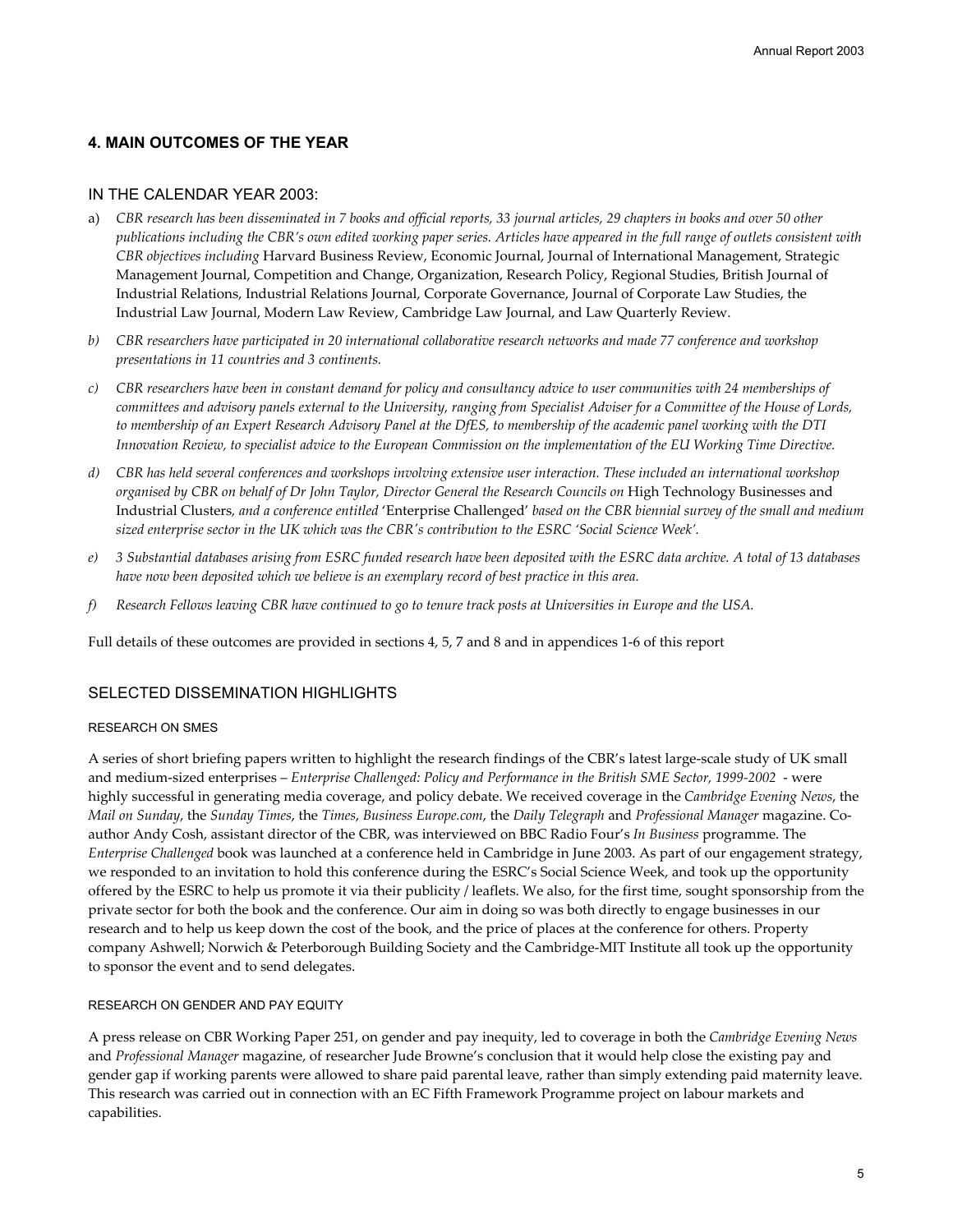#### RESEARCH ON THE IMPLEMENTATION OF THE WORKING TIME DIRECTIVE IN THE UK

Research carried out for the European Commission by Catherine Barnard, Simon Deakin and Richard Hobbs, on the implementation of the EU Working Time Directive in the UK, received considerable press interest in December 2003 and January 2004 around the time of the announcement by the Commission of its review of the UK's opt-out from the 48-hour working week. On 6 January 2004 an opinion piece by Deakin and Barnard was published by the *Financial Times*, with a credit for the CBR which will be publishing the research as a Working Paper in March 2004, and further articles citing the research appeared in *People Management* and *Efinancialcareers.com*.

# SELECTED SCIENTIFIC HIGHLIGHTS

#### CORPORATE GOVERNANCE AND COMPETITION IN EMERGING MARKETS

Ajit Singh has been investigating the relationship between corporate governance, product and capital market competition, stability and economic growth. The *Economic Journal* published in November 2003, a symposium on the subject, with a lead article from Singh and contributions from Dennis Mueller and his colleagues in Vienna, John Roberts and his colleagues from United States, as well as the Cambridge team of Glen, Lee and Singh. The broad message of the symposium is that the received image of developing countries as being characterised by pervasive and inefficient government controls on economic activity, lack of competition, immature and imperfect capital markets and poor corporate governance is very far from being the whole picture. Although there might be shortcomings in corporate governance in some cases, leading emerging countries have vibrant product markets, displaying as much intensity of competition as that observed in advanced countries. Further, despite the capital market imperfections, stock markets in these countries have been growing fast and contributing significantly to corporate growth through new primary issues.

#### SME POLICY AND THE OBJECTIVES OF HIGH-TECH CEOs

Across Europe those who create and run high-tech SMEs have become a primary focus of industrial policy. Part of the rationale for the focus on small high-tech firms lies in the desire to emulate the experience of the US. There is a danger, however, of implicitly promoting a particular business model: one emphasising personal financial gain and venture capital funding, which may be at variance with those prevailing among the broad spectrum of existing high-tech small firms. The characteristics, pre-occupations and problems of the vast bulk of small firms operating in high-tech sectors, and making a contribution to international competitiveness through innovation and export may be overlooked in the current policy climate. By way of redress, work by Thelma Quince and Hugh Whittaker reports the preliminary findings from a qualitative study of 25 existing small high technology firms in the UK ('The beer beneath the froth: preliminary findings from case studies of 25 small high technology firms', CBR Working Paper No. 272). The paper won a best paper award at the International Council for Small Businesses 2003 World Conference in Belfast.

#### THE EFFECTS OF CROSS-BORDER MERGERS

CBR research using a dataset of 4,000 acquisitions by UK public firms during 1984-1998 has charted the effects of domestic and cross-border mergers. In acquisitions of domestic public targets, abnormal returns are negative over both the announcement and post-acquisition period; in acquisitions of cross-border public targets, abnormal returns are zero over the announcement period but negative over the post-acquisition period; and acquisitions of both domestic and cross-border private targets result in positive announcement returns and zero long run returns. When the dataset was extended to examine the performance of multiple acquirers, it was found that performance declines only for acquirers whose first acquisitions are successful. For acquirers whose first acquisition is unsuccessful, the bid order effect is positive. These results are consistent with a 'hubris effect', mean reversion effect, or diminishing returns effect for successful first acquirers, with some learning effects for unsuccessful first acquirers (Charlie Conn, Andy Cosh, Paul Guest and Alan Hughes, 'The impact on UK acquirers of domestic, cross-border, public and private acquisitions', CBR Working Paper No. 276, 2003, and 'Why must all good things come to an end? The performance of multiple acquirers', mimeo).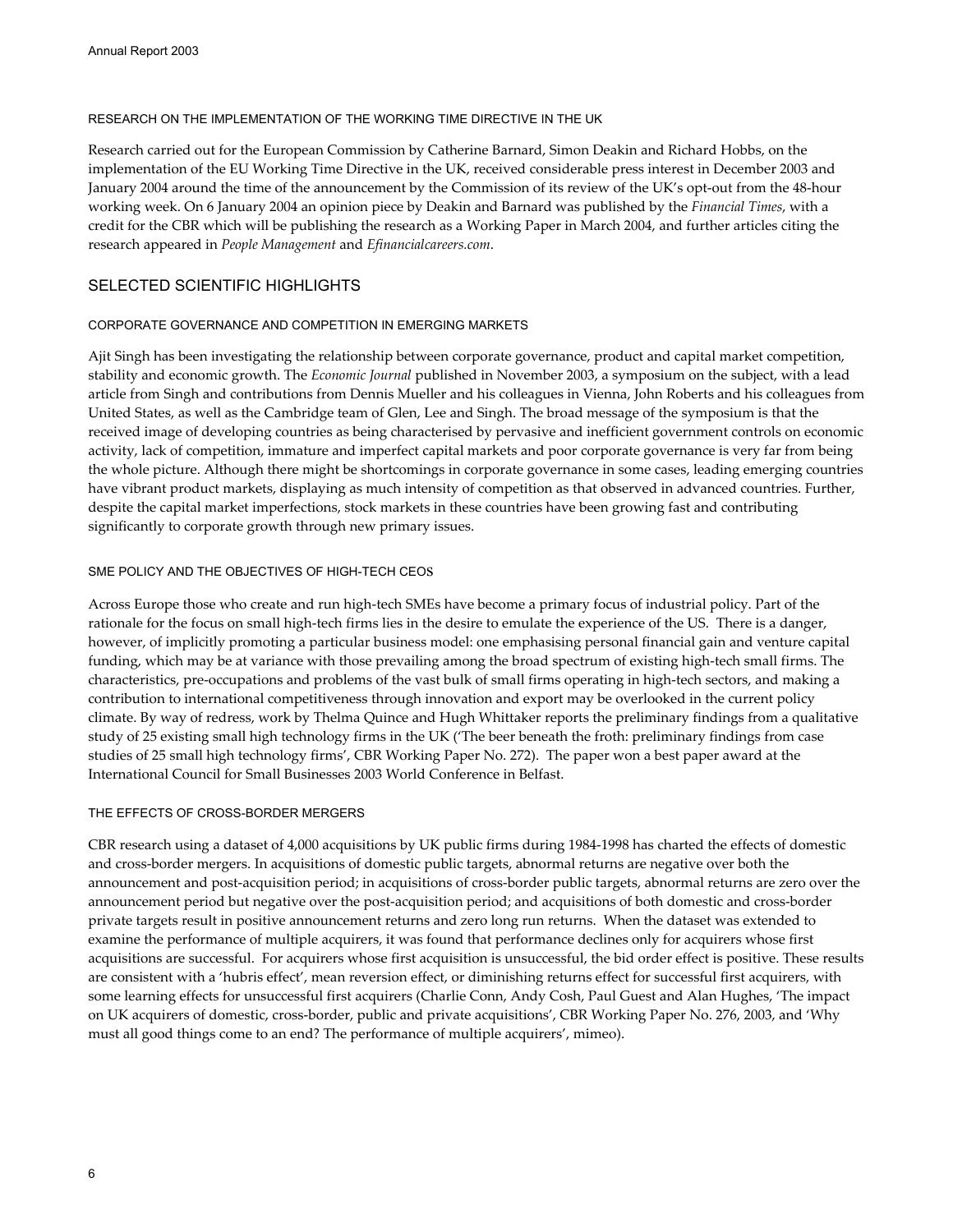### **5. PROGRESS TOWARDS OBJECTIVES**

 $\overline{a}$ 

The outcomes described in section 4 are direct evidence of progress against each of the objectives described in section 3. They reinforce the conclusions of the Evaluation Panel<sup>1</sup> which in 2002, after completing a rigorous review of the first 7 years of our work stated that:

The CBR 'has conducted a first class programme of interdisciplinary research, combining contributions from economists, lawyers, geographers, management scientists, and sociologists', that… ' the work of the CBR is innovative and interdisciplinary in the fullest sense', and that 'interdisciplinary work…is not easy to achieve and sustain, but the CBR has made some very important contributions from such a base. For that we should all be grateful to them'. The panel was 'particularly impressed by the fact that interdisciplinarity has been the driving force behind the most influential aspects of the Centre's work, and this achievement is clearly appreciated by other scholars'. It noted in particular that the CBR had 'made first class contribution to the analysis of corporate governance and the growth and performance of small and medium sized enterprises.' Another important aspect of the mission of CBR has been to engage with a wide variety of users of our research. Here too the panel noted significant achievements and the positive role played by our active Advisory Board. User connections have been particularly strong at the level of policy where the Panel concluded that we had 'made an important contribution to UK Government policy' and that our work is 'held in high esteem by the Departments which have used the research extensively'. Finally the CBR is dedicated to creating career paths for interdisciplinary researchers in the UK. Here the Panel noted that the CBR 'operates a successful staff development programme which has underpinned its own achievements and made an important contribution to the UK's capacity for interdisciplinary business research'.

*<sup>1</sup> The Panel members were Professor Colin Mayer (Said Business School, Oxford) as Chair, Professor Sue Birley (Management School, Imperial College), Professor Colin Wood (Department of Geography University College London), Professor Paul Geroski (Economics, London Business School), Professor Michael Waterson (Department of Economics, University of Warwick), Professor Robert Salais (IDHE, University of Paris), Professor Paul Davies, (Department of Law, London School of Economics), Mr Iain McCafferty (Chief Economist CBI) and Mr Adrian Piper (Small Business Service DTI).*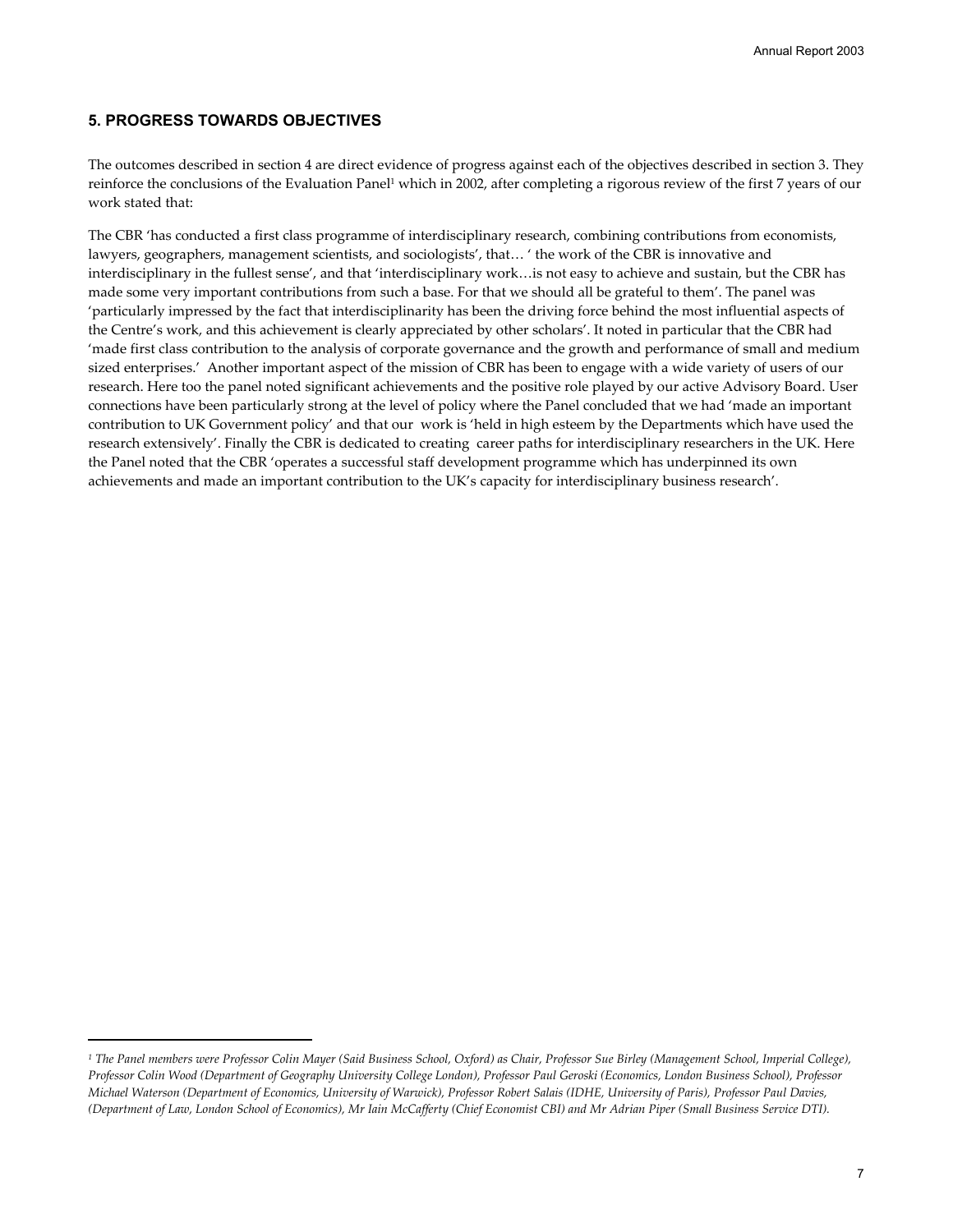### **6. MAIN ISSUES, PROBLEMS AND ACTION TAKEN DURING THE YEAR**

The CBR has continued to develop its sources of non-core funding consistent with its exit strategy from core ESRC Centre support at the end of September 2004. This is reflected in the substantial non-core funded projects discussed in this report. There are also pending bids to a fully diversified range of sources including the EU and the UK public sector amounting to approximately £500K. The CBR has also established strategic collaborative research links with MIT a network of European Universities in connection with a FP6 bid, and with Doshisha University Japan. The CBR has assured research project funding through to 2008.

The CBR has established the Survey and Database Unit and the Evaluation Unit to enhance its capacity to bid for and carry out high quality academic and evidence based policy research based on shorter term contracts as part of its diversified funding strategy. This has already generated several projects commissioned and or carried out in 2004.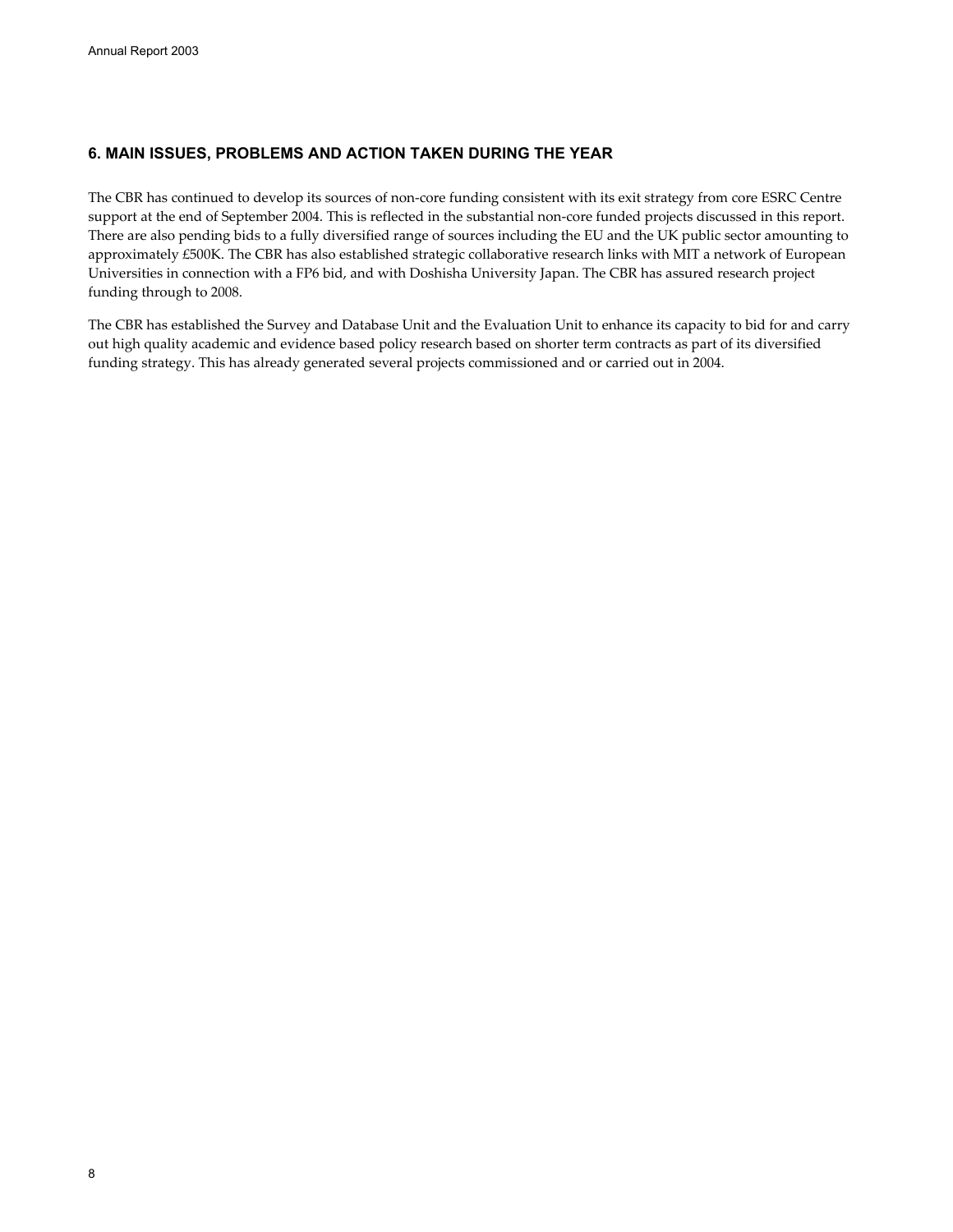# **7. BRIEF REPORTS ON RESEARCH**

This part of the report summarizes progress on the projects that were still going on during 2003 or had just been completed.

*It is important to note that in keeping with new ESRC guidelines for the Annual Reports, where a project has been completed prior to 2003 no progress report is made here. However, where there are outputs from projects completed prior to 2003, several of which continue to be active in terms of both analysis and dissemination, these are reported in Appendix 3.*

# 7.1. PROGRAMME ONE: INNOVATION AND PRODUCTIVITY

In the early years of the CBR, Programme 1 was carried out against a background macroeconomic analysis investigating both the role of manufacturing trade and capacity in the overall economic growth and structure of the UK economy, and trends in world trade patterns and sectoral competitiveness. The core ESRC funding in the first five-year period supported projects on industrial organisation and industrial policy; manufacturing strategy and competitiveness; flexible specialisation, competitive advantage and business restructuring in the UK computer industry; and technology transfer from the science base. Additional funding from the ESRC, EPSRC, Sainsbury Family Trust and Isaac Newton Trust supported a number of additional projects on the management of technology, competitiveness and regulation in the media industries, fiscal policy, parenting and business organisation, and economic change in cities.

In the current five-year programme, the core ESRC grant has supported research on competition and performance; competition, takeovers and investment; the competitiveness of the UK and its multinational companies; and international mergers. The Ford Foundation offered major support for a project bringing together economists and lawyers to examine international financial regulation and, specifically, the template for a World Financial Authority; additional funding was obtained to extend this work for a further two years. Since 2001 a new emphasis has been placed on issues of innovation and productivity at the level of the enterprise and the value chain.

The programme has seen particularly excellent dissemination effort this year, with articles in the *Economic Journal*, *Strategic Management Journal, Journal of Business Finance and Accounting*, *Management International Review*, *Long Range Planning* and the *Journal of International Management*.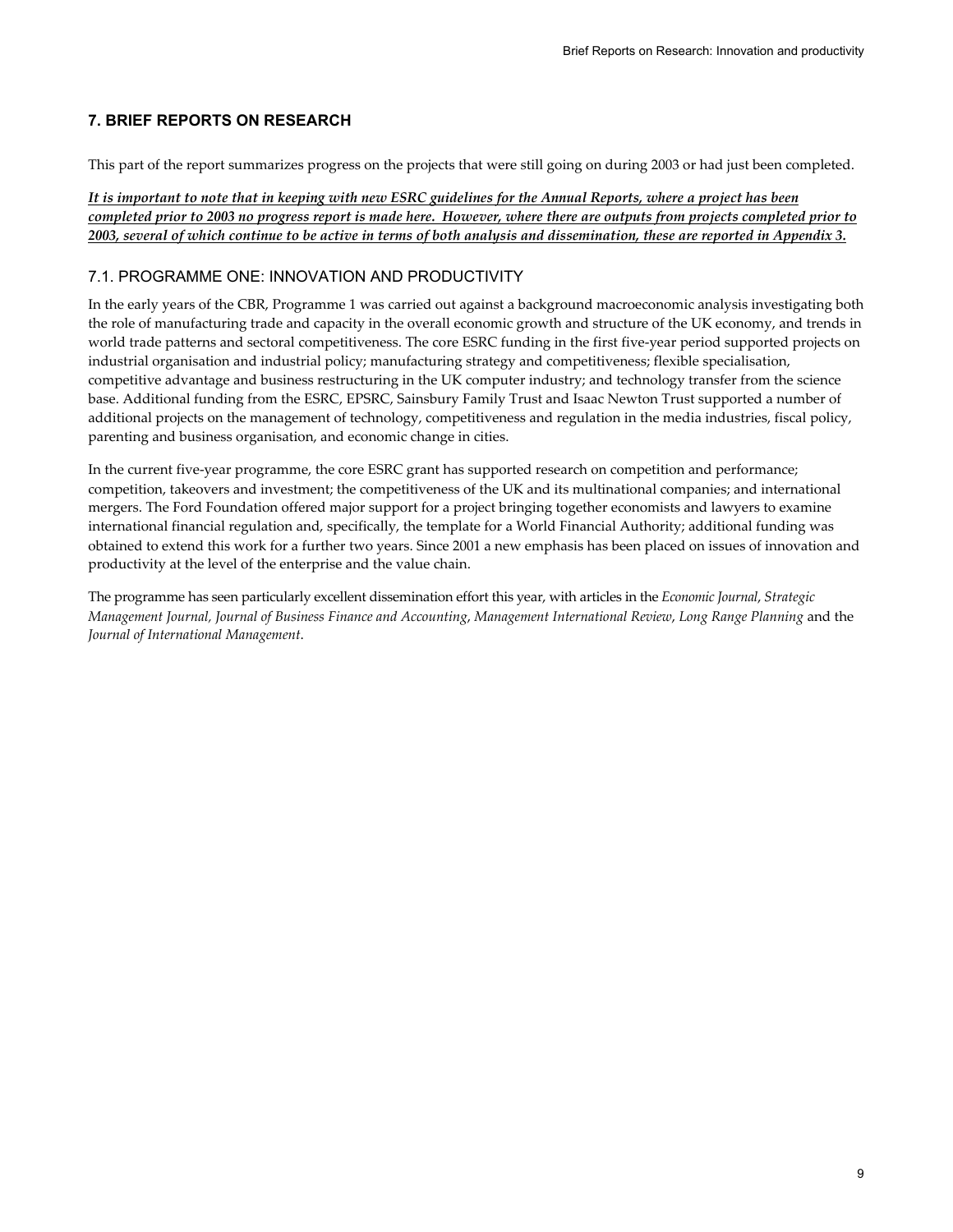### **7.1.1. Building a Biomedical Enterprise/Commercialising Science/The Organisation of Entrepreneurial Technology Firms in Several European Countries**

*Project leader: Stephen Casper. Research associates: Fiona Murray (MIT). Research fellow (to March 2003): Anastasios Karamanos* 

These projects focused on innovation dynamics and related public policy dilemmas within the Internet software and biotechnology sectors. They consider differences in the orchestration of human resource competencies across different types of entrepreneurial technology firms. More specifically, they examine what type of scientists and engineers different types of technology firms draw upon, and how are they deployed within organizational structures within the firm. It is concluded that trade-offs exist in terms of designing institutions to foster entrepreneurial technology firms. Because different types of technology firms differ in their core organization, their optimal governance requires their embeddedness in different innovation systems. Thus, while the US has a large lead in fostering new technology firms, as key technological drivers diffuse through the international economy, one can expect that a division of labour will emerge cross-nationally. Casper has also collaborated with Richard Whitley (Manchester Business School) on a broader comparative analysis of the organization of entrepreneurial technology firms in several European countries. The paper develops a theoretical framework to evaluate the impact of national institutional frameworks on the organization and innovation strategy of technology firms. The paper uses a combination of descriptive statistics and brief case studies to examine the impact of national business systems on the organization of the software and biotechnology industries in the United Kingdom, Germany, and Sweden. The analysis broadly supports hypotheses correlating differences in national business systems with variations in patterns of sub-sector specialization across the biotechnology and software industries. However, it also suggests that factors typically ignored by comparative business system analysis, such as the orientation of basic research systems and telecommunications regulatory regimes, also strongly impact the ability of entrepreneurial technology firms to establish innovative capacity. This paper has been accepted for publication in the journal *Research Policy*. Casper has completed the primary research for this project and is currently working on a book manuscript discussing the findings. Casper has also received a contract to publish this book within the highly respected international management series at Oxford University Press.

| i echnology Firms in Several European Countries |          |                      |               |
|-------------------------------------------------|----------|----------------------|---------------|
| Papers                                          |          | Conferences attended |               |
| Articles                                        | 59,60    | <b>Memberships</b>   | 374           |
| Chapters                                        | 19       | <b>Visitors UK</b>   | 356           |
| <b>Books</b>                                    |          | Visitors overseas    | 364, 366, 369 |
| Other publications                              |          | User contacts        |               |
| Datasets                                        |          | Media                |               |
| Collaboration                                   | 260      | PhD                  |               |
| Workshops                                       | 227, 228 | <b>MPhil</b>         |               |
| Conference papers given                         | 122      | Training             |               |

2003 outputs for Building a Biomedical Enterprise/Commercialising Science/The Organisation of Entrepreneurial Technology Firms in Several European Countries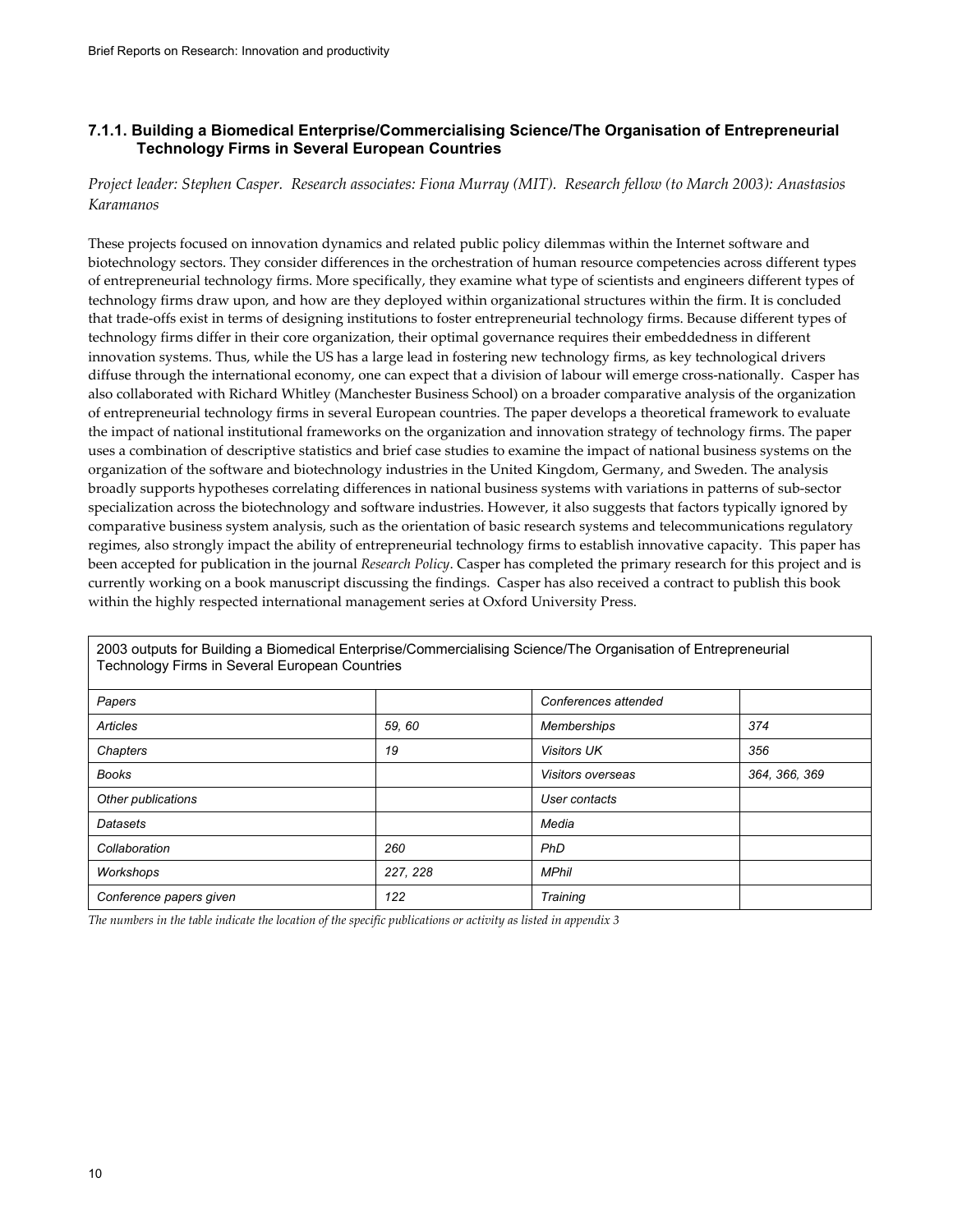# **7.1.2. Competition, Takeovers and Investment**

#### *Project leaders: Ajit Singh (Faculty of Economics and Politics), Kevin Lee (University of Leicester)*

The essential purpose of this project is to investigate whether with de-regulation, privatisation, and growing international trade the intensity of competition both in the UK's product markets and the capital market has increased. How does greater competition effect economic efficiency?

The main progress on the project during the 2003 consisted of further work on data set and statistical methodology, devising a more general and inclusive theoretical framework for considering the empirical results of the questions investigated in the project, and collaboration with Professor Alice Amsden at MIT and Professor Burcin Yortoglu at the University of Vienna.

The main economic question being investigated is (i) whether the US economy displays greater intensity of competition than the UK in diverse dimensions; and (ii) if so, does it matter? The underlying theoretical premise is the concept of an optimal degree of competition which best advances investment, technological progress and economic growth. For this purpose, various indicators of product market as well as capital market competitions are systematically compared between the two countries and over time. In this form, this project also links up with the research on corporate governance on which the two researchers are involved under Programme 2 (Corporate Governance).

Empirical work currently in progress is concerned with studying the nature of the selection mechanism in the market for corporate control in the US, the UK and internationally, and how this market has changed over time. Have these markets become more or less efficient over last two decades? Apart from the theoretical and empirical interest, the results of these investigations bear on important national and international policy questions concerning competition policy in the era of globalisation. Specifically this research will therefore, be able to help address the question of a multilateral competition policy at the WTO - currently a subject of great controversy.

| 2003 outputs for Competition, Takeovers and Investment |                    |                      |                              |
|--------------------------------------------------------|--------------------|----------------------|------------------------------|
| Papers                                                 |                    | Conferences attended |                              |
| Articles                                               | 84.                | Memberships          |                              |
| Chapters                                               | 28, 40             | <b>Visitors UK</b>   |                              |
| <b>Books</b>                                           |                    | Visitors overseas    | 360, 363                     |
| Other publications                                     | 101, 116, 436      | User contacts        |                              |
| Datasets                                               | 257                | Media                |                              |
| Collaboration                                          | 258                | PhD                  | 313, 319, 333, 335, 337, 338 |
| Workshops                                              |                    | <b>MPhil</b>         | 340, 350                     |
| Conference papers given                                | 189, 190, 191, 192 | Training             |                              |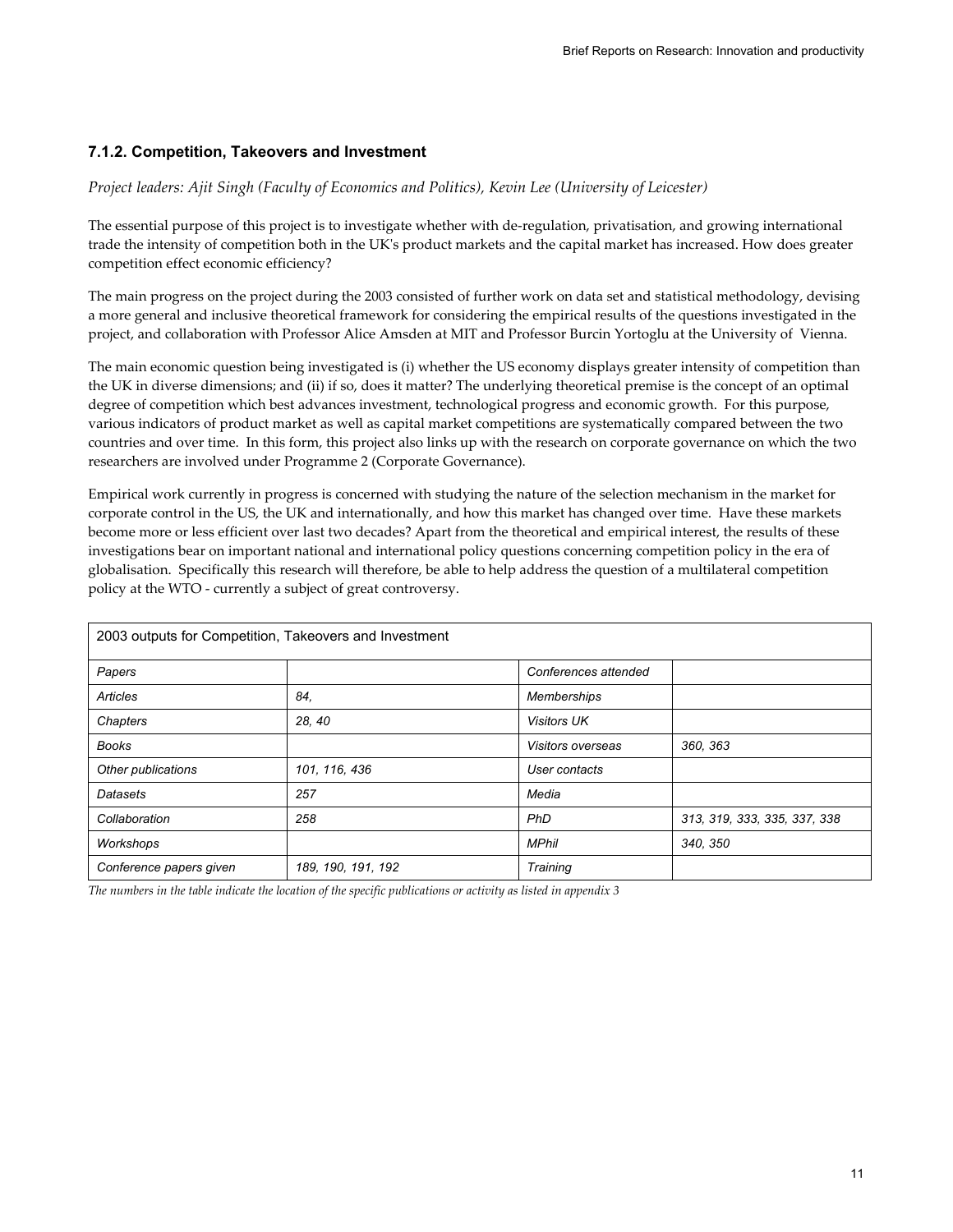### **7.1.3. Corporate Responses to Macroeconomic Shocks**

#### *Project leader: Michael Kitson. Research Fellow: David Primost.*

This research aims to analyse how firms evaluate and respond to changing economic conditions and shifts in economic policy (such as interest rates and fiscal policy). It focuses on two key innovating areas in the UK economy: aerospace and biotechnology and assesses the extent of their relative contributions to a UK 'knowledge based' economy as well as explaining how corporate responses to economic changes affects the longer-term competitiveness and growth of the UK economy. The main activity on this project this year has been to continue visiting and interviewing the contacts made last year at various biotech and aerospace companies. In addition, due to the emerging number of responses to macroeconomic change amongst biotechnology firms, the team increased the number of biotech firms in the real time case studies to 14 to strengthen data collection. Meetings and interviews have been held with various other industry specialists and other interested parties to increase the number of perspectives informing the qualitative work and to obtain feedback for the results to date. These included three venture capitalist specialists in biotechnology, the chairmen of a committee from both the aerospace and biotechnology 'Innovation and Growth Teams', two aerospace and one biotech analyst from the City, the chairman of ERBI, two biotechnology business angels, a representative from Invest East of England and a representative from Library House (a high technology networking hub). A dataset was also made detailing the finance raised by every Cambridge biotech company from 1995 to the present day. This is currently being analysed to reveal how the financing of biotechnology has been affected by macro-economic phenomena.

| 2003 outputs for Corporate Responses to Macro Economic Shocks |            |                      |                                                  |
|---------------------------------------------------------------|------------|----------------------|--------------------------------------------------|
| Papers                                                        |            | Conferences attended | 200, 201, 202, 203, 204, 205, 209, 210, 245, 246 |
| Articles                                                      |            | <b>Memberships</b>   | 383, 384, 385, 386                               |
| Chapters                                                      | 31, 32, 34 | <b>Visitors UK</b>   |                                                  |
| <b>Books</b>                                                  |            | Visitors overseas    |                                                  |
| Other publications                                            |            | User contacts        |                                                  |
| Datasets                                                      | 254        | Media                | 410, 413, 414, 415                               |
| Collaboration                                                 |            | PhD                  |                                                  |
| Workshops                                                     |            | <b>MPhil</b>         |                                                  |
| Conference papers given                                       | 168, 169   | Training             |                                                  |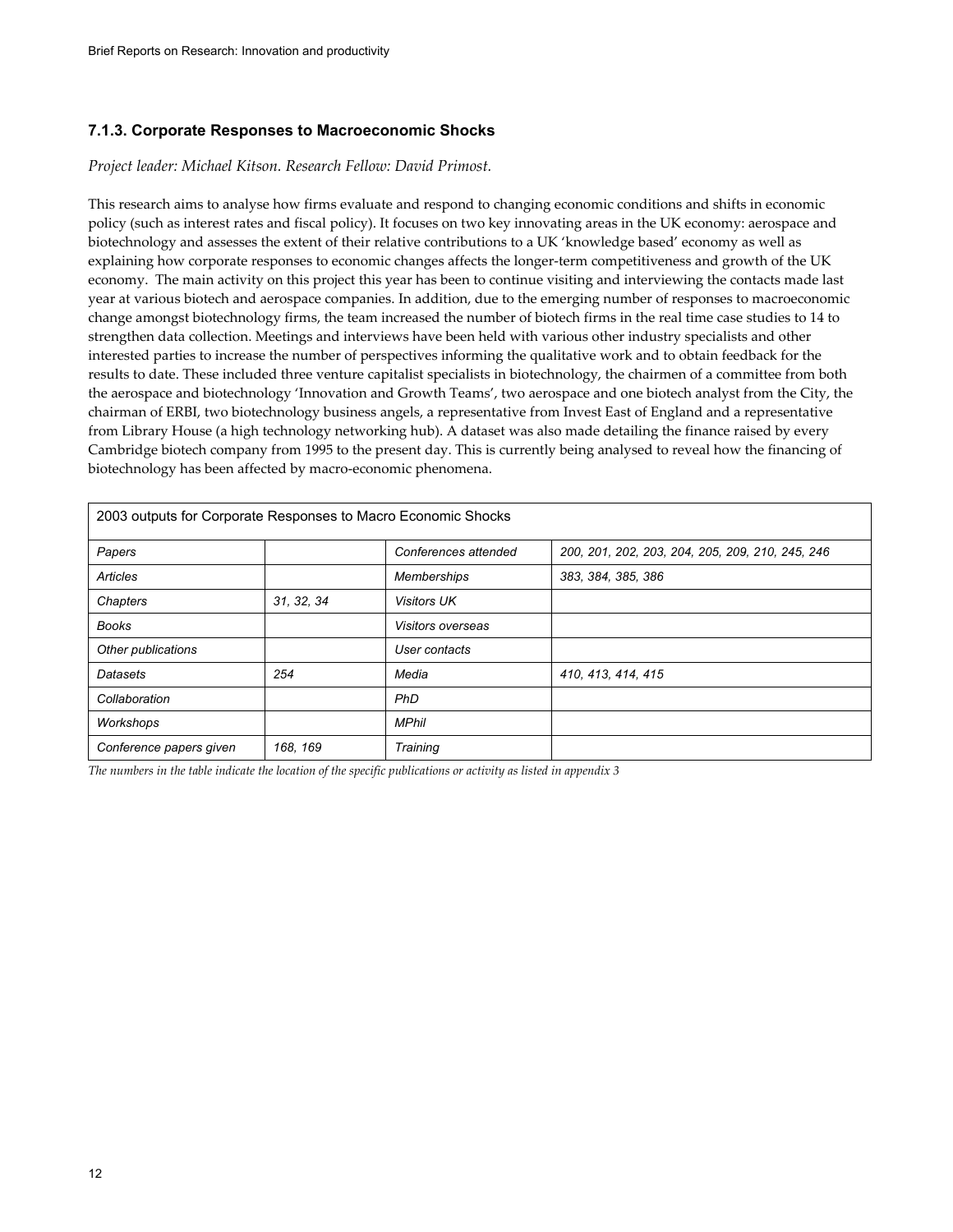### **7.1.4. The Learning Factory and New Product Development Performance in the UK and Japanese Automotive Industries**

Work on these linked projects was begun by Nick Oliver before he joined the CBR in 2001 and thereafter carried on with additional support from CBR funding. The learning factory project is the fourth in a series of studies, the first of which was conducted in 1992, with replications and extensions in 1994, 1995 and 1996. The series has comprised intense study of over 100 manufacturing plants in nine countries (China, France, Germany, Italy, Japan, Mexico, Spain, the UK and the US). Twenty-six of the plants in the 1999-2001 study had taken part in the 1994 study, representing a unique opportunity to map change over time. The Japanese plants showed noticeably greater improvement in performance than their Western counterparts; labour productivity in the Japanese plants improved by an average of 20 per cent over the period; in US plants labour productivity was static, whilst the UK plants registered a *fall* in labour productivity of 13 per cent. During 2003, CBR funding supported dissemination of these findings.

The comparative study on the British and Japanese automotive industries was commissioned by the DTI/SMMT Industry Forum in March 2001. Approximately 20 UK and 10 Japanese car and component makers took part in the study. The Japanese leg was conducted with collaborators from Chuo University in Japan. The results revealed substantial differences between Japan and the UK (generally in favour of Japan), based on measures such as development lead times and the time taken for manufacturing performance to settle to normal levels following new product launch. Further dissemination took place in 2003.

| 2003 outputs for The learning factory and new product development performance in the UK and Japanese automotive<br>industries |               |                      |  |
|-------------------------------------------------------------------------------------------------------------------------------|---------------|----------------------|--|
| Papers                                                                                                                        |               | Conferences attended |  |
| Articles                                                                                                                      |               | <b>Memberships</b>   |  |
| Chapters                                                                                                                      |               | <b>Visitors UK</b>   |  |
| Books                                                                                                                         |               | Visitors overseas    |  |
| Other publications                                                                                                            |               | User contacts        |  |
| Datasets                                                                                                                      |               | Media                |  |
| Collaboration                                                                                                                 |               | PhD                  |  |
| Workshops                                                                                                                     |               | <b>MPhil</b>         |  |
| Conference papers given                                                                                                       | 181, 182, 183 | Training             |  |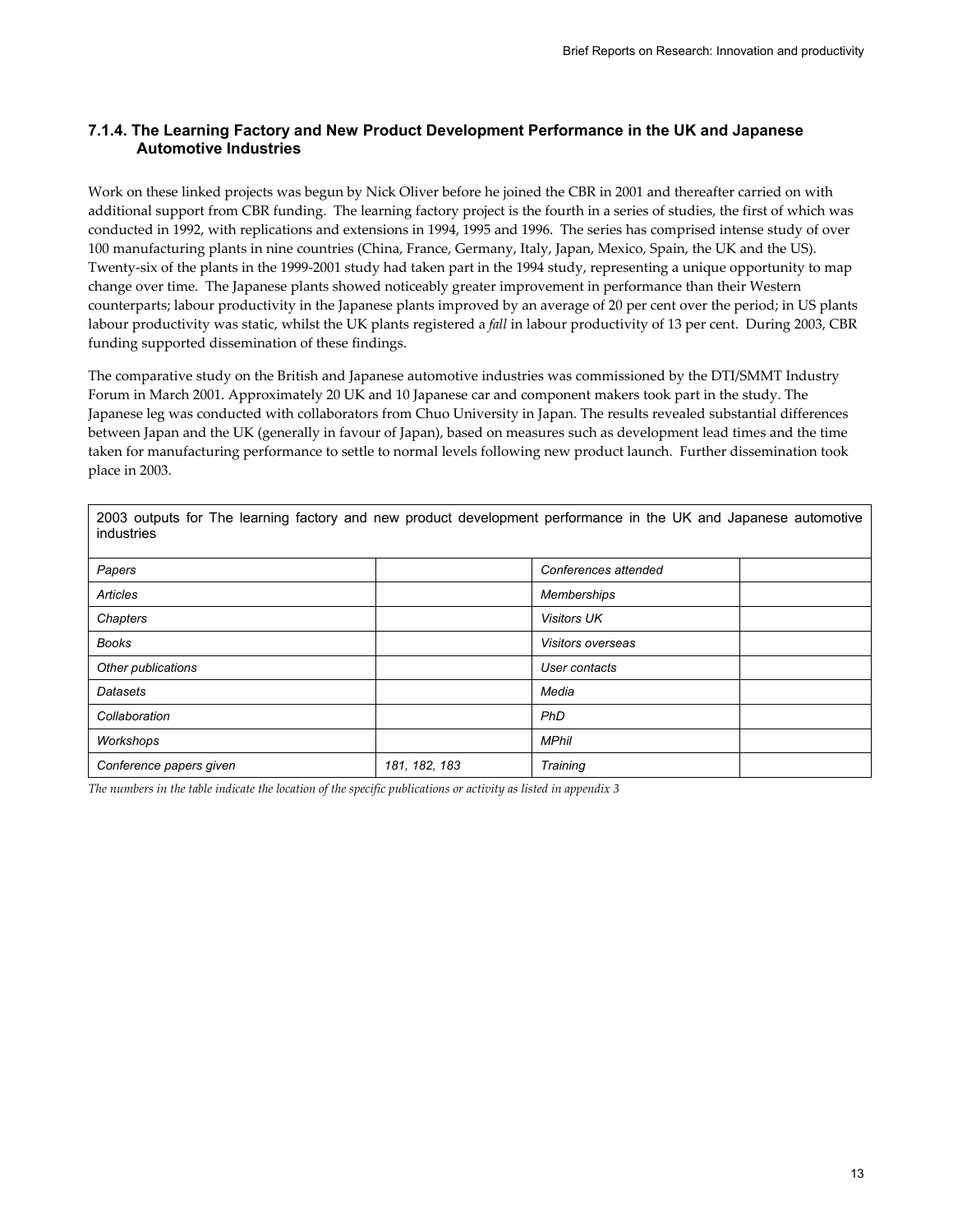### **7.1.5. The Globalising Behaviour of UK Firms in a Comparative Context**

#### *Project leaders: Christel Lane, Simon Learmount, Suzanne Berger (MIT). Research Fellow: Joceyln Probert.*

CMI is funding this study of British firms' responses to globalisation compared with those of a similar set of firms in the United States and Germany. The objective is to contribute to a better understanding of how to improve the performance of British productive activities, given the strong pressures on firms operating in a global environment to break with old patterns of governance, organisation and scope, and location. Analysis of firms' responses to these pressures will allow us to identify patterns of best practice associated with improved outcomes across multiple dimensions of performance. This year has been devoted to arranging, attending and transcribing interviews in three sectors and two countries – Britain and Germany. Additionally, the team attended some interviews in the US, organised by the MIT team, and the team also participated in 11 interviews in Japan where the CMI interview schedule is being used. Eighty-nine interviews have been conducted, of which 53 were in Britain and 36 in Germany, in the publishing, textiles and pharmaceutical industries. As the interviewing process is now largely complete and the bulk of interviews have been transcribed, attention has turned to investigation of the software for data analysis. A number of papers were completed and progress made on drafts.

| 2003 outputs for The Globalising Behaviour of UK Firms in a Comparative Context |               |                      |                         |
|---------------------------------------------------------------------------------|---------------|----------------------|-------------------------|
| Papers                                                                          |               | Conferences attended | 207, 208, 211, 212, 213 |
| Articles                                                                        | 75, 107, 108  | <b>Memberships</b>   | 387, 388, 389, 390      |
| Chapters                                                                        |               | <b>Visitors UK</b>   |                         |
| <b>Books</b>                                                                    |               | Visitors overseas    | 357, 358, 361, 372      |
| Other publications                                                              |               | User contacts        |                         |
| Datasets                                                                        |               | Media                |                         |
| Collaboration                                                                   | 273           | <b>PhD</b>           | 308, 322, 334           |
| Workshops                                                                       | 240, 241, 242 | <b>MPhil</b>         |                         |
| Conference papers given                                                         | 171, 172, 173 | Training             | 441                     |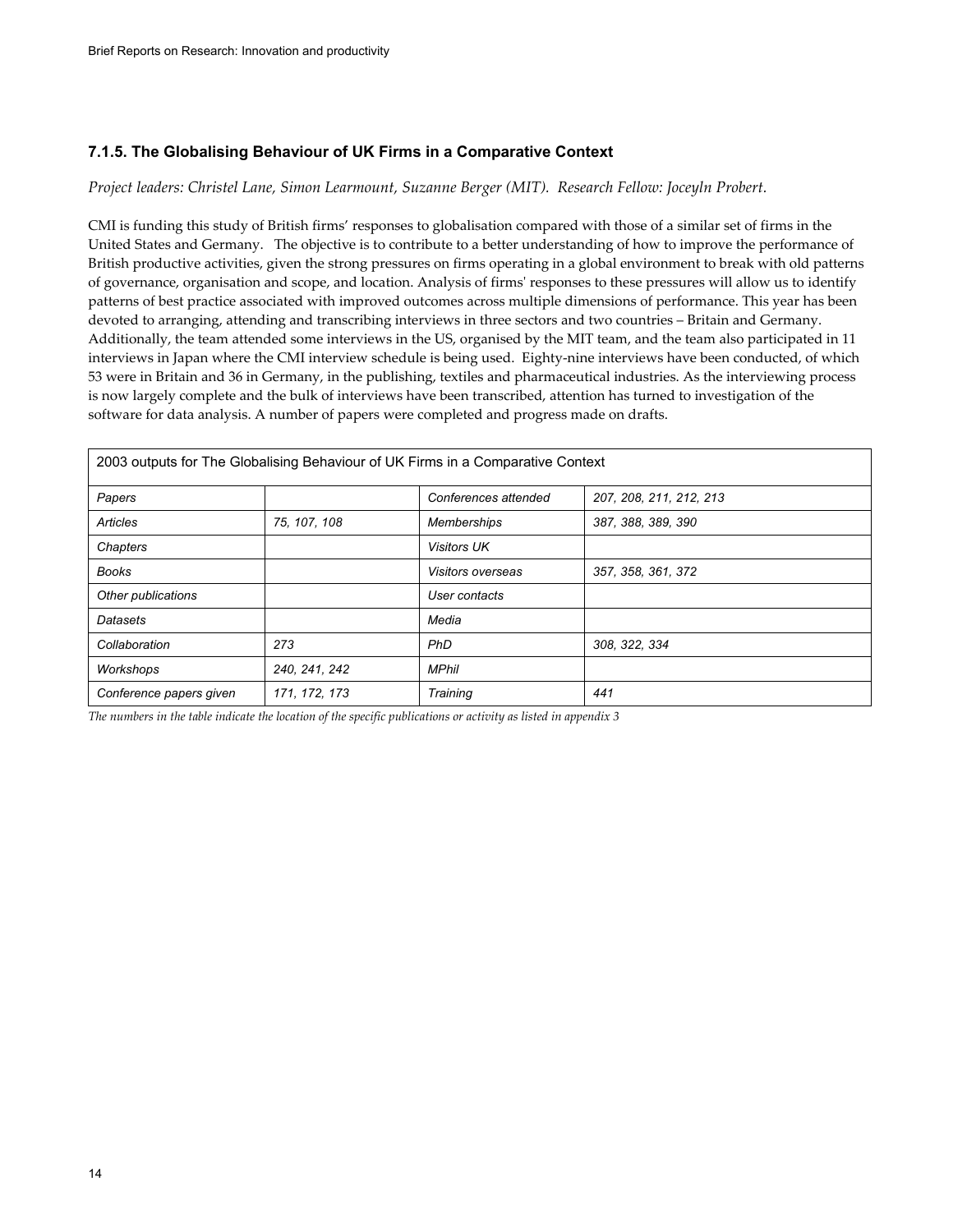# **7.1.6. International Mergers**

*Project leader: Andy Cosh. Other principal investigators: Charlie Conn (University of Miami, Ohio), Paul Guest, Alan Hughes, Dennis Mueller (Univesrity of Vienna).* 

This research project provides an integrated analysis of international UK mergers that focuses on participating firm characteristics, merger motives, merger consequences, and the issues raised for national and EU industrial and competition policies. A paper by Conn, Cosh, Guest and Hughes ('The impact on UK acquirers of domestic, cross-border, public and private acquisitions') was published as CBR working paper no 276 in December 2003. This paper examines the announcement and post-acquisition share returns of 4,000 acquisitions by U.K. public firms during 1984-1998. It includes acquisitions of domestic and cross-border targets, and of both publicly quoted and privately held targets. The primary findings are as follows: in acquisitions of domestic public targets, abnormal returns are negative over both the announcement and post-acquisition period. In acquisitions of cross-border public targets, abnormal returns are zero over the announcement period but negative over the post-acquisition period. In contrast, acquisitions of both domestic and cross-border private targets result in positive announcement returns and zero long run returns. This paper has been accepted for publication in the *Journal of Business Finance and Accounting*. The dataset used in working paper 276 was extended to examine the performance of multiple acquirers, in a paper by Conn, Cosh, Guest and Hughes entitled: 'Why must all good things come to an end? The performance of multiple acquirers'. This paper was presented at a workshop on Corporate Governance in Vienna, December 2003. The paper finds that for multiple acquirers short and long run performance declines significantly with each subsequent acquisition. The pattern is robust to controlling for bid characteristics that are known to impact takeover performance. Various hypotheses are tested, and the paper shows that the decline only occurs for acquirers whose first acquisitions are successful. For acquirers whose first acquisition is unsuccessful, the bid order effect is positive. These results are consistent with a hubris effect, mean reversion effect, or diminishing returns effect for successful first acquirers and with some learning effects for unsuccessful first acquirers. The PhD students working under this project have continued to make good progress. Costas Constantinou (Restructing in the global oil industry), Pambos Constantinou (Entry mode choice in the automobile industry), Panayotis Dessyllas (The determinants and effects of high-tech mergers), and Tim Wooge (The determinants and effects of mergers in the TMT sector) are expected to submit their theses in 2004.

| 2003 outputs for International Mergers |          |                      |                         |  |
|----------------------------------------|----------|----------------------|-------------------------|--|
| Papers                                 |          | Conferences attended |                         |  |
| Articles                               | 61, 62   | <b>Memberships</b>   |                         |  |
| Chapters                               |          | <b>Visitors UK</b>   |                         |  |
| Books                                  |          | Visitors overseas    |                         |  |
| Other publications                     | 94       | User contacts        | 282, 289, 292           |  |
| Datasets                               | 252      | Media                | 407                     |  |
| Collaboration                          |          | PhD                  | 309, 310, 312, 321, 336 |  |
| Workshops                              |          | <b>MPhil</b>         |                         |  |
| Conference papers given                | 129, 162 | Training             |                         |  |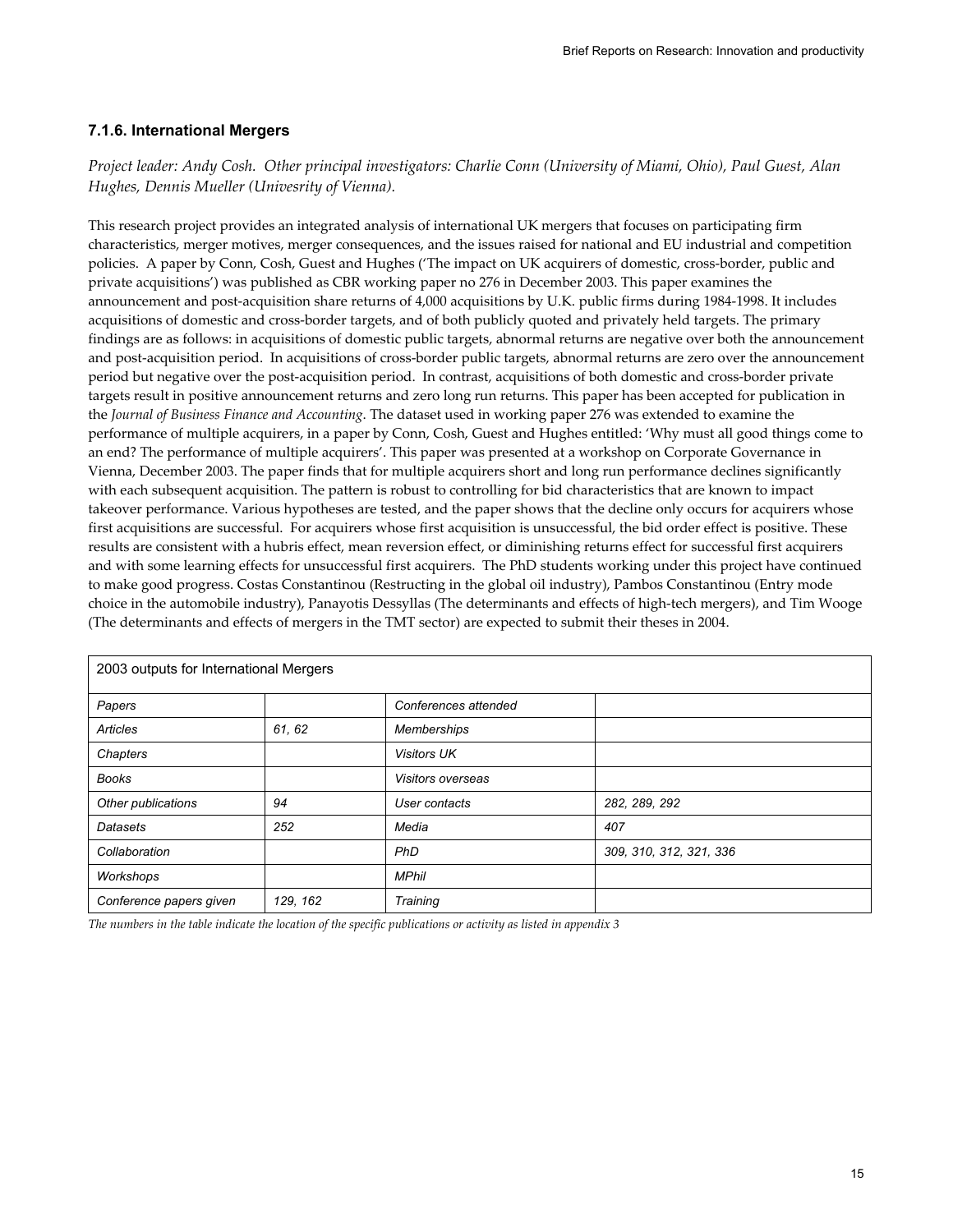### 7.2. PROGRAMME TWO: CORPORATE GOVERNANCE

The remit of the Corporate Governance Programme broadly corresponds to the second of the three objectives of the scientific programme of the CBR, namely the 'analysis of the relationship between corporate governance structures, incentive systems, takeovers, business performance and the regulatory and legal environment'. Questions addressed include: what are the implications for efficiency and distribution of rules of company law which seeks to maximise the incidence and scale of hostile takeovers? Should employees and other long-term 'stakeholders' in the firm be given a stronger voice in determining its ownership and strategic direction? What is happening to employment contracts in a de-collectivised labour market? How are the compensation and job security packages of top executives arrived at, and can the outcomes be justified on the grounds of efficiency and equity? What are the incentive properties of mutual forms of ownership and control? What are the economic effects of regarding company directors as fiduciaries? In common with the other CBR Research Programmes, the aim has been to pursue an interdisciplinary programme of research leading to significant contributions in a number of individual disciplines. Those disciplines most relevant to the *Corporate Governance Programme* are socio-legal studies, economics, and management and business studies. One of the principal aims of the Programme has been to engage with methodological issues in the interface between law, economics and the theory of business organisation.

During the first five-year programme of the CBR, core funding supported projects on the regulation of takeovers; the impact of foreign direct investment on UK management; the economics of executive pay and dismissals; and corporate restructuring. Additional funding was secured from a variety of sources (including the DTI, the Law Commission, the European Commission, the New Zealand Department of Labour, the Joseph Rowntree Foundation, the Newton Trust and the Leverhulme Trust, the Norwich and Peterborough Building Society and the Building Societies Association) to support work on projects including: individualisation and employment contracting; job insecurity; economic effects of employment legislation; business failures, macroeconomic instability, and insolvency law (jointly with the DAE); the duties of company directors; a survey of the economics of company law; and corporate governance in mutuals. The new five-year programme which began in 1999 has supported an international network on corporate governance and investment and projects on the future of professional work; the accountability of institutional investors; ethics, regulation and globalisation; and corporate law and economic performance. In addition, funding was obtained from CMI (the Cambridge-Massachusetts Institute) between 2001 and 2003 for work on the updating of employment institutions and governance, and from the European Commission under its Fifth Framework Programme, for work on employment policy and the politics of capabilities in Europe.

There was substantial dissemination in 2003 in leading journals in economics, law, industrial relations and corporate governance, and considerable media interest in several projects.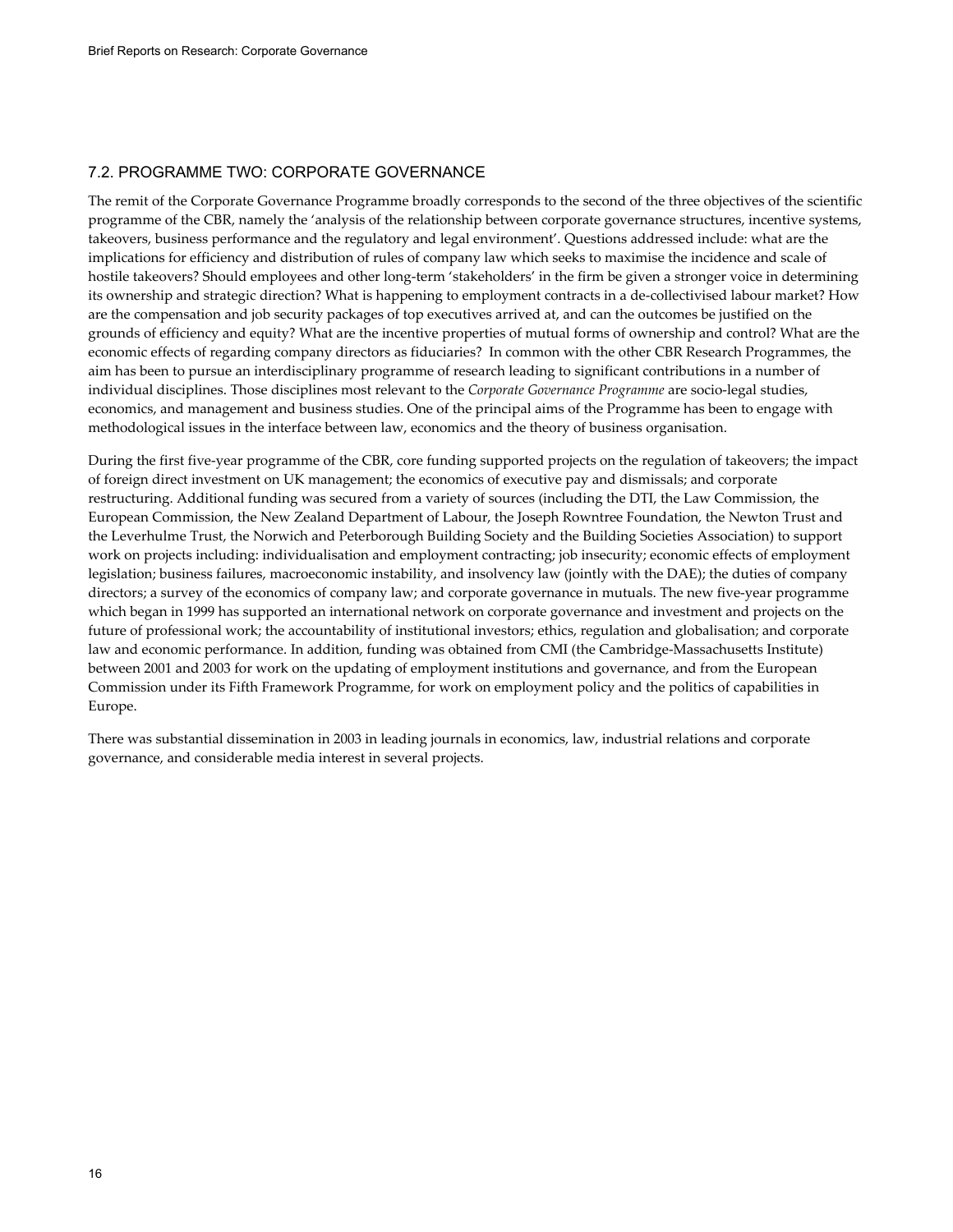# **7.2.1. Corporate Governance and Investment: An International Research Network**

*Project leader: Dennis Mueller. Other principal investigators: Andy Cosh, Alan Hughes, Paul Guest. Research Associates: Ajit Singh (Faculty of Economics and Politics), Klaus Gugler (University of Vienna), Burcin Yurtoglu (University of Vienna), Hiroyuki Odagiri.* 

Considerable concern has been expressed recently over slow growth, lagging productivity, and the loss of markets to foreign competition in Europe. One cause given is the quality of management decisions in particular with respect to investments in capital equipment, research and development, and mergers. This failing has been attributed to agency conflicts between owners and managers, which in turn are related to corporate governance structures. The project is examining these issues.

CBR Working paper 258 by Ajit Singh focuses on the inter-relationship between corporate governance, financing of corporate growth and stock market development in emerging countries. It explores both theoretically and empirically the nature of the inter-relationships between these phenomena, as well as their implications for economic policy. It concentrates on how corporate growth is financed, an area where the literature has identified important anomalies in relation to corporate behaviour and governance. The paper provides new information and analysis on this subject for the 1990s which it is shown leads to further anomalies from the perspective of extant economic theory. It also comments briefly on the recent research on the legal system, corporate laws, corporate governance and corporate performance. In considering the latter issues the paper examines more closely the evolution of the financing of corporate growth and of stock market development in the specific case of the Indian economy in the 1980s and 1990s.

A workshop was held in Vienna on 5-6 December 2003 attended by 23 members of the research team. 14 new papers across the network as a whole were presented at this meeting.

| 2003 outputs for Corporate Governance and Investment: An International Research Network |     |                      |               |
|-----------------------------------------------------------------------------------------|-----|----------------------|---------------|
| Papers                                                                                  |     | Conferences attended |               |
| Articles                                                                                | 115 | <b>Memberships</b>   |               |
| Chapters                                                                                |     | <b>Visitors UK</b>   |               |
| <b>Books</b>                                                                            |     | Visitors overseas    |               |
| Other publications                                                                      |     | User contacts        | 285, 290, 291 |
| Datasets                                                                                |     | Media                |               |
| Collaboration                                                                           |     | PhD                  |               |
| Workshops                                                                               | 216 | <b>MPhil</b>         |               |
| Conference papers given                                                                 | 153 | Training             |               |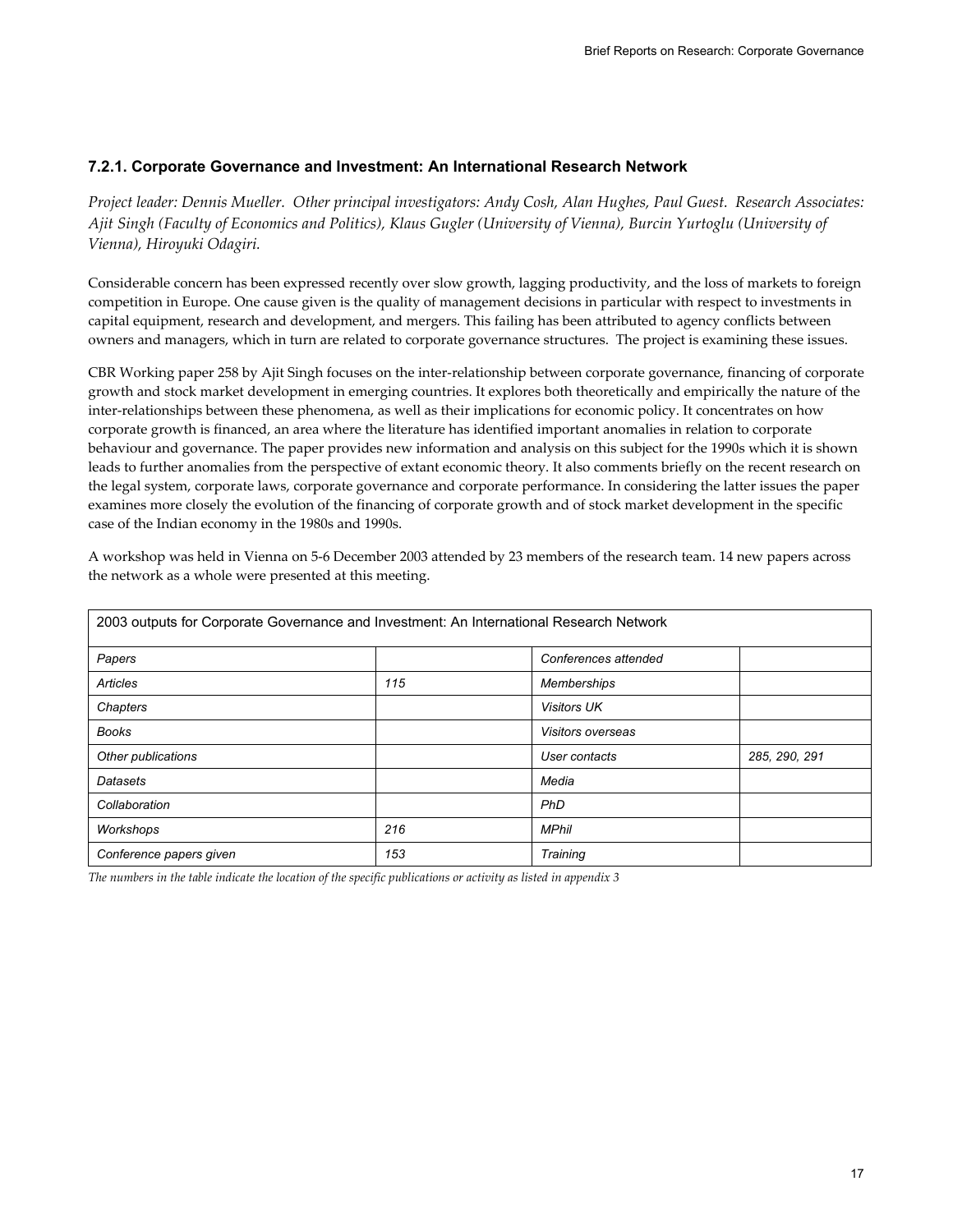# **7.2.2. Corporate Governance, Corporate Finance and Economic Performance in Emerging Markets**

#### *Researchers: Ajit Singh, Jack Glen (IFC), Kevin Lee (Leicester), Burcin Yortoglu (Vienna)*

The purpose of this research project is to investigate some central issues in global corporate governance with specific reference to emerging markets, although the project also has a broad international scope. The project is interdisciplinary: it interprets the concept of corporate governance in a broader rather than a narrow economistic way. The project investigates the relationship between corporate governance, product and capital market competition, stability and economic growth. As is indicated by the list of publications, the progress on this research during the last calendar year has been most satisfactory. The *Economic Journal* published in November 2003, a symposium on the subject, with a lead article from Singh and contributions from Professor Mueller and his colleagues in Vienna, Professor Roberts and his colleagues from United States as well as the Cambridge team of Glen, Lee and Singh. The symposium highlighted the paradoxes which Singh had documented in his research in relation to the intensity of competition and the financing of corporate governance in emerging markets. The symposium papers helped resolved some of these anomalies but they also created others. In relation to policy, Singh noted that these papers represent the beginning rather than the end-point of policy research. Nevertheless, the broad message of the symposium is that the received image of developing countries (DCs) as being essentially characterised by pervasive and inefficient government controls on economic activity, lack of competition, immature and imperfect capital markets and poor corporate governance is very far from being the whole picture. Although there might be shortcomings in corporate governance in many DCs, leading emerging countries have vibrant product markets, displaying as much intensity of competition as that observed in advanced countries. Further, despite the capital market imperfections, stock markets in these countries have been growing fast and contributing significantly to corporate growth through new primary issues. This evolution provides a solid basis for future advance: the central developmental issue is how to use these social assets for promoting and completing the industrial revolution which large numbers of developing countries embarked on in the second half of the 20th century.

|                         |                |                      | 2003 outputs for Corporate Governance, Corporate Finance and Economic Performance in Emerging Markets |
|-------------------------|----------------|----------------------|-------------------------------------------------------------------------------------------------------|
| Papers                  |                | Conferences attended |                                                                                                       |
| Articles                | 68, 69, 70, 85 | <b>Memberships</b>   |                                                                                                       |
| Chapters                | 37, 38, 39     | <b>Visitors UK</b>   | 352                                                                                                   |
| Books                   |                | Visitors overseas    | 359, 362                                                                                              |
| Other publications      |                | User contacts        | 304                                                                                                   |
| Datasets                |                | Media                |                                                                                                       |
| Collaboration           | 262            | <b>PhD</b>           | 326, 328, 330, 332, 337                                                                               |
| Workshops               |                | <b>MPhil</b>         | 349                                                                                                   |
| Conference papers given | 188            | Training             |                                                                                                       |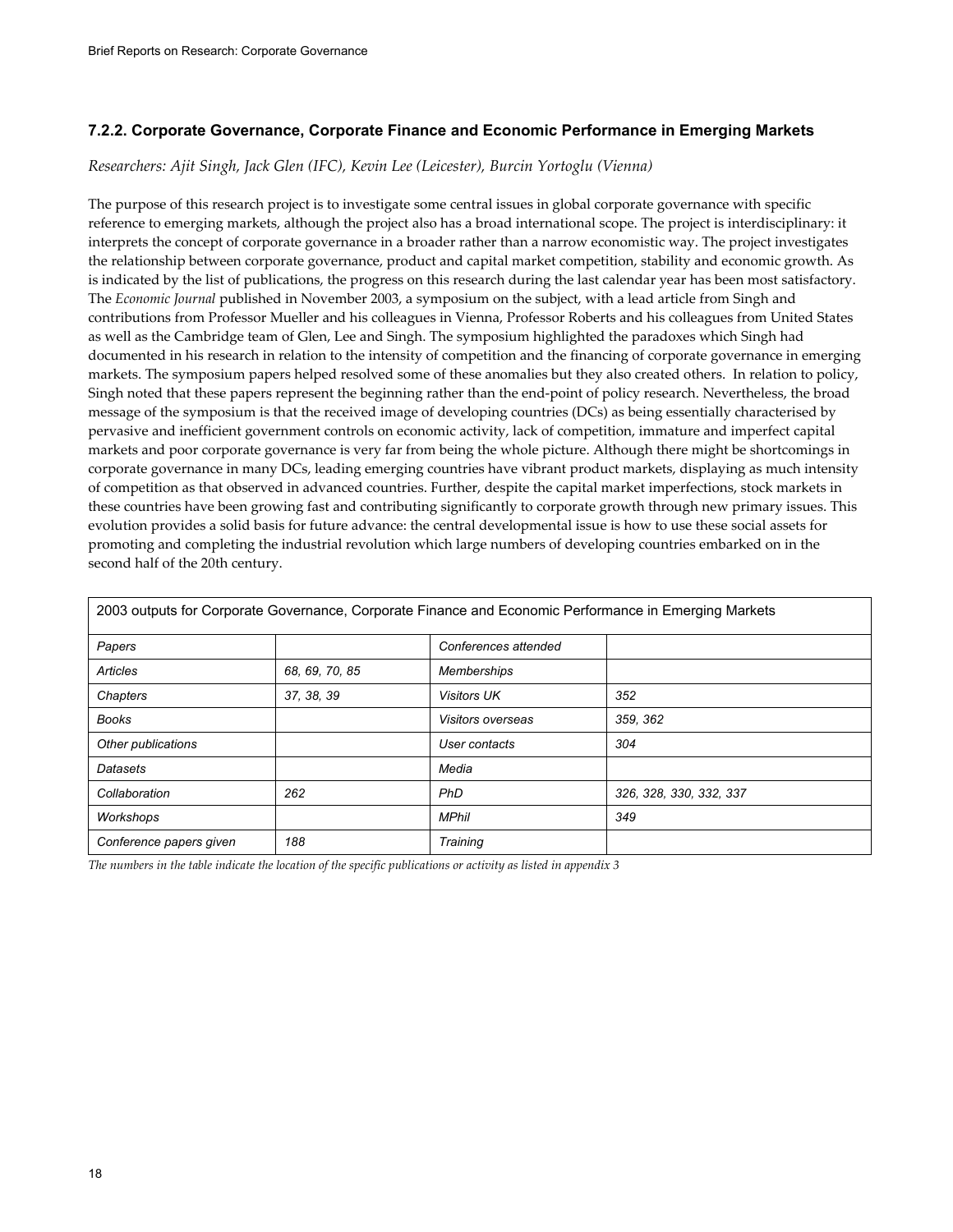# **7.2.3. Reflexive Law and Democratic Governance**

#### *Project leader: Simon Deakin. Research associate: Catherine Barnard. Research student: Richard Hobbs.*

This project is funded by the 5th Framework Programme of the European Commission and involves collaboration between the CBR and a network of other European universities coordinated by the Centre for Legal Philosophy of the Catholic University of Louvain. The CBR's involvement focuses on tension developing at European level between the economic freedoms guaranteed by the EC Treaty (including free movement for goods, persons and capital, and freedom of establishment for enterprises) and the protection of fundamental social rights. Case studies are being carried out of the interaction between economic and social interests in the case law of the European Court of Justice and national-level courts, and in the implementation of European Community law in the UK (including in the area of working time). Following a seminars held in Paris in December 2003, and one to be held Cambridge in March 2004, a book representing the work of the project will be published in 2004.

| 2003 outputs for Project: Reflexive Law and Democratic Governance |               |                      |  |
|-------------------------------------------------------------------|---------------|----------------------|--|
| Papers                                                            |               | Conferences attended |  |
| Articles                                                          |               | <b>Memberships</b>   |  |
| Chapters                                                          |               | <b>Visitors UK</b>   |  |
| <b>Books</b>                                                      |               | Visitors overseas    |  |
| Other publications                                                | 90            | User contacts        |  |
| Datasets                                                          |               | Media                |  |
| Collaboration                                                     | 264           | PhD                  |  |
| Workshops                                                         | 230, 234      | <b>MPhil</b>         |  |
| Conference papers given                                           | 119, 142, 143 | Training             |  |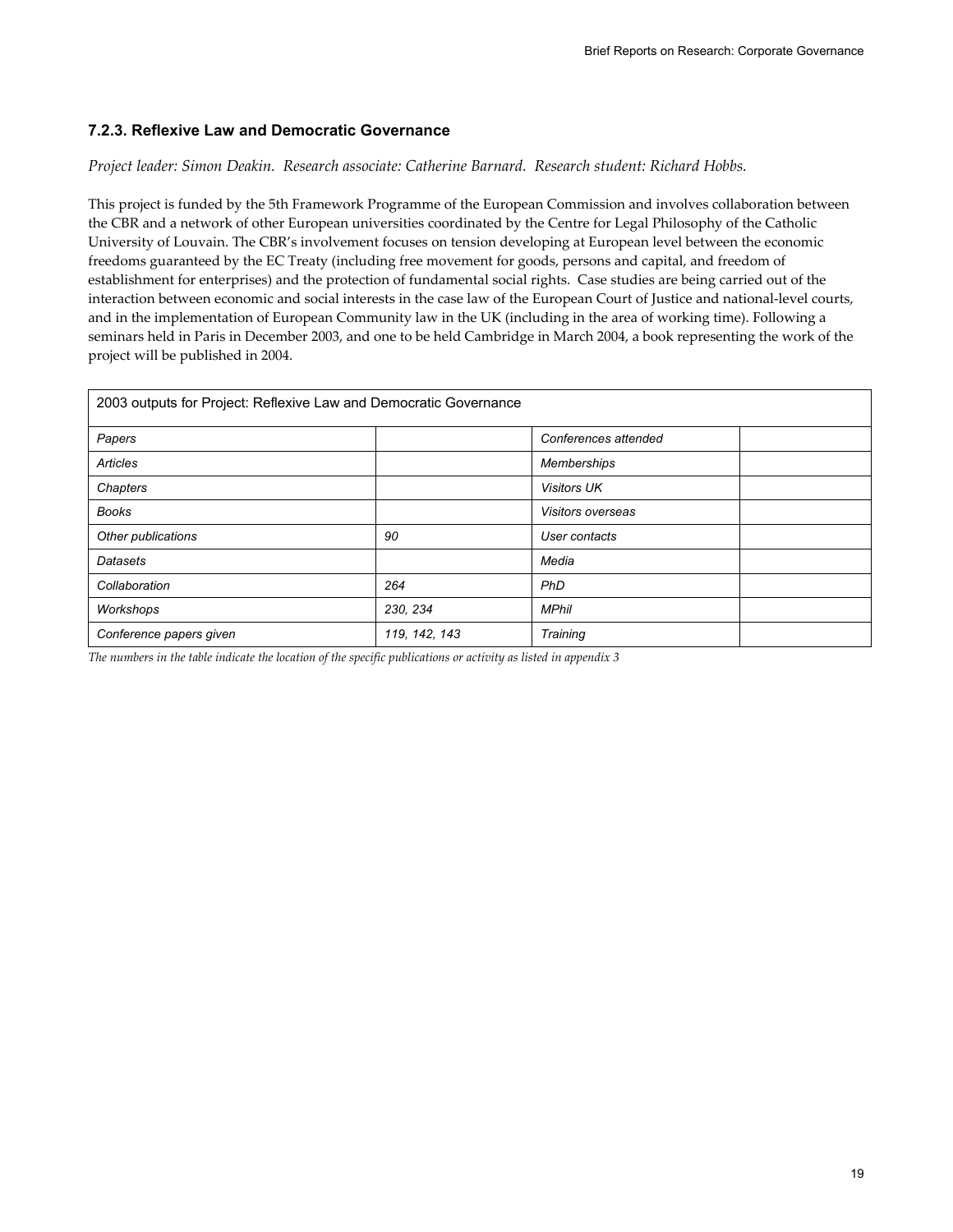### **7.2.4. Corporate Law and Economic Performance**

*Project leaders: John Armour, Simon Deakin, Alan Hughes. Research fellow: Beth Ahlering. Research Associates: Brian Cheffins (Faculty of Law), Richard Nolan (Faculty of Law), Riz Mokal (University College, London).* 

Reform of corporate law is currently being considered in several countries, including the UK where a Company Law Review has recently been completed and a number of substantial Consultation Papers have been published by the Law Commission. A major focus of this process of reform is the link between company law and competitiveness. This in turn raises a number of questions which the current project is addressing. The main progress made during 2003 was to lay the foundations for an empirical study of the relationship between law and economic performance, which will be completed during 2004. This work, which is being carried out by Beth Ahlering, John Armour, Simon Deakin and Alan Hughes, involves cluster analyses on a number of legal and economic variables in different country systems; the identification of correlations among labour, shareholder and creditor protection variables; and a time series exploration of the relationship between legal change and economic outcomes.

In addition, during 2003, John Armour and Simon Deakin were also part of a team which produced a report for the Financial Services Authority on the role of soft law and the 'comply and explain' approach within corporate governance codes, and the link between the codes and the Listing Rules drawn up by UK Listing Authority; John Armour carried out further work on the legal preconditions for the growth of high-tech SMEs; and Brian Cheffins, Riz Mokal and Richard Nolan carried out a number of theoretical and historical analyses of the link between law and economic performance.

| 2003 outputs for Corporate Law and Economic Performance |                                             |                      |                    |  |
|---------------------------------------------------------|---------------------------------------------|----------------------|--------------------|--|
| Papers                                                  |                                             | Conferences attended |                    |  |
| Articles                                                | 42, 44, 45, 47, 57, 65, 76, 82              | <b>Memberships</b>   | 373, 375, 376, 377 |  |
| Chapters                                                | 8, 9, 10, 11, 13, 24, 35                    | <b>Visitors UK</b>   |                    |  |
| <b>Books</b>                                            |                                             | Visitors overseas    | 365, 370           |  |
| Other publications                                      | 86, 87, 92, 97, 109, 112, 418, 419          | User contacts        | 277, 278, 279      |  |
| Datasets                                                |                                             | Media                |                    |  |
| Collaboration                                           | 267                                         | PhD                  | 307, 320, 329      |  |
| Workshops                                               | 219, 221, 222, 223, 224, 225, 231, 235, 243 | <b>MPhil</b>         |                    |  |
| Conference papers given                                 | 118, 137, 176                               | Training             | 437                |  |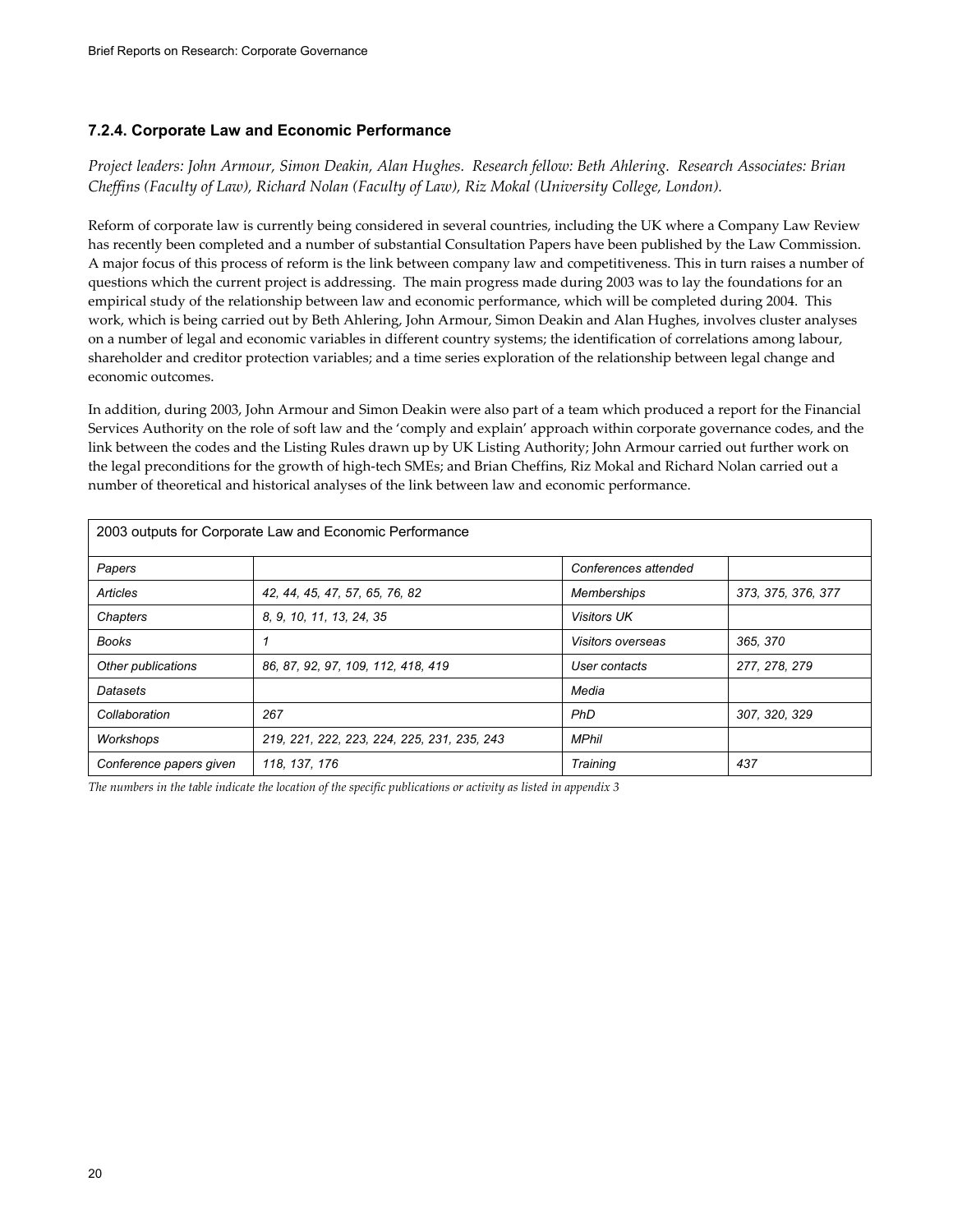### **7.2.5. Ethics, Regulation and Globalisation**

# *Project leaders: Michael Pollitt (Judge Institute of Management) and Ian Jones (Lincoln College, Oxford and Herriot Watt Business School). Research Assistant: Chris Nyland (July-Dec, 2003).*

The aim of the project is to explore the following fundamental questions in business ethics: what are the ethical issues raised by economic trends in the areas of ethics of competition policy, the ethics of globalisation and the ethics of transnationals? What are the incentives facing the firms involved under (1) to be ethical? How might public policy be altered to encourage more socially responsible behaviour by business in each of these contexts? The team produced two papers during 2003. The first of these (Jones and Pollitt, 2003) developed the ideas in our 2002 edited book and applied the analysis of influences on ethical issue development to the Higgs Review which was published in early 2003. We suggest that while there are similarities in the investigations there are important differences arising from the review process adopted, the role of the government, the background of the leaders of the investigations and the influence of academics. These differences have had important implications for the effectiveness of the implementation of the conclusions of the Higgs Review. In particular we found that the Higgs Review compared poorly to the Cadbury Report in terms of the time taken to consult outside parties and the lack of publication of a draft report. The result was several months of wrangling and an eventual compromise later in 2003. This paper is now shortly to be published in Corporate Governance. The second paper (Jones, Nyland and Pollitt, 2003) continues our work on how multinationals build social capital in developing countries. This paper looks at the selfreporting of social engagement in Poland by European multinational firms with operations there, mapping the configurations of declared engagement. Such social engagements are an important component of how these companies contribute to social capital in the communities within which they operate. Two case studies - on Danone and Bayer detailing different but successful approaches to social capital building are given. We concluded that there were important differences in the behaviour of firms from different European countries, with German and UK multinationals scoring well in terms of engagement and other countries multinationals scoring less well. The paper suggests several ways forward for our work including analysis of the determinants of the worldwide distribution of engagements of multinationals.

| 2003 outputs for Ethics, Regulation and Globalisation |                                           |                          |                                        |  |
|-------------------------------------------------------|-------------------------------------------|--------------------------|----------------------------------------|--|
| Papers                                                |                                           | Conferences attended     | 199                                    |  |
| Articles                                              |                                           | <b>Memberships</b>       | 378, 379, 380, 381, 382, 391, 392, 393 |  |
| Chapters                                              |                                           | <b>Visitors UK</b>       |                                        |  |
| <b>Books</b>                                          |                                           | <i>Visitors overseas</i> |                                        |  |
| Other publications                                    | 71, 105, 428                              | User contacts            | 296, 297, 298, 299                     |  |
| Datasets                                              |                                           | Media                    |                                        |  |
| Collaboration                                         | 268, 269, 270, 271, 272, 274,<br>275, 276 | PhD                      |                                        |  |
| Workshops                                             | 236, 237, 238, 239, 244                   | <b>MPhil</b>             |                                        |  |
| Conference papers given                               | 164, 165, 166                             | Training                 | 440                                    |  |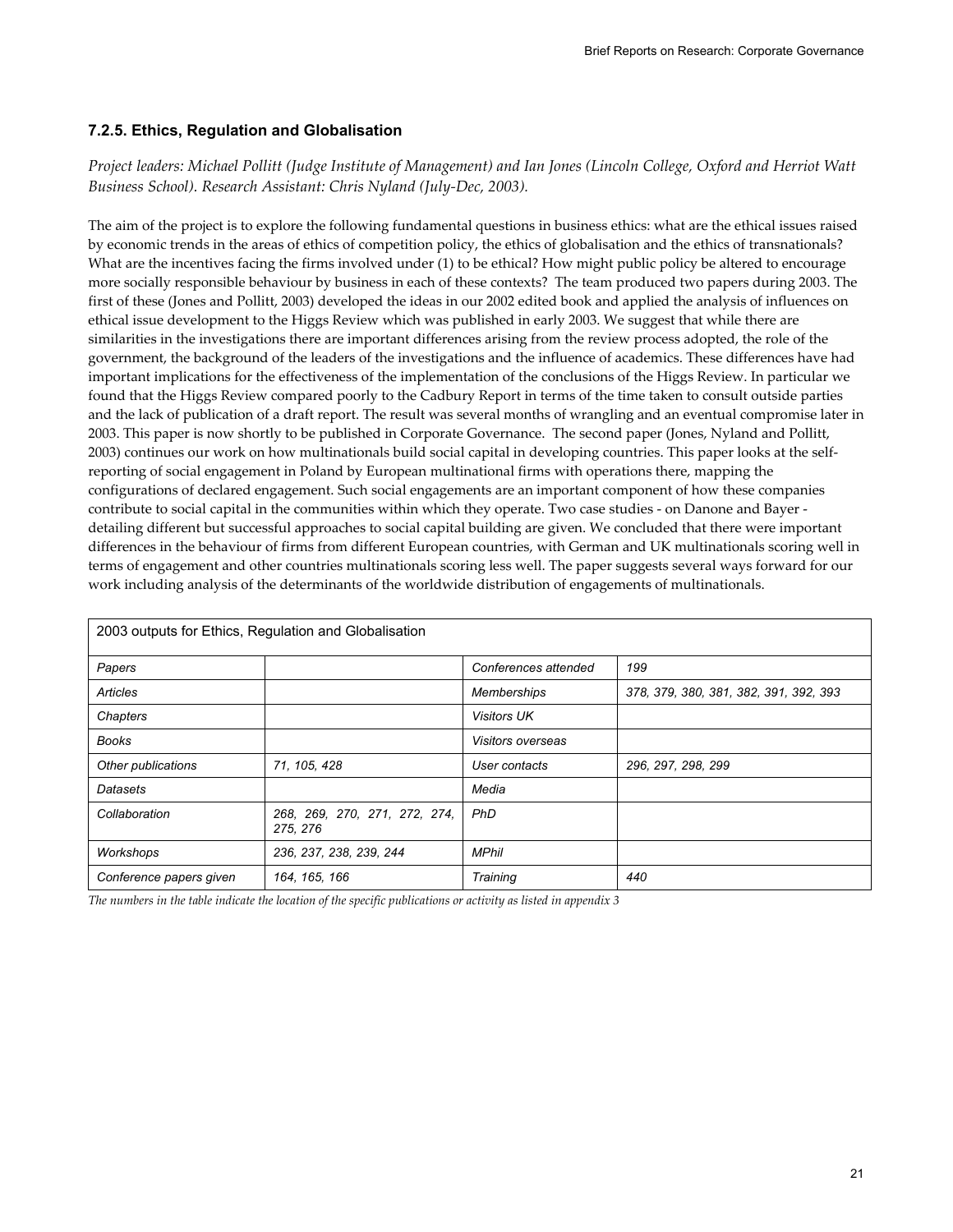# **7.2.6. The Future of Professional Work**

# *Project leaders: Christel Lane, Frank Wilkinson, Brendan Burchell. Research associates: Jude Browne, Ulrich Heisig, Roy Mankelow, Margaret Potton, Wolfgang Littek*

The purpose of the research was to undertake a comparative study of recent changes in professionalised work in Britain and Germany. The aims of the research were to: (1) investigate how different modes of controlling professional occupations in the two countries have mediated the impact on professional work of changes in technology, regulatory policy, the organisation of public services, competition and the system of education and training; (2) examine the effects of such changes on the market, work and status situation of professional workers; (3) assess the effect of these changes for performance in the knowledge-intensive sectors of the service economy; and (4) to consider the policy implications of the two divergent processes of professionalisation and the scope for mutual learning. The research had three main stages. The first two involved the study of established and aspiring professional groups to build up an overview of professionalised occupations and the changes that they are undergoing. This was followed by a more detailed focus on four professions, lawyers, pharmacists, personnel and development practitioners and counselling psychotherapists by interviews with key personnel in professional associations and with the users of professional services. Stage 3 consisted of a detailed analysis of these four professions focussing on their members' experiences, perceptions of change, and expectations for the future by means of a postal survey of a sample of members. This was completed in 2003. In 2003 the data analysis was completed and several reports were published, together with a number of related outputs.

| 2003 outputs for The Future of Professional Work |                              |                      |                              |  |
|--------------------------------------------------|------------------------------|----------------------|------------------------------|--|
|                                                  |                              |                      |                              |  |
| Papers                                           |                              | Conferences attended |                              |  |
| Articles                                         | 56                           | <b>Memberships</b>   |                              |  |
| Chapters                                         |                              | <b>Visitors UK</b>   |                              |  |
| <b>Books</b>                                     |                              | Visitors overseas    |                              |  |
| Other publications                               | 423, 429, 430, 431, 432, 433 | User contacts        |                              |  |
| Datasets                                         |                              | Media                |                              |  |
| Collaboration                                    |                              | PhD                  | 305, 306, 311, 315, 323, 325 |  |
| Workshops                                        |                              | <b>MPhil</b>         | 339, 342                     |  |
| Conference papers given                          | 121                          | Training             |                              |  |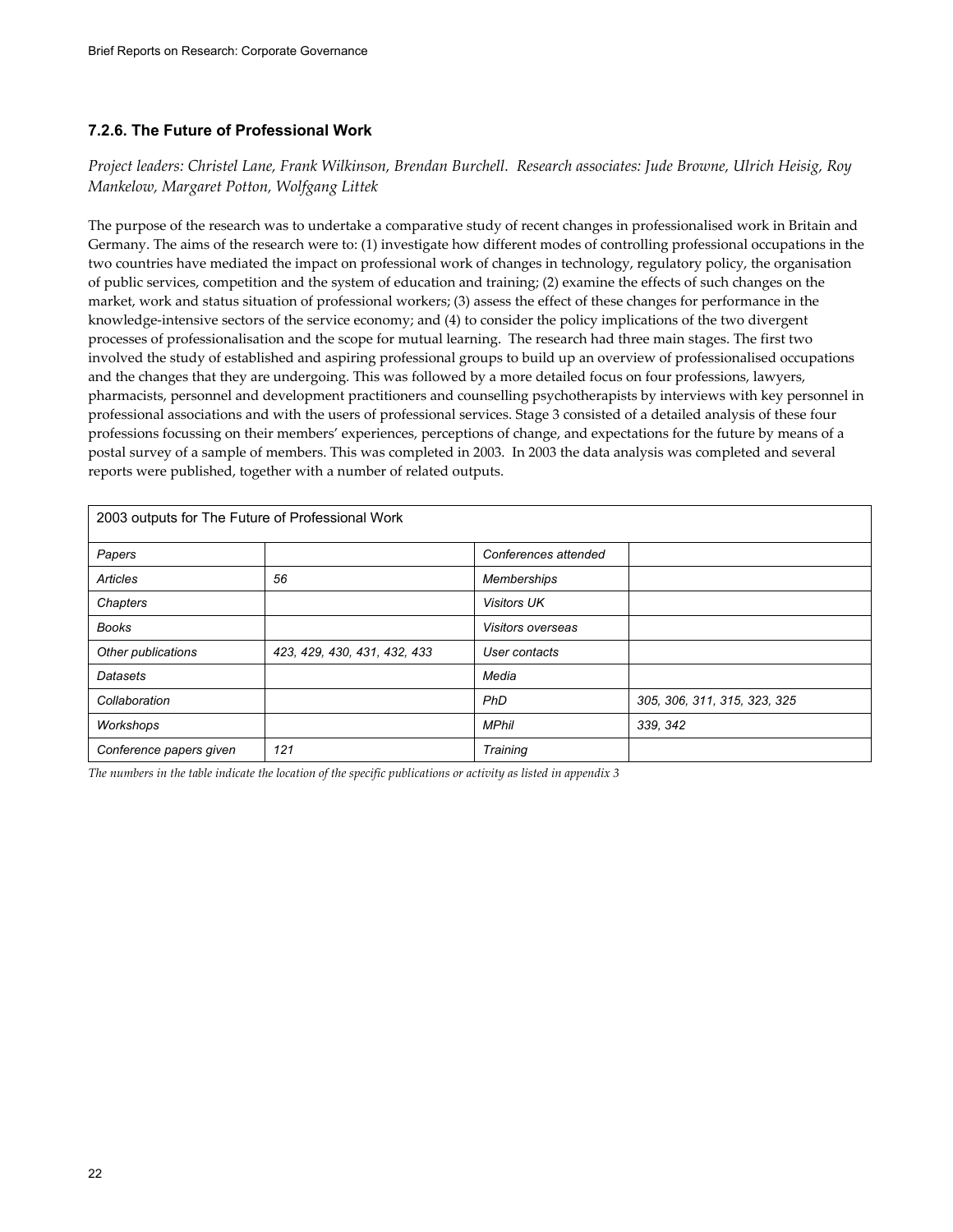# **7.2.7. The Governance of Mutuality**

### *Researchers: Jacqueline Cook, Simon Deakin, David Nash (Cardiff Business School), Alan Hughes, and Jonathan Michie (Birkbeck College, London)*

This project is reviewing the role played in the economy by organisations under mutual ownership and control ('mutuals') by considering the relationship between property rights and governance structures in alternative forms of business organisation. The essence of mutuality can be seen in terms of a particular structure of governance, ownership and objects. A building society's governance structure reflects the long-term commitment of its members and their expectation, in return, of continuity of supply. The organisation is owned by its members who transact directly with it to receive particular benefits in return for their contributions. Hence in the traditional building society, the members transact with the society as both lenders and borrowers. The objects or purposes of the society channel its activities to a much greater extent than is the case with most commercial companies, whose object clauses normally leave them free to pursue a wider range of activities. In 2001 an historical analysis of the evolution of property rights in UK building societies was conducted. The results of this work were widely disseminated in 2001 and published in the *Journal of Corporate Law Studies* in 2002. The main finding involved a critical assessment of the demutualisation of the sector in the late 1990s. In the autumn of 2002 further funding was obtained from the think tank Mutuo to extend the study by carrying out a survey of attitudes towards mutual organizations, by comparison with banks and plcs, and to carry out case studies. This work was completed in the spring of 2003. Analysis of the data collected from the survey shows that the absence of external shareholder ownership is a major factor in inducing customers to repose high levels of trust in building societies. The work was presented to the annual conference of the cooperative movement in Manchester in May 2003 and to the major party political conferences in the autumn of that year.

| 2003 outputs for The Governance of Mutuality |                    |                      |     |  |
|----------------------------------------------|--------------------|----------------------|-----|--|
| Papers                                       |                    | Conferences attended |     |  |
| Articles                                     |                    | <b>Memberships</b>   |     |  |
| Chapters                                     |                    | <b>Visitors UK</b>   |     |  |
| <b>Books</b>                                 | $\overline{c}$     | Visitors overseas    |     |  |
| Other publications                           |                    | User contacts        |     |  |
| Datasets                                     |                    | Media                | 411 |  |
| Collaboration                                |                    | PhD                  |     |  |
| Workshops                                    | 220                | <b>MPhil</b>         |     |  |
| Conference papers given                      | 144, 145, 149, 175 | Training             |     |  |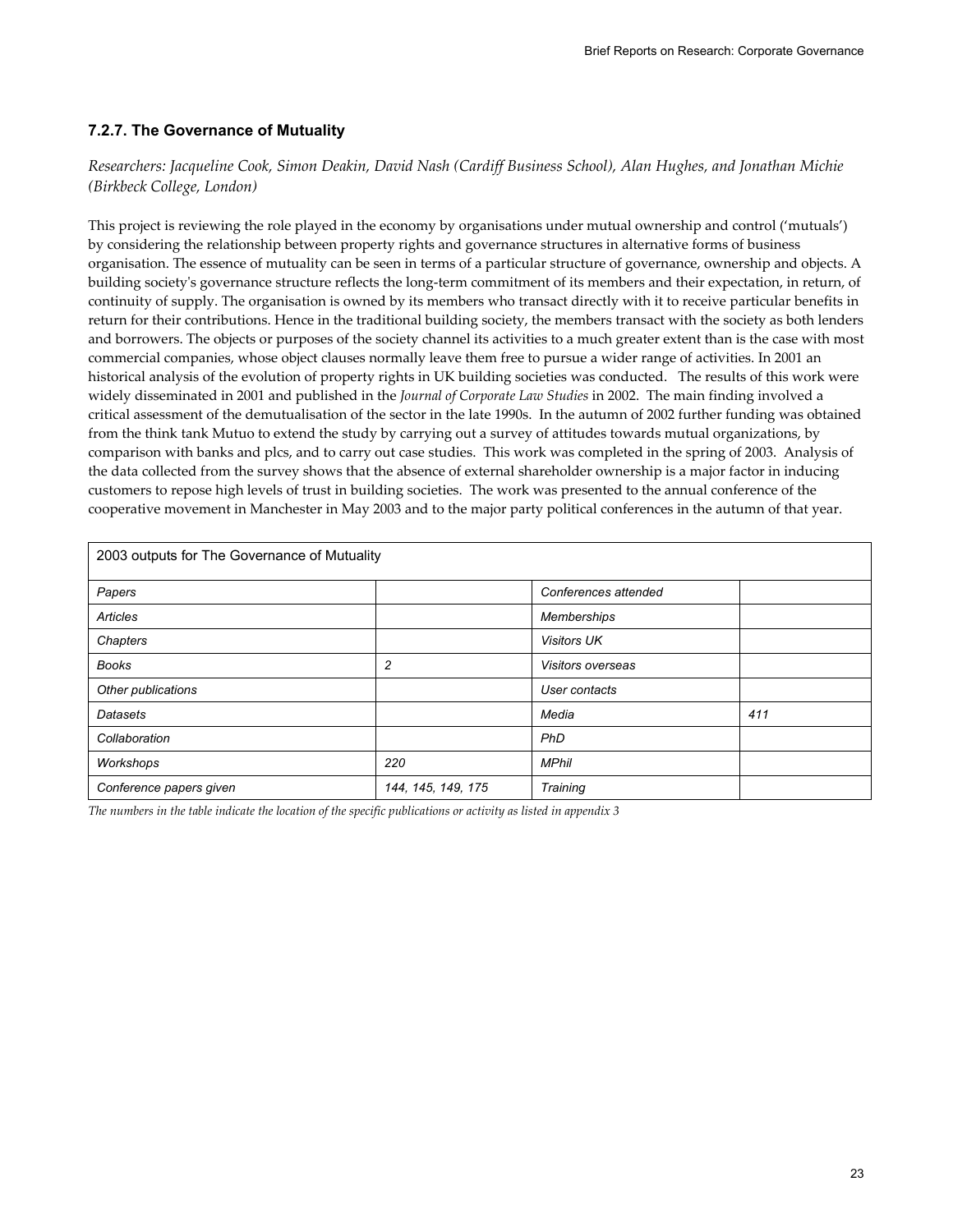# **7.2.8. Institutional Investment and Corporate Accountability**

*Project leaders: John Roberts (Judge Institute of Management), John Hendry (Brunel University), Richard Barker (Judge Institute of Management). Research Fellow: Paul Sanderson.* 

A central issue in corporate governance concerns the fiduciary responsibility and accountability of senior company managers and boards of directors to their shareholders. Research into this issue, most of it conducted within the framework of financial economics, has typically treated 'shareholders' quite simply, as the holders of shares. From the perspective of accountability however, many of these shareholders are themselves fiduciaries acting on behalf of others. About 80% of the value of UK shares are held and traded by fund management institutions acting on behalf of both individual investors and pension and insurance companies. These companies in turn are accountable to their own customers. In this project we investigate some of the processes and relationships involved in this chain of accountability, focusing in particular on finance directors and fund managers. How are their responsibilities exercised, and to what effect, and how are they held accountable? To address such questions we examine the preparation, conduct and consequences of the regular face to face meetings between companies and their major institutional shareholders. In 2002 the project team held preparatory meetings with practitioners to clarify the issues, and completed a review of the literature. We also carried out the first set of substantive interviews, with FTSE 100 finance and investor relations directors, asking how they approach such meetings, what they gain from them, and what actions they take as a result. In 2003 the team entered the second phase of the project in which they sought the same information from chief investment officers, fund managers and buy-side analysts. They also attended, as observers, a series of company-fund manager meetings. Analysis of the data shows that the meetings, though often ritualistic, have concrete effects. For example, by routinely reminding company directors that their primary accountability is to their shareholders, fund managers ensure directors remain focused on the pursuit of shareholder value. In this way, it may be argued, they promote the financialization of the companies in which they invest. Over the course of the coming year the team intend to publish a number of papers reflecting the interests of the members of the project team. Conference presentations include the 7th Interdisciplinary Perspectives on Accounting Conference, Madrid, 13-16 July 2003, and for the second, the University of Glasgow Ward Trust Seminar Series, Glasgow, 25 February 2004.

| 2003 outputs for Institutional Investment and Corporate Accountability |               |                      |          |
|------------------------------------------------------------------------|---------------|----------------------|----------|
| Papers                                                                 |               | Conferences attended | 214, 215 |
| Articles                                                               | 50, 83        | <b>Memberships</b>   |          |
| Chapters                                                               | 14            | <b>Visitors UK</b>   | 351, 353 |
| Books                                                                  |               | Visitors overseas    | 368      |
| Other publications                                                     | 434           | User contacts        | 302, 303 |
| Datasets                                                               |               | Media                |          |
| Collaboration                                                          |               | PhD                  |          |
| Workshops                                                              | 247, 248, 249 | <b>MPhil</b>         |          |
| Conference papers given                                                | 187           | Training             | 442, 443 |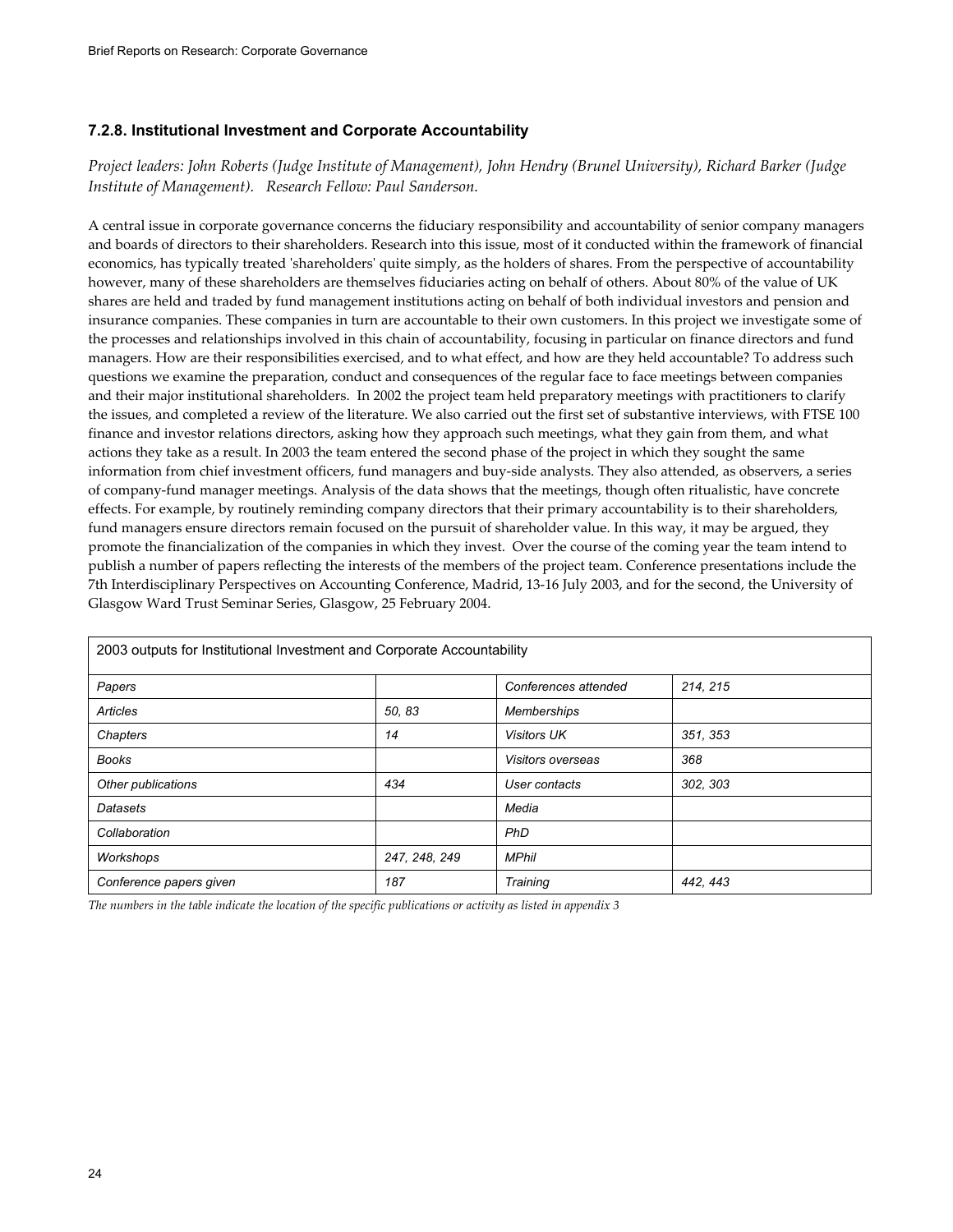# **7.2.9. Updating Employment Institutions and Governance**

*Project leaders: Simon Deakin, and Tom Kochan (MIT). Senior Research Fellow: Suzanne Konzelmann.* 

The proposition underlying this CMI-funded project, which was completed in the course of 2003, was that while the nature of work and the workforce have changed dramatically over the past decade, the institutions governing work and employment are based on models of the past: an industrial model of the economy, a male breadwinner model of the labour force and family structure, and a norm of shareholder primacy in corporate governance. The result of this mismatch has created and is sustaining an unacceptable gap between the winners and losers in today's labour markets and holding back the innovative capacity of many firms and organizations. The project has focused on emerging forms of partnership at work, family-friendly employment policies and inclusive corporate governance practices which are addressing the need for a new architecture of employment institutions in America and Britain. It has directly addressed the link between institutions, competitiveness and productivity which is a central concern of CMI through collaborative research and widespread dissemination of findings, and has provided for the adaptation to the needs of British users of a teaching module developed initially at MIT. It has also supported the production of a video film on the subject of *Partnership and Profit* by Brian Ashbee, Peter Cook and Monika Koeck of the Cambridge Moving Image Studio (CUMIS), University of Cambridge.

| 2003 outputs for Updating Employment Institutions and Governance |                                                  |                          |               |
|------------------------------------------------------------------|--------------------------------------------------|--------------------------|---------------|
| Papers                                                           |                                                  | Conferences attended     | 206           |
| Articles                                                         | 49, 63, 64, 66, 67, 72, 73, 74                   | <b>Memberships</b>       |               |
| Chapters                                                         | 26, 27                                           | <b>Visitors UK</b>       |               |
| <b>Books</b>                                                     |                                                  | <b>Visitors overseas</b> |               |
| Other publications                                               | 88, 89, 419                                      | User contacts            |               |
| Datasets                                                         |                                                  | Media                    | 394, 408, 409 |
| Collaboration                                                    |                                                  | PhD                      |               |
| Workshops                                                        | 232, 233                                         | <b>MPhil</b>             |               |
| Conference papers given                                          | 133, 134, 135, 138, 139, 140, 141, 146, 147, 148 | Training                 |               |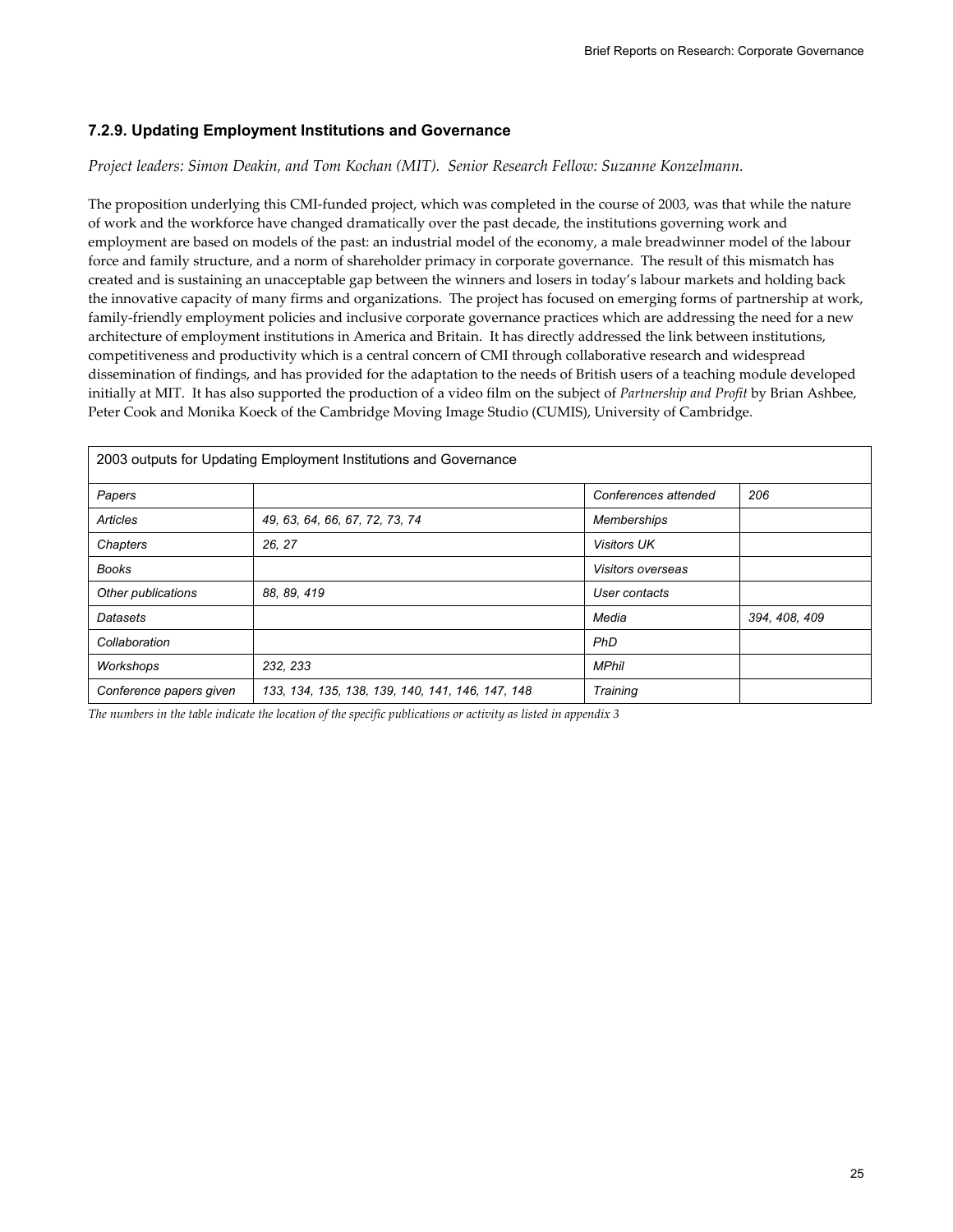### **7.2.10. Social Dialogue, Employment and Territories: towards a European politics of capabilities**

*Project leader: Simon Deakin. Research associates: Jude Browne (CBR and Centre for Research in the Social Sciences and Humanities, Cambridge), Stephen Pratten (Management Centre, King's College, London). Ph.D. students: Ana Lourenço (Judge Institute), Renée Claude Drouin (Law), Richard Hobbs (Law).* 

Through this project, which is funded by the 5th Framework Programme of the EC, the CBR is part of a network exploring the implications for social policy of the rise of the knowledge economy in Europe. The central concept used here is Amartya Sen's notion of 'capability'. The issue is how far the process of European integration can be used to promote an equitable distribution of capabilities, their development and their reinforcement in law and social convention. The project uses a sample of regions and firms in five European countries. Through empirical research, the network will analyse a range of business policies and public interventions that are aimed at integrating changes in the form of work into the organisation of the economy, employment and welfare provision.

The project began in October 2002 and will run for five years. In 2003, Simon Deakin and Jude Browne have been carrying out case studies of the use by enterprises of corporate governance mechanisms to promote gender equality and diversity, and Simon Deakin, Ana Lourenço (Ph.D. candidate, Judge Institute) and Stephen Pratten (King's College, London) have been looking at innovation, regulatory change and the effects of regional policy in the media sector. Renee Claude Drouin (Ph.D. candidate, Law) is examining international framework agreements between multinational companies and trade union federations, and Richard Hobbs (Ph.D. candidate, Law) is looking at the link between corporate social responsibility and the implementation of labour standards in the area of working time. Several workshops have been held: one, in Cambridge, initiated a comparative study of corporate restructuring in Britain and France with colleagues from IDHE-Cachan; a second, in Nantes, was concerned with the comparative study of the legal notion of 'capacity'; and a network-wide workshop held in Paris in December heard presentations from the teams of preliminary results from the sectoral and enterprise-based case studies.

| 2003 outputs for Social Dialogue, Employment and Territories: towards a European politics of capabilities |               |                      |               |
|-----------------------------------------------------------------------------------------------------------|---------------|----------------------|---------------|
| Papers                                                                                                    |               | Conferences attended |               |
| <b>Articles</b>                                                                                           |               | <b>Memberships</b>   |               |
| Chapters                                                                                                  |               | <b>Visitors UK</b>   |               |
| <b>Books</b>                                                                                              |               | Visitors overseas    |               |
| Other publications                                                                                        | 99            | User contacts        |               |
| Datasets                                                                                                  |               | Media                | 398           |
| Collaboration                                                                                             | 263           | <b>PhD</b>           | 314, 318, 324 |
| Workshops                                                                                                 | 217, 218      | <b>MPhil</b>         |               |
| Conference papers given                                                                                   | 136, 150, 174 | Training             |               |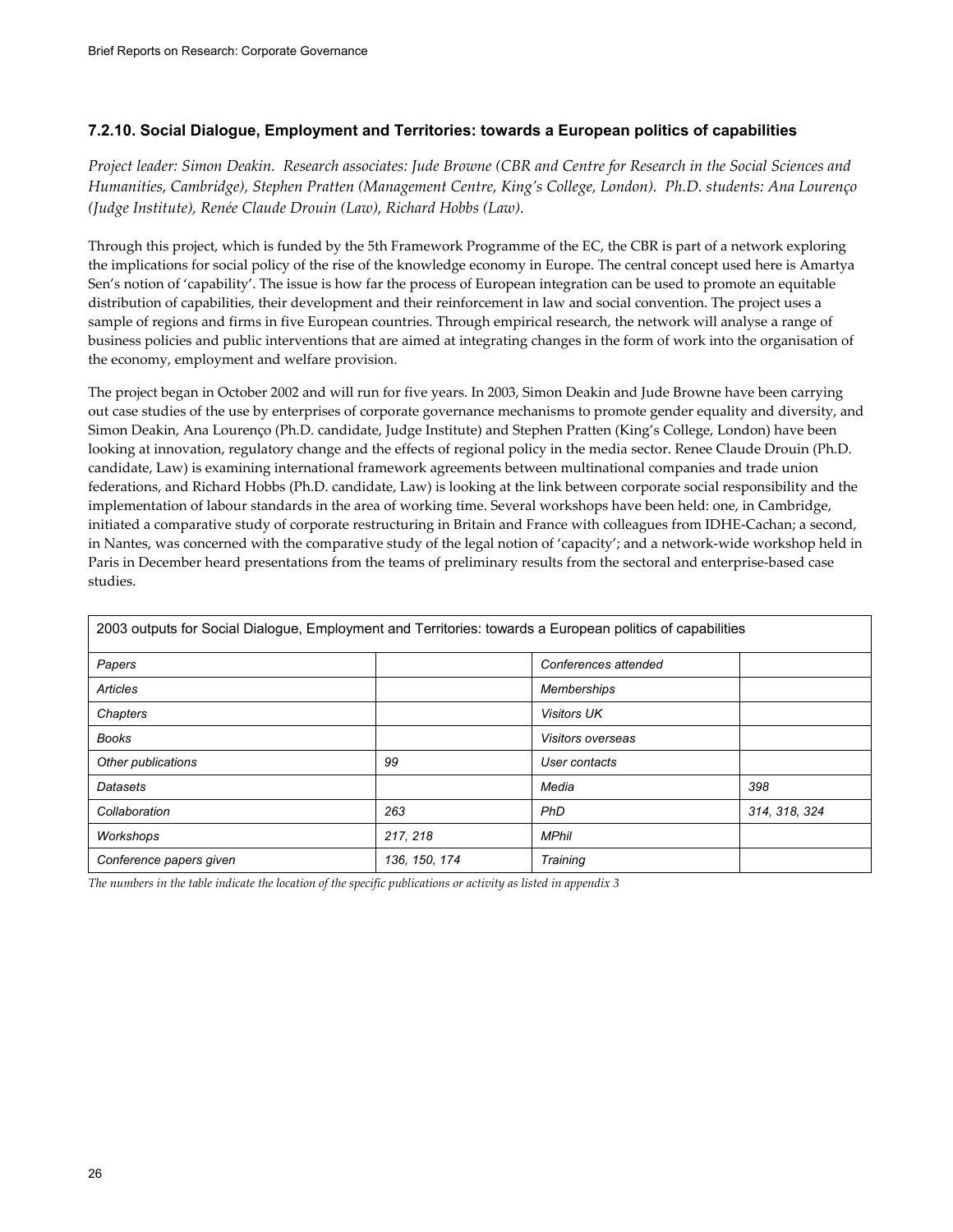# **7.2.11. The Implementation of the Working Time Directive in the UK**

#### *Project leaders: Catherine Barnard (Faculty of Law), Simon Deakin, and Richard Hobbs (Faculty of Law)*

The project team was commissioned by DG Employment of the European Commission to carry out a study of the implementation in the UK of the so-called individual opt-out in the EU Working Time Directive. This provision - Art. 18(1)(b) of the Directive - enables workers to opt out of the protection of the 48 hour weekly limit to working time, by agreement in writing with their employer. The UK is the only EU country to have made provision, in its legislation, for a general opt out as allowed by Art. 18(1)(b). A review of literature and relevant data sources was carried out in the autumn of 2002 and a report submitted to DG Employment in December 2002. 40 interviews in total were carried out with employers, professional bodies, trade unions, employers' associations, and regulatory bodies. The report discussed the prevalence of the opt-out, the manner in which it is administered, the reasons given by employers for making use of it, the perceptions of its use by trade unions, and the extent to which alternative devices for working over 48 hours (collective agreements, workforce agreements, other derogations) are used. The report was extensively relied by DG Employment in producing its formal review of the opt-out in January 2004.

| 2003 outputs for The Implementation of the Working Time Directive in the UK |         |                      |               |
|-----------------------------------------------------------------------------|---------|----------------------|---------------|
| Papers                                                                      |         | Conferences attended |               |
| <b>Articles</b>                                                             | 51, 52  | Memberships          |               |
| Chapters                                                                    |         | <b>Visitors UK</b>   |               |
| <b>Books</b>                                                                |         | Visitors overseas    |               |
| Other publications                                                          | 89, 420 | User contacts        | 280           |
| Datasets                                                                    |         | Media                | 395, 396, 397 |
| Collaboration                                                               |         | PhD                  |               |
| Workshops                                                                   |         | <b>MPhil</b>         |               |
| Conference papers given                                                     | 152     | Training             |               |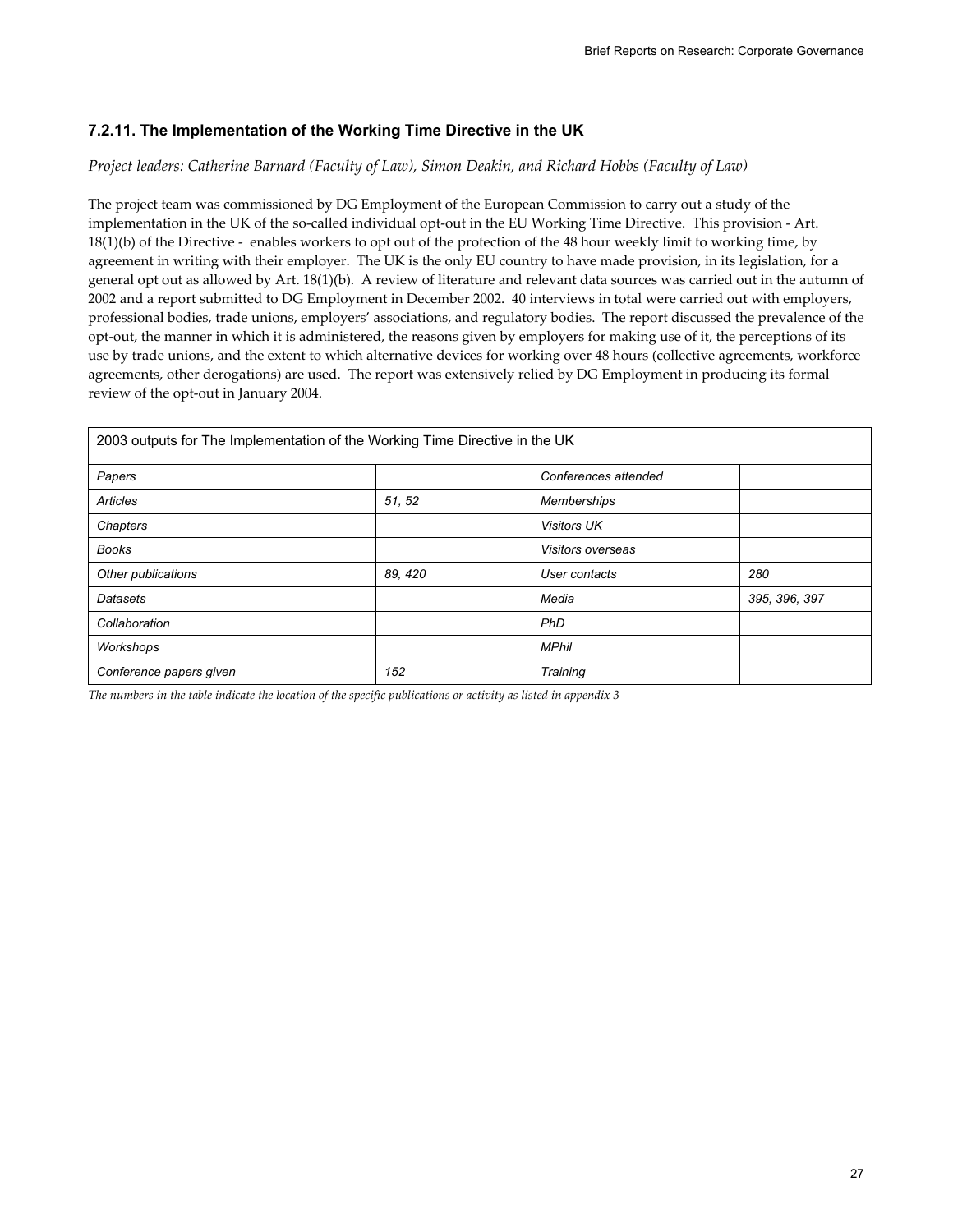#### 7.3. PROGRAMME THREE: ENTERPRISE AND SMES

The principal objectives of this programme are to analyse the innovative performance, financial and management characteristics, and location of smaller firms, and the design and evaluation of policies towards the SME sector. This analysis has involved close interdisciplinary collaboration between CBR researchers in economics, geography and sociology, and, in the case of the analysis of supply chain relationships, with lawyers in the projects carried on under the Corporate Governance programme.

This programme has established an international reputation among policy makers, practitioners and researchers as an authoritative source of analysis, information and evaluation of SME growth and survival. Particular emphasis has been placed on analyzing and charting developments in training, innovation, governance, and the impact of enterprise policy. Methodological advances have been made in the measurement and analysis of SME growth and performance, and in policy evaluation, and these have been incorporated into national and international data collection processes and policy development. An international and comparative dimension has been present throughout the life of the programme and this has been strengthened through numerous collaborations with other leading research groups. A major intellectual contribution of the programme has been the creation of a longitudinal panel set of data for the UK SME sector based on a biennial survey of over 2000 independent businesses. The data generated has informed a range of academic debates and policy analyses in the UK and Europe. The programme has pioneered the use of sample selection methods of econometric modeling in relation to the evaluation of UK government policy initiatives, and in estimating the impact of training, business advice and business support policy on business performance.

The following broad subject areas have been addressed under this programme:

- *a) networks and clustering;*
- *b) innovation and SMEs;*
- *c) financial and management constraints on the growth and survival of SMEs;*
- *d) training and SMEs;*
- *e) entrepreneurial style and governance in SMEs; and*
- *f) public policy and support for SMEs.*

Questions which have been addressed in the various projects in these areas include: What effect does the clustering together of SMEs in specific locations have on their innovative and competitive performance? What is the role played by small and medium sized enterprises (SMEs) in the innovative process? Which factors most constrain the growth and development of SMEs? How does the regulation of financial reporting requirements by SMEs affect information monitoring and risk assessment by Banks? What are appropriate methodologies for identifying performance impacts in complex panel datasets and policy evaluations? The research of the programme is reflected in the work of the CBR Survey and Database Unit. Work on SME performance and policy based on our survey data is discussed in the report of that unit. Our work on policy evaluation is described in the report of the Policy Evaluation Unit. Advice and consultancy has been provided at the highest levels in the UK, Europe and else where by the leaders of projects in this programme. This is reflected in the extensive user contacts recorded for both of these units.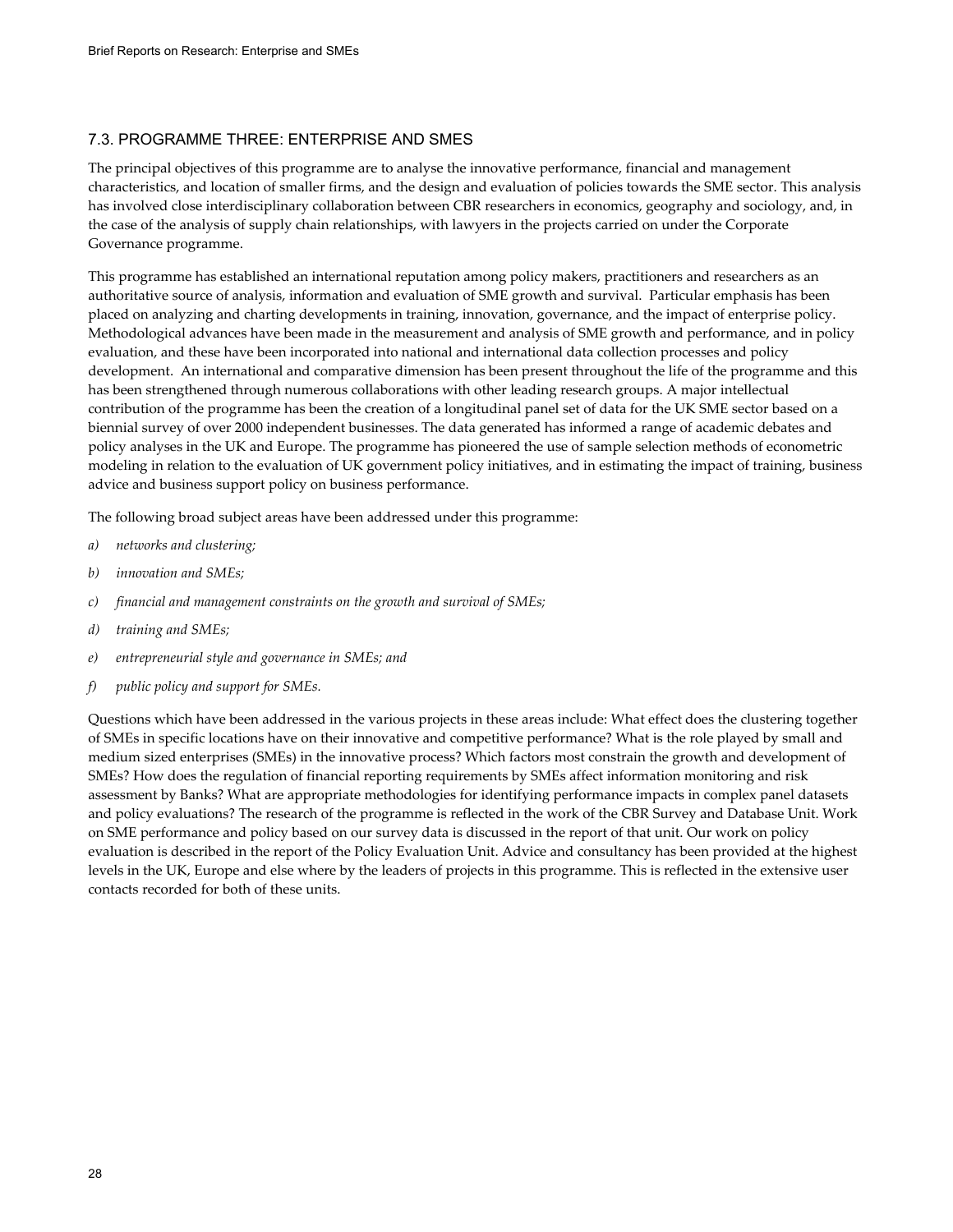#### **7.3.1. High Tech CEOs and Their Businesses**

#### *Project leader: Hugh Whittaker. Research Fellow: Thelma Quince.*

This project compares high tech CEOs and their businesses in Britain and Japan. Its main objectives are to enhance understanding of entrepreneurs and entrepreneurship by identifying and comparing personal and attitudinal characteristics of CEOs in different socio-economic contexts and to shed light on the processes of transformation of industrialized economies. The questionnaire administered in the UK in 2001, and reported earlier, was repeated in Japan in 2002*.* Both groups of CEOs tended to see their competitive advantages as being personal attention to customer needs, the specialized nature of their product/service, and technological/scientific expertise, but unlike their UK counterparts, Japanese CEOs did not consider the reputation of their business to be particularly important. Japanese businesses displayed slightly higher levels of customer dependence than those in the UK and were more likely to be involved in subcontract relationships, with slightly stronger local links. In common with UK CEOs few in Japan rated any limitation to their business as 'crucial', and again in common with their UK counterparts, 'demand' limitations were more important than any other type. There were important differences in the CEOs' personal objectives. Although both groups of CEOs strongly supported the objectives of building a business with a reputation for excellence and their own personal enjoyment and satisfaction, Japanese CEOs placed far greater emphasis on objectives relating to the permanence of enterprise and to a lesser extent on 'social' objectives such as contributing to science and technology and society in general. By contrast UK CEOs were more concerned with financial objectives. There were notable differences in growth objectives, while the majority of UK CEOs sought growth, over a third of Japanese CEOs sought no growth, and in sharp contrast to those in the UK, few sought substantial growth. In addition, a consolidated dataset of UK respondents to the 1998 and 2001 surveys was prepared and 153 CEOs examined and in-depth analysis of the case study interviews with 25 firms were conducted using text analysis software and important differences between these businesses and the popular notion of high tech enterprises identified, which revolved around motivation and drivers of entrepreneurship, the nature of collaboration with HEIs, relationships with customers and experiences of venture capitalists. Finally, data from the 2001 survey and case study material were combined to examine in detail employment philosophies and practices of the businesses.

| 2003 outputs for High Tech CEOs and Their Businesses |               |                      |  |
|------------------------------------------------------|---------------|----------------------|--|
| Papers                                               |               | Conferences attended |  |
| Articles                                             | 113, 114      | Memberships          |  |
| Chapters                                             | 36, 41        | <b>Visitors UK</b>   |  |
| <b>Books</b>                                         |               | Visitors overseas    |  |
| Other publications                                   |               | User contacts        |  |
| Datasets                                             | 255, 256      | Media                |  |
| Collaboration                                        |               | PhD                  |  |
| Workshops                                            |               | <b>MPhil</b>         |  |
| Conference papers given                              | 184, 185, 186 | Training             |  |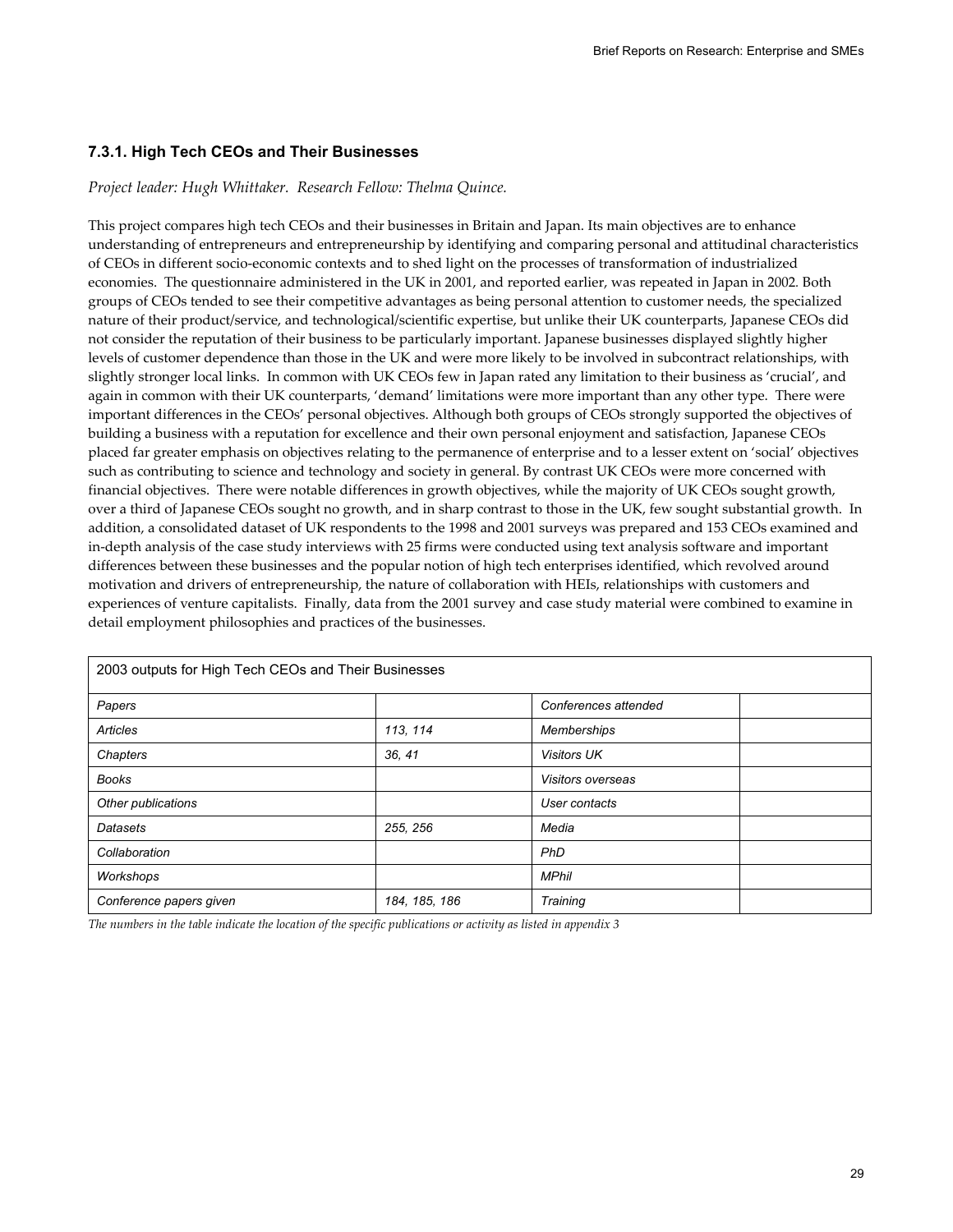#### **7.3.2. Survey and Database Unit**

#### *Project Leader: Andy Cosh. Survey and Database Manager: Anna Bullock. Assistant: Isobel Milner.*

The purposes of the Survey and Database Unit are to ensure the efficient design, management and costing of CBR project surveys including the CBR biennial survey of small and medium sized enterprises; to advise on questionnaire design, survey method, choice of sampling frames, and data inputting and cleaning procedures in CBR project surveys; to advise on statistical software use with CBR datasets; to archive data at CBR, and where appropriate organise the deposit of ESRC sponsored datasets with the UK Data Archive at Essex; to act as a technical advisor to other members of the CBR on the contents of and access to proprietary and official data sets, a great number (e.g. FAME, Datastream, NOMIS) of which are utilised by CBR staff; and to oversee the continuing upgrading of the CBR User Database, so as to ensure that it becomes a central part of the new dissemination and communications strategy. Bullock and Milner have both been involved in questionnaire design and survey methodology for the forthcoming UK/US surveys in the International Innovation Benchmarking and the Determinants of Business Success project described more fully under that project. Documentation for 3 datasets have been prepared and offered to the UK Data Archive for inclusion to the archive. A series of publications in article and book form was produced including econometric studies of business performance and of the impact of business advice and management characteristics on business performance.

| 2003 outputs for Survey and Database Unit |                    |                      |                    |
|-------------------------------------------|--------------------|----------------------|--------------------|
| Papers                                    |                    | Conferences attended | 194, 195, 196, 197 |
| Articles                                  |                    | Memberships          |                    |
| Chapters                                  |                    | <b>Visitors UK</b>   | 354, 355           |
| <b>Books</b>                              |                    | Visitors overseas    | 371                |
| Other publications                        |                    | User contacts        | 283, 287, 288, 295 |
| Datasets                                  | 250, 251           | Media                |                    |
| Collaboration                             |                    | PhD                  |                    |
| Workshops                                 | 226                | <b>MPhil</b>         |                    |
| Conference papers given                   | 154, 155, 157, 159 | Training             | 438, 439           |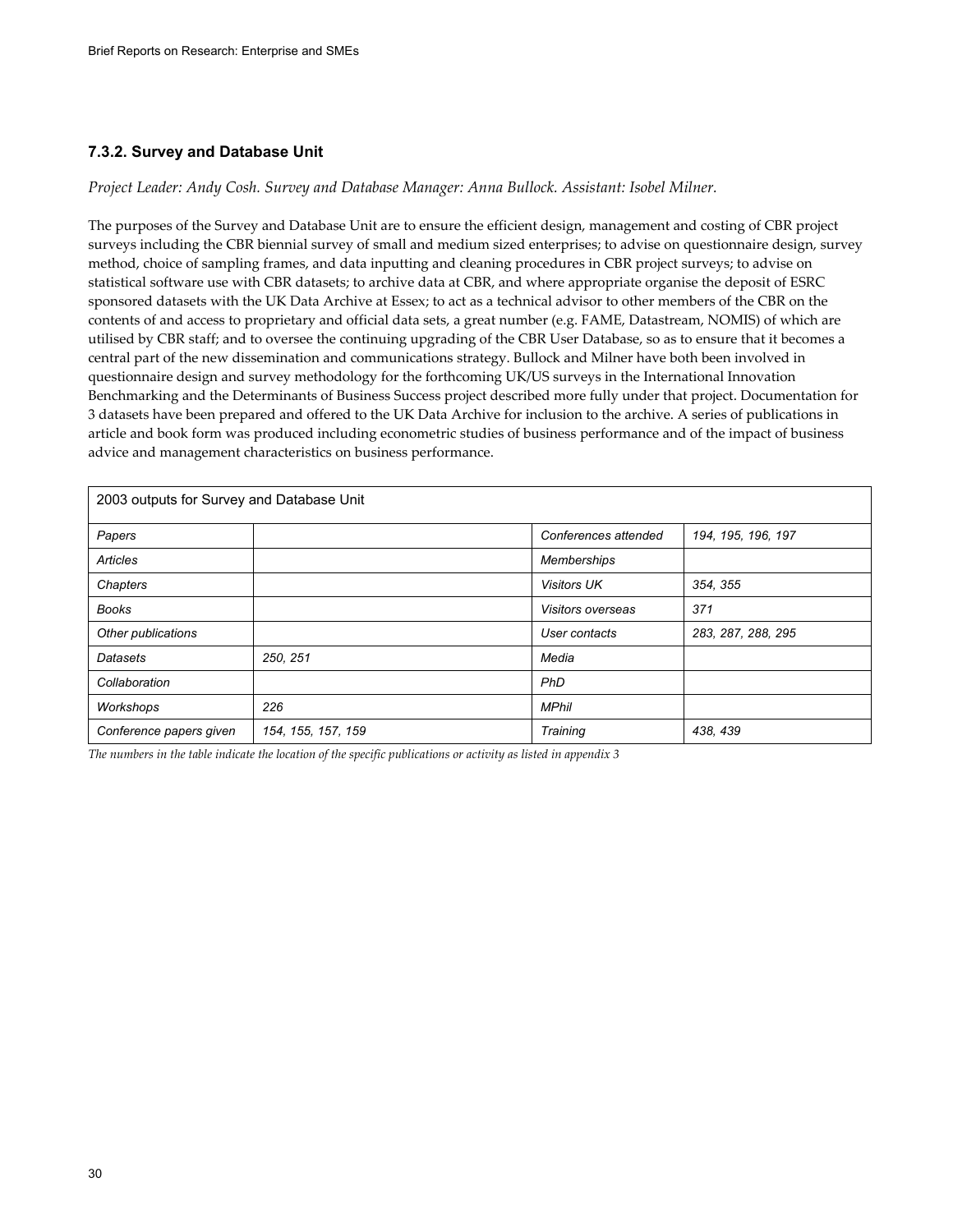### **7.3.3. SME Performance and Policy**

*Project Leaders: Alan Hughes and Andy Cosh. Research associates: Robert Bennett and Paul Robson. Survey and Database Manager: Anna Bullock. Assistant: Isobel Milner.* 

In 2003, the team built on the sixth survey in the series of biennial longitudinal panel surveys of small and medium sized businesses during 2002, creating a new third panel of firms was created from the responding sample. The Survey and Database Unit undertook the core statistical analysis of this substantial survey, and this formed the basis for the latest report in the series *Enterprise Challenged*, which was published in conjunction with a very successful conference held in Cambridge on June 25th 2003 attended by delegates from academia, government and the business community.

The main findings of this report were:

New start-ups are the dominant mode of foundation, followed some way behind by business spin-offs. Although spin-offs are relatively small in number they have been increasing in significance in our sample over time and imply a more experienced management team at start-up. On average the business leader is in his or her mid-fifties and has spent 17 years with the business and 13 as chief executive. 10% of leaders are female. For faster growing firms access to skilled labour, management skill shortages and access to finance appear as the most significant constraints. Innovating firms were more likely to enter into collaborative agreements compared to non-innovating firms. In general, the larger the firm the more likely it will have collaborated with suppliers, customers and higher educational and private research institutes. In general, the more dynamic firms are taking the lead in introducing flexible employment practices to make more effective use of their existing workforces. This demonstrates the importance of organisational as well as technical and product innovation in the process of economic growth. Product innovation rates are now lower than in the late 1990s. Around 45% of firms made a process innovation and around 17% made novel process innovations; this is a fall in process innovative propensity since the late 1990s. 65% of innovating firms state that they are their own most significant source of innovation information; only around 3% of respondents rated universities or higher education institutes as crucial or very significant sources of innovation information; the most frequently used sources of advice are from the private sector (accounting for 91.1% of all advice sought). Business Link in England is by far the most widely used public sector support (32.6% of the sample. 817 (39%) of our sample firms sought about £800m of new finance and obtained about 90% of this. Innovators and growing firms are more likely to seek external finance. They also seek more, but are not significantly more successful in obtaining it than noninnovators and stable/declining firms.

| 2003 outputs for SME performance |                                                          |                          |                                           |
|----------------------------------|----------------------------------------------------------|--------------------------|-------------------------------------------|
| Papers                           |                                                          | Conferences attended     |                                           |
| <b>Articles</b>                  |                                                          | Memberships              |                                           |
| Chapters                         | 15, 17, 20, 21, 22, 23, 30, 33                           | <b>Visitors UK</b>       |                                           |
| <b>Books</b>                     | 3                                                        | <b>Visitors overseas</b> |                                           |
| Other publications               | 428                                                      | User contacts            |                                           |
| Datasets                         |                                                          | Media                    | 399, 400, 401, 402, 403, 405,<br>406, 412 |
| Collaboration                    |                                                          | PhD                      |                                           |
| Workshops                        |                                                          | <b>MPhil</b>             |                                           |
| Conference papers given          | 120, 123, 124, 125, 126, 127, 128, 130, 131,<br>167, 170 | Training                 |                                           |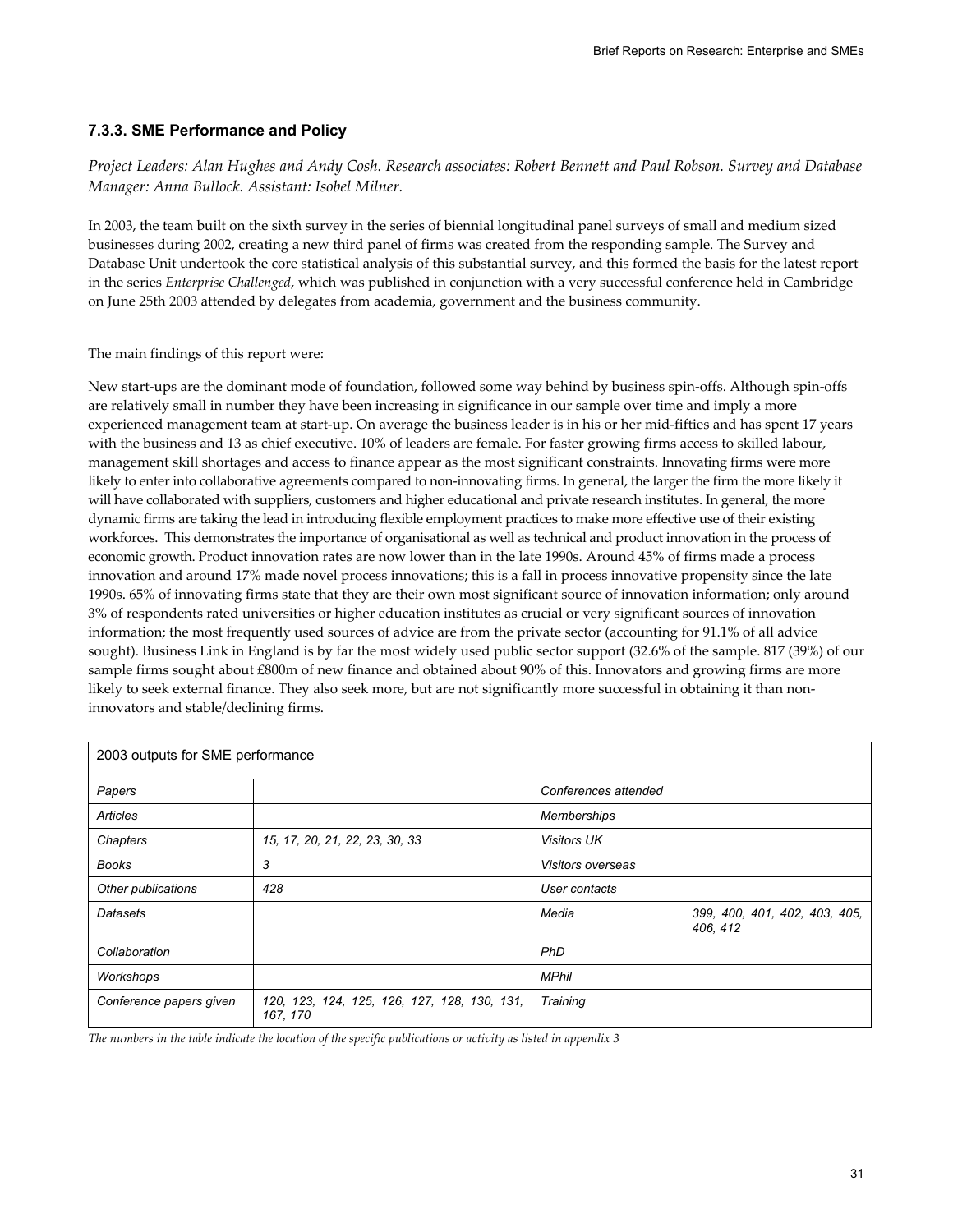### **7.3.4. International Innovation Benchmarking and the Determinants of Business Success**

*Project leader: Andy Cosh. Other principal investigators: Alan Hughes, Richard Lester (MIT), Anna Bullock, Xiaolan Fu, Qing Gong Yang, Isabel Milner* 

At present there are no surveys of innovative behavior in the USA that allow a comparison with any European country. Benchmarking UK/US innovation performance as compared to that of European countries using data derived from responses to core CIS questions will close a major gap in the literature on this topic. The benchmarking exercise will consist of a comparative analysis of the inputs into and outcomes of innovative activity in the sample firms using the data set generated by the survey. This will cross cut the sample firms by size, growth, sector and age as well as country. It will include an analysis of the extent and nature of collaborative strategies in both countries and of the extent and nature of interactions with the science base. The dataset generated will also provide a platform from which to produce an econometric analysis of the determinants of innovation activity and its impact on business performance. These findings will be summarized in publications and disseminated through CMI's National Competitiveness Network (NCN).

| 2003 outputs for International Innovation Benchmarking and the Determinants of Business Success |                         |                      |  |
|-------------------------------------------------------------------------------------------------|-------------------------|----------------------|--|
| Papers                                                                                          |                         | Conferences attended |  |
| Articles                                                                                        |                         | <b>Memberships</b>   |  |
| Chapters                                                                                        |                         | <b>Visitors UK</b>   |  |
| <b>Books</b>                                                                                    |                         | Visitors overseas    |  |
| Other publications                                                                              | 421, 422, 425, 426, 436 | User contacts        |  |
| Datasets                                                                                        |                         | Media                |  |
| Collaboration                                                                                   | 261                     | PhD                  |  |
| Workshops                                                                                       |                         | <b>MPhil</b>         |  |
| Conference papers given                                                                         |                         | Training             |  |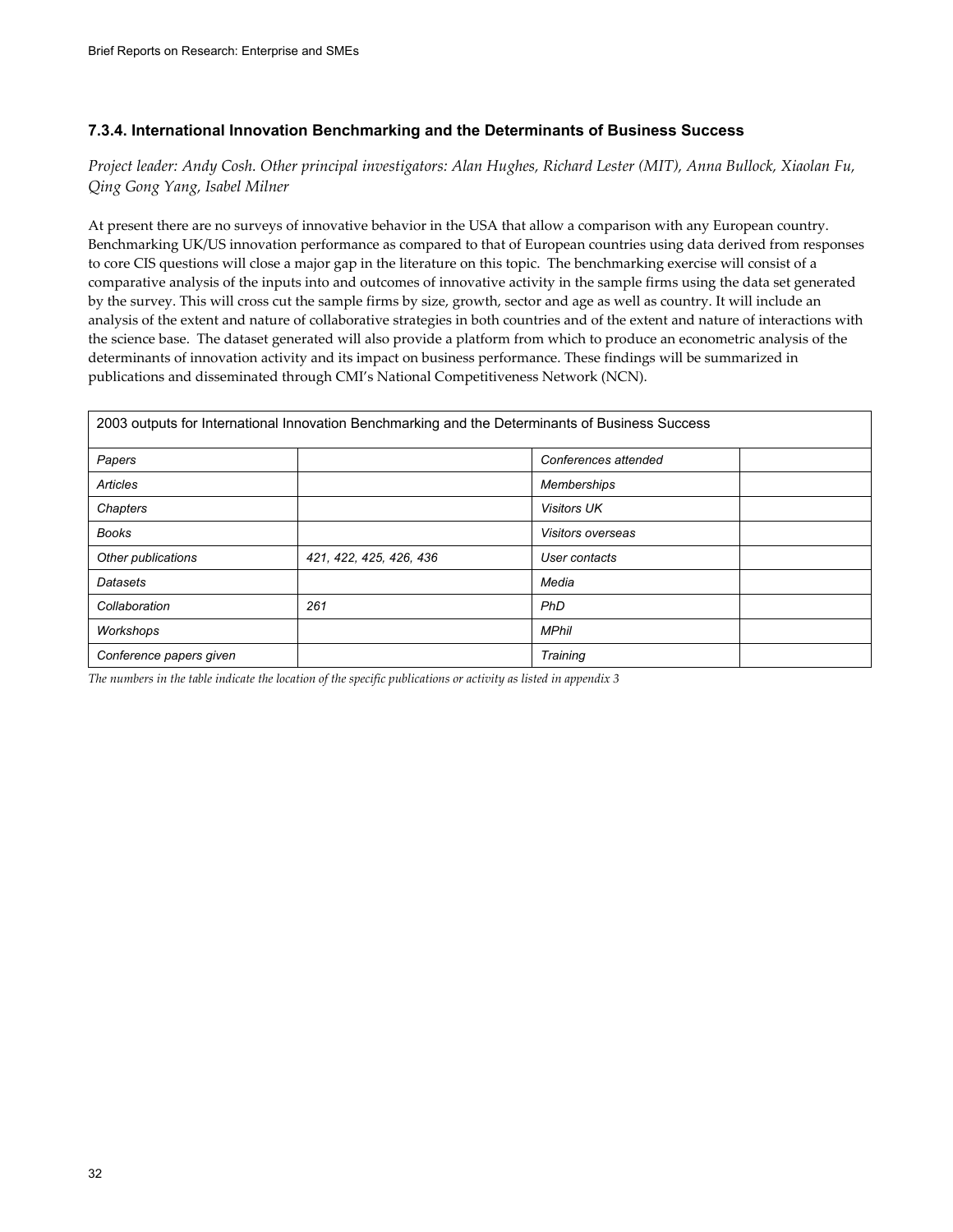# **7.3.5. Universities and Their Role in Systems of Innovation: A Comparative Assessment of UK and US Institutions and Locales**

*Lead principal investigator: Alan Hughes; principal investigator: Andy Cosh and Richard Lester(MIT); research fellows: Celine Druilhe, Sean Safford (MIT); research associate: Paul Kattuman(Judge Institute); research assistant: Pedzi Makumbe (MIT).* 

The objective of this research project is to identify and analyze the range of relationships between universities and industry that occur in practice, and to investigate the causes and consequences of these relationships. On the basis of this research, we hope to be able to specify the basic strategic choices facing universities who are seeking to elevate the role of economic development in their overall missions.

Drawing upon in-depth, semi-structure interviews with firms, university researchers and administrators, and other we aim to trace the scientific and industrial development of the same field of industrial practice in locations in the UK and USA.

The in-depth case study work is supplemented by detailed quantitative analysis of a range of data relating to the nature of university-industry relationships, the spatial distribution of case study industry activity and industrial performance. A preliminary case study of optoelectronics in Rochester, New York and Scotland has been completed and first draft presented at a project workshop at MIT.

Background conceptual and empirical papers on the nature of the US and UK systems have been presented at a series of high-level seminars.

On the quantative side Kattuman has developed a new method of determining significant geographic concentration relative to a probabilistic model of plant location. The method answers the question 'How significant is geographic agglomeration?' and can be used not only to compare the degree of agglomeration of industries (for example, knowledge-intensive and less knowledge intensive industries), but also subsets of firms within the industry (for example, firms in a higher productivity quantile or a higher R&D quantile, with those in lower quantiles). This has a direct bearing on determining the role of universities in innovation and innovation clusters. The methodology for the proposed analysis has been applied to data from the US obtained from the Census Bureau. A comparable analysis for the UK using plant level data from the Annual Respondents Database (ARD) over the most recent period will follow.

2003 outputs for Universities and Their Role in Systems of Innovation: A Comparative Assessment of UK and US Institutions and Locales

| Papers                  |                         | Conferences attended |               |
|-------------------------|-------------------------|----------------------|---------------|
| <b>Articles</b>         |                         | <b>Memberships</b>   |               |
| Chapters                | 29                      | <b>Visitors UK</b>   |               |
| <b>Books</b>            | 7                       | Visitors overseas    | 367           |
| Other publications      |                         | User contacts        | 284, 286, 293 |
| <b>Datasets</b>         | 253                     | Media                |               |
| Collaboration           |                         | PhD                  |               |
| Workshops               |                         | <b>MPhil</b>         |               |
| Conference papers given | 151, 156, 158, 160, 161 | Training             |               |

*The numbers in the table indicate the location of the specific publications or activity as listed in appendix 3*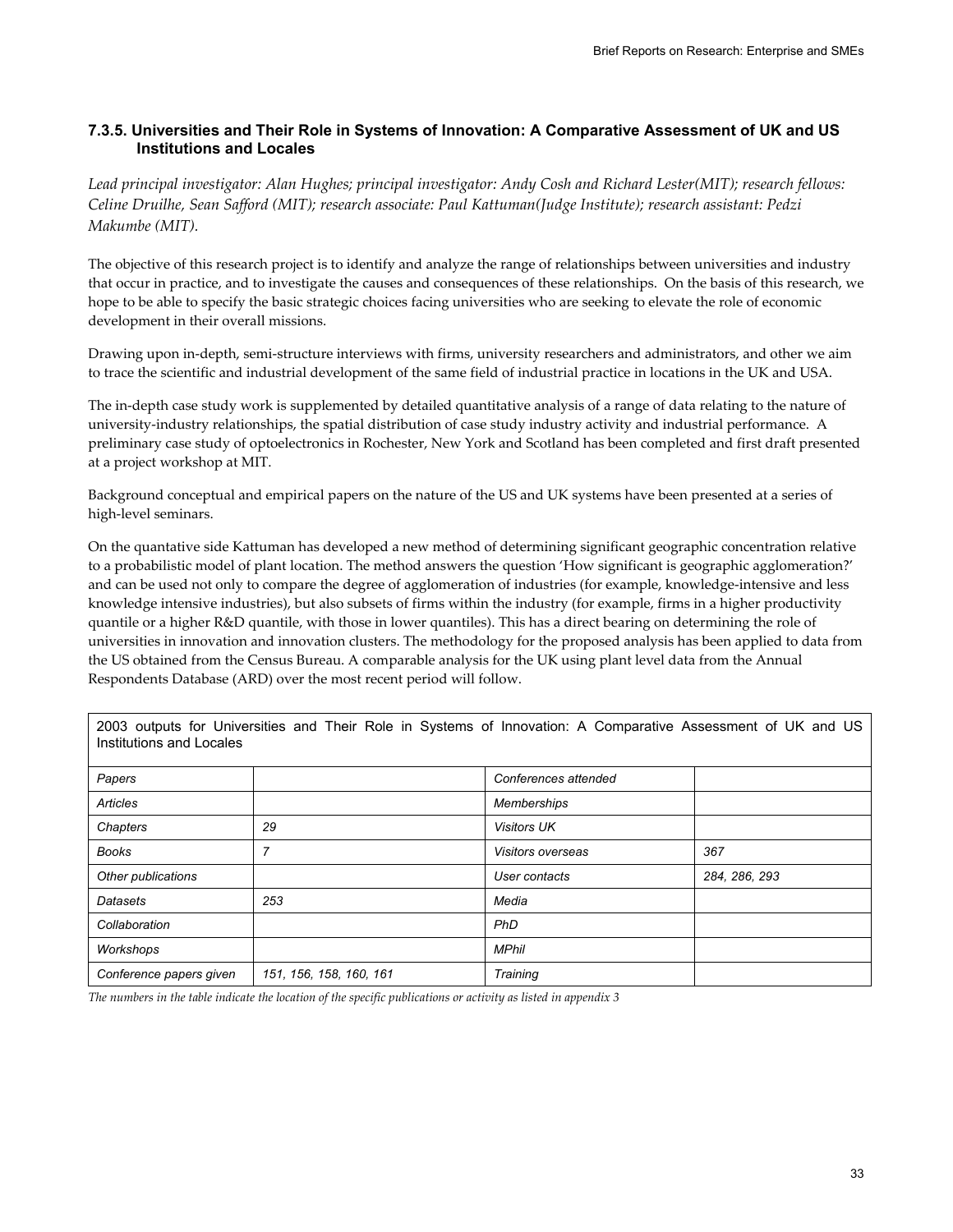# **7.3.6. Policy Evaluation Unit**

## *Project leaders: Anna Bullock, Andy Cosh, Alan Hughes, Xiaolan Fu, Qing Gong Yang, Isabel Milner*

The Policy Evaluation Unit has been set up to conduct short-term and long-term contract research in both the public and private sectors. The kinds of projects the Unit undertakes are: a range of evaluations and impact assessments of government initiatives; the evaluation of initiatives designed to provide direct financial support to firms; research on the supply of debt and equity finance for R&D; research on the needs of firms and barriers to R&D; policy development and advice to help shape government initiatives and R&D support; SME Performance and Policy - using appropriate databases to develop and test models of SME performance and its determinants with policy analysis and with methods of complex survey design and analysis necessary to investigate models of business performance. Recent research includes evaluation of the Golden Key Package Component of the small business initiative funded by the British Bankers Association. The CBR together with consultants PACEC were asked to undertake an evaluation of an innovative approach to the provision of financial skills training for small business managers called the Golden Key Package. The package has been used to deliver training to assist business survival and growth to more than 1,000 owner-managers of firms in four areas of England since 1994. The report made a number of findings in relation to the impact of this training on managers' financial skills and understanding. The Unit also carried an analysis of middle market firms, in a project commissioned by the Department of Trade and Industry. A short pilot study of middle market firms was undertaken to explore issues relating to the factors associated with the identification of a middle market typology of firms and an assessment of the impact of types of such firms on business performance. This work drew upon the CBR biennial surveys of British SMEs and on the 2002 panel in particular and exploits the richness of the CBR dataset in terms of variables beyond size age and ownership and explores differences in this wider range of characteristics of the different groupings of firms. The Unit is also involved in MAPSME - an i10 project. This project involved mapping the manufacturing SMEs in the Eastern region. To help identify the innovation capabilities of the SMEs the CBR developed a model, which ranked the non-innovating businesses from the UK Innovation survey 2001 and the CBR 2002 panel survey according to their innovation potential by producing an innovatability score. Members of the project have pioneered the use of panel data and sample selection models in a number of projects commissioned by the DTI, the Inland Revenue and the Deportment for Education and skills. These have been associated with the publications of several major reports by the UK government.

| 2003 outputs for Policy Evaluation Unit |         |                      |          |
|-----------------------------------------|---------|----------------------|----------|
| Papers                                  |         | Conferences attended |          |
| Articles                                | 91, 96  | Memberships          |          |
| Chapters                                |         | <b>Visitors UK</b>   |          |
| <b>Books</b>                            | 4, 5, 6 | Visitors overseas    |          |
| Other publications                      | 424     | User contacts        | 281, 301 |
| Datasets                                |         | Media                |          |
| Collaboration                           | 259     | PhD                  |          |
| Workshops                               |         | <b>MPhil</b>         |          |
| Conference papers given                 | 132     | Training             |          |

*The numbers in the table indicate the location of the specific publications or activity as listed in appendix 3*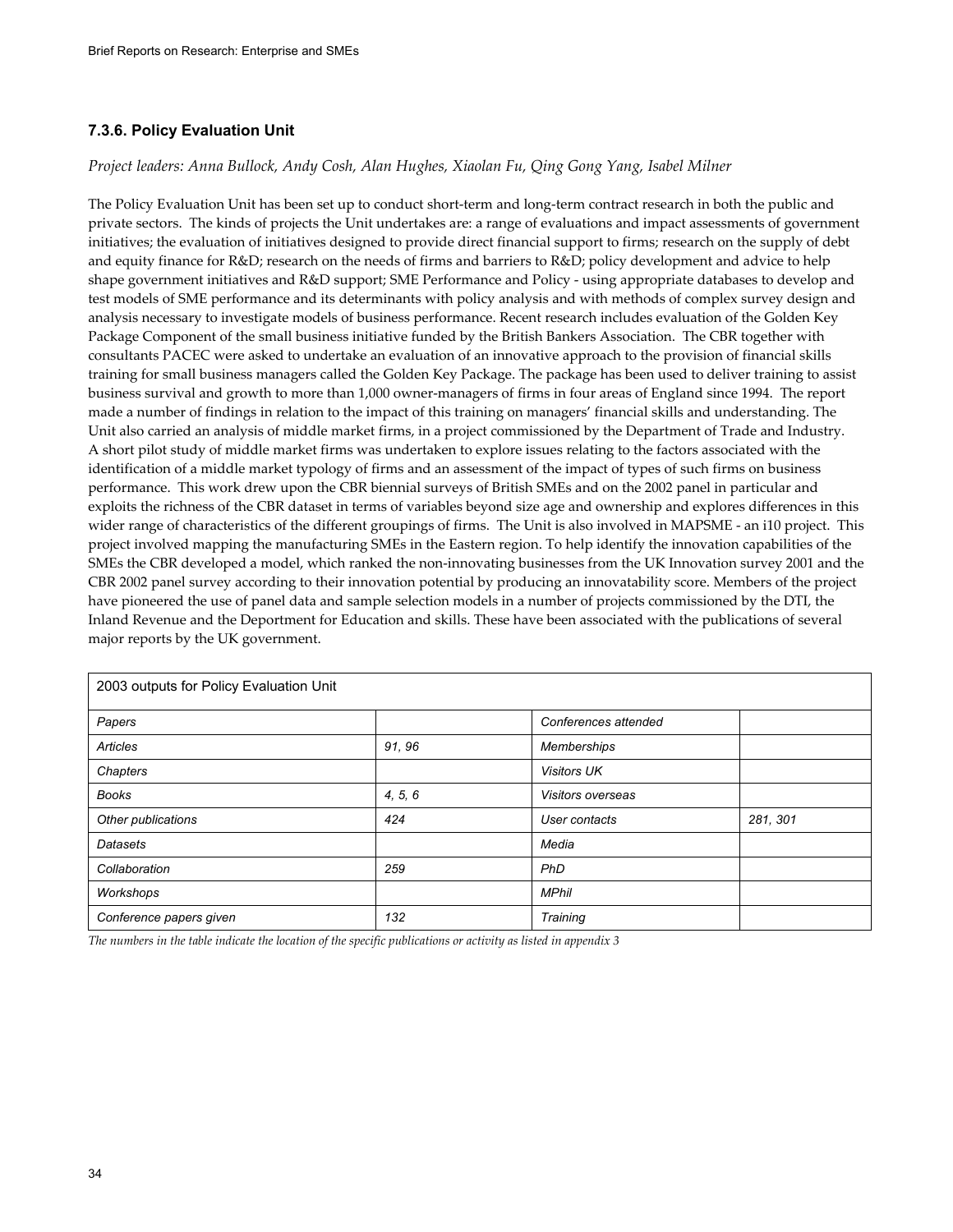# **8. DISSEMINATION AND ENGAGEMENT STRATEGY**

## BACKGROUND

Since 2000, when the Centre for Business Research obtained sponsorship from a private partner (Abbey National Treasury Services plc) specifically to boost our dissemination activities, we have worked hard to communicate our research findings to as wide an audience as possible. This includes policy-makers, members of the business community, the media, and the general public, as well as fellow academic researchers.

We carry out a variety of dissemination and engagement initiatives. These include the publication of a regular newsletter (with a mailing list that during the newsletter's lifetime, has been updated and enlarged to include more contacts in industry, in the media, and in small business support organizations); the sending out of press releases and briefing notes to journalists and policy-makers by the CBR's part-time press officer; and the placing of stories regularly both on our website, and on other websites.

## DISSEMINATION AND ENGAGEMENT HIGHLIGHTS 2003

## PRESS COVERAGE

A press release on CBR Working Paper 251, on gender and pay inequity, led to coverage in both the *Cambridge Evening News* and *Professional Manager* magazine, of researcher Jude Browne's conclusion that it would help close the existing pay and gender gap if working parents were allowed to share paid parental leave, rather than simply extending paid maternity leave.

A series of short briefing papers written to highlight the research findings of the CBR's latest large-scale study of UK small and medium-sized enterprises - *Enterprise Challenged: Policy and performance in the British SME sector, 1999-2002* - were highly successful in generating media coverage, and policy debate. We received coverage in the *Cambridge Evening News*, the *Mail on Sunday*, the *Sunday Times*, the *Times*, *Business Europe.com*, the *Telegraph* and *Professional Manager* magazine. And co-author Andy Cosh, assistant director of the Centre for Business Research, was interviewed on BBC Radio Four's *'In Business'* programme. This year, to help generate coverage, we proactively sought out companies who had participated in our research, and asked if they would be willing to be written up by journalists as case studies, and in two cases (Mail on Sunday, and Sunday Times) this helped turn short news stories into longer features that gave our research more coverage.

## ENTERPRISE CHALLENGED

Our Enterprise Challenged book was launched at a conference held in Cambridge in June 2003. As part of our engagement strategy, we responded to an invitation to hold this conference during the ESRC's Social Science Week, and took up the opportunity offered by the ESRC to help us promote it via their publicity / leaflets. We also, for the first time, sought sponsorship from the private sector for both the book and the conference. Our aim in doing so was both directly to engage businesses in our research and to help us keep down the cost of the book, and the price of places at the conference for others. Property company Ashwell; Norwich & Peterborough Building Society and the Cambridge-MIT Institute all took up the opportunity to sponsor the event and to send delegates.

In December, the CBR's press officer drafted an Opinion Piece about CBR assistant director Simon Deakin's research, with Catherine Barnard and Richard Hobbs, on the Working Time Directive. On 6 January 2004, this was published by the *Financial Times*, with a credit for the CBR which will be publishing the research as a Working Paper in March 2004.

## CBR NEWSLETTER, TOP FLOOR

In order to free up the Press Officer to work on press and website activities, a new editor was appointed to produce the CBR's newsletter, Top Floor. In addition, we have recently increased its print run, responding to requests from CBR researchers who told us that they were running out of copies to send to their contacts. The print run has been increased, and we now produce 1,700 copies of each issue.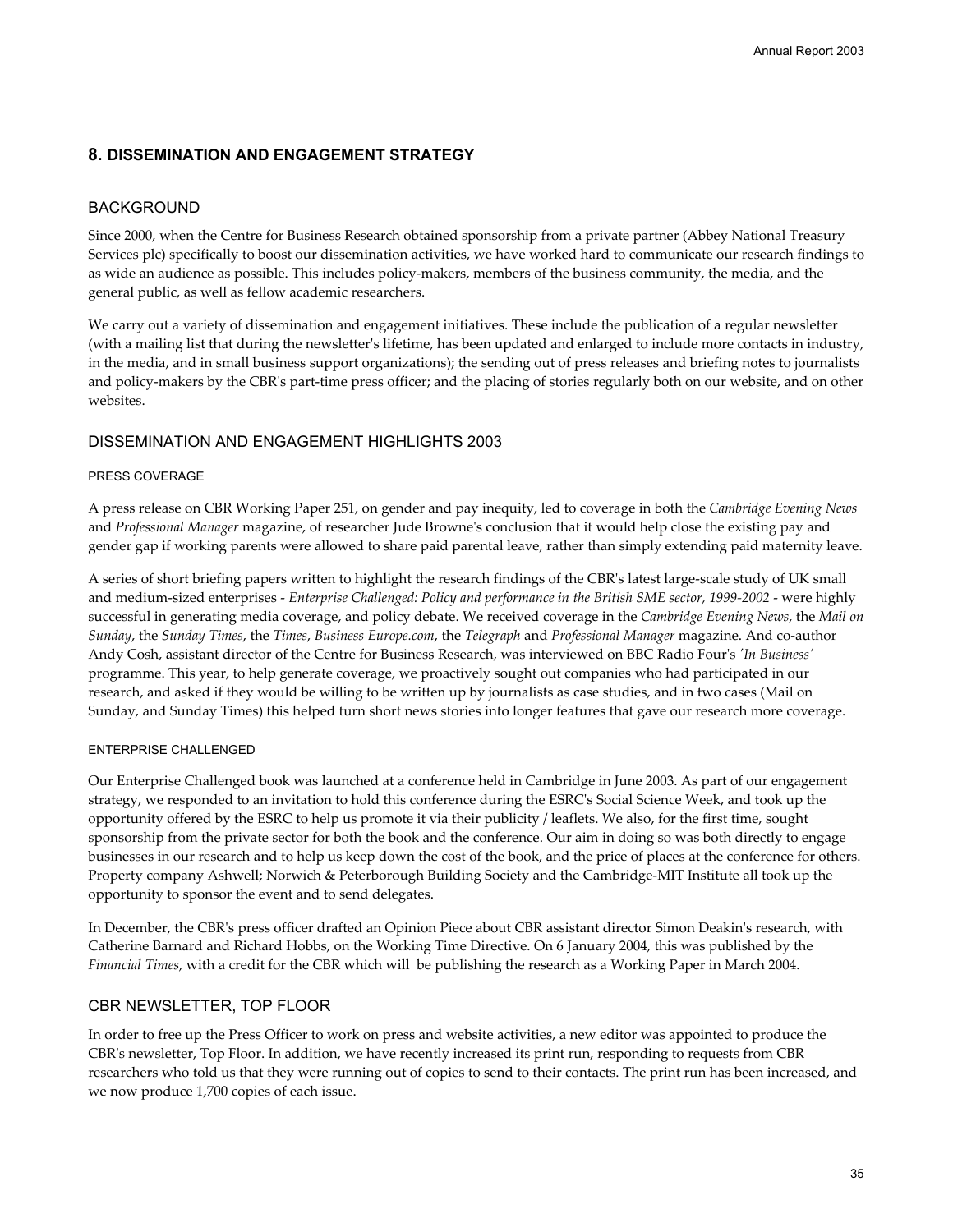The newsletter not only features CBR research findings, but also - in order to engage with readers outside the academic community - includes 'guest' articles by, or featuring, people other than CBR researchers. In the three issues produced during 2003 (Spring; Summer; and Winter 2003-4), these included a profile of Gerald Avison, one of Europe's most successful entrepreneurs, founder of The Technology Partnership and a member of the CBR Advisory Board; and a feature on MIT's Dan Roos, author of the best-selling book on the automotive industry, 'The Machine That Changed the World', who came to the CBR to run a seminar on lean manufacturing in May 2003.

The Winter issue also featured 'The Beer Beneath the Froth' - a paper by CBR Researcher Thelma Quince on high-tech CEO's, which won a best paper award at the International Council for Small Businesses 2003 World Conference in Belfast.

# CBR WEBSITE

During 2003, the CBR participated in the ESRC's review of its Centres' websites. Since it was last redesigned in 2000, the CBR has been using its website increasingly to promote, and to communicate with others about, its work. During 2003, the CBR's press officer took on more of a role of updating both news and research pages, in order to make sure we have up-to-date information about our work, our publications, our news and events available to visitors.

We know that our website is reasonably successful in reaching a range of audiences. On average over the last year, we have received 36,300 hits per month. Counting hits by identifiable visitors, a quarter of these are from within the UK, including 8 per cent from the University of Cambridge. Sixteen per cent are from website visitors with a '.com' address - i.e. commercial organizations. Three quarters of the traffic on our website is from people accessing and downloading copies of our publications. This is something that we have worked hard on over the last three years, moving to make our newsletters, and all the abstracts, and as many as possible of our regular Working Papers, available online for free download.

We believe that our website does work for us. When it was redesigned three years ago, our key message to the designer was to make it clean, clear and simple to use, so that it could be easily accessible to outside visitors. However, three years on from its redesign, we recognise that it could do with refreshing and updating. We discovered towards the end of 2003 that our bid for ESRC funding to carry out some work on the website had been successful, and this work will be put into progress during 2004.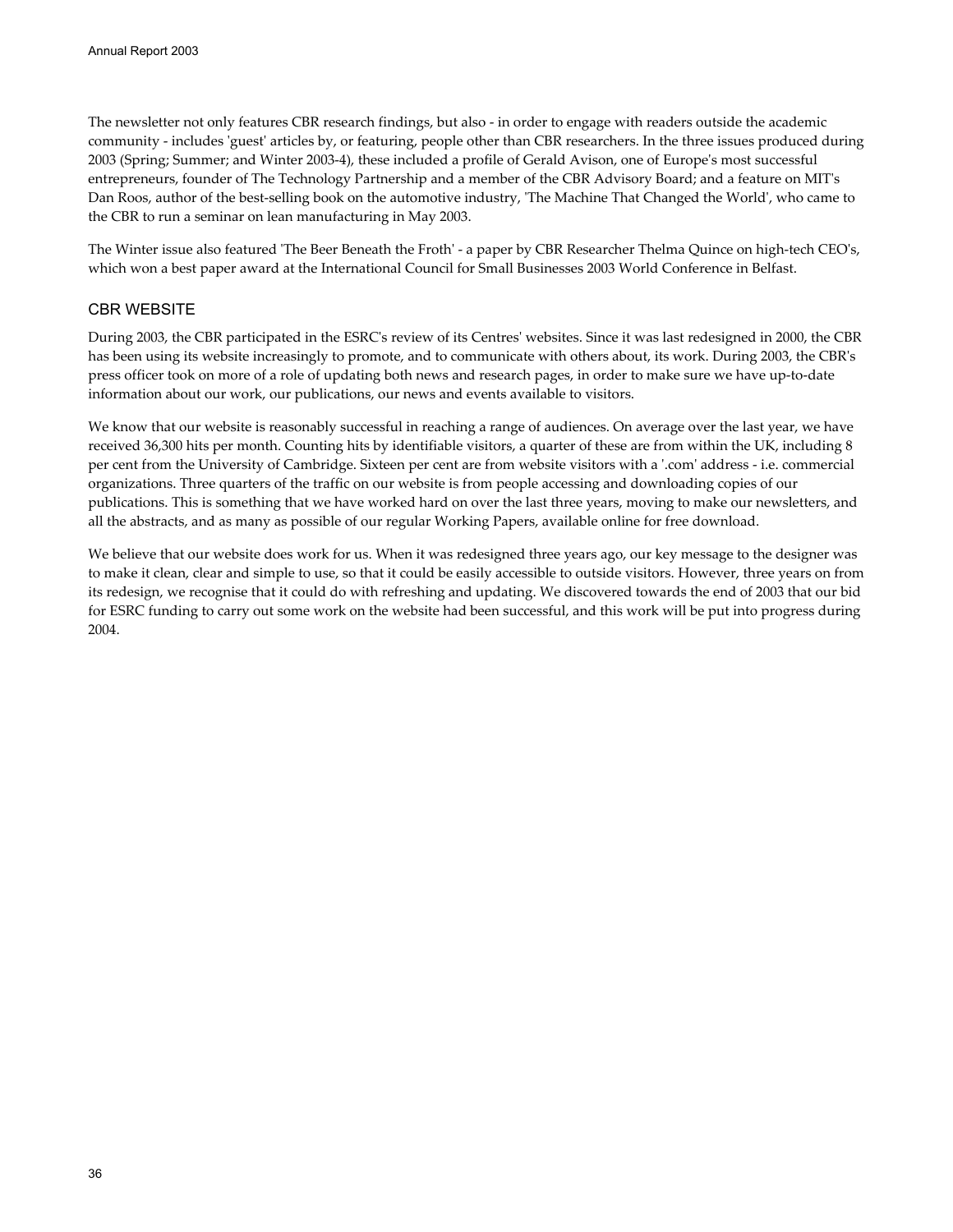# **9. CAPACITY BUILDING AND RESEARCH ENVIRONMENT**

The CBR has continued to build up its own interdisciplinary research capacity and to contribute more widely to the environment for business environment in the UK and overseas. The Evaluation Panel which reported in 2002 concluded that the CBR 'operates a successful staff development programme which has underpinned its own achievements and made an important contribution to the UK's capacity for interdisciplinary business research'. Evidence for continuing achievement in this area may be found in the job destinations of the two CBR Research Fellows who completed their period of employment in 2003: Anastasios Karamanos left to take up a lectureship at ESSEC, Paris, and Jude Browne to take up a Research Fellowship at CRASSH, Cambridge, which she holds in conjunction with a fellowship and lectureship in social and political sciences at Downing College. Further details of staff training and career development are provided in Appendix 4, below.

The CBR also contributes to research capacity and the research environment through its interdisciplinary seminar series. This provides visiting speakers with the opportunity to come to Cambridge and to share their views with CBR researchers. CBR visiting fellows are also provided with the opportunity to present their work in the seminar series. In 2003 there were speakers from universities in the Australia, Canada, France, Italy and the United States as well as other UK universities. The following presentations were made:

- *21 January: Douglas Cumming, University of Alberta School of Business:* Contracts and Exits in Venture Capital Finance
- *4 February: Claude Didry, IDHE, Ecole Normale Supérieure de Cachan:* European Law in the Frame of National Jurisdictions: the Case of Renault Vilvoorde
- *7 February: James Hawley and Andrew Williams, Center for the Study of Fiduciary Capitalism, St. Mary's College:* Universal Ownership: Maximizing Returns for the Long Term
- *11 February: David Campbell, Cardiff Law School:* The Foot and Mouth Epidemic of 2001: A Law and Economics Lesson in How Not to Regulate
- *14 February: Katherine Stone, Cornell Law School and Cornell School of Industrial Relations:* The Changing Nature of Employment and its Challenge to US Labor Law
- *20 May: Ken Coghill, Department of Management, Monash University, and Visiting Fellow, CBR: Towards Governance for* Uncertain Times: Joining up Public, Business and Civil Society Sectors
- *27 May: Alan Kraus, Faculty of Commerce and Business Adminstration, University of British Columbia, and Arthur Anderson Visiting Professor, Judge Institute of Management:* Green Investors and Corporate Investment
- *7 October: Andrew Stewart, Flinders University, South Australia, and Visiting Fellow, Law Faculty and CBR:* The Dividing Line between Employment and Entrepreneurship.
- *14th October: Lorenzo Stanghellini, University of Florence:* Family and Government-owned Firms in Italy: Some Reflections on an Alternative System of Corporate Governance.
- *21 October: Riz Mokal, Faculty of Laws, UCL.* The Role of Moral Judgement in Law and Economics.

In addition, the CBR organizes on a periodic basis an internal workshop, at which members of the CBR can present their work. This workshop also provides an occasion for discussion of methodology and interdisciplinarity.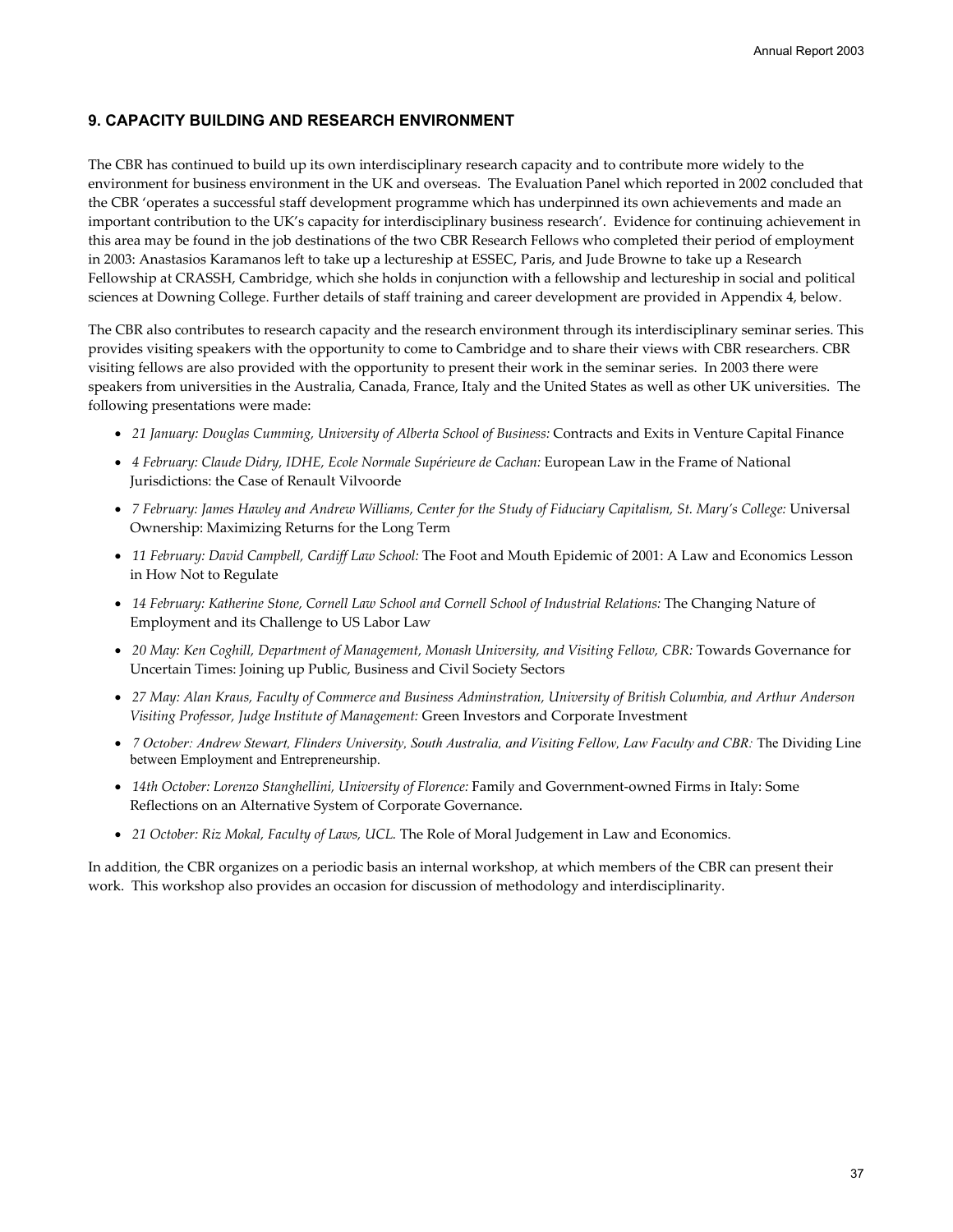# **10. KEY PERFORMANCE INDICATORS**

The Key Performance Indicators are outlined in the Tables in Appendix 5 below. These indicate that the high levels of output of previous years, in relation to books, chapters in books, articles, and conference presentations, were maintained in 2003. From Appendix 3 it can be seen that these outputs took the form of publication in core journals across a range of disciplinary fields (economics, management, organization studies, geography, law). Appendix 6, Budget Information, indicates that in 2003 the CBR continued to leverage the core ESRC investment to produce a diversified range of non-core funding, amounting to £351,000 in the year in question.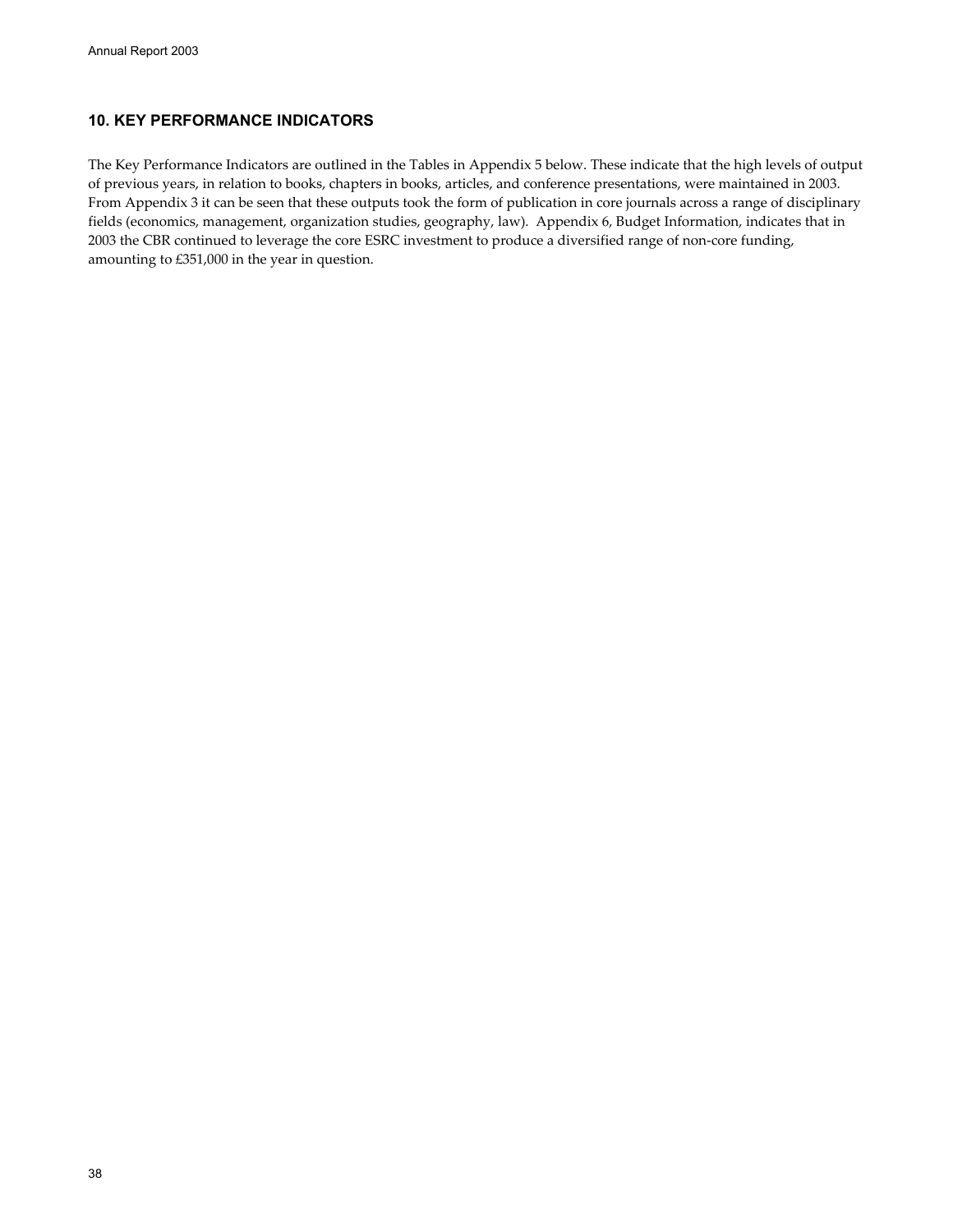# **11. SCIENTIFIC REPRESENTATION**

See section 8 above (Dissemination and Engagement Strategy) and the individual project reports in section 7.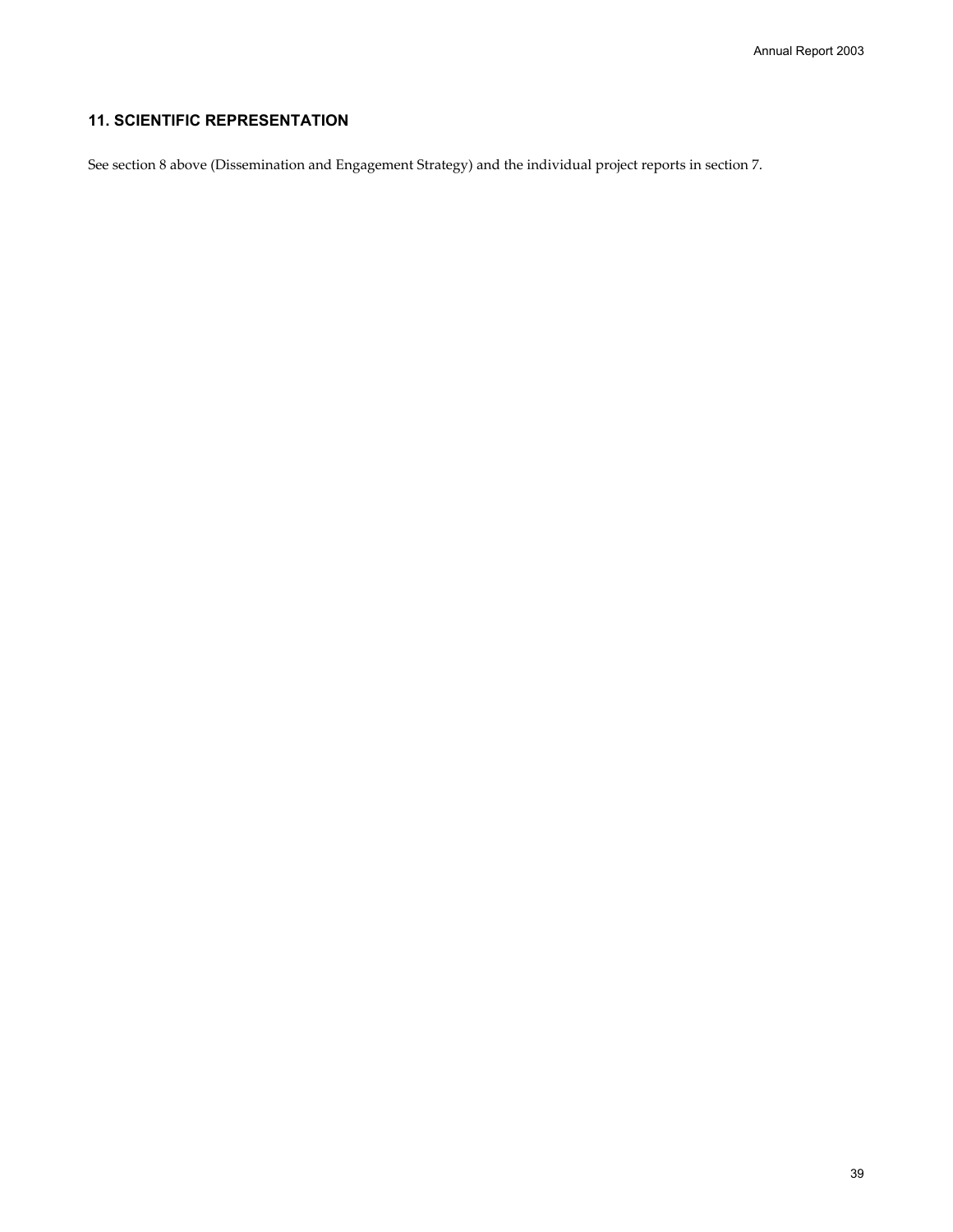# **12. FORWARD LOOK**

Core funding ceases in October 2004. We are content with the performance indicators which have been agreed for the remaining period of core funding and see no reason to change them.

Targets for the remaining period of core funding include:

- to disseminate research findings to the research community through national and international conferences and related outlets, particularly in the field of management studies
- to disseminate research findings to users and beneficiaries, in particular through leading media outlets
- to submit work to leading journals in the relevant disciplinary fields
- to engage in further collaborative research with a range of national and international partners
- to collaborate with other ESRC centres in research, dissemination and policy evaluation initiatives
- to provide policy advice to governmental and business users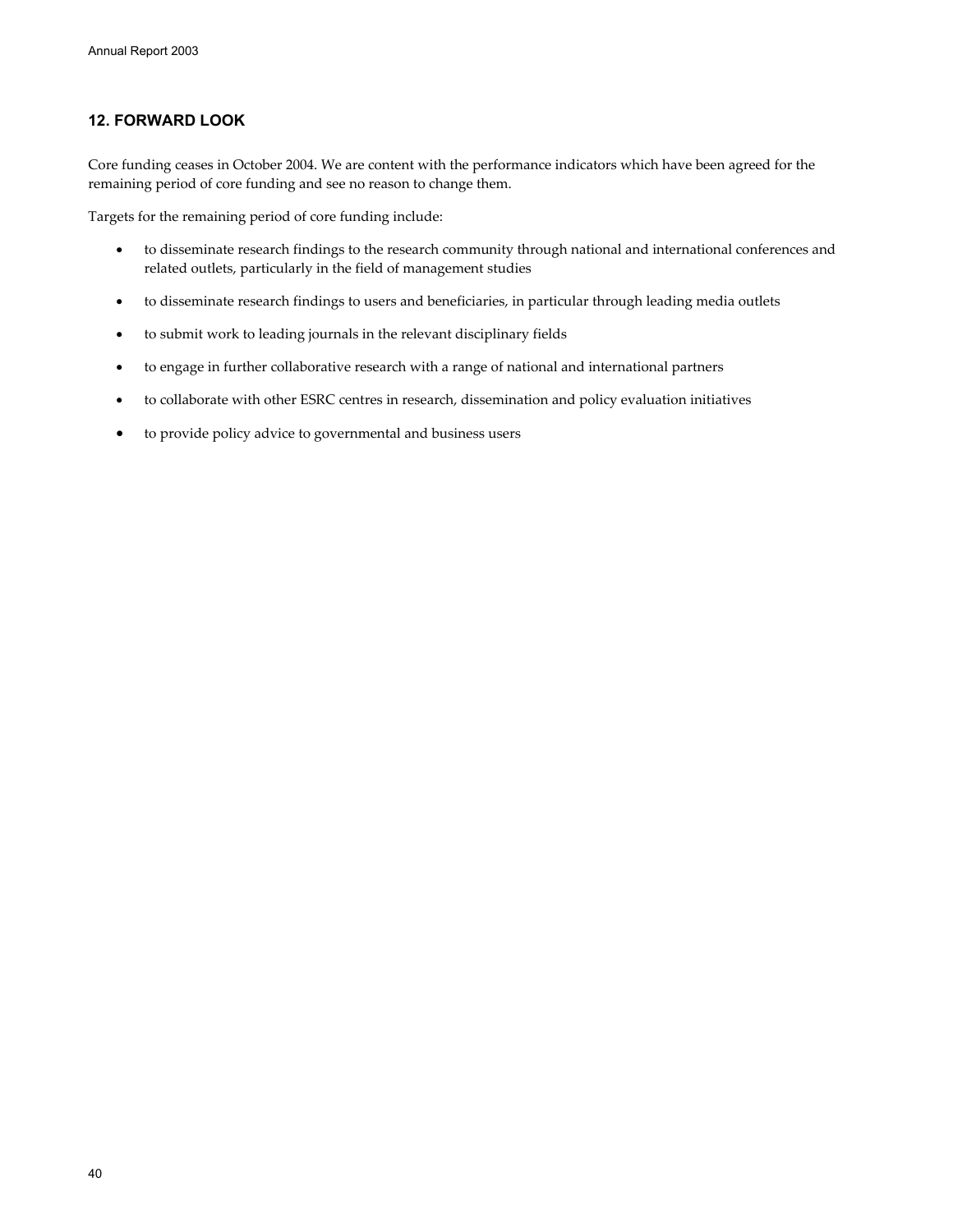# **13. FINANCIAL STATEMENT AND COMMENTARY**

The financial statement contained in Appendix 6 reveals a healthy balance between core and non-core funding. Short-term movements over a year or so in the balance of non-core funding from charities, government departments, etc., reflect the award of major grants in the relevant categories in some years. As the footnote to the Table points out, the latest year covers 12 months, whereas the previous year covered 15 months. Therefore there is no decline in funding between the two years, as a surface reading of the Table might have suggested.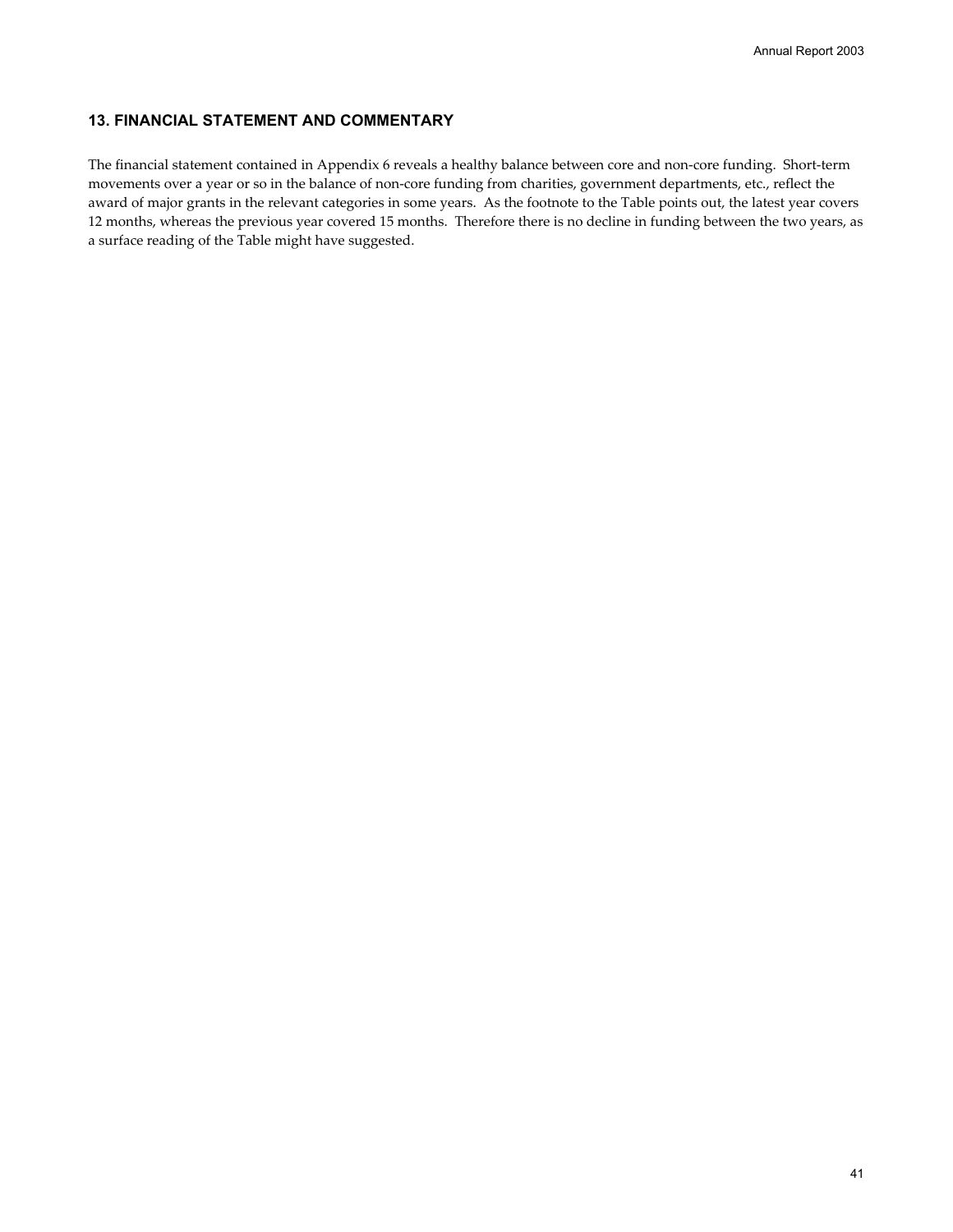# **APPENDIX 1: HIGHLIGHTS**

## DISSEMINATION HIGHLIGHTS

### RESEARCH ON SMES

A series of short briefing papers written to highlight the research findings of the CBR's latest large-scale study of UK small and medium-sized enterprises – *Enterprise Challenged: Policy and Performance in the British SME Sector, 1999-2002* - were highly successful in generating media coverage, and policy debate. We received coverage in the *Cambridge Evening News*, the *Mail on Sunday*, the *Sunday Times*, the *Times*, *BusinessEurope.com*, the *Daily Telegraph* and *Professional Manager* magazine. Coauthor Andy Cosh, assistant director of the CBR, was interviewed on BBC Radio Four's *In Business* programme. The *Enterprise Challenged* book was launched at a conference held in Cambridge in June 2003. As part of our engagement strategy, we responded to an invitation to hold this conference during the ESRC's Social Science Week, and took up the opportunity offered by the ESRC to help us promote it via their publicity / leaflets. We also, for the first time, sought sponsorship from the private sector for both the book and the conference. Our aim in doing so was both directly to engage businesses in our research and to help us keep down the cost of the book, and the price of places at the conference for others. Property company Ashwell; Norwich & Peterborough Building Society and the Cambridge-MIT Institute all took up the opportunity to sponsor the event and to send delegates.

### RESEARCH ON GENDER AND PAY EQUITY

A press release on CBR Working Paper 251, on gender and pay inequity, led to coverage in both the *Cambridge Evening News* and *Professional Manager* magazine, of researcher Jude Browne's conclusion that it would help close the existing pay and gender gap if working parents were allowed to share paid parental leave, rather than simply extending paid maternity leave. This research was carried out in connection with an EC Fifth Framework Programme project on labour markets and capabilities.

### RESEARCH ON THE IMPLEMENTATION OF THE WORKING TIME DIRECTIVE IN THE UK

Research carried out for the European Commission by Catherine Barnard, Simon Deakin and Richard Hobbs, on the implementation of the EU Working Time Directive in the UK, received considerable press interest in December 2003 and January 2004 around the time of the announcement by the Commission of its review of the UK's opt-out from the 48-hour working week. On 6 January 2004 an opinion piece by Deakin and Barnard was published by the *Financial Times*, with a credit for the CBR which will be publishing the research as a Working Paper in March 2004, and further articles citing the research appeared in *People Management* and *Efinancialcareers.com*.

## SCIENTIFIC HIGHLIGHTS

## CORPORATE GOVERNANCE AND COMPETITION IN EMERGING MARKETS

Ajit Singh has been investigating the relationship between corporate governance, product and capital market competition, stability and economic growth. The *Economic Journal* published in November 2003, a symposium on the subject, with a lead article from Singh and contributions from Dennis Mueller and his colleagues in Vienna, John Roberts and his colleagues from United States, as well as the Cambridge team of Glen, Lee and Singh. The broad message of the symposium is that the received image of developing countries as being characterised by pervasive and inefficient government controls on economic activity, lack of competition, immature and imperfect capital markets and poor corporate governance is very far from being the whole picture. Although there might be shortcomings in corporate governance in some cases, leading emerging countries have vibrant product markets, displaying as much intensity of competition as that observed in advanced countries. Further, despite the capital market imperfections, stock markets in these countries have been growing fast and contributing significantly to corporate growth through new primary issues.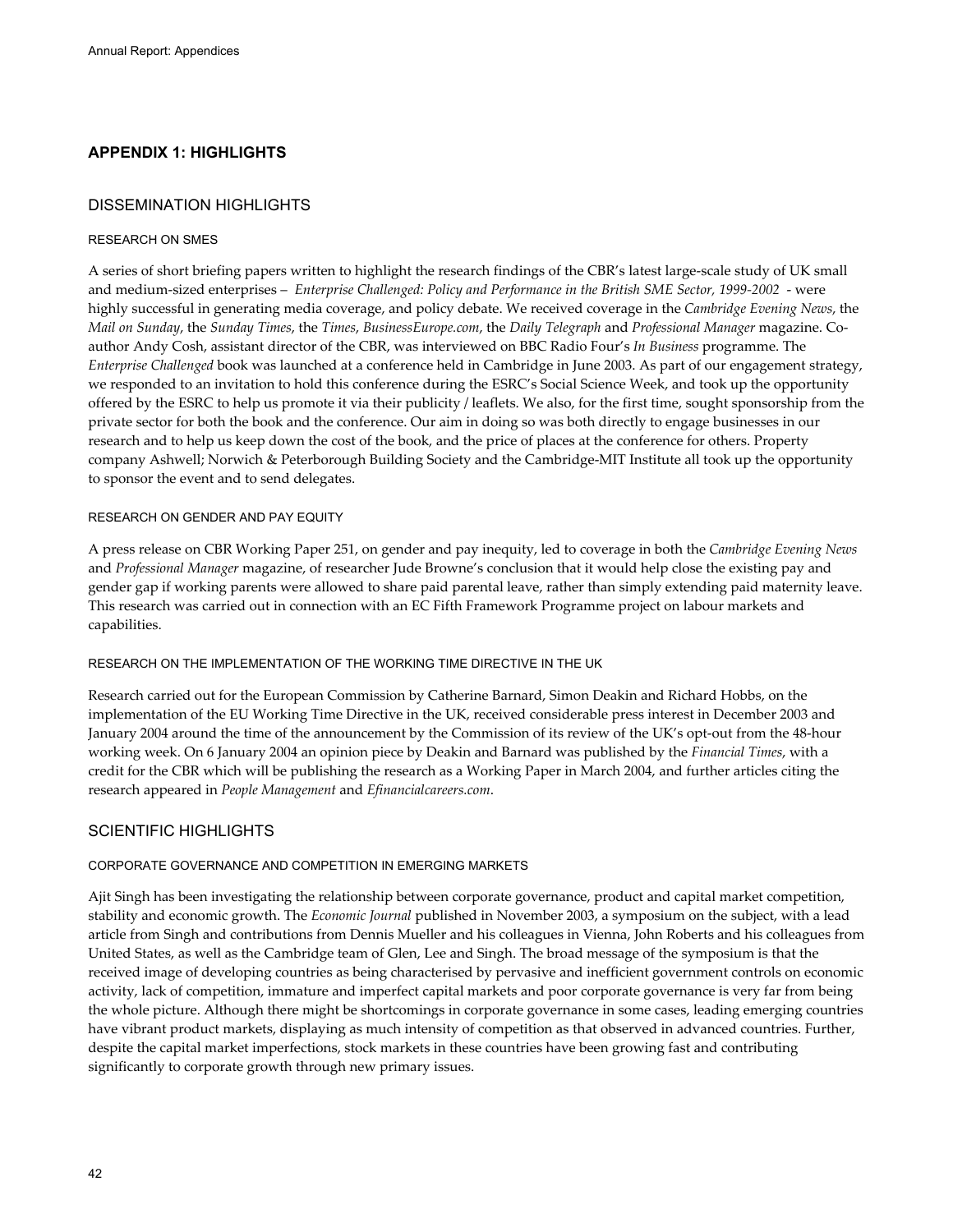### SME POLICY AND THE OBJECTIVES OF HIGH-TECH CEOS

Across Europe those who create and run high-tech SMEs have become a primary focus of industrial policy. Part of the rationale for the focus on small high-tech firms lies in the desire to emulate the experience of the US. There is a danger, however, of implicitly promoting a particular business model: one emphasising personal financial gain and venture capital funding, which may be at variance with those prevailing among the broad spectrum of existing high-tech small firms. The characteristics, pre-occupations and problems of the vast bulk of small firms operating in high-tech sectors, and making a contribution to international competitiveness through innovation and export may be overlooked in the current policy climate. By way of redress, work by Thelma Quince and Hugh Whittaker reports the preliminary findings from a qualitative study of 25 existing small high technology firms in the UK ('The beer beneath the froth: preliminary findings from case studies of 25 small high technology firms', CBR Working Paper No. 272). The paper won a best paper award at the International Council for Small Businesses 2003 World Conference in Belfast.

### THE EFFECTS OF CROSS-BORDER MERGERS

CBR research using a dataset of 4,000 acquisitions by UK public firms during 1984-1998 has charted the effects of domestic and cross-border mergers. In acquisitions of domestic public targets, abnormal returns are negative over both the announcement and post-acquisition period; in acquisitions of cross-border public targets, abnormal returns are zero over the announcement period but negative over the post-acquisition period; and acquisitions of both domestic and cross-border private targets result in positive announcement returns and zero long run returns. When the dataset was extended to examine the performance of multiple acquirers, it was found that performance declines only for acquirers whose first acquisitions are successful. For acquirers whose first acquisition is unsuccessful, the bid order effect is positive. These results are consistent with a 'hubris effect', mean reversion effect, or diminishing returns effect for successful first acquirers, with some learning effects for unsuccessful first acquirers (Charlie Conn, Andy Cosh, Paul Guest and Alan Hughes, 'The impact on UK acquirers of domestic, cross-border, public and private acquisitions', CBR Working Paper No. 276, 2003, and 'Why must all good things come to an end? The performance of multiple acquirers', mimeo).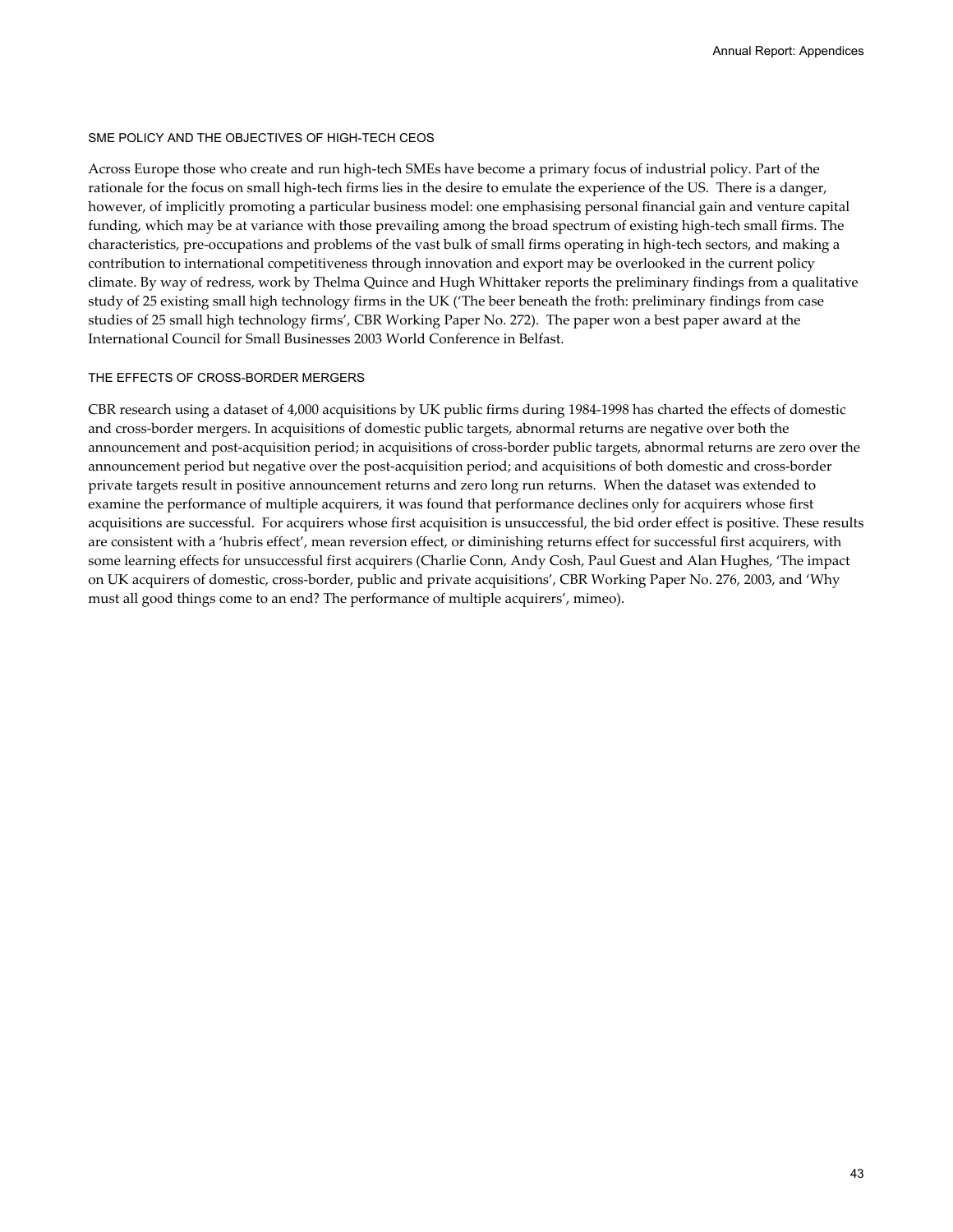# **APPENDIX 2: STAFF EMPLOYED DURING THE YEAR**

## RESEARCH FELLOWS

- Jocelyn Probert Research Fellow 100%
- Thelma Quince Research Fellow 50%
- **Celine Druilhe Research Fellow 100%**
- Dave Primost Research Fellow 100%
- Anna Bullock Research Fellow 100%
- Qing Yang Research Fellow 100%
- Xiaolan Fu Research Fellow 100%
- Paul Sanderson Research Fellow 100%
- Beth Ahlering Junior Research Fellow 100%
- Isobel Milner Research Assistant 100%
- Anastasios Karamanos Research Fellow 100%1
- Jude Browne Research Fellow 100%2
- **Sonia Marjanovic Research Assistant 100%**<sup>3</sup>

## CASUAL AND SHORT TERM RESEARCH ASSISTANTS

9 Individuals = 150% FTE

## ADMINISTRATIVE STAFF

- Sue Moore Administrator 100%
- Ema Walter Director's Secretary 100%
- Rachel Wagstaff Junior Secretary 100%
- Louis Wenham Accounts clerk 10%
- Rachel Simpson Press Officer 20%
- Chris Dunne Editor, Top Floor 10%
- Kate Hansen 55% Publications Secretary4
- Kim Travers 55% Publications Secretary5

### *Left during2003*

 $\overline{a}$ 

- *1 Lecturing post in ESSEC, Paris*
- *2 Project in Centre for Research in the Arts, Social Sciences & Humanities (CRASSH), University of Cambridge*
- *3 Welcome Trust Fellowship at JIM*
- *4 to take up post abroad*
- *5 to relocate to Peterborough*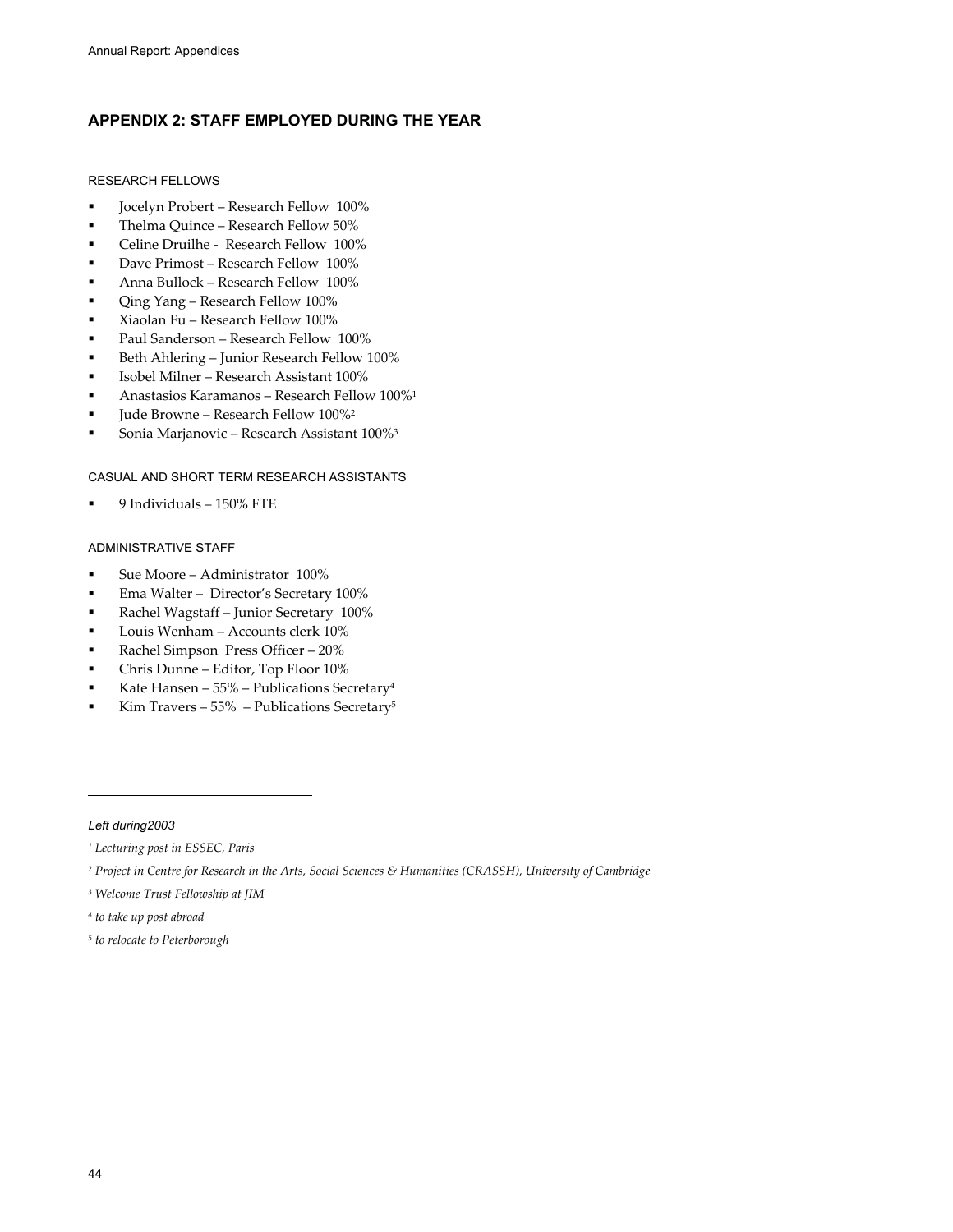# **APPENDIX 3: PUBLICATIONS AND OTHER OUT PUTS**

*\*Published or forthcoming after 31 Dec 2003*

#### BOOKS AND OFFICIAL GOVERNMENT REPORTS

- 1. Armour, J. & Bennett, H.N. (eds.) (2003) *Vulnerable Transactions in Corporate Insolvency* (Oxford: Hart Publishing).
- 2. Cook, J., Deakin, S., Michie, J. and Nash, D. (2003) *Trust Rewards: Realising the Mutual Advantage* (London: Mutuo), ISBN 0-9544127-3-7.
- 3. Cosh, A. and Hughes, A. (eds.) *Enterprise Challenged: Policy and Performance in the British SME Sector 1999-2002* (ESRC Centre for Business Research, University of Cambridge, Cambridge).
- 4. Cox, M, Hughes, A. and Spires, R (2003), *Evaluation of SMART (including SPUR):Final Report and Appendices* DTI Evaluation Report Series No 3 (http://www.dti.gov.uk/about/evaluation/smart.pdf, http://www.dti.gov.uk/about/evaluation/smart-appen.pdf.
- 5. Cox, M, Hughes, A. and Spires, R (2003) *Research into the Enterprise Investment Scheme and Venture Capital Trusts* (H.M. Inland Revenue London) ( http://www.ir.gov.uk/research/summary.pdf).H.M. Inland Revenue London (http://www.ir.gov.uk/research/summary.pdf)
- 6. Cosh, A D, Hughes,A with Bullock, A and Potton, M) (2003) *The Relationship between Training and Business Performance Research* Report No 454 HMSO London. (http://www.dfes.gov.uk/research/data/uploadfiles/rr/454.pdf) 206 pp
- 7. Hughes, A. (2003), *The Commission's Green Paper: Entrepreneurship in Europe (with evidence)* Select Committee on the European Union House of Lords session 2002- 03 34th Report, HL Paper 142, July (Committee Report).

## CHAPTERS IN BOOKS

- 8. Armour, J. (2003) 'Fraud on creditors at common law' in J. Armour and H. Bennett (eds.) *Vulnerable Transactions in Corporate Insolvency* (Oxford: Hart Publishing)
- 9. Armour, J. (2003) 'Law, finance and innovation' in J. McCahery and L. Renneboog (eds.) *Venture Capital and Financial Systems* (Oxford:  $OUP$
- 10. Armour, J. (2003) 'Transactions at an undervalue' in J. Armour and H. Bennett (eds.) *Vulnerable Transactions in Corporate Insolvency* (Oxford: Hart Publishing)
- 11. Armour, J. (2003) 'Transactions defrauding creditors' in J. Armour and H. Bennett (eds.) *Vulnerable Transactions in Corporate Insolvency* (Oxford: Hart Publishing)
- 12. Armour, J. and Deakin, S. (2003) 'Norms in private insolvency: the 'London Approach' to the resolution of financial distress, in R. Cobbaut and J. Lenoble (eds.) *Corporate Governance: An Institutional Approach* (The Hague: Kluwer) 239-272
- 13. Armour, J. and Whincop, M. (2003) 'An economic analysis of shared property in partnership and close corporations law' in J. McCahery and E. Vermeulen (eds.) *Close Corporation and Partnership Reform in Europe and the United States* (Oxford: OUP)
- 14. Barker, R. G. (2003) 'Evaluating earnings measures' In Association for Investment Management and Research [AIMR] (eds.) *Equity valuation in a global context: Proceedings of the AIMR Conference*, 5-6 November 2002, Amsterdam, Holland. Charlottesville, Va.: AIMR, 24-32
- 15. Bennett, R. and Robson, P.J.A. (2003) 'External Advice and Business Link', in Cosh, A. and Hughes, A. (eds*.) Enterprise Challenged: Policy and performance in the British SME sector 1999-2002* (ESRC Centre for Business Research, University of Cambridge, Cambridge)
- 16. Browne, J., Deakin, S. and Wilkinson, F. (2004) 'Capabilities, social rights and European integration', forthcoming in R. Salais and R. Villeneuve (eds.) *Towards a European Politics of Capabilities* (Cambridge: CUP). \*
- 17. Bullock, A. (2003) 'Survey design, response bias and sample characteristics in the 2002 CBR SME survey', in A. Cosh and A. Hughes (eds.) *Enterprise Challenged: Policy and Performance in the British SME Sector 1999-2002*, (Cambridge: ESRC Centre for Business Research, University of Cambridge)
- 18. Casper, S and Soskice, D. (forthcoming) 'Sectoral systems of innovation and varieties of capitalism: explaining the development of high-technology entrepreneurialism in europe' in F. Malerba (ed.) *Sectoral Systems of Innovation* (Cambridge: Cambridge University Press). \*
- 19. Casper, S. and Murray, F. (forthcoming), 'Examining the Marketplace for Ideas: How Local are European Biotechnology Clusters' in McKlevey, M. Rinicke, A. (eds.) *Biotechnology Clusters in Europe* (London: Edward Elgar). \*
- 20. Cosh, A. and Hughes, A (2003) 'Profitability, finance and acquisition activity', in A. Cosh and A. Hughes (eds.) *Enterprise Challenged: Policy and performance in the British SME sector 1999-2002* (Cambridge: ESRC Centre for Business Research, University of Cambridge)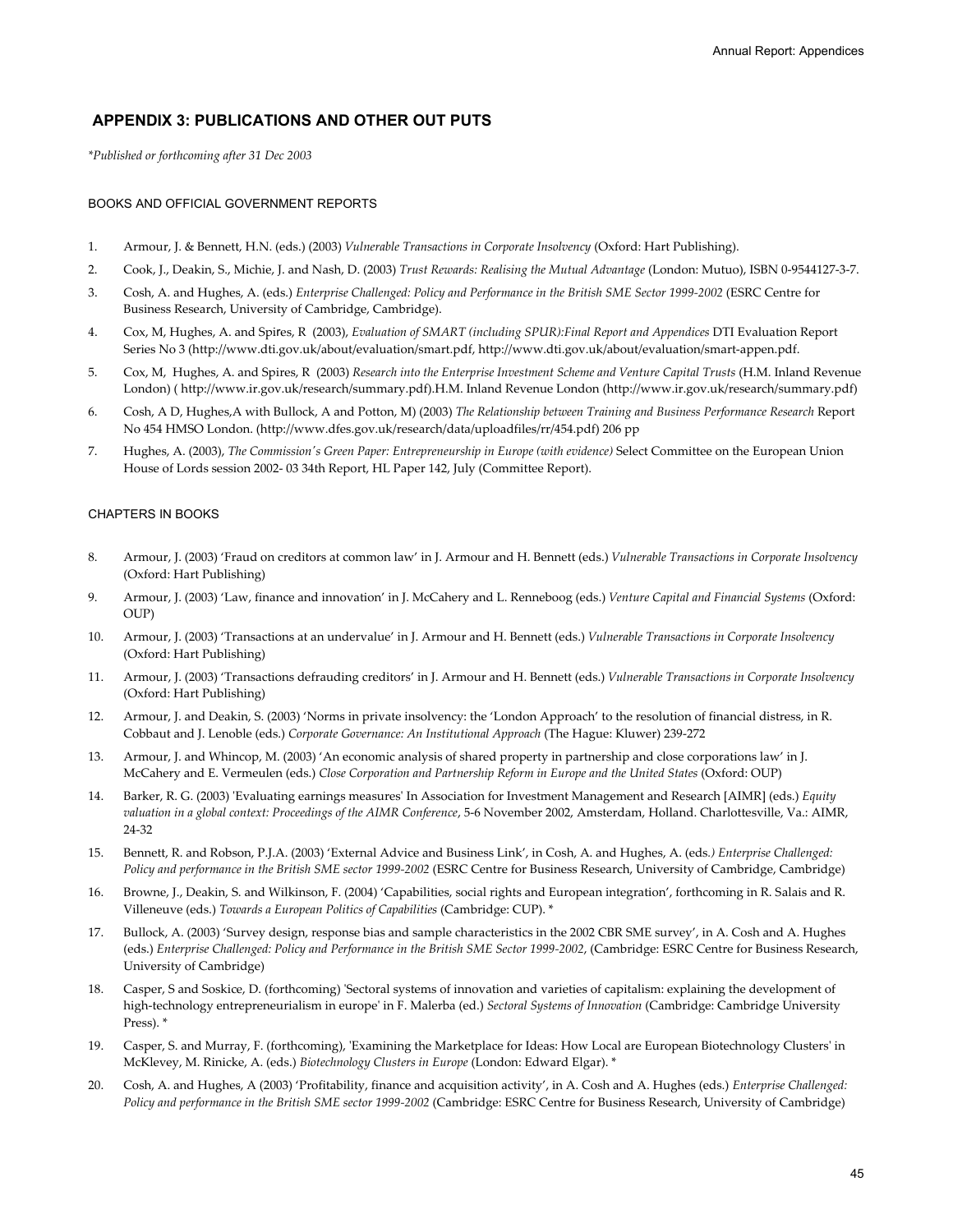- 21. Cosh, A. and Hughes, A (2003) 'Size, Age, Growth, Business Constraints and Management Characteristics', in Cosh, A. and Hughes, A. (eds.) *Enterprise Challenged: Policy and Performance in the British SME Sector 1999-2002* (Cambridge: ESRC Centre for Business Research, University of Cambridge)
- 22. Cosh, A. and Hughes, A (2003) 'The British SME Sector 1991-2002', in A. Cosh and A. Hughes (eds.) *Enterprise Challenged: Policy and Performance in the British SME Sector 1999-2002* (Cambridge: ESRC Centre for Business Research, University of Cambridge)
- 23. Cosh, A. and Hughes, A. (2003) 'Innovation activity: outputs, inputs, intentions and constraints', in A. Cosh and A. Hughes (eds.) *Enterprise Challenged: Policy and Performance in the British SME Sector 1999-2002* (Cambridge: ESRC Centre for Business Research, University of Cambridge)
- 24. Deakin, S. (2003) 'Interpreting employment contracts: judges, employers and workers', in S. Worthington (ed.) *Commercial Law and Commercial Practice* (Oxford: Hart) 433-455
- 25. Deakin, S. and Browne, J. (2003) 'Social rights and the market order: adapting the capability approach' in T. Hervey and J.Kenner (eds.) *Economic and Social Rights under the European Charter of Fundamental Rights* (Oxford: Hart) 28-43
- 26. Deakin, S., Hobbs, R., Nash, D. and Slinger, G. (2003) 'Implicit contracts, takeovers and corporate governance: in the shadow of the City Code', in D. Campbell, H. Collins and J. Wightman (eds.) *Implicit Dimensions of Contract* (Oxford: Hart) 289-331
- 27. Deakin, S., Hudson, M., Konzelmann, S. and Wilkinson, F. (2003) 'Phoenix from the ashes? Labor-management partnerships in Britain', in Industrial Relations Research Association, Proceedings of the 55th Annual Meeting January 3-5 2003 Washington DC (Urbana-Champaigne, IL: IRRA), 299-306.
- 28. Glen, J., and Singh, A., (2003) 'Capital Structure, Rates of Return and Financing Corporate Growth: Comparing Developed and Emerging Markets', in Robert E. Litan, Michael Pomerleano, V. Sundararajan (eds.) *Future of Domestic Capital Markets*, (Washington DC: Brookings Press) 373-416
- 29. Hughes, A. (2003) 'Knowledge Transfer, Entrepreneurship and Economic Growth: Some Reflections and Implications for Policy' Van der Laag, A and Snijders, J, (eds) *Entrepreneurship in the Netherlands: Knowledge Transfer Developing High-Tech Ventures* E.I.M Business Policy and Research, Dutch Ministry of Economic Affairs, June pp 53-75
- 30. Keeble, D. (2003) 'British SMEs in the 21st Century: north-south and urban-rural variations in performance and growth', in A. Cosh and A. Hughes (eds.) *Enterprise Challenged: Policy and Performance in the British SME Sector 1999-2002* (Cambridge: ESRC Centre for Business Research, University of Cambridge)
- 31. Kitson, M. (2003) 'Failure Followed by Success or Success Followed by Failure? A Re-examination of British Economic Performance Since 1950' in R. Floud and P. Johnson (eds.) *The Cambridge Economic History of Britain* (Cambridge University Press)
- 32. Kitson, M. and Wilkinson, F. (2003) 'Labour Mobility, Training and Labour Market Flexibility' in A. Cosh and A. Hughes (eds), *Enterprise Challenged: Policy and Performance in the British SME Sector, 1999-2002* (Cambridge: CBR)
- 33. Kitson, M. and Wilkinson, F. (2003) 'The State of British Competitiveness', in A. Cosh and A. Hughes (eds.) *Enterprise Challenged: Policy and Performance in the British SME Sector 1999-2002* (Cambridge: ESRC Centre for Business Research, University of Cambridge)
- 34. Kitson, M., Michie, J. and Sheehan-Quinn, M. (2003) 'Markets, Competition, Cooperation and Innovation' in D. Coffey and C. Thornley (eds.), *Industrial and Labour Market Policy and Performance* (Routledge)
- 35. Mokal, R. (2003) 'The floating charge an elegy', in S. Worthington (ed.) *Commercial Law and Commercial Practice* (Oxford: Hart) 479- 509
- 36. Quince, T. A. (forthcoming) 'Close encounters: evidence of the potential benefits of proximity to local industrial clusters' W. During, R. Oakey and S Kauser (ed.) *New Technology-Based Firms in the New Millennium* (Amsterdam: Elsevier Ltd) III(3). \*
- 37. Singh, A. (2003) 'Competition and competition policy in emerging markets: international and developmental dimensions', (UNCTAD and Center for International Development: Harvard University)
- 38. Singh, A. (2003) 'Multilateral competition policy and economic development: A developing country perspective on the european community proposals' Forthcoming in the UNCTAD Technical Series on the *Development Dimension of Competition. \**
- 39. Singh, A. (2003) 'The new international financial architecture, corporate governance and competition in emerging markets: new issues for developing economies', in H. Chang (ed.) *Rethinking Development Economics* (London: Anthem Press) 377-403
- 40. Singh, Ajit, Singh, Alaka, and Weisse, B. (2003) 'Corporate governance, competition, the new international financial architecture and large corporations in emerging markets', in UNCTAD (ed.) *Management of Capital Flows* (Geneva: UN), 1-70
- 41. Whittaker, H. (2003) 'Crisis and innovation in Japan: a new future through techno-entrepreneurship?, in W. Keller and R. Samuels (eds.) *Crisis and Innovation in Asian Technology* (Cambridge: Cambridge University Press)

ARTICLES WRITTEN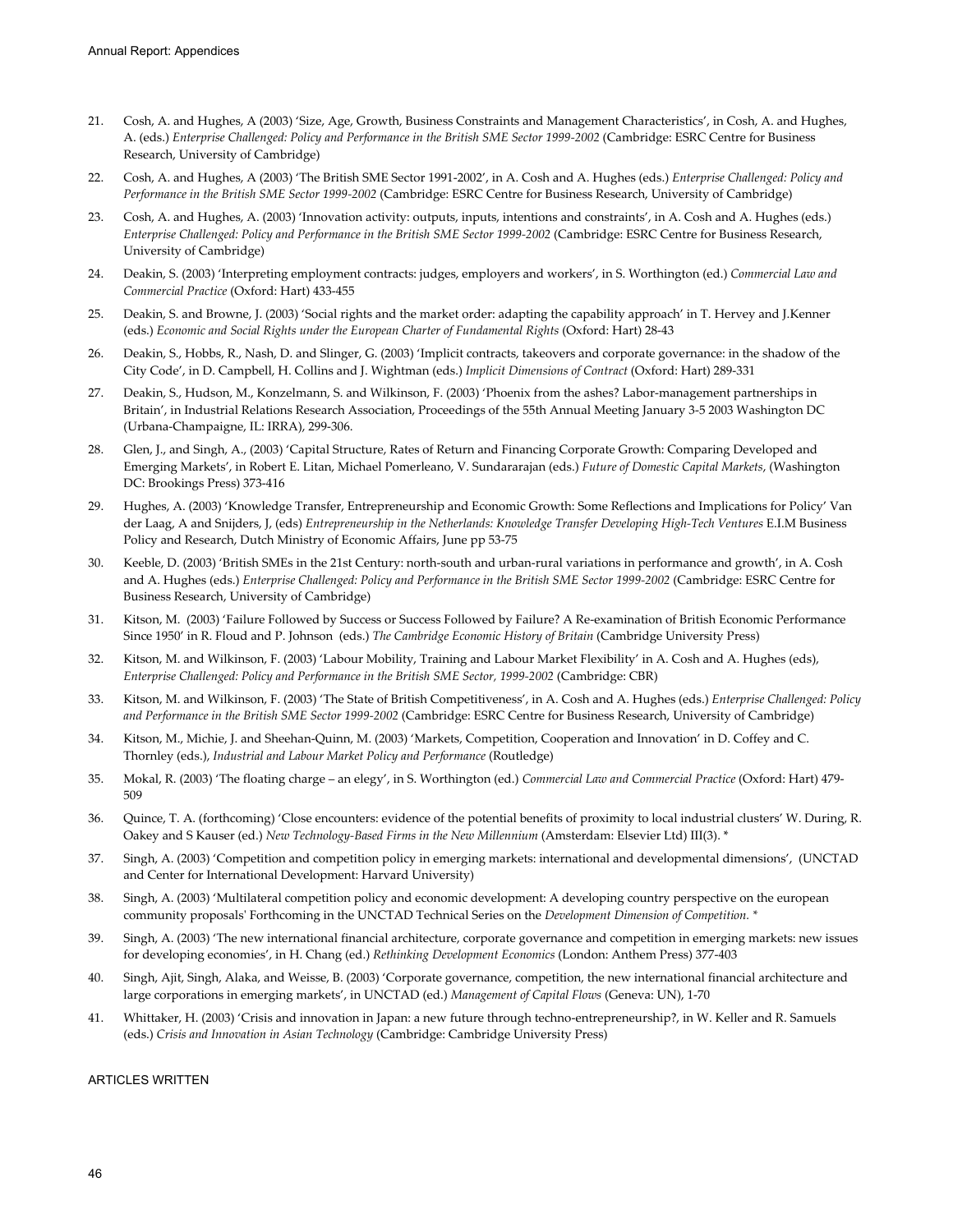- 42. Armour, J. (2003) 'Financial assistance: a restatement' *Cambridge Law Journal* 62: 266-269
- 43. Armour, J. (2003) 'The uncertain flight of British Eagle' *Cambridge Law Journal*, 62: 39-42.
- 44. Armour, J. (2004) 'Corporate opportunities: if in doubt, disclose. (But how)? 63 *Cambridge Law Journal* forthcoming. \*
- 45. Armour, J. (2004) 'Financing innovation: the role of insolvency law' *European Business Organization Law Review* 5, forthcoming. \*
- 46. Armour, J. and Deakin, S. (2003) 'Insolvency and employment protection: the mixed effects of the Acquired Rights Directive', *International Review of Law and Economics*, 22: 443-463
- 47. Armour, J. and McCahery, J. (2003) 'Improving corporate law and the modernization of securities regulation in Europe' *Journal of Corporate Law Studies* 3: 211-220
- 48. Armour, J., Cheffins, B. and Skeel, D.A. Jr. (2003) 'Corporate ownership structure and the evolution of bankruptcy law: lessons from the UK', *Vanderbilt Law Review*, 55: 101-188
- 49. Armour, J., Deakin, S. and Konzelmann, S. (2003) 'Shareholder primacy and the trajectory of UK corporate governance', *British Journal of Industrial Relations*, 41: 531-555
- 50. Barker, R. G. (2003) 'Global accounting is coming: and it will transform the way your company reports profits', *Harvard Business Review*, 81(4): 24-25
- 51. Barnard, C., Deakin, S. and Hobbs, R. (2003) ''Fog in the channel, continent isolated': Britain as a model for EU social policy?' *Industrial Relations Journal*, 34: 461-476.
- 52. Barnard, C., Deakin, S. and Hobbs, R. (2003) 'Opting out of the 48-hour week: employer necessity or individual choice? An empirical study of the operation of Article 18(1)(b) of the Working Time Directive in the UK' *Industrial Law Journal*, 32: 223-252
- 53. Bennett, R.J. and Robson, P.J.A. (2003) 'Changing use of external business advice and government support by SMEs in the 1990s', *Regional Studies*, 37: 795-811
- 54. Bennett, R.J. and Smith, C. (2003) 'The spatial market of business advice and consultancy to SMEs', *Journal of Computers, Environment and Urban Systems*, 27: 309-336
- 55. Bratton, W.J.A., Bennett, R.J. and Robson, P.J.A. (2003) 'Critical mass and economies of scale in the supply of services by business support organisations', *Journal of Services Marketing*, 17(7): 730-752
- 56. Burchell, B.J. (2003), 'The emotional reality of financial phobia', Argent, 2: 22-26
- 57. Campbell, N. and Armour, J. 'Demystifying corporate civil liability', *Cambridge Law Journal* 62: 290-303
- 58. Casper, S and Whitley, R (2002) 'Managing Competencies in Entrepreneurial Technology Firms: A Comparative Institutional Analysis of Germany, Sweden and the UK', *Research Policy*, forthcoming. \*
- 59. Casper, S. and Karamanos, A. (2003) 'Commercializing Science in Europe: The Cambridge Biotechnology Cluster', *European Journal of Regional Studies*, 17(7): 805-822
- 60. Casper, S. and Matraves, C. (2003) 'Institutional frameworks and innovation in the German and UK pharmaceutical industry', *Research Policy*, forthcoming.\*
- 61. Conn, R. (2003) 'International mergers: review of literature and clinical projects', *Journal of Financial Education* (fall): 1-27
- 62. Conn, R.L. Cosh, A. Guest, P.M. and Hughes, A. (2004) 'The Impact on UK Acquirers of Domestic, Cross Border, Public and Private Acquisitions' *Journal of Business Finance and Accounting* forthcoming. \*
- 63. Deakin, S. (2002) 'Squaring the circle? Shareholder value and corporate social responsibility in the UK', *George Washington Law Review*, 70: 976-987
- 64. Deakin, S. (2003) 'Enterprise-risk: the juridical nature of the firm revisited'*, Industrial Law Journal*, 32: 97-113
- 65. Deakin, S. (2003) 'Evolution for our time: a theory of legal memetics' *Current Legal Problems*, 55: 1-42
- 66. Deakin, S. and Konzelmann, S. (2003) 'After Enron: an age of enlightenment?' *Organization*, 10: 583-587
- 67. Deakin, S. and Konzelmann, S. (2004) 'Learning from Enron' *Corporate Governance: An International Review'*, forthcoming. \*
- 68. Glen, J. and Singh, A., (2003) 'Comparing Capital Structures and Rates of Return in Developed and Emerging Markets', under consideration for publication in the *Emerging Markets Review*
- 69. Glen, J. and Singh, A., (2003) 'Corporate Governance, Competition and Finance: Re-thinking Lessons form the Asian Crisis', provisionally accepted by *Eastern Economic Journal*, subject to final approval \*
- 70. Glen, J., Lee, K. and Singh, A. (2003) 'Corporate Profitability and the Dynamics of Competition in Emerging Markets: A Time Series Analysis', *Economic Journal*, 113(November): F465-F484
- 71. Jones, I.W. and Pollitt, M.G. (2004) 'Understanding How Issues in Corporate Governance Develop: Cadbury Report to Higgs Review', *Corporate Governance*, 12(April)(2) forthcoming. \*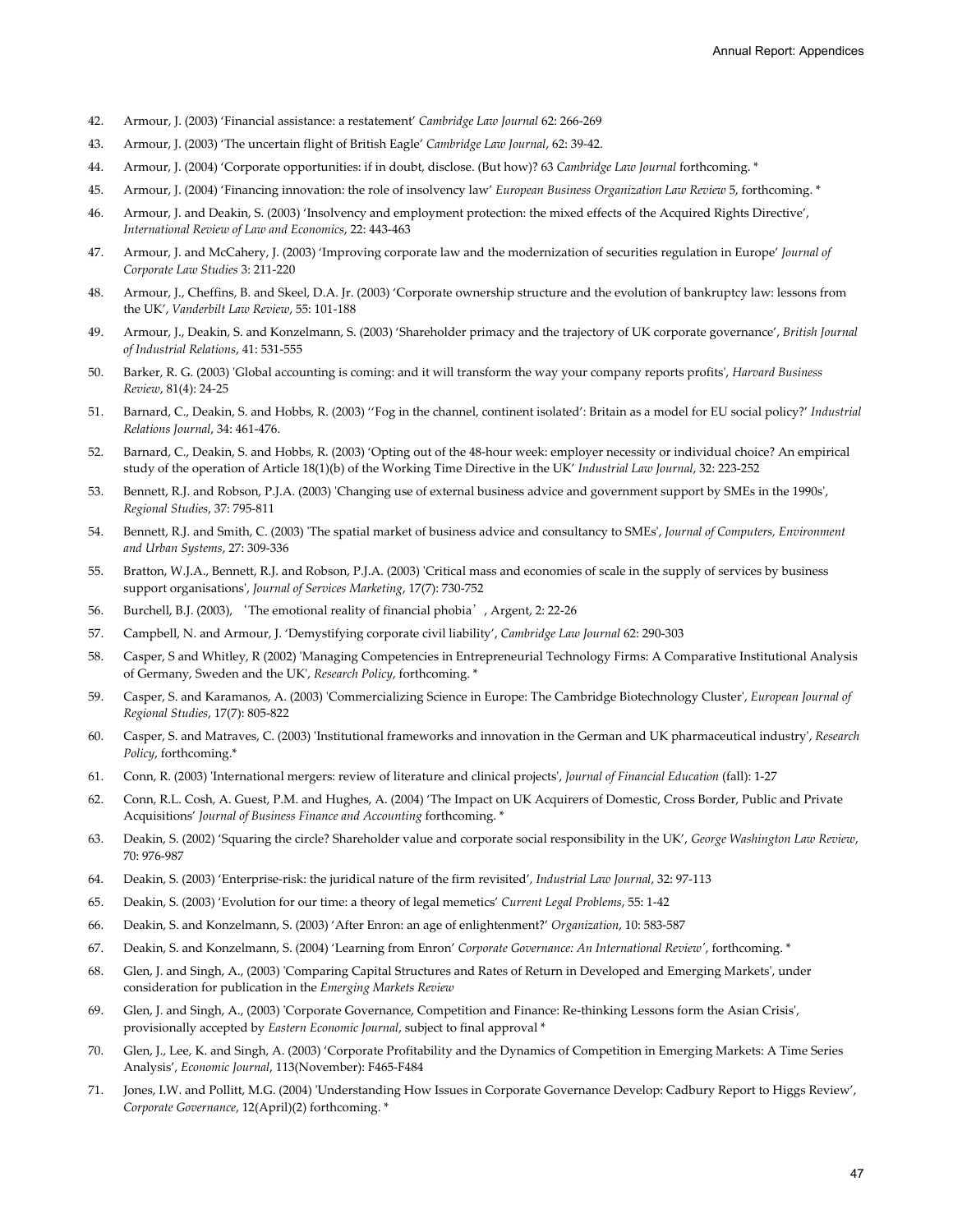- 72. Konzelmann, S. (2003) 'Markets, corporate governance and creative work systems: the case of Ferodyn', *The Journal of Interdisciplinary Research*, 14: 139-158
- 73. Konzelmann, S. (2004) 'Institutional transplant and American corporate governance: the Case of Ferodyn.', Institute of Chartered Financial Analysts of India *Journal on Corporate Governance*, forthcoming. \*
- 74. Konzelmann, S., Forrant, R. and Wilkinson, F. (2004) 'Work Systems, Corporate Strategy and Global Markets: Creative Shop Floors or a 'Barge Mentality'?' (with R. Forrant and F. Wilkinson), *Industrial Relations Journal*, Forthcoming 2004\*
- 75. Lane, C. (2003) 'Changes in Corporate Governance of German Corporations: convergence to the Anglo-American model?' *Competition and Change* 7(2-3): 79-100
- 76. Mokal, R. (2002) 'On fairness and efficiency', *Modern Law Review* 66: 452-467
- 77. Nachum, L. (2003) 'Does nationality of ownership make any difference, and if so under what circumstances? Professional service MNEs in global competition' *Journal of International Management* 9(1): 1-32
- 78. Nachum, L. (2003) 'International business in a world of increasing returns', *Management International Review*, 3(2003): 219-246
- 79. Nachum, L. (December 2003) 'Liability of foreignness in global competition? Financial service affiliates in the City of London', *Strategic Management Journal*, 24(12): 1187-1208
- 80. Nachum, L. and Keeble, D. (2003) 'MNE linkages and local clusters: foreign and indigenous firms in the media cluster of Central London', *Journal of International Management*, 9(2): 171-192
- 81. Nachum, L. and Keeble, D. (2003) 'Neo Marshallian nodes and global networks: The external linkages of media firms in Central London', *Long Range Planning*, 36(5): 459-480
- 82. Nolan, R. (2004) 'Property in a Fund' *Law Quarterly Review* 120 108 136. \*
- 83. Roberts, J. (2003) 'The manufacture of corporate social responsibility: constructing corporate sensibility', *Organization*, 10(2): 249-265
- 84. Singh, A. (2003) 'Competition, corporate governance and selection in capital markets', *Economic Journal*, 113(November): F443-F464
- 85. Singh, A. (2003) 'Corporate Governance, Corporate Finance and Stock Markets in Emerging Countries', *Journal of Corporate Law Studies*, 3(1): 41-72

### WORKING PAPERS

- 86. Armour, J. and Cumming, D. (2004) 'The legal road to replicating Silicon Valley' CBR Working Paper (forthcoming). \*
- 87. Armour, J. and Mokal, R. (2003) 'Reforming the governance of corporate rescue' mimeo.
- 88. Armour, J., Deakin, S. and Konzelmann, S. (2003) 'Shareholder primacy and the trajectory of UK corporate governance' CBR Working Paper no. 266
- 89. Barnard, C., Deakin, S. and Hobbs, R. (2004) 'Opting out of the 48-hour week: employer necessity or individual choice? An empirical study of the operation of Article 18(1)(b) of the Working Time Directive in the UK' CBR Working Paper, forthcoming. \*
- 90. Barnard, C., Deakin, S., and Hobbs, R. (2003) 'Social rights and regulatory competition: the case of working time' mimeo.
- 91. Bullock, A. and Milner, I. (2003) 'Data Scoping: Databases with Regional Information on Sector and Size' MAPSME project, mimeo, CBR.
- 92. Cheffins, B. (2003) 'Are good managers required for the separation of ownership and control?' CBR Working Paper no. 268.
- 93. Coghill, K. (2003) 'Towards Governance for Uncertain Times: Joining up Public, Business and Civil Society Sectors' CBR Working Paper no. 269
- 94. Conn, R., Cosh, A., Guest, P. & Hughes, A. (2003) 'The impact on UK acquirers of domestic, cross-border, public and private acquisitions' CBR Working Paper no. 276
- 95. Constantinou, Charalambos Th. and Constantinou, Costas Th. (2003) 'The Effect of Board Structure on Bidder-Shareholders' Wealth: Further Evidence from the UK Bidding Firms' CBR Working Paper no. 261
- 96. Cosh, A., Hughes, A. and Fu, X. (2003) 'Statistical Analysis and Econometric Modelling' MAPSME project, mimeo, CBR.
- 97. Deakin, S. (2003) 'Interpreting employment contracts: judges, employers and workers', CBR Working Paper no. 267.
- 98. Deakin, S., and Konzelmann, S. (2003) 'Learning from Enron' CBR Working Paper no. 274.
- 99. Deakin, S., Lourenço, A. and Pratten, S. (2003) 'Competition and capabilities in British television production' mimeo, CBR
- 100. Fu, X. (2003) 'Exports, FDI, Linkages and Regional Disparities in China' CBR Working Paper no. 275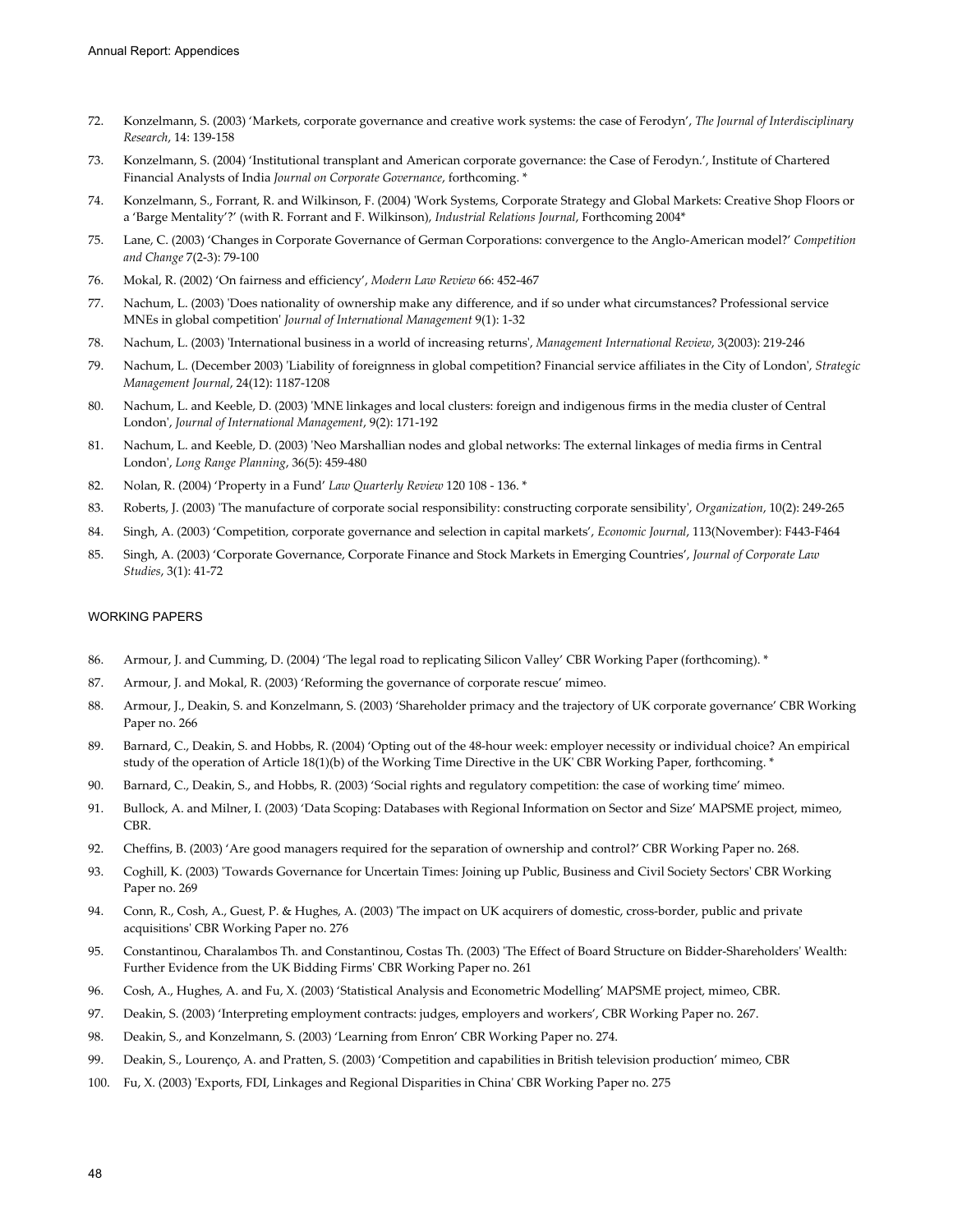- 101. Glen, J. and Singh, Ajit (2003) 'Capital Structure, Rates of Return and Financing Corporate Growth: Comparing Developed and Emerging Markets' CBR Working Papers no. 265
- 102. Hughes, A. (2003) 'Knowledge Transfer, Entrepreneurship and Economic Growth: Some Reflections and Implications for Policy in the Netherlands' CBR Working Paper no. 273
- 103. Isachenkova, N. and Hunter, J. (2003) 'Aggregate economy risk and company failure: An examination of UK quoted firms in the early 1990s' (Brunel University). Brunel University Working Paper No. 03-16
- 104. Isachenkova, N. and Mickiewicz, T. (2003) 'Ownership characteristics and access to finance: evidence from a survey of large privatised Companies in Hungary and Poland' for the Centre for the Study of Economic and Social Change in Europe (UCL) Working Paper No.35
- 105. Jones, I.W. and Pollitt, M.G. (2003) 'Understanding How Issues in Corporate Governance Develop: Cadbury Report to Higgs Review' CBR Working Paper No.277
- 106. Kattuman, P. and Chirmiciu, A. (2003) 'Significant Feedbacks in Firm Growth and Market Structure' CBR Working Paper no. 270
- 107. Lane, C. and Probert, J. (2003) 'Globalisation and its Impact on competitiveness: the case of the British and German pharmaceutical industry' CBR Working Paper no. 262
- 108. Lane, C. (2003) 'Changes in corporate governance of German corporations: convergence to the Anglo-American model?' CBR Working Paper no. 259
- 109. Mokal, R. (2003) 'Administrative receivership and administration an analysis' mimeo.
- 110. Nachum, L. 'The Home-based Advantages and a Hierarchy of Location Advantages: Foreign and British-owned Firms in the London Wholesale Insurance Market' CBR Working Paper no. 260
- 111. Nash, D. (2003) 'Determinants of the use of financial incentives in investment banking' CBR Working Paper no.256
- 112. Nolan, R. (2003) 'Property in a fund', mimeo.
- 113. Quince, T. and Whittaker, H. 'Entrepreneurial Orientation and Entrepreneurs' Intentions and Objectives' CBR Working Paper no. 271
- 114. Quince, T. and Whittaker, H. 'The Beer Beneath the Froth: Preliminary findings from case studies of 25 small high tech firms' CBR Working Paper no. 272
- 115. Singh, Ajit (2003) 'Corporate governance, corporate finance and stock markets in emerging countries' CBR Working Paper no. 258
- 116. Singh, Ajit and Zammitt, A. (2003) 'Globalisation, labour standards and economic development' CBR Working Paper no. 257
- 117. Uma S., Kambhampati and Kattuman, P. (2003) Growth Response to Competitive Shocks: Market Structure Dynamics Under Liberalisation - the Case of India' CBR Working Paper no. 263

### CONFERENCES PAPERS GIVEN

- 118. Armour, J. (2003) 'Reforming the governance of corporate rescue' Corporate Reorganization and Bankruptcy conference, Tilburg.
- 119. Barnard, C., Deakin, S., and Hobbs, R. (2003) 'Social rights and regulatory competition: the case of working time', presented to project workshop, Paris, December 2003.
- 120. Bennett, R. and Robson, P.J.A. (2003) 'External advice and policy support', a presentation at Enterprise Challenged conference, at the Møller Centre, Cambridge, 25 June 2003
- 121. Burchell, B. and Kamerade, D. (2003) 'Teleworking and social capital', paper presented to the International Working party on Labour Market Segregation, Italy, July 2003.
- 122. Casper, S. and Murray, F (2002) 'Under Construction: establishing a marketplace for genetics' presented at the Genomics, Economics, Ethics, and Law conference, Alberta Canada, April 2003
- 123. Cosh, A. and Hughes, A. (2003) 'Business Leaders and Management Style', a presentation at Enterprise Challenged conference, at the Møller Centre, Cambridge, 25 June 2003
- 124. Cosh, A. and Hughes, A. (2003) 'High-Tech Its how you measure it', a presentation at Enterprise Challenged conference, at the Møller Centre, Cambridge, 25 June 2003
- 125. Cosh, A. and Hughes, A. (2003) 'Innovation', a presentation at Enterprise Challenged conference, at the Møller Centre, Cambridge, 25 June 2003
- 126. Cosh, A. and Hughes, A. (2003) 'SME Profitability and Finance', a presentation at Enterprise Challenged conference, at the Møller Centre, Cambridge, 25 June 2003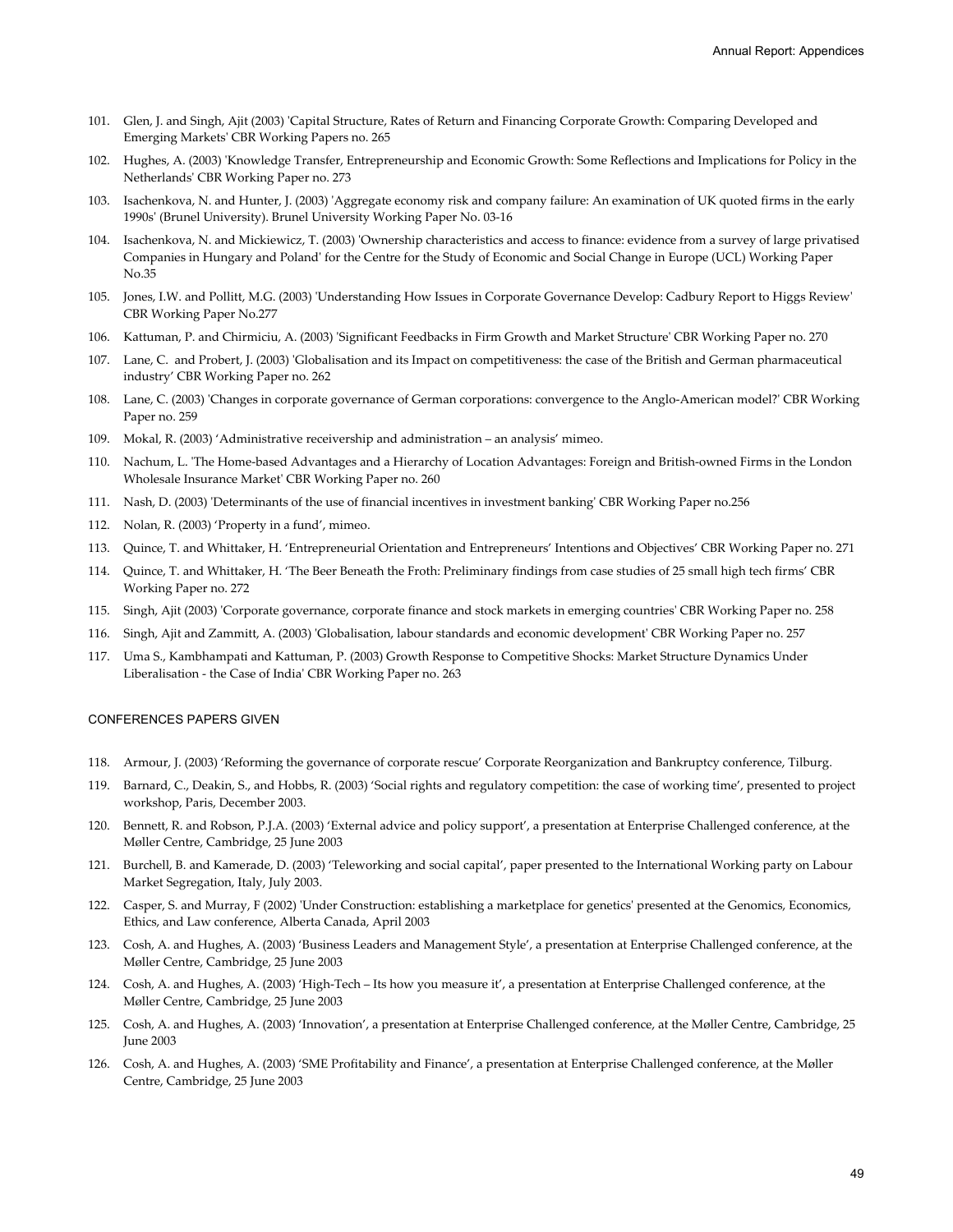- 127. Cosh, A. and Hughes, A. (2003) 'The CBR Surveys a retrospect', a presentation at Enterprise Challenged conference, at the Møller Centre, Cambridge, 25 June 2003
- 128. Cosh, A. and Simpson, R. (2003) 'What Business Leaders Say', a presentation at Enterprise Challenged conference, at the Møller Centre, Cambridge, 25 June 2003
- 129. Cosh, A. et al. Workshop on Corporate Governance in Europe, Vienna, December 2003. Paper presented: Conn, R. Cosh, A. Guest. P, & Hughes A.' Why must all good things come to an end? The performance of multiple acquirers', Unpublished manuscript.
- 130. Cosh, A., Georgallis, C., Bullock, A. (2003) 'Innovation and Corporate Performance', at the CIS User Group, DTI, 6 June 2003. Available on the internet at: http://www.dti.gov.uk/iese/cbr.ppt
- 131. Cosh, A., Hughes, A. and Bullock, A. (2003) 'Business formation, growth and survival', a presentation at Enterprise Challenged conference, at the Møller Centre, Cambridge, 25 June 2003
- 132. Cosh, A., Hughes, A. and Fu, X. (2003) 'Innovatability of Manufacturing SMEs in the East of England: Economic Modelling for the MAPSME Project'. Presented by Dr X Fu to the i10 group at the Judge Institute, Cambridge October 6<sup>th</sup> 2003.
- 133. Deakin, S. (2003) 'After Enron: an age of enlightenment?' presentation to Ernst and Young, London, March.
- 134. Deakin, S. (2003) 'Corporate governance: lessons from Enron' presentation to Governance Forum, Monash Law School, August.
- 135. Deakin, S. (2003) 'Corporate governance: lessons from recent crises', presentation to 2nd. Annual Contractual Savings Conference, World Bank, Washington DC, November.
- 136. Deakin, S. (2003) 'Human rights and market forces', conference on 'Social Welfare and European Law', Centre for European Legal Studies, Faculty of Law, University of Cambridge, June 2003.
- 137. Deakin, S. (2003) 'Is there such a thing as European corporate governance?' presentation to staff seminar, Columbia Law School, December 2003.
- 138. Deakin, S. (2003) 'Learning from Enron: risk and responsibility in corporate governance', presentation to Westminster Economics Forum, HM Treasury, May.
- 139. Deakin, S. (2003) 'Learning from Enron' presentation to CIBAM conference, Cambridge, February.
- 140. Deakin, S. (2003) 'Learning from Enron' presentation to London and South East Association of the UK Shareholders' Association, London, March.
- 141. Deakin, S. (2003) 'Learning from Enron' presentation to Oxford Brookes Business School, February.
- 142. Deakin, S. (2003) 'Shareholder activism and corporate social responsibility', presentation at Harvard Business School, November.
- 143. Deakin, S. (2003) 'The future of social and economic rights' presentation at NYU School of Law, November.
- 144. Deakin, S. (2003) 'Trust Rewards a report into levels of trust for mutuals', presentation to Mutuo fringe meeting at Conservative Party Conference, Blackpool, October 2003
- 145. Deakin, S. (2003) 'Trust Rewards a report into levels of trust for mutuals', presentation to Mutuo fringe meeting at Liberal Democrat Party Conference, Brighton, September 2003
- 146. Deakin, S. (2003) presentation on takeover regulation in the UK to workshop at the Centre Saint Gobain, Paris, March.
- 147. Deakin, S. (2003) presentation to Judge Institute workshop, 'Developing the role of the company chairman', Cambridge March.
- 148. Deakin, S., Hudson, M., Konzelmann, S. (2003) 'Phoenix from the Ashes? Labour-management partnerships in Britain', presentation to IRRA Conference, Washington DC.
- 149. Deakin, S., Nash, D. and Michie, J. (2003) 'Trust rewards a report into levels of trust for mutuals', presentation to Co-operatives UK 2003 Congress, Manchester, May 2003
- 150. Drouin, R-C. (2003) 'Capabilities, corporate social responsibility and international framework agreements', presented to workshop on 'The Juridical Notion of Capacity', Maison des Sciences de l'Homme Ange Guépin, Nantes, March 2003.
- 151. Druilhe, C. and Safford, S. (2003) presented 'Optoelectronics in Scotland and Upstate New York' at the LIS workshop in November at MIT.
- 152. Hobbs, R. (2004) 'The use and necessity of Art. 18(1)(b)(i) Working Time Directive in the UK' presentation to European Business Foundation, Engineering Employers' Federation, London, 30 January.
- 153. Hughes, A (2003) 'Corporate Governance: Some Reflections on Recent Trends in Europe and the USA' *Corporate Governance Network Conference* Vienna December
- 154. Hughes, A (2003) 'Reflections on Empirical Research in the Small and Medium Sized Enterprise Sector' *Joint University of Milan/University of Bergamo Seminar* Università di Bergamo 29 October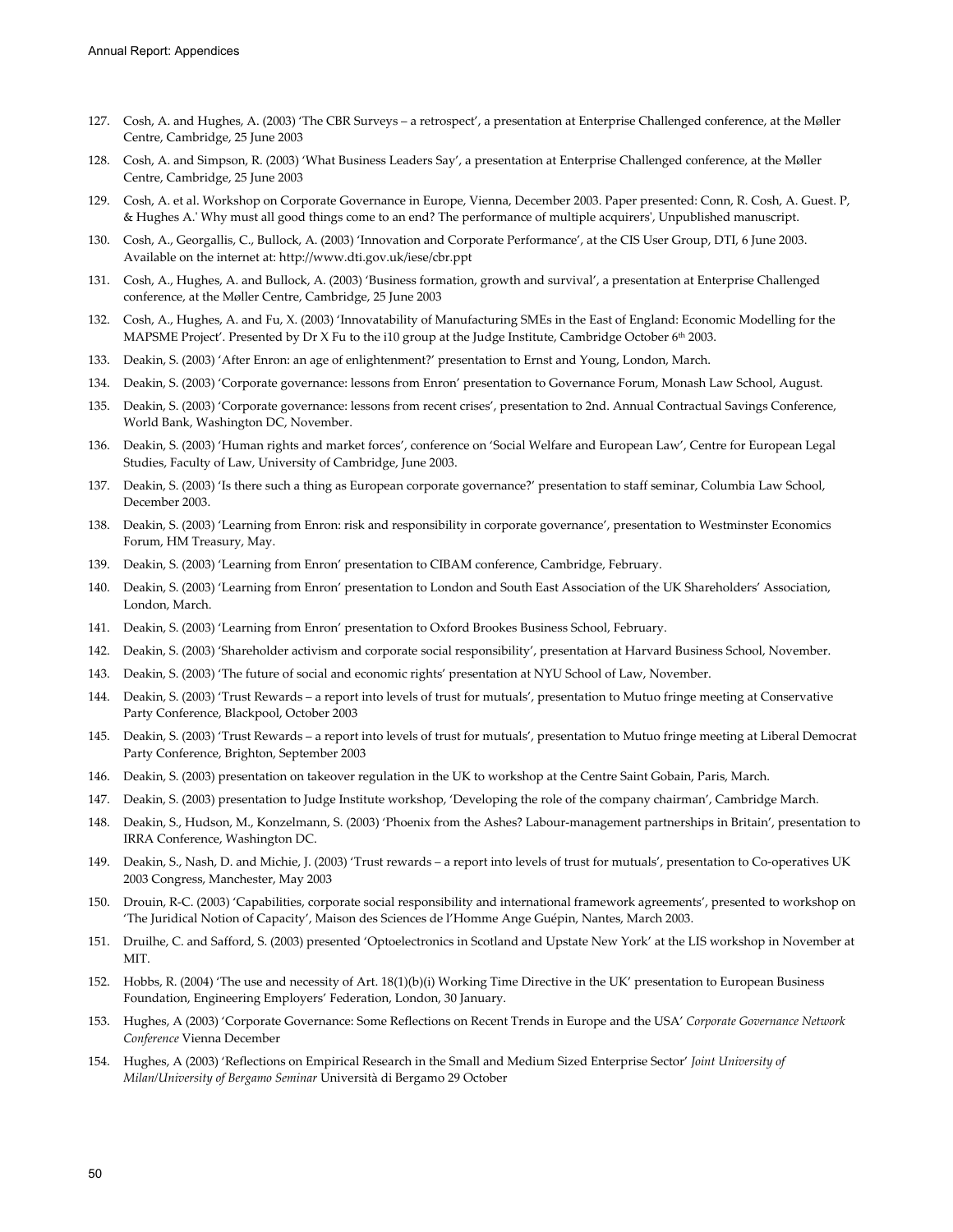- 155. Hughes, A (2003) 'Technological Performance, Entrepreneurship and Management Skills' Keynote Address, XIV Riunione Scientifica Associazione Italiana Ingegneria Gestionale *Imprenditorialità e Competenze Manageriali* Università di Bergamo 30 October
- 156. Hughes, A (2003) 'UK Enterprise and Innovation Policy: A Selective Overview' presented at the *Universities and Local Systems of Innovation Workshop*, MIT Boston USA, 7<sup>th</sup> – 8<sup>th</sup> January
- 157. Hughes, A (2003), 'Enterprise Innovation and the Growth of Small Firms' presented at the *IPPR Seminar on Enterprise Manufacturing and Regions*, University of Warwick, 11th February.
- 158. Hughes, A (2003) 'High Tech Business: Clusters, Constraints and Economic Development' presented at the ESRC /OST Seminar *High Tech Industries after the Global Slow Down* The Imagination Gallery, London, 26th June.
- 159. Hughes, A. (2003) 'Innovation, Disruptive Technologies and SMEs: Constraints and Policy' at *Six Countries Programme Conference on SMES and Disruptive Technologies* Vancouver, Canada 5th – 6th June
- 160. Hughes, A. (2003) 'Knowledge Based Firms: Constraints, Collaboration and Innovation' at the ESRC/CBR/OST *Workshop on High Tech Business: Clusters, Constraints and Economic Development,* Robinson College, Cambridge, 28th May.
- 161. Hughes, A. (2003) 'Knowledge Transfer, Entrepreneurship and Economic Growth: Some Reflections and Implications for Policy' *Invited Expert Address* Ministry of Economics Affairs, The Hague, Netherlands, 2nd July.
- 162. Hughes, A. (2003) 'The Impact of International Acquisitions on Acquirers Performance' presented at the *Economics Department Seminar,* University of the Balearic Islands, Palma Mallorca 23rd January.
- 163. Isachenkova, N. Aggregate Economy Risk and Company Failure: An Examination of UK Quoted Firms in the Early 1990s. Joint with John Hunter (Brunel University) Given at the British Accounting Association Annual Conference in April 2003; the SEAG Annual Conference in September 2003.
- 164. Jones, I.W. presented a paper which contrasted the Higgs review with the Cadbury report approach to developing Corporate Governance in the UK' at a conference of CIBAM, in April 2003.
- 165. Jones, I.W. presented a paper which contrasted the Higgs review with the Cadbury report approach to developing Corporate Governance in the UK' at the conference in Henley in October 2003.
- 166. Jones, I.W. presented 'How do multinationals build social capital? Evidence from Mexico' and chaired an international and interdisciplinary discussion on the 'nature and significance of Social Capital in the social sciences' at an international conference at University of East Anglia Research Seminar in May 2003.
- 167. Keeble, D. (2003) 'British SMEs in the 21st century: North-South and Urban-Rural Variations', a presentation at Enterprise Challenged conference, at the Møller Centre, Cambridge, 25 June 2003
- 168. Kitson, M. 'Globalisation and UK economic performance', Department of Economics, Finance and International Business, London Metropolitan University, 15 December
- 169. Kitson, M. 'The State of Competitiveness', Conference: Enterprise Challenged: Policy and Performance in the British SME Sector, 1999- 2002, Moller Centre at Churchill College, Cambridge, 25 June
- 170. Kitson, M. and Wilkinson, F. (2003) 'The State of Competitiveness', a presentation at Enterprise Challenged conference, at the Møller Centre, Cambridge, 25 June 2003
- 171. Lane, C. 'Changes in Corporate Governance of German Corporations', Annual Conference of the Society for the Advancement of Socio-Economics, Aix-en-Provence, June 2003
- 172. Lane, C., Learmount, S. and Probert, J. 'Is there an Anglo-American Model of Capitalism?' Annual Colloquium of European Group for Organization Studies, Copenhagen, July 2003.
- 173. Learmount, S. and Probert, J. 'Changes in Corporate Governance: The Role of the Corporate Auditor in Japan', LVMH Conference, INSEAD, Fontainebleau, February 2003.
- 174. Lourenço, A. (2003) 'Competition and capabilities in British television production', presented to the 1st Portuguese Annual Law and Economics Workshop, Universidade Nova, Lisbon, October 2003 and 'Eurocap' network meeting, Paris, December 2003.
- 175. Michie, J. (2003) 'Trust Rewards a report into levels of trust for mutuals', presentation to Mutuo fringe meeting at Labour Party Conference, Bournemouth, September 2003
- 176. Mokal, R. 'Administrative receivership and administration an analysis'; public lecture at University College, London, in the Current Legal Problems series
- 177. Nachum, L. (2003) 'Location as a strategic variable: Economic geography and MNE internal and external networks' (presented in the Academy of Management 2003)
- 178. Nachum, L. (2003) 'The home-based advantages and a hierarchy of location advantages: British- and foreign-owned firms in the London wholesale insurance market' (presented in the Association of International Business 2003)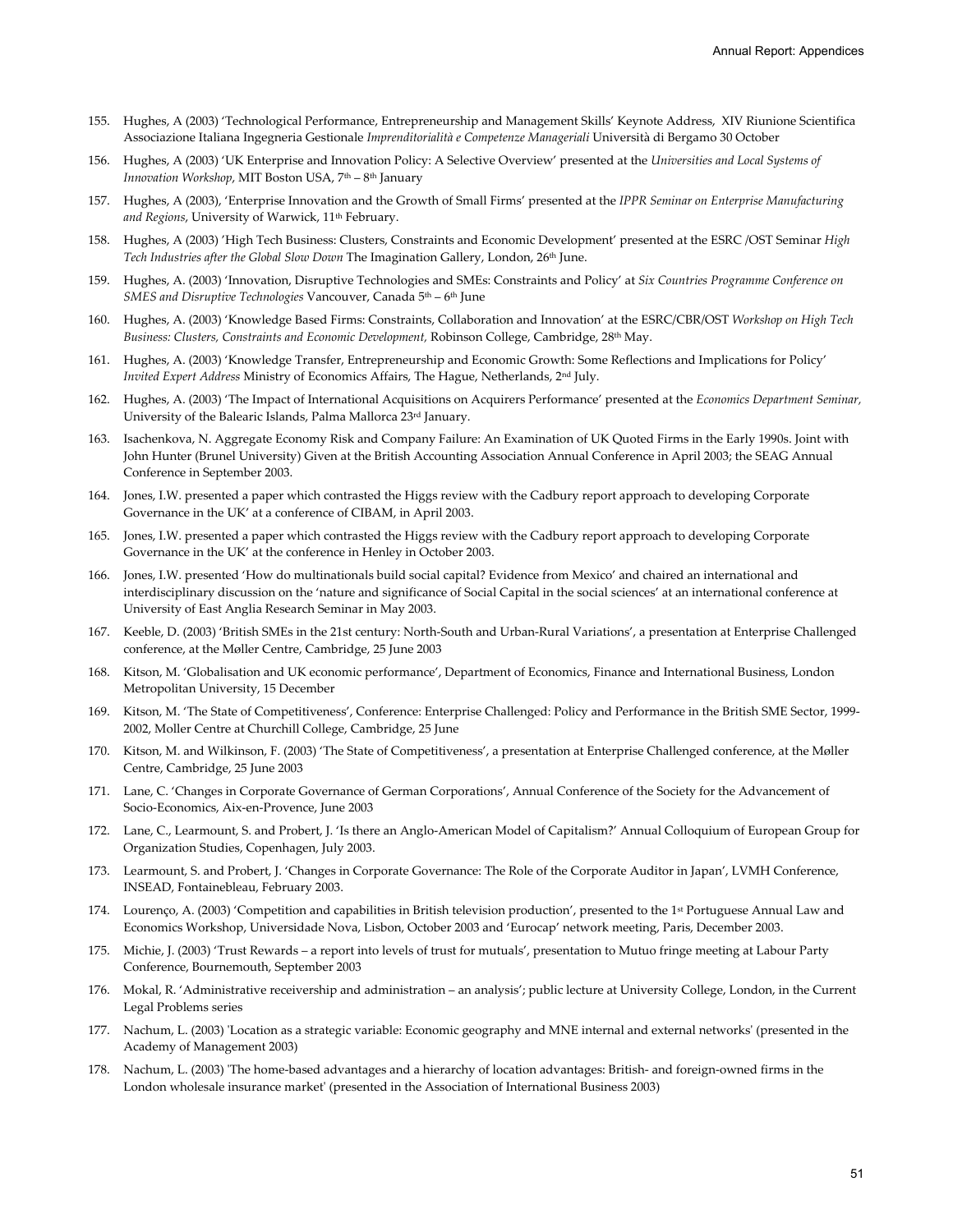- 179. Nachum, L. (2003) 'The liability of foreignness as a balance between the cost of foreign activity and the MNE advantages: Foreign financial service affiliates in the City of London' (Presented in the conference of international business, Fox School of Management PA, October 2003)
- 180. Nachum, L. (2003) 'The local embeddedness of foreign affiliates: Professional service affiliates in Central London' (presented in the Association of International Business 2003)
- 181. Oliver, N and Primost, D. 'Recent Product Development Performance in the Japanese and UK Auto Industries. *EurOMA Conference*, Como, 16-18 June 2003.
- 182. Oliver, N. (2003) Keynote Presentation at the Smallpeice (sic) Enterprises Lean Summit, June 2003.
- 183. Oliver, N. (2003) Latest Developments in Lean Thinking, Executive Education Programme, November 2003.
- 184. Quince, T. 'Entrepreneurial Orientation and Objectives', paper presented to the 11th Annual High Technology Small Firms Conference, 11-13th June 2003, Manchester Business School.
- 185. Quince, T. 'Fostering not Fiefdom: the concerns of high tech CEOs for their employees', paper presented 26th International Small Business Association National Small Firms Conference: SMEs in the Knowledge Economy, 11-14th November 2003, University of Surrey.
- 186. Quince, T. 'Preliminary findings: case studies of 25 small high technology firms' paper presented to 48th World Conference, of the International Council for Small Business, 15-18th June, 2003 Belfast.\* awarded a Best Paper Award.
- 187. Roberts, J., Sanderson, P., Barker, R. G., and Hendry, J. (2003) 'In the Mirror of the Market: The Disciplinary Effects of Company/Fund Manager Meetings.' Paper presented at the 7th Interdisciplinary Perspectives on Accounting Conference. Madrid: 13-16 July.
- 188. Singh presented a paper at the joint Brookings/World Bank/IMF Conference on the Future of Domestic Capital Markets in Washington DC, in April 2003.
- 189. Singh presented a paper at the joint Brookings/World Bank/IMF Conference on the Future of Domestic Capital Markets in Washington DC., in April 2003.
- 190. Singh, A. presented a paper on corporate governance at the annual meetings of the American Economic Association at Washington DC., in January 2003.
- 191. Singh, A. presented a paper on dynamics of competition at the annual conference on International Industrial Organisation at Boston, in April 2003.
- 192. Yortoglu, B. at the University of Vienna on selection mechanism in the market for corporate control.

#### CONFERENCES ATTENDED

- 193. Academy of Management, August 2003
- 194. Bullock, A. et al. i10 Launch Event, 1 October 2003
- 195. Bullock, A. et al. MAPSME meeting at JIMS, 6 October 2003
- 196. Bullock, A. et al. MAPSME meeting at Putteridgebury, 4 August 2003
- 197. Bullock, A. et al. MAPSME meeting at Putteridgebury, 9 June 2003
- 198. Isachenkova, N. British Accounting Association Annual Conference in April 2003; SEAG Annual Conference in September 2003.
- 199. Jones, I.W. attended the conference in International Trade Development held by City University in November 2003.
- 200. Kitson, M. 'Economics for the Future', Cambridge 17-19 September
- 201. Kitson, M. 'Broadband Divides: Policy Forum', Said Business School and Balliol College, University of Oxford, March 27
- 202. Kitson, M. CBR Conference: 'Enterprise Challenged', Moller Centre at Churchill College, Cambridge, 25 June
- 203. Kitson, M. CMI Conference: 'Rethinking the Regions and Regional Competitiveness', New Hall, Cambridge, 16 June
- 204. Kitson, M. CMI Workshop: 'Entrepreneurial Risk and Sustainability', The Management School, University of Liverpool, December 11
- 205. Kitson, M. National Competitiveness Summit: Entrepreneurship in the UK, Cambridge-MIT Institute, Newcastle, 12 November
- 206. Konzelmann, S. (2003) participation in 'International Working Party on Labour Market Segmentation' Annual Conference Rome, September
- 207. Lane, C. 'Annual Conference of the Society for the Advancement of Socio-Economics'
- 208. Lane, C. 'ESRC conference on biotechnology and innovation', London, March 2003.
- 209. Primost, D. 10th International European Operations Management Association Conference (Euroma), Como, Italy 16-18 June 2003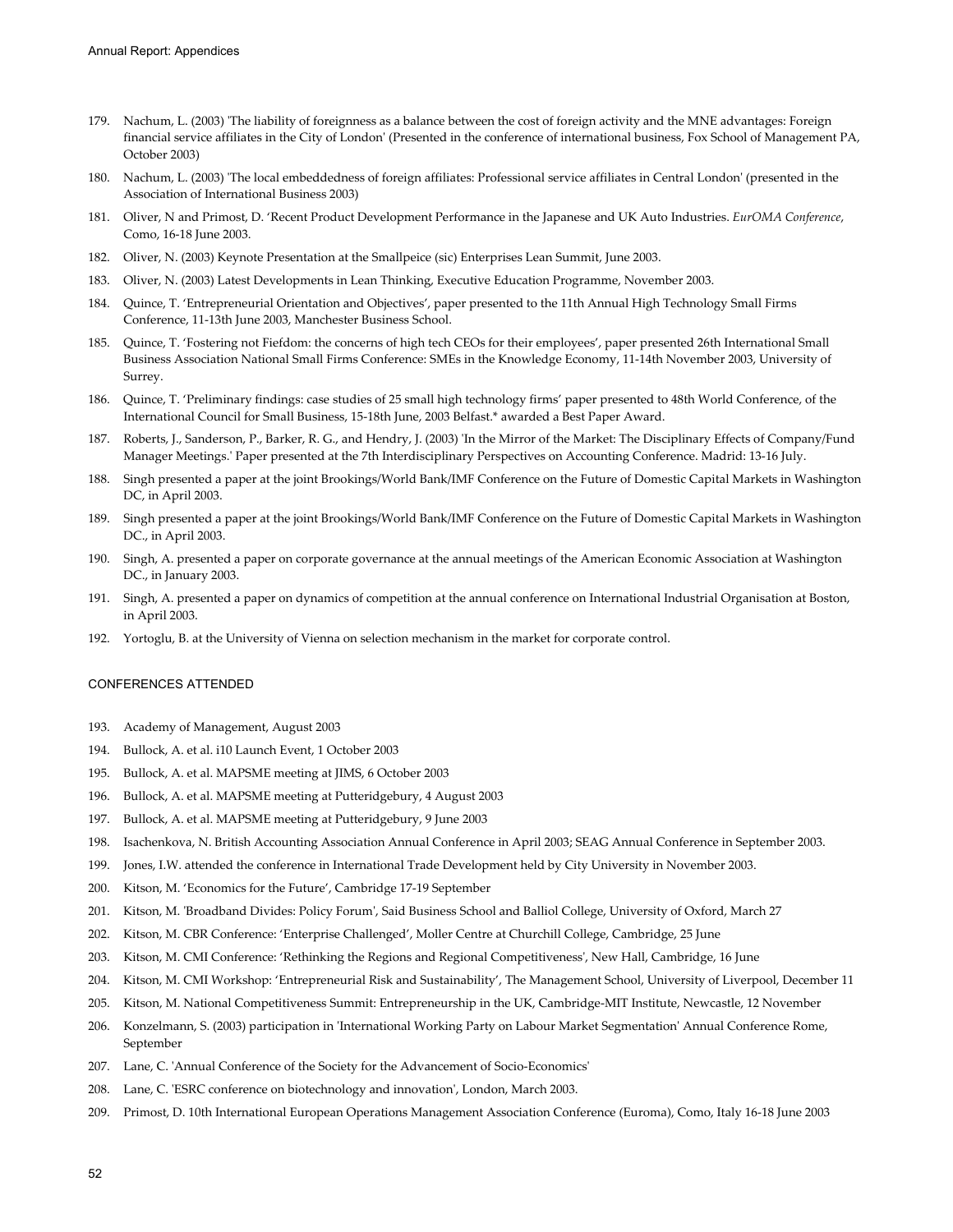- 210. Primost, D. CBR Enterprise Challenged Conference
- 211. Probert, J. 'EGOS conference'
- 212. Probert, J. 'ESRC conference on biotechnology and innovation', London, March 2003.
- 213. Probert, J. 'LVMH conference'
- 214. Roberts, J. 7th Interdisciplinary Perspectives on Accounting Conference. Madrid: 13-16 July 2003
- 215. Sanderson, P. Hermes Stewardship & Performance Seminar. Royal Society for the Arts, London: 3 & 4 November 2003.

#### WORKSHOPS HELD

- 216. Cosh, A. et al. A workshop was held in Vienna on 5-6 December 2003 attended by 23 members of the research team. 14 new papers were presented at this meeting
- 217. Deakin, S. organised (with A. Supiot) workshop on 'The Juridical Notion of Capacity', Maison des Sciences de l'Homme Ange Guépin, Nantes, March 2003
- 218. Deakin, S. organised workshop on corporate social responsibility with members of IDHE-Cachan, CBR, Cambridge, February 2003
- 219. Deakin, S. organized 3 project workshops on 'Does Law Matter?' in the CBR in June and October 2003.
- 220. Deakin, S., Michie, J. and Nash, D. 12th February 2003: Mutuality Project Workshop held at Birkbeck with Project Partner organizations

#### WORKSHOPS ATTENDED

- 221. Armour, J. (2003) Faculty of Finance Research Seminar, Cass Business School.
- 222. Armour, J. (2003) *European Corporate Identities* 'Confrontations' Symposium, Ministry of Finance, Paris.
- 223. Armour, J. (2003) *Law, Economics & Organization* workshop, Yale Law School
- 224. Armour, J. (2003) University of Pennsylvania Law School Faculty Lecture.
- 225. Armour, J. Invited lecture in series, *Analisi Economica Del Diritto e Comparazione Giuridica*, Dipartimento di Diritto Comparato e Penale, University of Florence
- 226. Bullock, A. et al. Research Methodology workshop at the Møller Centre 19-20 February 2003
- 227. Casper, S. CBR Cluster Workshop, Cambridge May 2003
- 228. Casper, S. Social Construction of Clusters, Visby Sweden (Institute of International Business Annual Workshop)
- 229. Casper, S. Varieties of Capitalism Conference, University of Oslo, Norway, May 2003
- 230. Deakin, S. (2003) 'Labour Rights in a Globalised Economy', course of three lectures, Academy of European Law, Florence, June.
- 231. Deakin, S. (2003) 'The return of history to corporate law', Robert Monks Professorship of Corporate Governance, inaugural lecture, Cambridge, June 2003
- 232. Deakin, S. (2003) 'participation in workshop on corporate governance and industrial relations', Law School, University of Melbourne, August.
- 233. Deakin, S. and Konzelmann, S. (2003) participation in symposium on 'future of workplace relations', Academy of Management Conference, Seattle WA, USA, August.
- 234. Deakin, S. attended project workshop on 'Democratic governance' in Brussels, September 2003
- 235. Deakin, S., Jones, I., Lane, C. Learmount, S. and Sanderson, P (2003) participation in seminar on Corporate Governance in Japan, Hermes Investment Asset Management, London, September
- 236. Jones, I.W. attended Sir Mark Moody-Stuart's presentation on 'Environmental issues facing multinational enterprises' at the Institute of Business Ethics in November 2003
- 237. Jones, I.W. attended the launch of 'Making Globalisation Good' edited by John Dunning when the panel included Lord Griffiths, and Baroness Williams in May 2003.
- 238. Jones, I.W. chaired a Special Interest Group 'Making Boards Work' at the 6th International Conference on Corporate Governance and Direction, held at Henley Management College October 2003 (and in the previous year as well).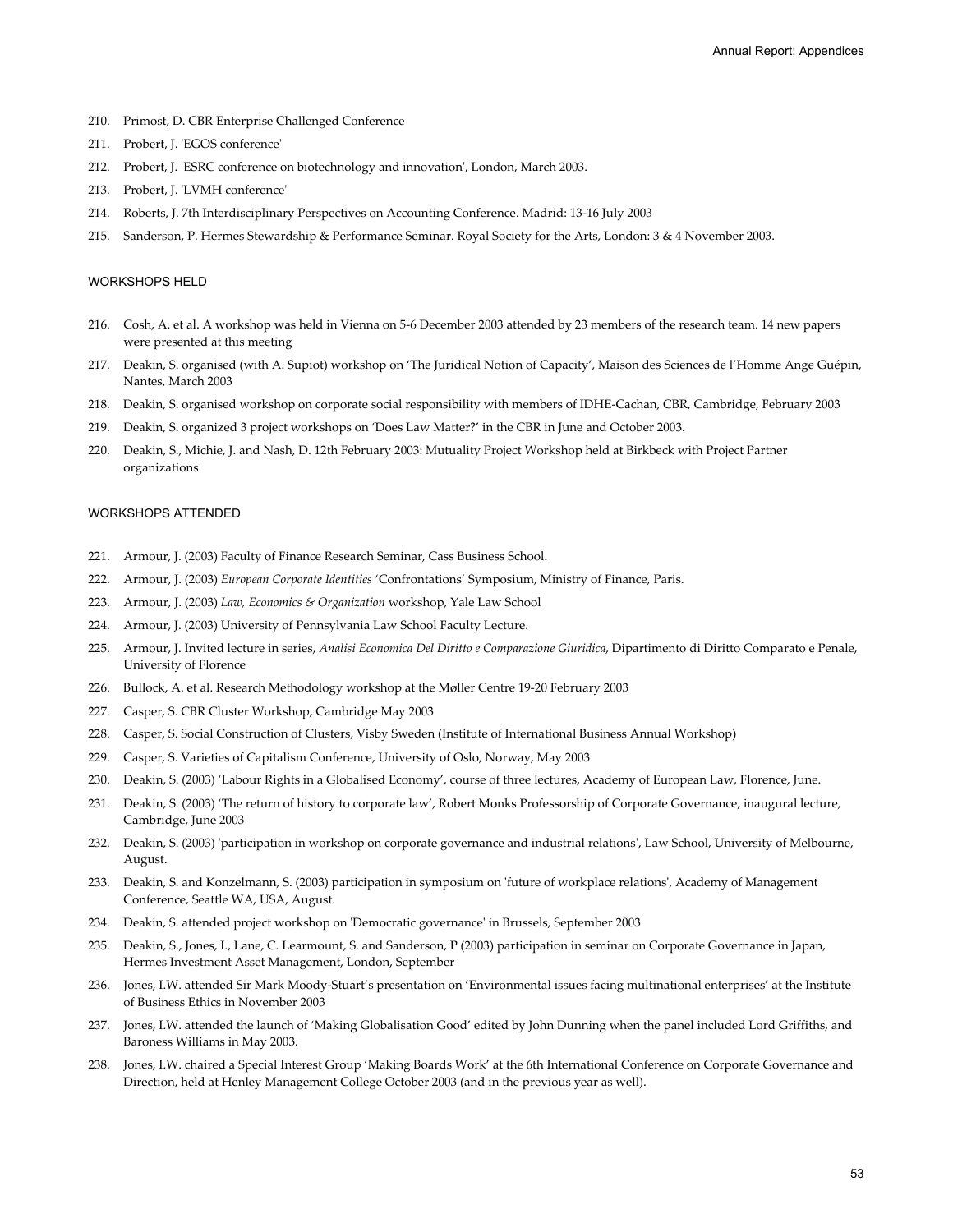- 239. Jones, I.W. participated in an expert panel at a Key Business Issues Forum for Russam GMS on 'Chief Executives under fire' in March 2003.
- 240. Lane, C. et al. Research Seminar of Department of management, Birkbeck College, London, November 2003.
- 241. Lane, C. et al. Workshop on 'Corporate Governance and Labour' at London Metropolitan University, November 2003
- 242. Lane, C. et al. Workshop on 'Varieties of Capitalism and Institutional Transformations', Oslo, May 2003;
- 243. Mokal, R. (2003) 'The role of moral judgement in law and economics', CBR seminar, October 2003.
- 244. Pollitt, M. convened the Association of Christian Economists Annual Study Group meeting, July 2003. He and Ian Jones attended the meeting.
- 245. Primost, D. Seminar to DTI on PhD work
- 246. Primost, D. Seminar to Pepperdine MBAs visiting Oxford on PhD work
- 247. Sanderson, P. 10 June 2003: 'Does Law Matter?' Centre for Business Research, University of Cambridge
- 248. Sanderson, P. 16 October 2003: 'Does Law Matter?' Centre for Business Research, University of Cambridge
- 249. Sanderson, P. 9 October 2003: 'Does Law Matter?' Centre for Business Research, University of Cambridge

#### DATASETS CREATED, SOFTWARE WRITTEN

- 250. Bullock, A. et al. 'The Competitiveness of the UK and its Multinational Companies'
- 251. Bullock, A. et al. 'The role of Banks versus Venture Capital in Financing Small Enterprises in Successful European Regions' (2 datasets: SMEs and Venture Capital firms)
- 252. Cosh, A. The dataset used in working paper 277 was extended to examine the performance of multiple acquirers. This dataset is used in the following paper: Conn, R. Cosh, A. Guest. P, & Hughes A. 'Why must all good things come to an end? The performance of multiple acquirers', Unpublished manuscript.
- 253. Hughes, A. et al. Software for statistical testing of significance of concentration
- 254. Kitson, M. and Primost, D. Dataset of Cambridge biotechnology financing 1995-2003
- 255. Quince, T. Combined participants to UK 2001 survey and 2002 Japanese survey
- 256. Quince, T. Combined participants to UK surveys 1998 and 2001
- 257. Singh, A. The researchers are working with three sets of corporate data Datastream, Worldscope and Osiris/BVD. The other datasets used in this project come from the World Bank and the IMF.

#### COLLABORATION WITH OTHER RESEARCH TEAMS AND MEMBERSHIP OF RESEARCH NETWORKS

- 258. Amsden, A. MIT on the relationship between large and small firms in emerging and mature markets.
- 259. Bullock, A., Cosh, A., Hughes, A. Milner, I., and Fu, X. Collaboration with the i10 group; a collaboration of 10 universities in the Eastern Region on the MAPSME project 2003.
- 260. Casper, S. Membership of 'BioNet' (Management scholars studying biotech met at the Academy of Management conference, Seattle, August 2003)
- 261. Cosh, A. and Hughes, A. (2003) Collaboration with Prof. Richard Lester, MIT Industrial Performance Centre on the Innovation Benchmarking project on behalf of the CBR Survey and Database Unit.
- 262. Cosh, A. et al. Collaboration with research teams from Austria, Sweden, Norway, Spain, Italy and Netherlands.
- 263. Deakin, S. et al. Collaboration with other members of 'Eurocap' network organised by IDHE-Cachan, Paris, under the EC Fifth Framework Programme.
- 264. Deakin, S. et al. Collaboration with other members of FP5 network coordinated by Catholic University of Louvain.
- 265. Isachenkova, N. Collaboration: Management, Ownership and Firm Performance in Transition Economies. Joint work with the SSEES of UCL and King's College, London.
- 266. Isachenkova, N. Member of the British Accounting Association and Managing of Economic Transition Research Network
- 267. John Armour collaborated with Douglas Cumming, University of Alberta (who will be a CBR visitor, 2004)
- 268. Jones, I.W. is a contributor to events at Institute of Directors briefings relating to non-executive directors, and corporate governance.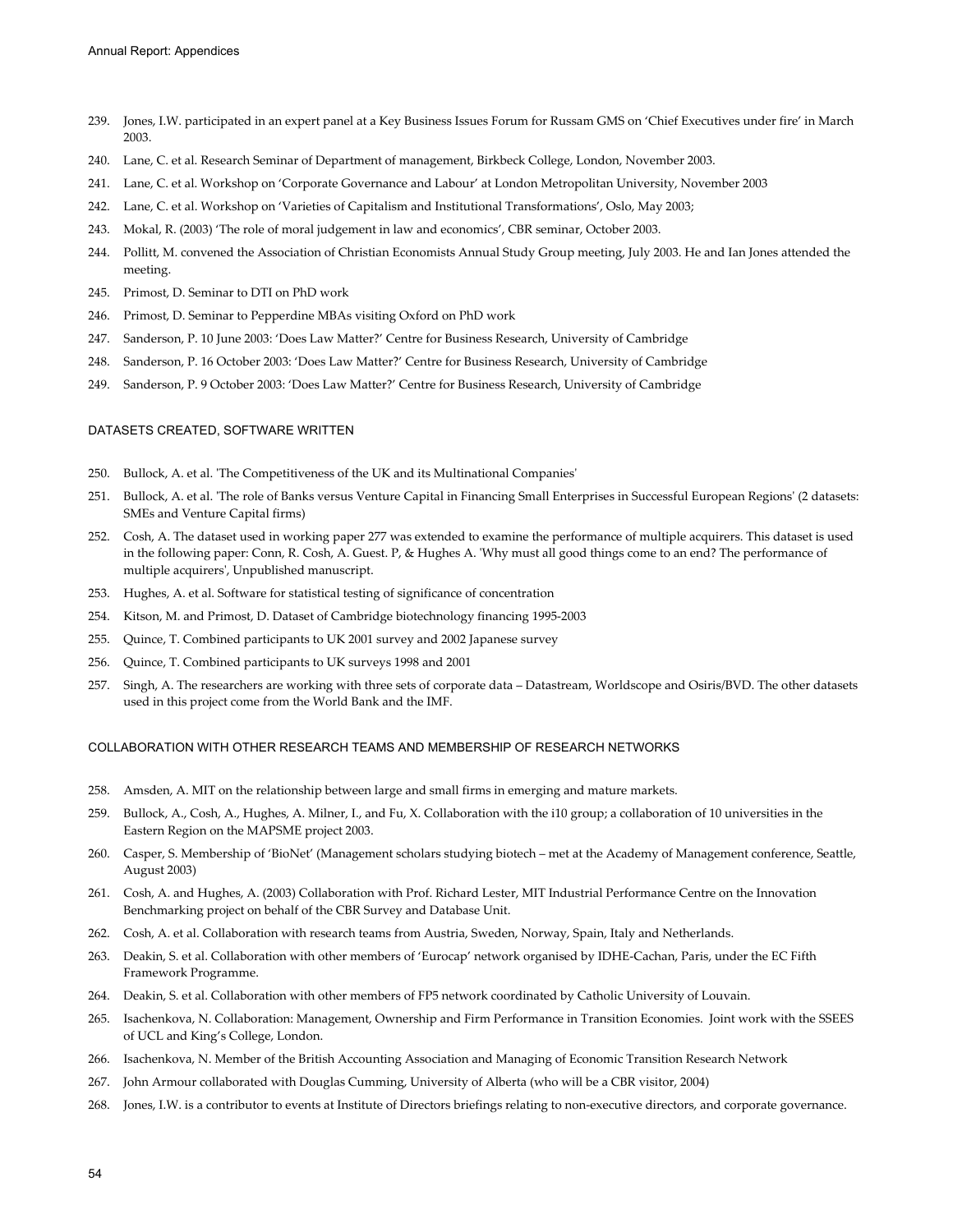- 269. Jones, I.W. is a Fellow of RSA, Member of Academy of International Business, European Association of International Business, Strategic Planning Society, Association of Christian Economists and Consultants Group at Ridley Hall, Cambridge. Institute of Business Ethics and the Centre for Tomorrow's Company.
- 270. Jones, I.W. is an associate member of CIBAM, Cambridge.
- 271. Jones, I.W. is an Associate, Regulation Initiative, Department of Economics at London Business School, involved in designing courses to disseminate research findings to executives.
- 272. Jones, I.W. was a participant in the Institute of Directors discussion of the International development of Corporate Governance
- 273. Lane, C. et al. We formed a collaboration with the business school at Doshisha University in Kyoto to extend this research to Japan and visited Japan twice, in July (C. Lane, S. Learmount, J.Probert) and November (S. Learmount, J.Probert), for joint interviewing.
- 274. Pollitt, M. is a member of CIBAM, Cambridge.
- 275. Pollitt, M. is a member of European Business Ethics Network and the Association of Christian Economists.
- 276. Pollitt, M. regularly advises Dr Peter Heslam, Director of the 'Christian Response to Capitalism Project' at the London Institute for Contemporary Christianity.

#### USER CONTACTS

- 277. Armour, J. Participation in DTI/3CL Seminar on future of company law, Cambridge November 2003
- 278. Armour, J. provision of training for Taylor Vinters, solicitors, on company law
- 279. Armour, J., Deakin, S.; Advice to FSA on literature review on corporate governance
- 280. Barnard, C., Deakin, S., and Hobbs, R. (2003) advice to DG Employment, European Commission, on implementation of EU Working Time Directive in the UK (project: Implementation of the EU Working Time Directive in the UK).
- 281. Haarhoff, K. Consultant to the DTI, Analysis of Middle Market Firms. A meeting to discuss the final report on this project was held on November 7th 2003 at the CBR, Keith Haarhoff and members of the CBR Policy Evaluation Unit were present.
- 282. Hughes, A. Assessment Board Member Post Graduate Fellowship Scheme, Irish Research Council for Humanities and Social Sciences
- 283. Hughes, A. Consultant to DfES on the design and implementation of survey based techniques to assess the impact of training on business performance
- 284. Hughes, A. Consultant to the Dutch Ministry of Economic Affairs on support policy for high technology business start ups.
- 285. Hughes, A. Corresponding editor *Science de la Societe* (University of Toulouse)
- 286. Hughes, A. Director, National Competitiveness Network, Cambridge-MIT Institute
- 287. Hughes, A. Editor *Cambridge Journal of Economics,*
- 288. Hughes, A. Editor *International Journal of Entrepreneurship Education*
- 289. Hughes, A. Expert Assessor ESRC AIM Fellowship Competition
- 290. Hughes, A. Expert Assessor ESRC Postdoctoral Fellowship Scheme
- 291. Hughes, A. External Examiner, School of Business, University of East Anglia
- 292. Hughes, A. Member Advisory Board Cambridge Endowment for Research in Finance
- 293. Hughes, A. Member Advisory Board of the ESRC Centre for Research in Innovation and Competition, University of Manchester
- 294. Hughes, A. Member DfES Expert Panel on Education, Learning and Lifelong Skills
- 295. Hughes, A. Specialist Adviser to the House of Lords Select Committee on the European Union with reference to the EU Green Paper on Entrepreneurship
- 296. Jones, I.W. advises Lintstock Ltd a start –up consultancy in Corporate Governance
- 297. Jones, I.W. attended the launch of Board Performance which was attended by leading non executive directors and academics in February 2003.
- 298. Jones, I.W. is a fellow of St Andrews (University) Management Institute consulting and executive education as an expert in scenario planning and corporate governance and advised Napier University top management team on strategy and governance
- 299. Jones, I.W. is a partner of Kaikaku Ltd, one-on-one coaching for business leaders
- 300. Nacham, N. United Nations, UNCTAD Division on Investment, Technology and Enterprise Development, Geneva, 2003: on the service outsourcing strategies of Multinational Enterprises on foreign-direct-investment to landlocked developing countries and its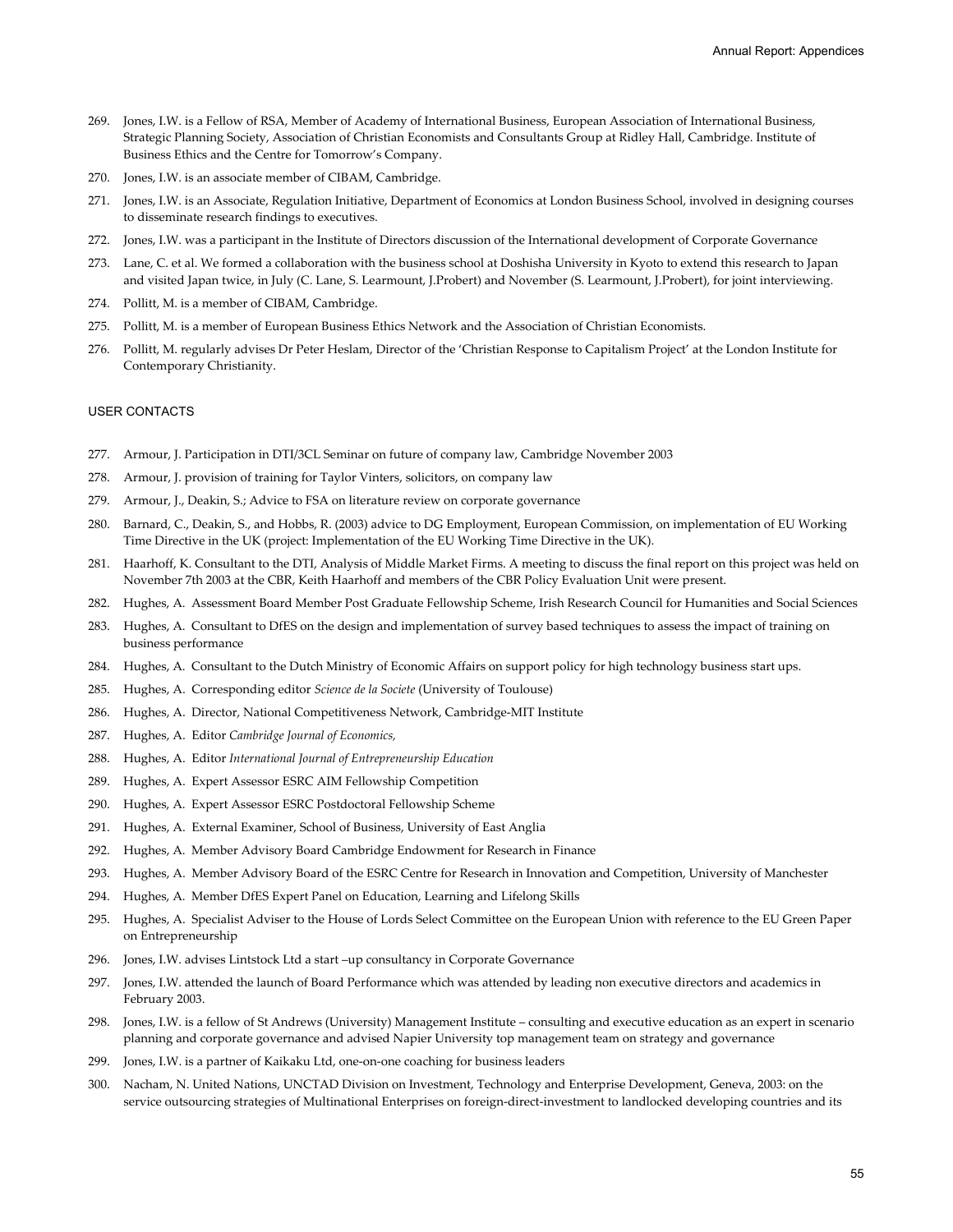policy implications; the re-location of Multinational Enterprises' headquarters; divestment, foreign-direct-investment and the business cycle

- 301. Philpott, E. MAPSME Project; University of Luton, Meetings with Dr Philpott and the i10 team were held on the following dates: June 5th 2003, Cambridge, June 9th 2003, Putteridgebury, July 7th 2003, Cambridge, August 4th 2003, Putteridgebury, October 6th 2003 – Presentation at the Judge Institute of Dr Fu's work on Econometric modelling mentioned under Conference Papers given.
- 302. Sanderson, P. Better Regulation Task Force. Contribution to the Review of Independent Regulators. Cabinet Office, London. 8 May 2003.
- 303. Sanderson, P. Chartered Institute of Management Accountants: 'The Role of Incentives in the Market for Information.' Outline and assess the pressures on finance directors to disclose extra statutory information to financial institutions. Commenced December 2003.
- 304. Singh, A.. has been closely involved in policy advice to developing countries in their interactions with the governments of the North. In his capacity, as the Honorary Special Advisor to the Chairman of the South Centre, an inter-governmental organisation of developing countries, he has helped prepare several position papers for Southern governments on various North-South economic issues including corporate governance and competition policy.

#### STUDENTS SUPERVISED

#### *PhD*

- 305. A Coutts: Health, wellbeing and the New Deal for Loan Parents.(supervised by Brendan Burchell)
- 306. A Duque. Distributed work (supervised by Brendan Burchell)
- 307. Buchanan, J. supervised by Deakin, S. 'Changes in Corporate Governance at Major Japanese Listed Companies'.
- 308. Cheung, K. on 'Development of Computer Software and Hardware Industries in Hong Kong and Singapore' (supervised: C. Lane)
- 309. Constantinou, C. 'Restructing in the global oil industry' (Supervisor: A Cosh)
- 310. Constantinou, C. 'Entry mode choice in the automobile industry' (Supervisor: A Cosh)
- 311. D Biggs: Temporary and agency emploment.(supervised by Brendan Burchell)
- 312. Dessylla, P. 'The determinants and effects of high-tech mergers' (Supervisor: A Hughes)
- 313. Doraisami, A. 'Macroeconomic policy and economic growth in high-performing East Asian economies' (supervised: A. Singh)
- 314. Drouin, R-C: Promoting International Labour Rights: From State-Centred Intervention to Corporate Social Responsibility (Deakin, S. supervised).
- 315. G Diedrich: Forms of Trust: CEO perspectives (supervised by Brendan Burchell)
- 316. George Olcott, PhD Student, Foreign Acquisitions and Human Resource Practices in Japanese Corporations
- 317. Guevara-Bernal, I. 'In search of the legal nature of the multi-corporate enterprise' (supervised: Deakin)(graduated)
- 318. Hobbs, R: New Corporate Social Responsibility: How the Institutional Framework can Best Promote Voluntary Corporate Behaviour (Deakin, S. supervised)
- 319. Hoyas, R. 'Income Distribution in Mexico' (supervised: A. Singh)
- 320. Huang, Y-W. supervised by Deakin, S. 'A Comparative Study of Telecoms Regulation in the UK and Taiwan'.
- 321. Joynson, R. 'The distribution and performance effects of free cash flow' (Supervisor: A Cosh)
- 322. Kang, N. on 'The Impact of Changes in Corporate Governance of French and Korean Firms on Labour' (supervised: C. Lane)
- 323. L P Chen: Overseas Fillipino Migrant workers (supervised by Brendan Burchell)
- 324. Lourenço, A. Contract Practice in Business: an Empirical View of Contracts in the Media Industry (Deakin, S. supervised)
- 325. M Psoinos: Employment and wellbeing amongst migrants.(supervised by Brendan Burchell)
- 326. Nayya, D. 'WTO and Developing Countries' (supervised: A. Singh)
- 327. Njoya, W. 'Ownership and property rights in the company' (supervised: Deakin)(graduated)
- 328. Qureshi, M. 'Corporate Social Responsibility' (supervised: A. Singh)
- 329. Rybak, L. supervised by Deakin, S. 'Arrow, Sen and Stakeholders: Towards an Interdisciplinary Theory of Takeover Regulation'.
- 330. Santos, F. 'Business Groups in Brazil' (supervised: A. Singh)
- 331. Sims, V. 'Good faith in English and German contract law' (supervised: Deakin)(graduated)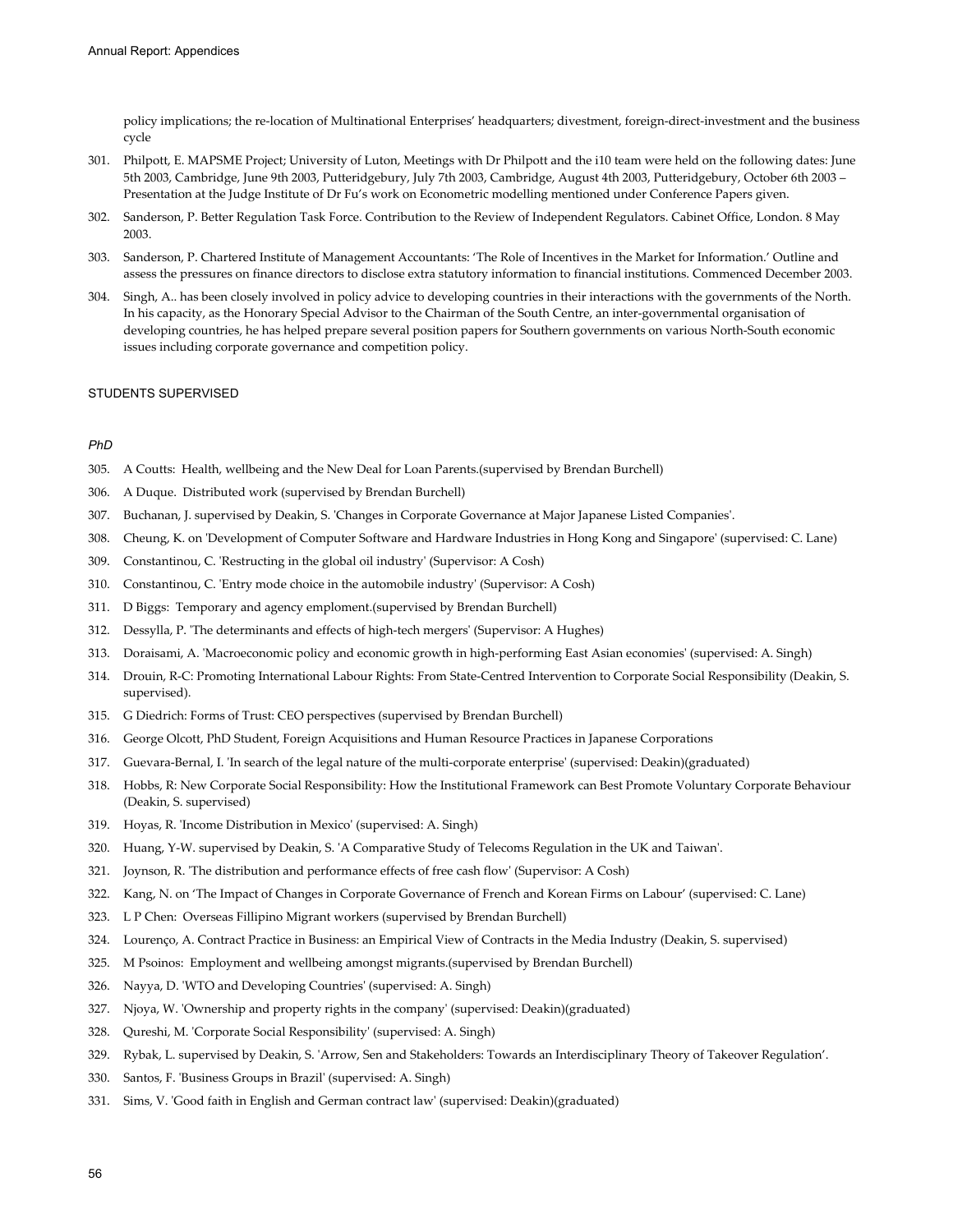- 332. Singh, Alaka 'The provision of finance and health care in India: Issues and options' (supervised: A. Singh)
- 333. Sinswat, W. 'Capital Flows and Human Development in Thailand' (supervised: A. Singh)
- 334. Timmins, A. on 'Labour Solidarity in the European Steel Industry and Trust' (supervised: C. Lane)
- 335. Weisse, B. 'Foreign direct investment and economic development' (supervised: A. Singh)
- 336. Wooge, T. 'The determinants and effects of mergers in the TMT sector' (Supervisor: A Cosh)
- 337. Yartey, C. 'Corporate Governance and Corporate Finance in Ghana' (supervised: A. Singh)
- 338. Zaidi, R. 'Corporate Governance in Pakistan' (supervised: A. Singh)

#### *Mphil*

- 339. Adriana Duque: (Dr B Burchell) Brain drain and brain circulation challenges and opportunities for highly skilled workers abroad
- 340. Ananienko, P. 'Bank-based financial systems and accelerated economic growth in transition periods' (supervised: A. Singh)
- 341. Cai, E. 'Asset management industry' (supervised: Deakin)
- 342. Daiga Kamerade*:* (Dr B Burchell) Social activities of teleworkers and non-teleworkers: a comparative study
- 343. Durai, J. 'Study of Sainsbury plc' (supervised: Deakin)
- 344. Horn, M. 'Varieties of Capitalism and Corporate Governance in Germany' (Learmount, S., supervisior)
- 345. Jegou, V. 'Risk management' (supervised: Deakin)
- 346. Laitadze, A. 'Economic reform in Georgia' (supervised: Deakin)
- 347. Lee, F. 'Hong Kong corporate governance' (supervised: Deakin)
- 348. Mettaoui, M.L. supervised by P.Sanderson (Institute of Business Policy and Strategic Management, Munich School of Management, Ludwig-Maximilian University, Munich). Michaelmas Term, 'A Contextual Study of German and UK Corporate Governance Practice' Masters Dissertation
- 349. Xiao, W. 'Financial Development and Economic Growth: The case of China' (supervisor, Singh, A.)
- 350. Yao, Y. 'Banks and Stock Markets in China' (supervisor, Singh, A.)

### VISITORS

#### *UK*

- 351. Doane, D. Head of Corporate Accountability, New Economics Foundation. 16 January 2003. Discussion on researching Corporate Social Responsibility in the UK (P. Sanderson & S. Deakin).
- 352. Evenette, S. Corpus Christi College, Oxford.
- 353. Golding, T. author on City affairs, former director and head of research at Flemings. 15 April 2003. Discussion on mapping the UK investment industry (P. Sanderson).
- 354. Hart, M. (2003) Small Business Centre Kingston University, 1 Day, 28 October
- 355. O'Reilly, M. (2003) Northern Ireland Economic Research Centre, 1 Day, 28 October
- 356. Whitley, R. 2 days

#### *Overseas*

- 357. Ancelovici, M. 3 days
- 358. Berger, S. 4 days
- 359. Cornford, A. visited Cambridge in November 2003 to discuss his work on the lessons of Enron. The duration of the visit was two days.
- 360. Evenette, S. Corpus Christi College, Oxford
- 361. Furman, J. and Breznitz, S., MIT collaborators 3 days
- 362. Glen, J. from IFC in Washington DC, visited Cambridge several times during last year. The normal duration of his visit was about three days.
- 363. Glen, J. from IFC in Washington DC., visited Cambridge several times during last year
- 364. Jong Kong, S. 2 days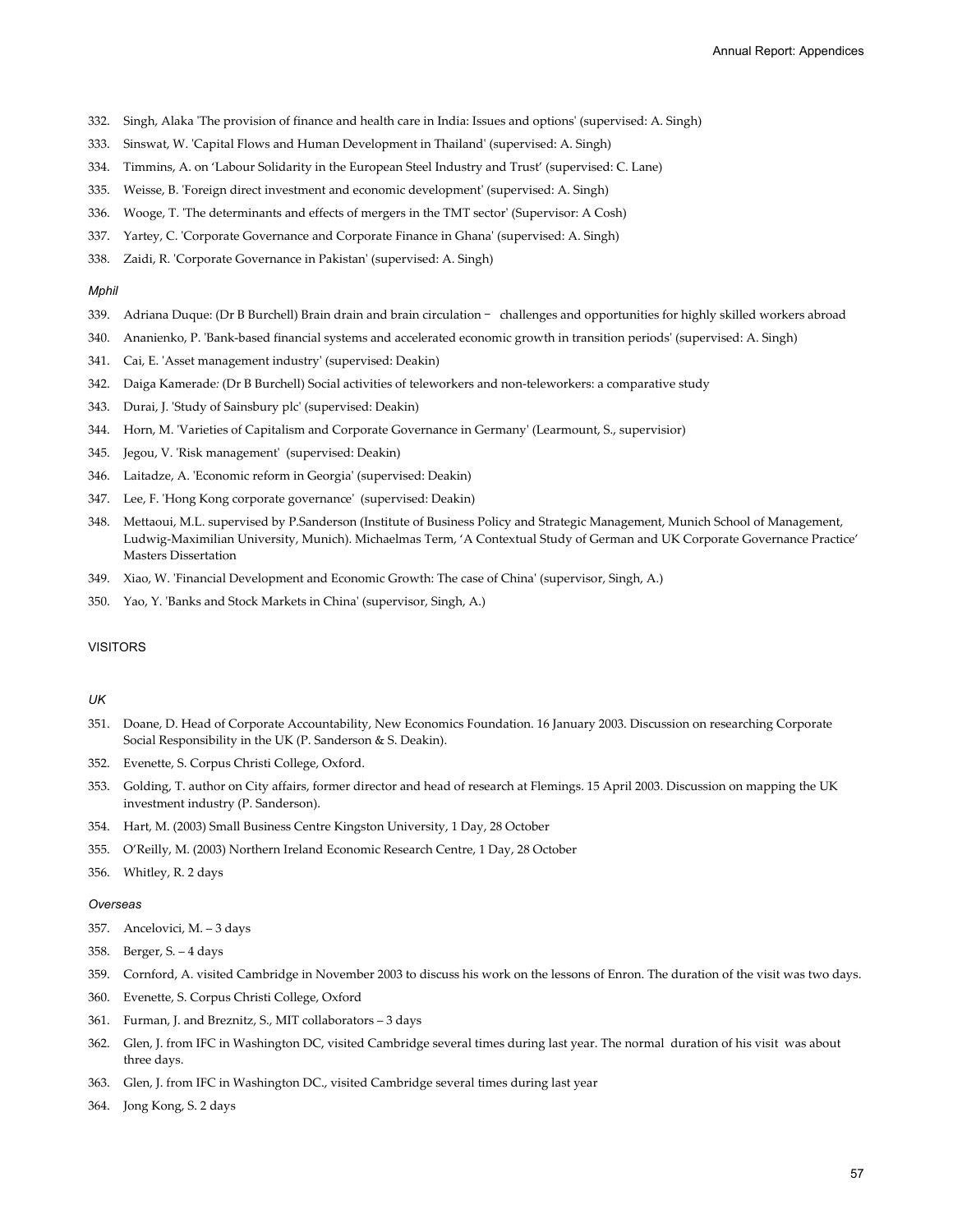- 365. Licht, A. Herziliya Interdisciplinary Institute, Israel (1 week, June 2003)
- 366. Murray, F. 7 days
- 367. Safford, S. (MIT) 2 weeks
- 368. Seidl, D. Institute of Business Policy and Strategic Management, Munich School of Management, Ludwig-Maximilian University, Munich. 29 September 2003. Discussion on UK and German Corporate Governance Research. (P. Sanderson & J. Roberts.)
- 369. Soskice, D. 1 day
- 370. Stanghellini, L. Faculty of Law, University of Florence (1 month, October 2003)
- 371. Tanburn, J. (2003) International Labour Office, Geneva, 1 Day, 27 November
- 372. Whittaker, H. and Miyamoto, D. Doshisha Business School (Kyoto) 5 days

#### MEMBERSHIP OF COMMITTEES EXTERNAL TO THE UNIVERSITY

- 373. Armour, J., member of Steering Committee, European Association of Law and Economics
- 374. Casper, S. Elected member of the Executive Committee, Society for the Advancement of Socio-Economics
- 375. Deakin, S. member of editorial board, British Journal of Industrial Relations
- 376. Deakin, S. member of editorial board, Cambridge Journal of Economics
- 377. Deakin, S. member of editorial board, Industrial Law Journal
- 378. Jones, I.W. examined a thesis in 'Leadership in utilities' for the University of Brunel –Henley Management College June 2003
- 379. Jones, I.W. is a Chairman of Trustees for Oxford Pastorate Council, a non –executive director, Traidcraft plc and a trustee, Traidcraft Exchange.
- 380. Jones, I.W. is an elected member of the See committee for the appointment of the next Bishop of Oxford.
- 381. Jones, I.W. is MBA External Examiner, The University of Reading.
- 382. Jones, I.W. is Vice President, and trustee, Lee Abbey.
- 383. Kitson, M. Board of Trustees, Catalyst
- 384. Kitson, M. Editorial Board, Cambridge Journal of Economics
- 385. Kitson, M. Editorial Board, Regional Studies
- 386. Kitson, M. External examiner, Birkbeck College London
- 387. Lane, C. 'British Journal of Sociology'
- 388. Lane, C. 'Editorial Board of Organization Studies'
- 389. Lane, C. Executive Council of Society for the Advancement of Socio-Economics; Editorial Board of Organization Studies; of Review of Socio-Economics; and of British Journal of Sociology.
- 390. Lane, C. 'Review of Socio-Economics'
- 391. Pollitt, M. is a member of the PCC, Holy Trinity Church, Cambridge.
- 392. Pollitt, M. is a Trustee and Board Member of the Viva Network, Oxford.
- 393. Pollitt, M. is Convenor of the Association of Christian Economists, UK, Annual Conference.

## MEDIA COVERAGE

#### *Newspapers*

- 394. Armour, J., Deakin, S. and Konzelmann, S. (2003), research on partnership at work discussed in 'Partnership working inhibited by short-termism' *Professional Manager* 12(6), June 2003, 8.
- 395. Barnard, C. and Deakin, S. (2004) 'There is no easy answer to long hours at work' *Financial Times*, 6 January, 8. \*
- 396. Barnard, C. and Deakin, S. (2004) 'Who are the time bandits?' *People Management* 10(2), 25, January. \*
- 397. Barnard, C., Deakin, S., Hobbs, R. (2004) 'Unions step up pressure on working hours' eFinancialCareers.com, 26 January http://www.efinancialcareers.com/article\_270.cfm?storyref=18500000000044983&section=17. \*
- 398. Browne, J. (2003) 'Research gender and pay equity', cited in *Professional Manager* and *Cambridge Evening News*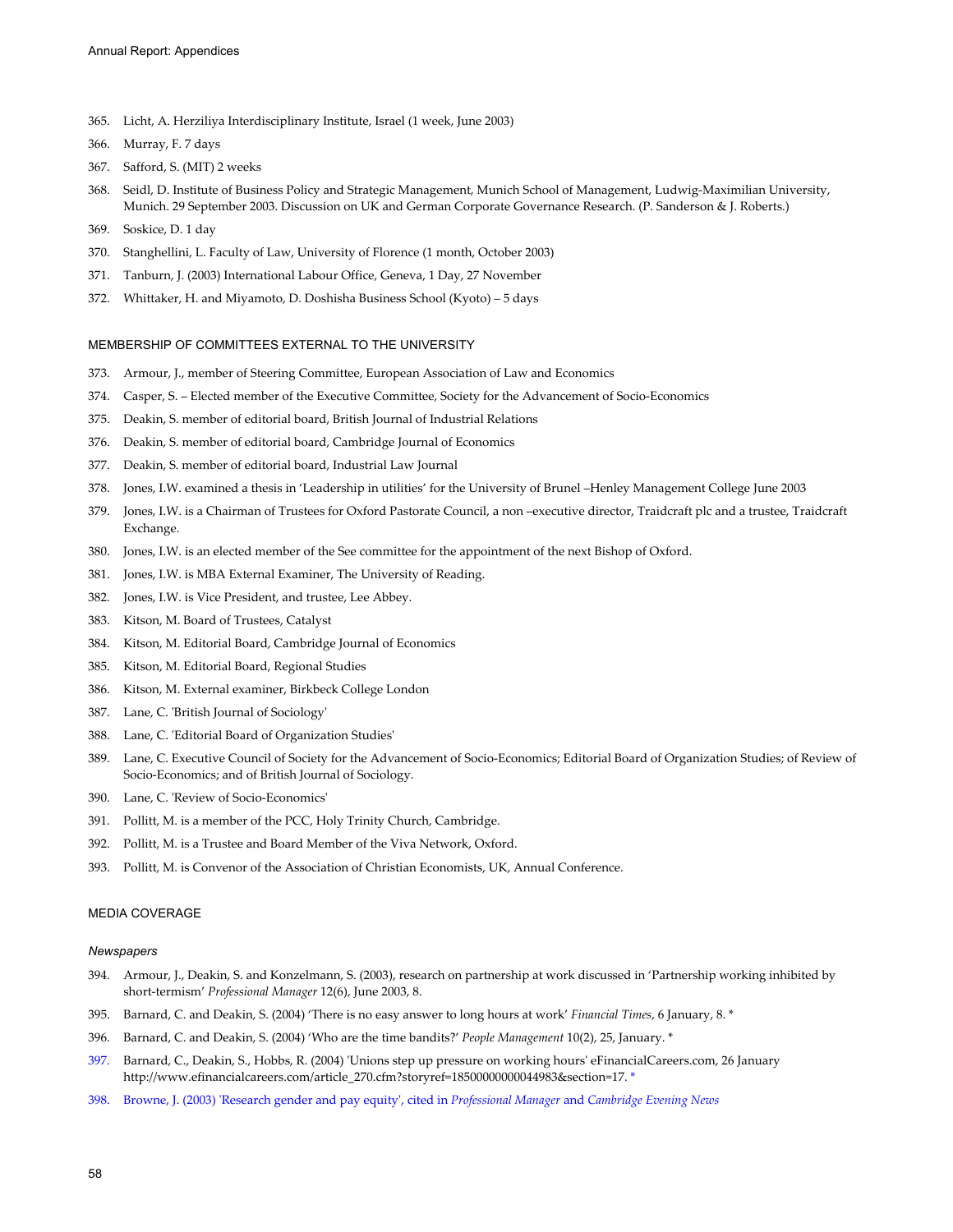- 399. Bullock, A. et al. *Business Europe.com*, 26 June 2003, 'Small business shutdowns spiral'.
- 400. Bullock, A. et al. *Professional Manager*, July 2003, 'Lack of innovation'.
- 401. Bullock, A. et al. *The Sunday Times,* 6 July 2003, 'Retirement debate adds to red tape burden'.
- 402. Bullock, A. et al. T*he Sunday Times*, 8 June 2003, 'Public sector's business advice is voted best'.
- 403. Bullock, A. et al. *The Telegraph*, 30 June 2003, 'Your Business' pages quotes findings from the CBR's 'Enterprise Challenged' report.
- 404. Bullock, A. et al. *The Times*, 26 June 2003, 'Leap in failures of small firms'.
- 405. Bullock, A. et al.*Cambridge Evening News*, 11 March 2003, 'Survey gives East's image a knock'.
- 406. Bullock, A. et al.*The Mail On Sunday*, 8 June 2003,'Job doors closed as tough new laws bite'.
- 407. Cosh, A. et al. Working paper 252 discussed in the ESRC publication *Professional Manager* (Downside of takeovers), March 2003.
- 408. Deakin, S. (2003) research on corporate social responsibility discussed in 'Secret of life', *Professional Manager*, 12(1), January 2003, 7.
- 409. Deakin, S. (2003) work on takeover regulation discussed in S.J. Berwin *M&A Comment*, online journal, March 2003: (http://www.sjberwin.com/index.html?/publications/corp\_publications.htlm)
- 410. Kitson, M. 'Fired up for Battle', *The Guardian*, 9 September
- 411. Michie, J. (2003) 'Our Mutual Friends', the *Guardian*, 24 June 2003

#### *TV/Radio*

- 412. Cosh, A. (2003), Radio interview for 'In Business' on Enterprise Challenged, BBC Radio 4, 12 June 2003
- 413. Kitson, M. On: 'labour market shortages', BBC Look East, 19 November
- 414. Kitson, M. On: 'the decline of manufacturing', BBC Look East, 23 October
- 415. Kitson, M. On: 'the future of economics', Radio Cambridgeshire, 19 September

#### OTHER PUBLICATIONS (EG) BOOK REVIEWS, PAMPHLETS

- 416. Armour, J. (2003) 'Review of Eric Posner, Law and Social Norms' *Journal of Law & Society* (Harvard University Press, 2000) 30: 609-614
- 417. Armour, J. (2003) Review of Mark Roe, *Political Foundations of Ownership and Control* (Oxford University Press, 2003) (2003) 4 *European Business Organization Law Review* 171-176.
- 418. Armour, J., Bates J., Deakin, S. and Whincop M. *Corporate Governance via the Listing Rules*, Report to the UK Listing Authority, February 2003, mimeo.
- 419. Ashbee, B., Cook, P. and Koeck, M. (2003) *Partnership and Profit* (video film) (Cambridge: Cambridge University Moving Image Studio).
- 420. Barnard, C., Deakin, S. and Hobbs, R. (2002) *The Use and Necessity of Article 18(1)(b)(i) of the Working Time Directive in the United Kingdom*. Report to the European Commission, December, mimeo.
- 421. Bullock, A.and Milner, I. (2003) 'Innovation Benchmarking Methodology'.
- 422. Bullock. A, Fu, X., Milner, I., and Yang, Q.G. (2003) 'Innovation Benchmarking: Sampling Frames and Information Sources (U.S)'.
- 423. Burchell, B.J. (2003), *Identifying, Describing and Understanding Financial Aversion: Financial Phobes*, Report to Egg.
- 424. Cosh, A., Hughes, A., Bullock, A., Fu, X., Yang, Q.G., and Milner, I. (2003) 'Analysis of Middle Market Firms: A Report to the DTI', CBR.
- 425. Fu, X. and Yang Q.G., (2003) 'UK, EU and US Innovation Comparison: Sources, Performances and Impacts'.
- 426. Joint USA-UK Innovation Benchmarking Survey
- 427. Jones, I.W., Nyland, C.M. and Pollitt, M.G. (2003), *Multinationals in Developing Communities: How EU Multinationals Build Social Capital in Poland,* submitted to CBR Working Paper Series.
- 428. Key Findings to the Enterprise Challenged report, available on the Small Business Service extranet www.sbsextra.net accessible by login only
- 429. Lane, C. Wilkinson, F., Littek, W., Heisig, U., Browne, J., Burchell, B., Mankelow, R., Potton, M., and Tutschner, R. (2003), *The Future of Professionalised Work in Britain and Germany. The Case of British Counselling Psychologists and German Psychological Psychotherapists*, Report to the Anglo German Foundation.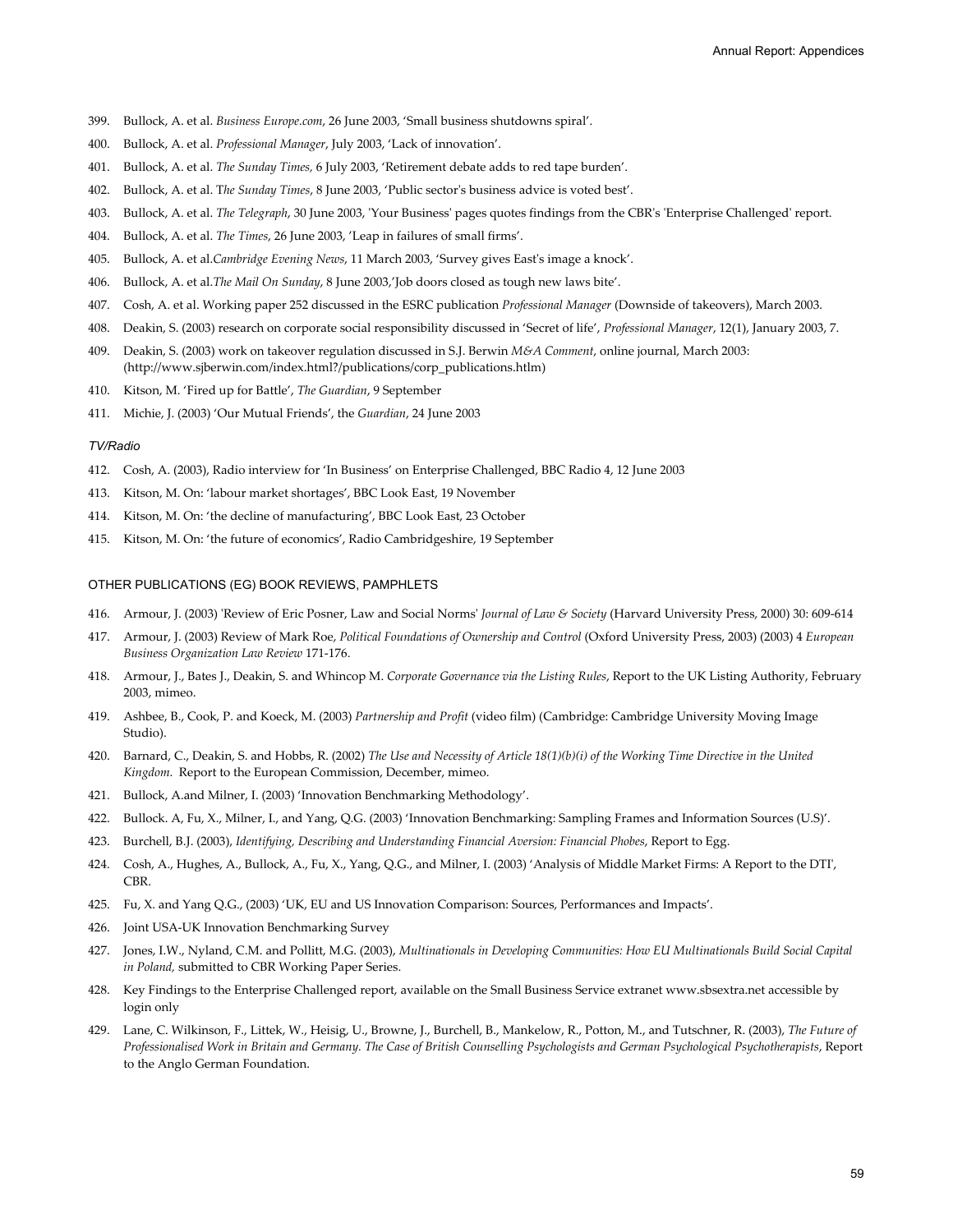- 430. Lane, C. Wilkinson, F., Littek, W., Heisig, U., Browne, J., Burchell, B., Mankelow, R., Potton, M., and Tutschner, R.. (2003), T*he Future of Professionalised Work in Britain and Germany. The Case of British Solicitors and German Advocates*, Report to the Anglo German Foundation.
- 431. Lane, C. Wilkinson, F., Littek, W., Heisig, U., Browne, J., Burchell, B., Mankelow, R., Potton, M., andTutschner, R. (2003), *The Future of Professionalised Work in Britain and Germany. The Case of British andGerman Pharmacists*, Report to the Anglo German Foundation.
- 432. Lane, C. Wilkinson, F., Littek, W., Heisig, U., Browne, J., Burchell, B., Mankelow, R., Potton, M., andTutschner, R.. (2003), *The Future of Professionalised Work in Britain and Germany. The Case of British Human Resource Managers and German Business and Human Resource Management Consultants*, Report to the Anglo-German Foundation.
- 433. Lane, C., Wilkinson, F., Littek, W., Heisig, U., Browne, J., Burchell, B., Mankelow, R., Potton, M., and Tutschner, R. (2003) *The Future of Professionalised Work: UK and Germany Compared* Report to the Anglo German Foundation.
- 434. Sanderson, P (2003). 'Regulation and the Role of the Regulator.' Core resource for the MSc in Regulation of Care Services. APU (Cambridge) on behalf of the National Care Standards Commission.
- 435. Singh, A. was subject of a centre-page in *Top Floor* in December 2003.
- 436. UK/US Innovation Benchmarking Survey

#### **TRAINING**

- 437. Armour, J. (2003) ESRC-sponsored Media Training Course at BBC Wood Norton, Summer 2003.
- 438. Bullock, A. et al. Introductory Microeconometrics, Cemmap, 2-3 October 2003, London
- 439. Bullock, A. et al. Web survey design course, Centre for Applied Social Surveys, 17-18 March 2003, London
- 440. Jones, I.W. attended ESRC media training at Evesham in May 2003.
- 441. Probert, J. attended a 1-day course on Small Group Teaching
- 442. Sanderson, P. Applying for Research Funding (Wellcome and Leverhulme Trusts). 20 June 2003. University of Cambridge Staff Development
- 443. Sanderson, P. Research Project Management for Principal Investigators. 18 March 2003. University of Cambridge Staff Development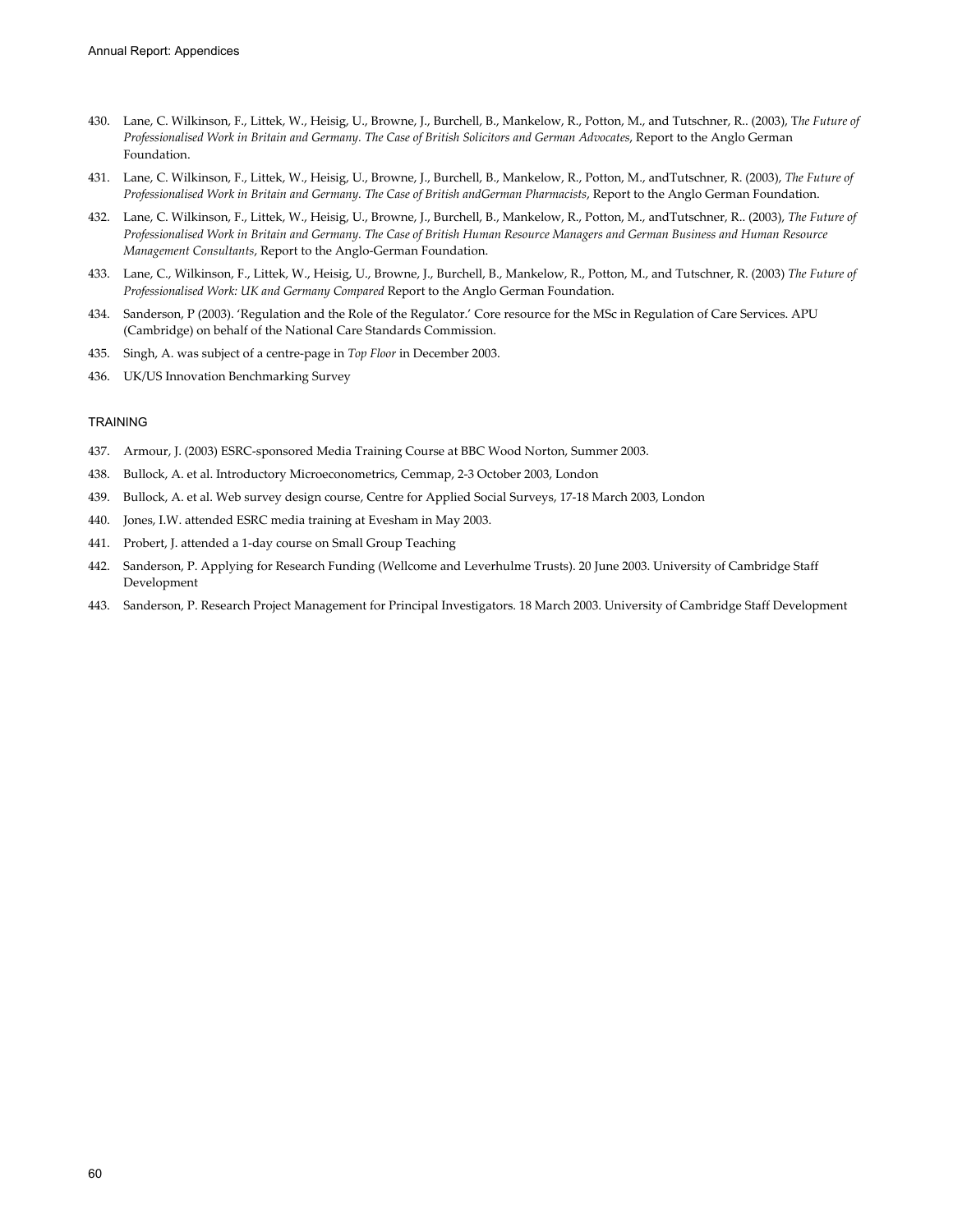#### **APPENDIX 4: TRAINING AND CAREER DEVELOPMENT**

Off the job training in research skills (training days)

*Doshisha Business School (Kyoto): H.Whittaker and D.Miyamoto – 5 days* 

*Ian Jones attended ESRC media training at Evesham in May 2003.* 

*Research Project Management for Principal Investigators. 18 March 2003. University of Cambridge Staff Development, (P. Sanderson).* 

*Applying for Research Funding (Wellcome and Leverhulme Trusts). 20 June 2003. University of Cambridge Staff Development, (P. Sanderson).* 

*Armour, J. (2003) ESRC-sponsored Media Training Course at BBC Wood Norton, Summer 2003.* 

*A. Bullock, Web survey design course, Centre for Applied Social Surveys, 17-18 March 2003, London* 

*A. Bullock, Introductory Microeconometrics, 2-3 October 2003, Cenmap, London* 

*S. Moore, Cambridge University Financial System courses on Grants Modules (3 over year)* 

*S. Moore, Seminar on Social Science Research Funding, Hughes Hall, December 2003* 

Off the job training in transferable skills (training days)

*J. Probert, Supervising and Small Group Teaching, October 2003* 

*E. Walter, Powerpoint course* 

*S. Moore, Proposed changes to the Dual Support System: the implications for research centres, ARCISS workshop, The Tavistock Institute. London September 2003,* 

*S. Moore, SURATC Performance Management Programme, 'Have you got your finger on the pulse?', February 2003* 

*S. Moore, Madingley Programme – University Governance February 2004* 

*S. Moore, Women's Forum – Discussion on women in the University, January 2004* 

| Next known employment destination of leavers (by category) |  |  |  |  |  |  |  |
|------------------------------------------------------------|--|--|--|--|--|--|--|
| • research                                                 |  |  |  |  |  |  |  |
| $\bullet$ teaching                                         |  |  |  |  |  |  |  |
| • other public sector                                      |  |  |  |  |  |  |  |
| • private sector                                           |  |  |  |  |  |  |  |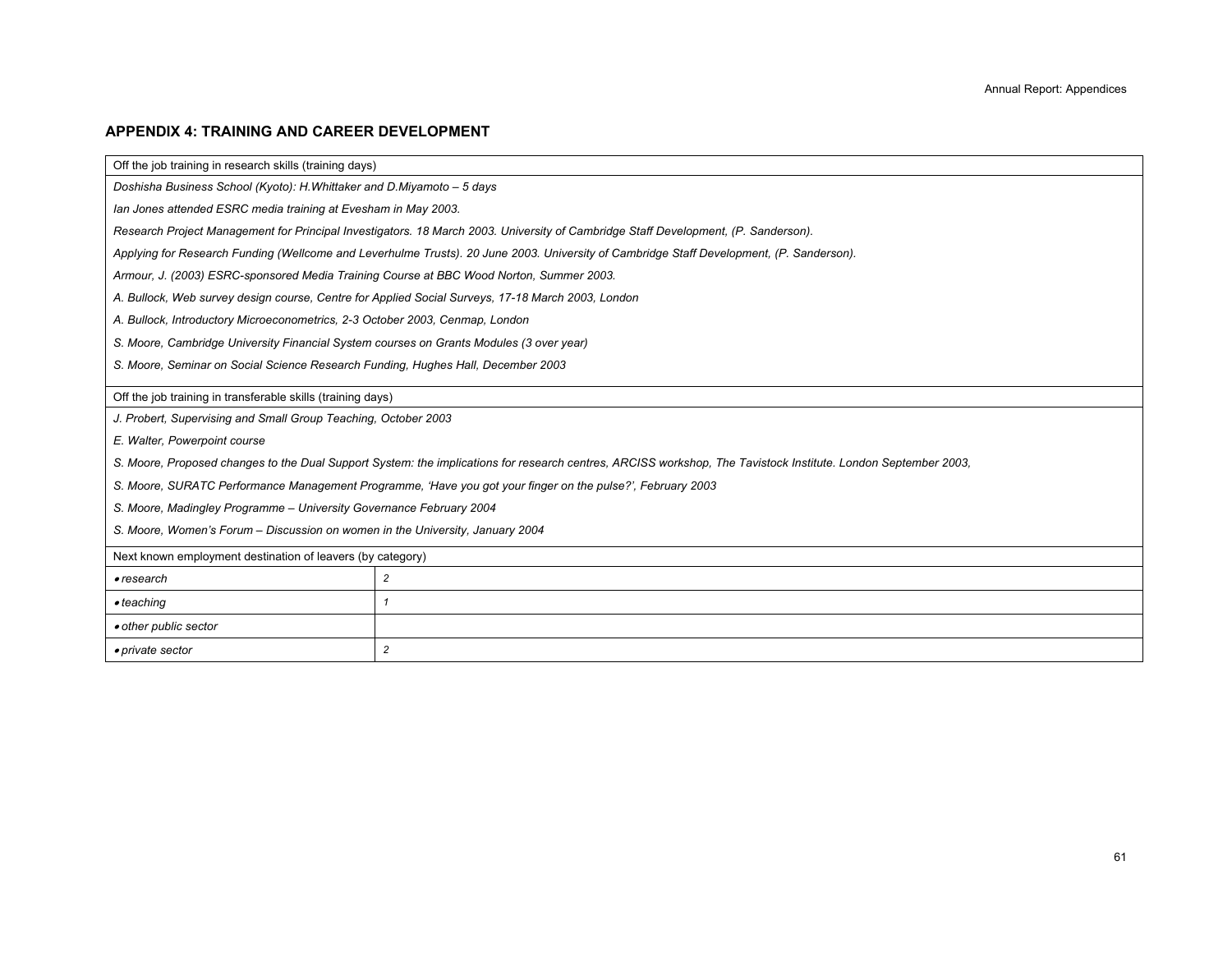## **APPENDIX 5: KEY PERFORMANCE INDICATORS**

#### **GROUP A: PUBLICATIONS AND DISSEMINATION \***

| Year of ESRC Funding (e.g. 1, 2, etc.)                          | 1994/95        | 1995/96        | 1996/97        | 1997/98                  | 1998/99          | 1999/2000      | 2000/01        | 2001/02        | <b>Jan-Dec 2003</b> | <b>Total No</b> |
|-----------------------------------------------------------------|----------------|----------------|----------------|--------------------------|------------------|----------------|----------------|----------------|---------------------|-----------------|
| <b>Books</b>                                                    | 8              | $\overline{7}$ | 9              | 6                        | $\overline{4}$   | 5              | 10             | $\overline{4}$ | $\overline{7}$      | 60              |
| Chapters                                                        | 31             | 30             | 38             | 41                       | 17               | 39             | 37             | 23             | 29                  | 285             |
| Refereed Journal Papers                                         | 26             | 16             | 35             | 24                       | 44               | 42             | 38             | 35             | 33                  | 293             |
| Non-Refereed Journal Papers                                     | $\overline{c}$ | 0              | 0              |                          | 0                | 0              | 0              | 0              | 0                   | $\overline{c}$  |
| <b>Other Publications</b>                                       | 51             | 48             | 55             | 59                       | 88               | 72             | 52             | 70             | 52                  | 548             |
| Data Sets (Deposited at the ESRC Data Archive)                  | 0              | $\mathbf{1}$   | 0              |                          | $\mathbf{1}$     | 0              | 5              | 3              | 8                   | 18              |
| New Software Published                                          | 0              | $\mathcal{O}$  | 0              | $\overline{\phantom{a}}$ | 0                | $\overline{c}$ | 0              | $\mathcal{O}$  | 0                   | $\overline{c}$  |
| Audio-Visual Aids Published                                     | 0              | 0              | 0              |                          | 0                | 0              | 0              | 0              | 0                   | 0               |
| <b>GROUP B: EXTERNAL RELATIONSHIPS *</b>                        |                |                |                |                          |                  |                |                |                |                     |                 |
| Membership of Committees                                        | 5              | 16             | 22             | 11                       | 15               | 15             | 21             | 28             | 19                  | 152             |
| Membership of Networks                                          | $\overline{4}$ | 16             | 13             | $\overline{4}$           | 5                | 29             | $\mathbf{1}$   | 12             | $\overline{c}$      | 86              |
| <b>Overseas Visitors</b>                                        | 21             | 9              | 0              | $\overline{\phantom{a}}$ | 14               | 13             | $\overline{4}$ | 14             | 16                  | 91              |
| <b>Overseas Visiting Fellows</b>                                | $\mathbf{1}$   | $\overline{c}$ | $\overline{c}$ | $\overline{4}$           | $\boldsymbol{4}$ | $\mathbf{1}$   | $\mathbf{1}$   | $\overline{c}$ | 5                   | 22              |
| Substantial Advice and Consultancy:                             |                |                |                |                          |                  |                |                |                |                     |                 |
| UK<br>1.                                                        | 0              | $\overline{c}$ | 8              | 10                       | 16               | 12             | 13             | 21             | 19                  | 101             |
| Non UK<br>2.                                                    | $\overline{c}$ | $\mathbf{1}$   | $\overline{4}$ | $\mathbf{1}$             | $\overline{c}$   | 6              | 6              | 5              | 8                   | 35              |
| <b>Conference Papers</b>                                        | 48             | 117            | 75             | 77                       | 72               | 48             | 54             | 126            | 75                  | 692             |
| Radio and TV                                                    | $\overline{4}$ | 12             | 6              | 5                        | 20               | $\overline{c}$ | 3              | 3              | $\overline{4}$      | 59              |
| Newspapers                                                      | 8              | 17             | 15             | 12                       | 32               | 6              | 11             | 11             | 14                  | 126             |
| Seminars, Conferences attended and Workshops held and attended: |                |                |                |                          |                  |                |                |                |                     |                 |
| <b>Seminars</b><br>1.                                           | 0              | 0              | 0              | 9                        | $\overline{7}$   | $\mathbf{1}$   | $\mathbf{1}$   | $\mathbf{1}$   | 0                   | 19              |
| Conferences<br>2.                                               | 0              | $\overline{c}$ | 3              | 3                        | 5                | $\overline{c}$ | $\mathbf{1}$   | $\overline{c}$ | 24                  | 42              |
| 3.<br>Workshops                                                 | $\overline{7}$ | 9              | $\mathbf{1}$   | 15                       | 8                | $\overline{4}$ | 20             | 6              | 36                  | 125             |
| International Collaborative Research Projects                   | $\overline{c}$ | $\overline{4}$ | $\overline{7}$ | $\overline{7}$           | $\overline{4}$   | 6              | 3              | $\overline{7}$ | 19                  | 105             |

*\*Totals shown exclude books, chapters, articles, papers, radio and TV, and newspaper articles which were in draft, in press or forthcoming at 31st Dec 2003.*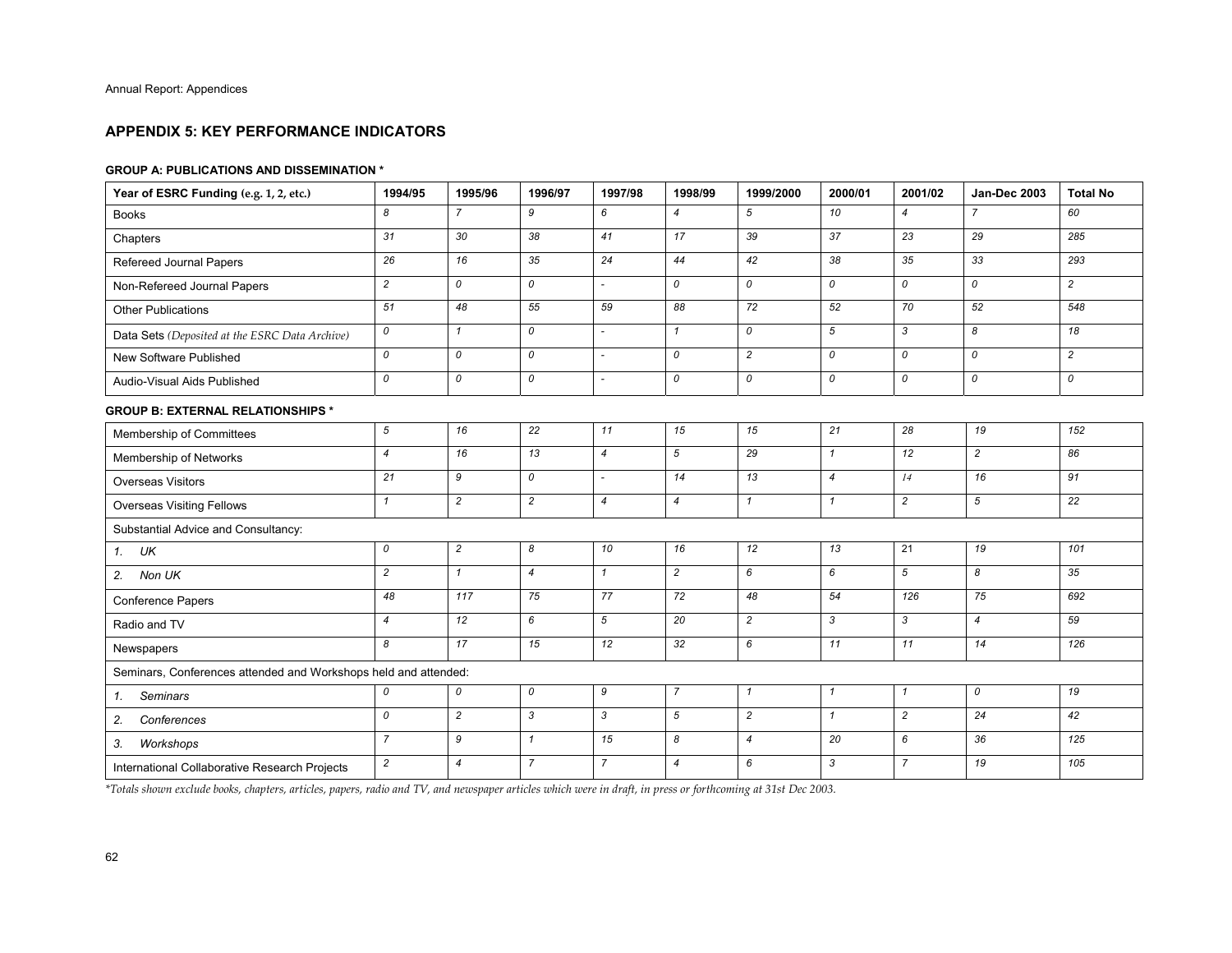#### **GROUP C: STAFF RESOURCES**

| Year of ESRC Funding (e.g. 1, 2, etc.) | 1994/95      | 1995/96        | 1996/97        | 1997/98 | 1998/99 | 1999/2000 | 2000/01          | 2001/02        | <b>Jan-Dec 2003</b> | <b>Total No</b> |
|----------------------------------------|--------------|----------------|----------------|---------|---------|-----------|------------------|----------------|---------------------|-----------------|
| Research Staff                         |              |                |                |         |         |           |                  |                |                     |                 |
| Individuals<br>$\mathcal{I}$ .         | 14           | 16             | 20             | 25      | 21      | 23        | 19               | 21             | 22                  | 141             |
| 2.<br>FTEs                             | 11.5         | 13.5           | 15.5           | 19      | 19      | 14.5      | 13.5             | 18.5           | 14                  | 107             |
| Associated Academic Staff*             |              |                |                |         |         |           |                  |                |                     |                 |
| Individuals<br>$\mathcal{I}$ .         | 33           | 37             | 47             | 99      | 80      | 38        | 45               | 40             | 59                  | 393             |
| 2.<br>FTEs                             | 5            | 6              | $\overline{7}$ | 14      | 12      | 6         | $\overline{7}$   | 6              | 8                   | 58              |
| Support Staff                          |              |                |                |         |         |           |                  |                |                     |                 |
| Individuals<br>$\mathcal{I}$ .         | 11           | 11             | 12             | 11      | 11      | 10        | 10               | $\overline{7}$ | 8                   | 74              |
| 2.<br>FTEs                             | 4            | $\overline{4}$ | 5              | 5       | 5       | 4.5       | 4.5              | 5.25           | 4.75                | 32.25           |
| Research Studentships (MPhil/PhD)**    |              |                |                |         |         |           |                  |                |                     |                 |
| Enrolled†<br>1.                        | 23           | 26             | 32             | 67      | 44      | 31        | 41               | 47             | 42                  | 353             |
| 2.<br>Graduated††                      | 0            | 13             | 14             | 20      | 14      | 14        | 10               | 5              | 8                   | 98              |
| 3.<br><b>ESRC-funded students</b>      | $\mathbf{3}$ | 3              | $\overline{c}$ | 9       | 3       | 0         | $\overline{c}$   | 3              | $\overline{1}$      | 25              |
| ESRC-funded students graduated<br>4.   | 0            |                | 0              |         | 0       | 0         | $\boldsymbol{4}$ | 0              | 0                   | 6               |
| Staff Development                      | 6            | 10             | 11             | 19      | 8       | 9         | 3                | $\overline{4}$ | $\overline{7}$      | 77              |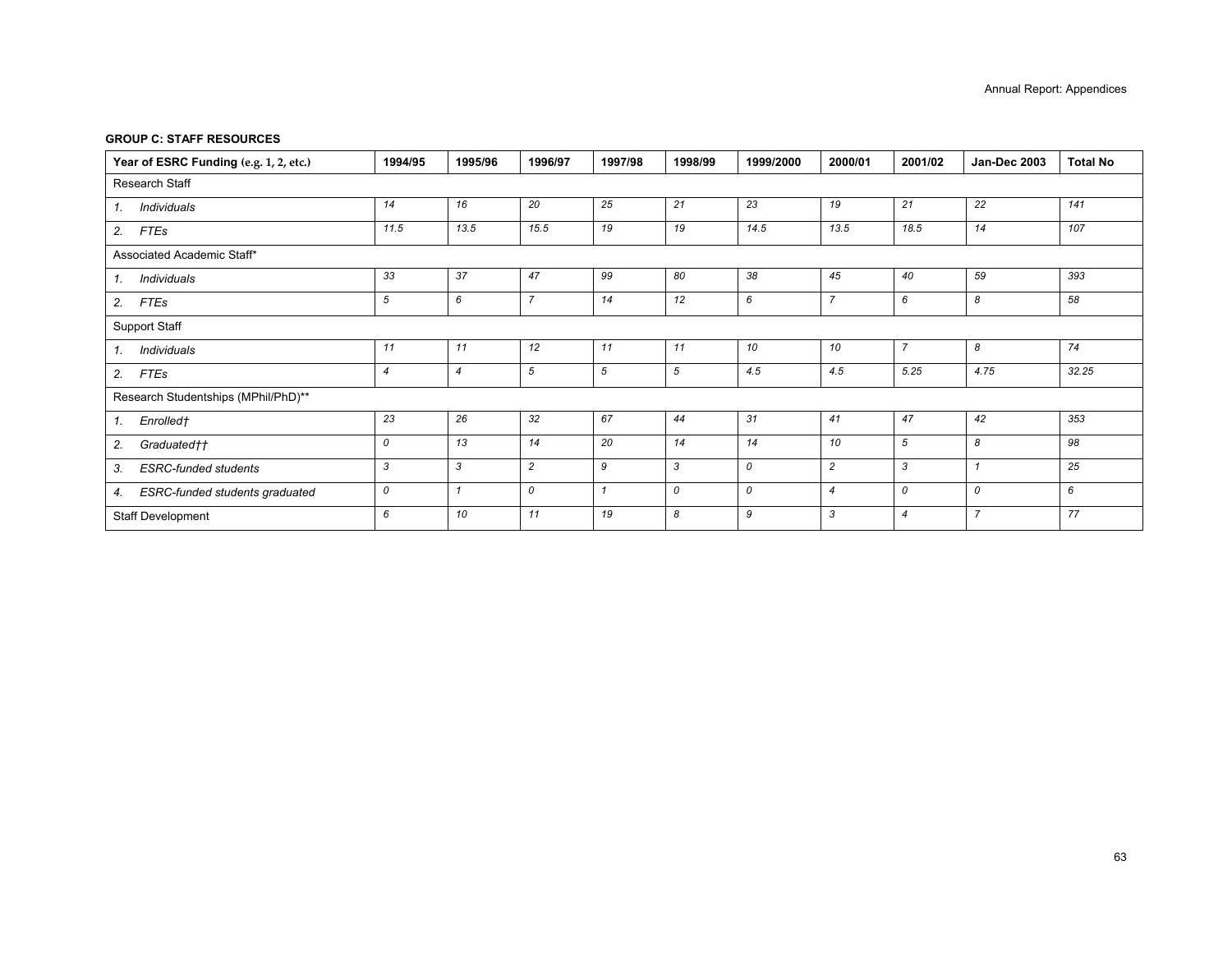#### **APPENDIX 6: BUDGET INFORMATION**

#### **FINANCIAL RESOURCES**

| Year of ESRC Funding (e.g. 1, 2, etc.) | 1994/95 | 1995/96 | 1996/97 | 1997/98 | 1998/99 | 1999/2000 | 2000/01 | 2001/02*   | Jan-Dec 2003 | <b>Total No</b> |
|----------------------------------------|---------|---------|---------|---------|---------|-----------|---------|------------|--------------|-----------------|
|                                        | £       | £       | £       | £       | £       | £         | £       | £          | £            | £               |
| <b>ESRC Core Funding</b>               | 441,505 | 449,602 | 590,546 | 376,208 | 370,199 | 438,431   | 494,660 | 730, 320   | 530,880      | 4,422,351       |
| Other ESRC Funding                     | 83,673  | 104,373 | 73,241  | 57,180  | 60.784  | 31,525    | 8,851   | 83, 129    | 40,793       | 543,549         |
| Funding from Host Institutions         | 42,751  | 42,751  | 45,855  | 47,014  | 49,987  | 50,880    | 52,500  | 65, 625    | 50,343       | 447,706         |
| Other Funding Total of which:          | 28,784  | 78,216  | 147,506 | 227,481 | 295,107 | 218,690   | 386,294 | 515, 370   | 350,819      | 2,248,267       |
| OST and other RCs<br>$\mathcal{I}$ .   | 0       | 0       | 0       | 0       | 0       | 0         | 0       | 0          | O            | 0               |
| 2.<br><b>UK</b> foundation             | 0       | 0       | 51,720  | 175,487 | 151,142 | 79,163    | 63,159  | 200, 430   | 279,768      | 1,000,869       |
| 3.<br>UK industry/commerce             | 6,500   | 1,500   | 4,250   | 13,924  | 16,105  | 17,661    | 51,869  | 60, 007    | 0            | 171, 816        |
| UK local authority<br>4.               | 0       | 0       | 0       | 0       | 0       | 0         | 0       | 0          | 12,000       | 12,000          |
| <b>UK Central Government</b><br>5.     | 22,284  | 34,986  | 25,462  | 26,277  | 66,972  | 54,604    | 134,426 | 65, 802    | 0            | 430, 813        |
| 6.<br>UK health                        | 0       | 0       | 0       | 0       | 0       | 0         | 0       | 0          | 0            | $\mathcal{O}$   |
| 7.<br>UK voluntary                     | 0       | 4,255   | 572     | 780     | 12,399  | 0         | 0       | 0          | 0            | 18,006          |
| EU<br>8.                               | 0       | 31,607  | 60,257  | 9,757   | 15,345  | 461       | 6,421   | 28, 876    | 26,662       | 179,386         |
| 9.<br>Other Overseas                   | 0       | 5,868   | 5,245   | 1,256   | 33,144  | 66,801    | 130,419 | 160, 255   | 32,389       | 435,377         |
| <b>Overall Total</b>                   | 596,713 | 674,942 | 857,148 | 707,883 | 776,077 | 739,526   | 942,305 | 1, 394.444 | 972,835      | 7,661,873       |

*\*NB This column relates to a 15 month period due to changes in the required ESRC reporting periods for the Annual Report.*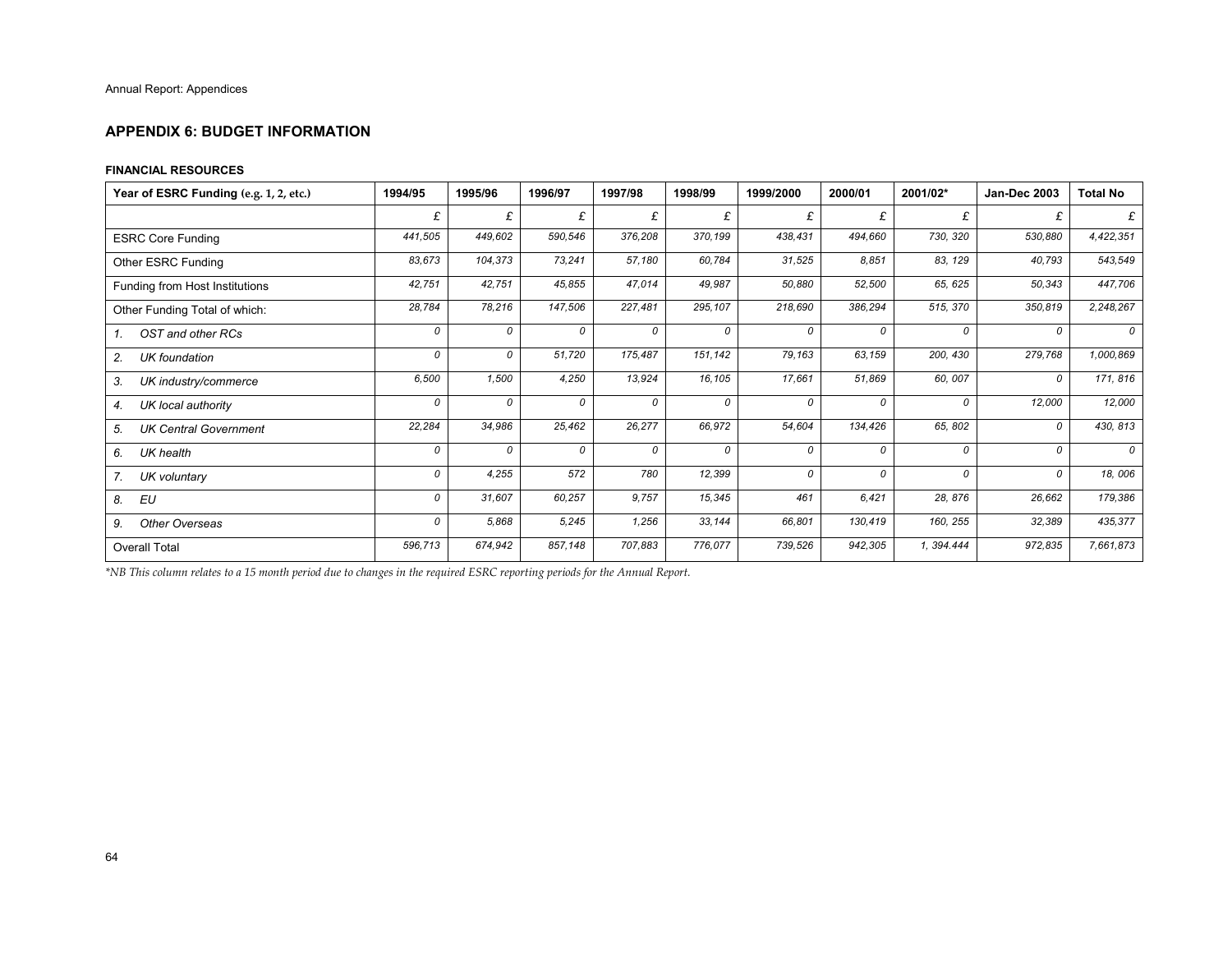# **APPENDIX 7: POLICY/PROCESS**

There are no points which we wish to make under this heading.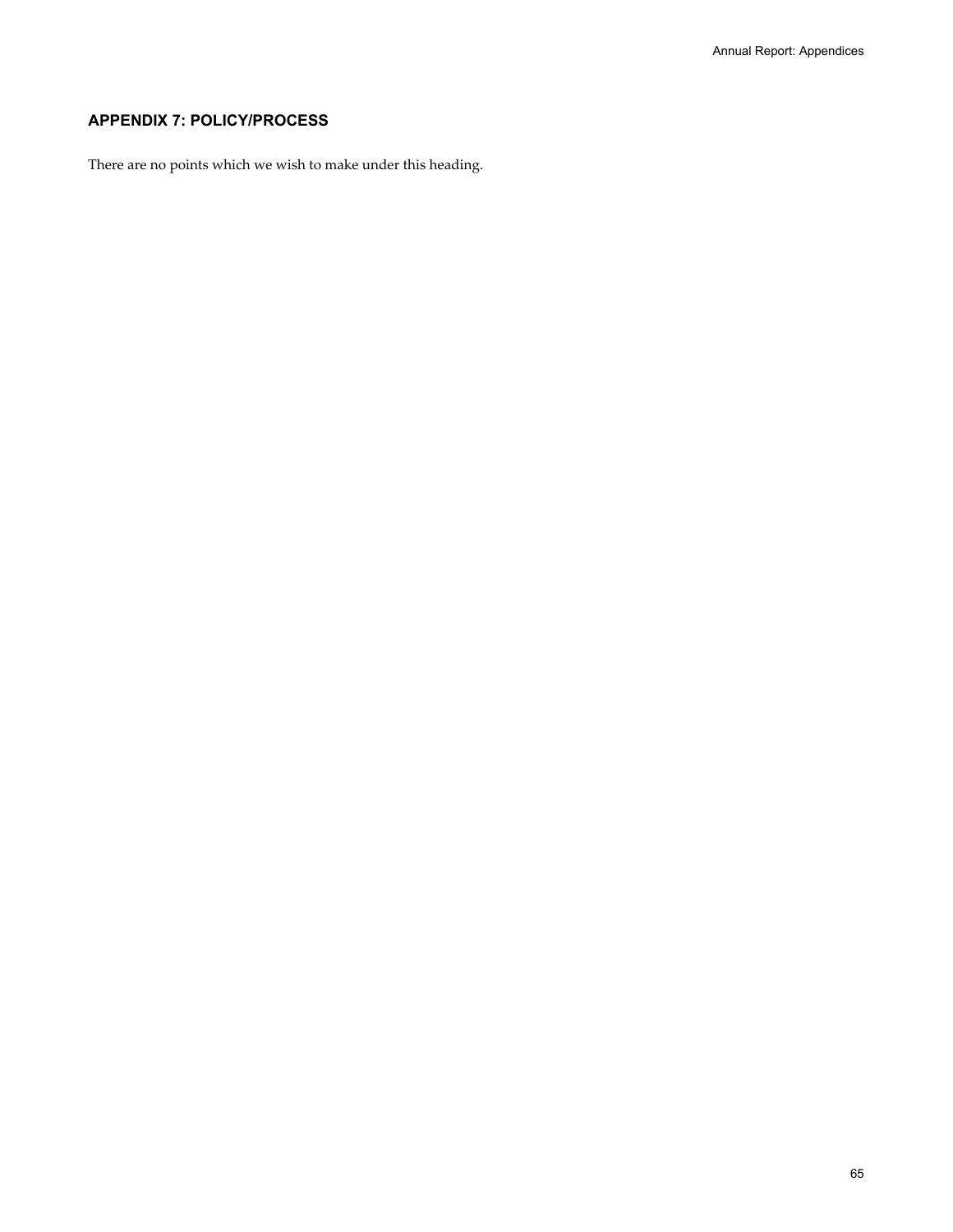# **APPENDIX 8: CBR BOARD MEMBERS AND RESEARCH ASSOCIATES**

## ESRC CENTRE FOR BUSINESS RESEARCH - COMMITTEE OF MANAGEMENT

Professor Brian Cheffins Faculty of Law University of Cambridge 10 West Road Cambridge CB3 9DZ

Professor Sandra Dawson Director University of Cambridge Judge Institute of Management Studies Trumpington Street Cambridge CB2 1AG

Dr Andy Cosh Assistant Director ESRC Centre for Business Research Queens' College Silver Street Cambridge CB3 9ET

Professor Simon Deakin Assistant Director ESRC Centre for Business Research University of Cambridge Top Floor Judge Institute of Management Studies Trumpington Street Cambridge CB2 1AG

Professor Mike Gregory Manufacturing Engineering Mill Lane Cambridge

Professor Bob Haining Head of Department Department of Geography University of Cambridge Downing Site Cambridge CB2 3EN

Professor Andrew Harvey Faculty of Economics & Politics Sidgwick Avenue Cambridge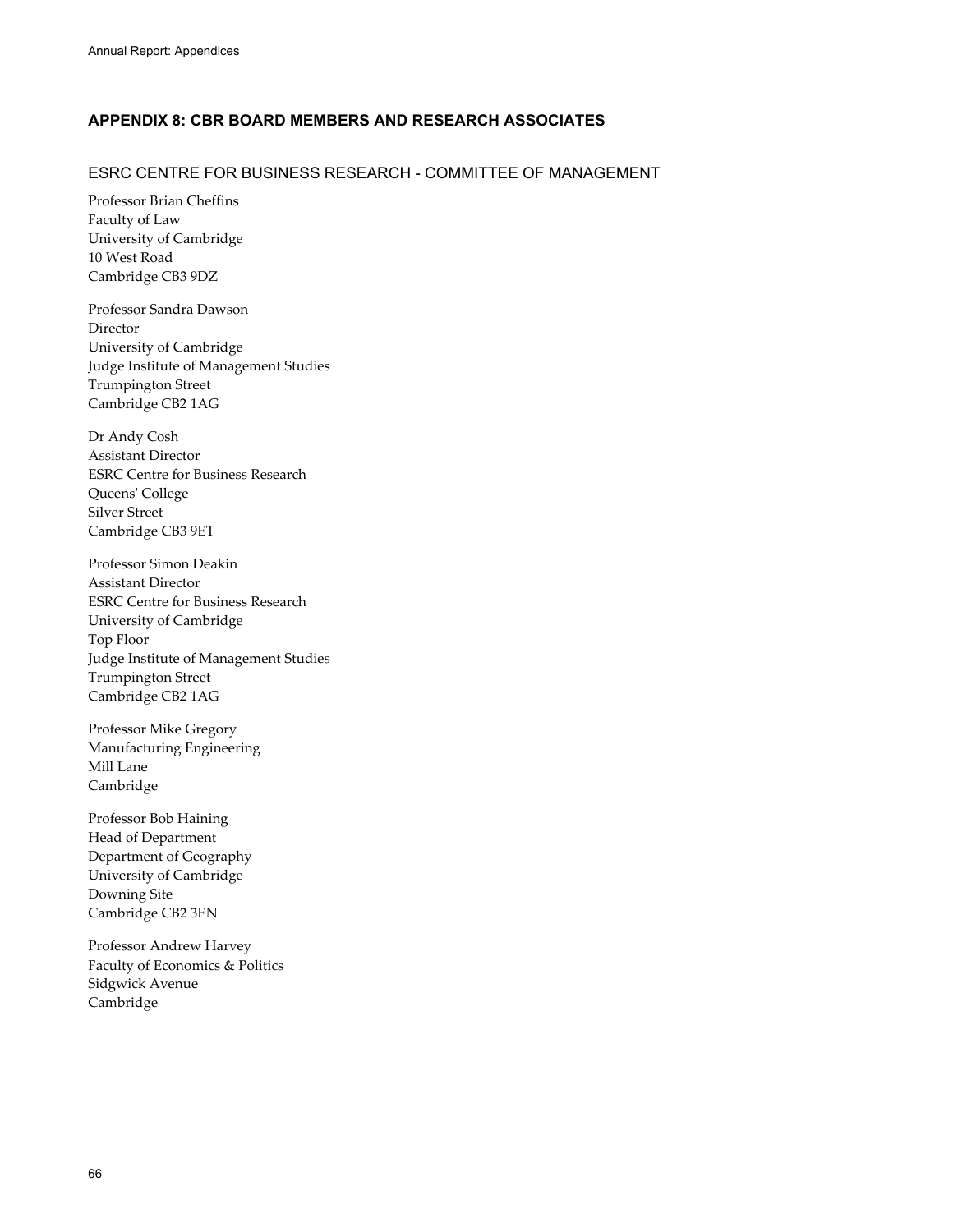Professor Ian Hodge Head of Department Department of Land Economy University of Cambridge 19 Silve Street Cambridge CB3 9EP

Dr Sean Holly Director Department of Applied Economics University of Cambridge Sidgwick Site Cambridge CB3 9DE

Professor Alan Hughes Director ESRC Centre for Business Research University of Cambridge Top Floor Judge Institute of Management Studies Trumpington Street Cambridge CB2 1AG

Dr Christel Lane Faculty of Social & Political Sciences University of Cambridge New Museum Site Cambridge CB2 3RQ

Professor Robert Mair (Chairman) Master of Jesus College Jesus Lane Cambridge

Mrs S. Moore (Secretary) ESRC Centre for Business Research Top Floor Judge Institute of Management Studies Trumpington Street Cambridge CB2 1AG

Professor Nick Oliver Assistant Director ESRC Centre for Business Research Judge Institute of Management Studies Trumpington Street Cambridge CB2 1AG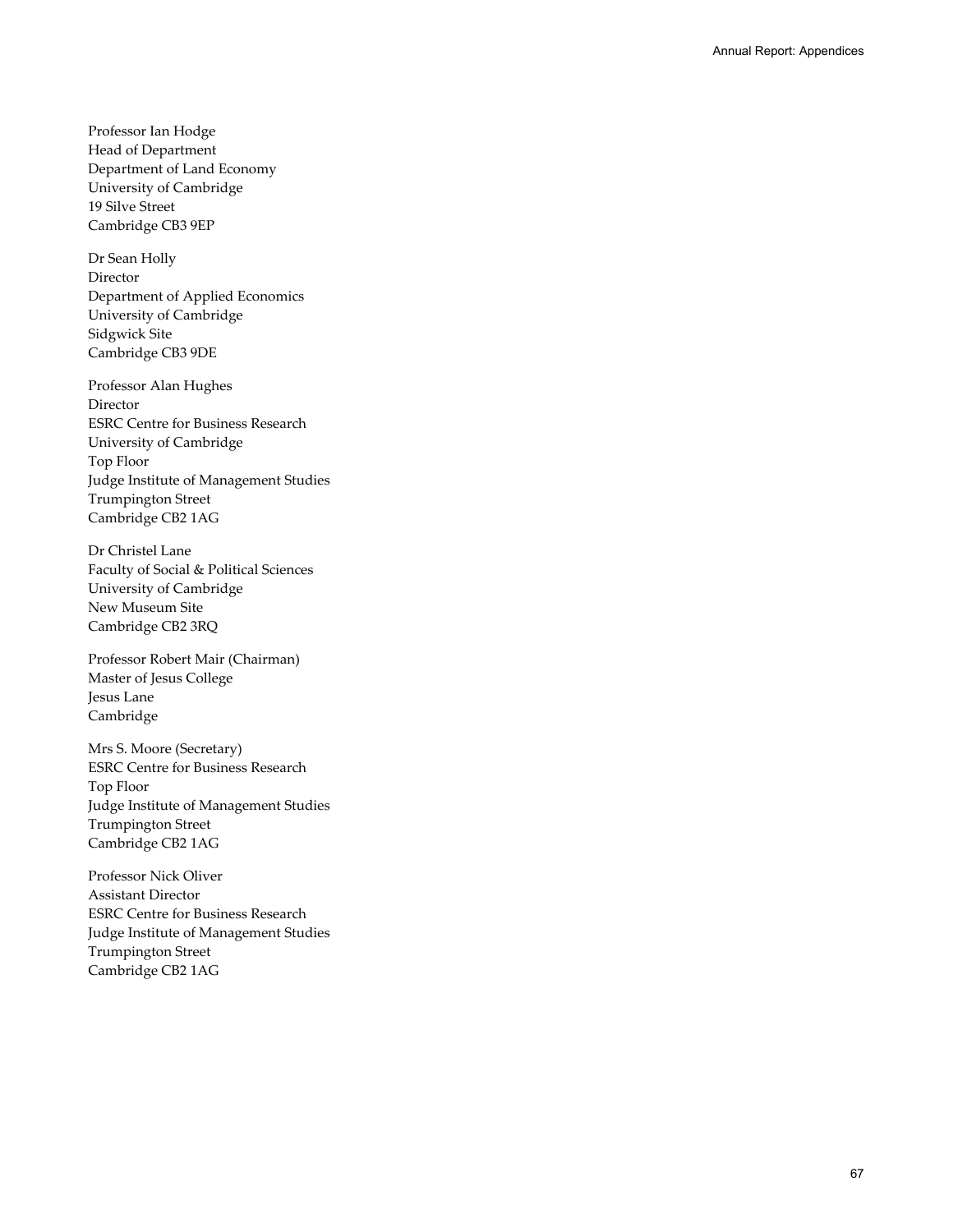## CURRENT ADVISORY BOARD MEMBERSHIP UNTIL 31/9/2004

Dr Gerald Avison Managing director, The Technology Partnership

Mr Matthew Bullock Chief Executive of Norwich and Peterborough Building Society (Chairman of the Advisory Board)

Professor B. Cheffins Faculty of Law, Cambridge University

Dr Andy Cosh Assistant Director, ESRC Centre for Business Research

Professor S.J. Dawson Director, Judge Institute of Management Studies

Professor Simon Deakin Assistant Director, ESRC Centre for Business Research

Ms Angela Dumas Consultant on Design and Management Senior Associate at the Judge Institute of Management Studies

Dr Reg Hinkley Chief Financial Officer, BP plc.

Professor Alan Hughes Director, ESRC Centre for Business Research

Mr Gareth Jones Non-Executive Director, TBI (ex-Managing Director of Abbey National Treasury Services)

Mr Andrew Kilpatrick HM Treasury

Professor J.S Metcalfe Executive Director, ESRC Centre for Research on Innovation and Competition University of Manchester

Professor David Newbery Ex-Director of the Department of Applied Economics University of Cambridge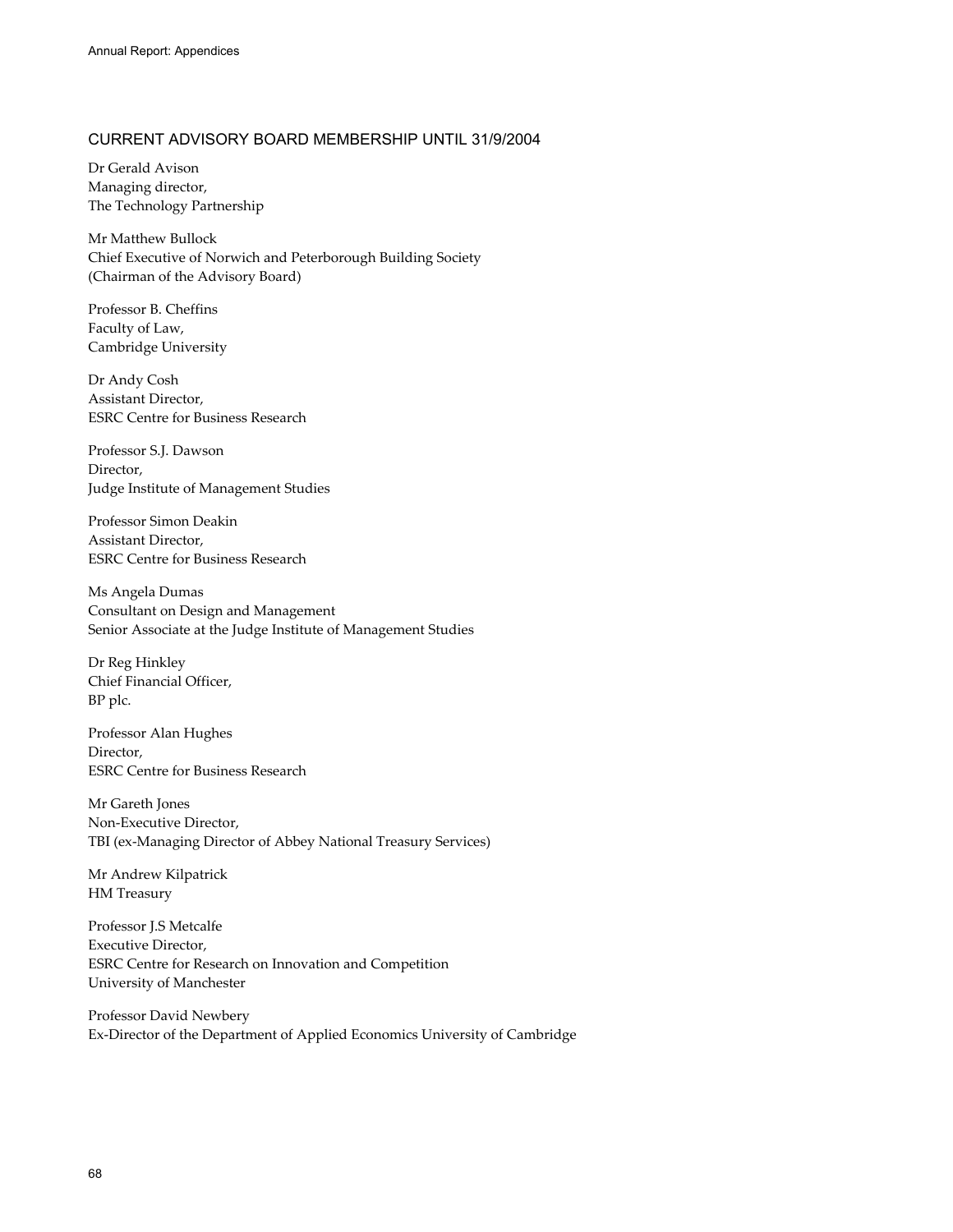Professor Nick Oliver Assistant Director, ESRC Centre for Business Research

Mr Martin Stanley Chief Executive, Postal Services Commission

Professor G. Whittington Board Member, International Accounting Standards Structure Board

Secretary to the Advisory Board Mrs Sue Moore Administrative Secretary ESRC Centre for Business Research

## RESEARCH ASSOCIATES

Alberto Andronico (University of Catania)

John Armour (Law)

Catherine Barnard (Law)

Robert Bennett (Geography)

Richard Barker (JIMS)

Suzanne Berger (MIT)

William Brown (Economics and Politics)

Brendan Burchell (SPS)

Brian Cheffins (Law)

Charlie Conn (University of Miami)

Jacqueline Cook

John Eatwell (JIMS)

Jack Glen (IFC)

Paul Guest (Engineering)

Klaus Gugler (University of Vienna)

Ulrich Heisig

John Hendry (Birkbeck College)

Yushi Inaba

Ian Jones (Brasenose College, Oxford and London Business School)

David Keeble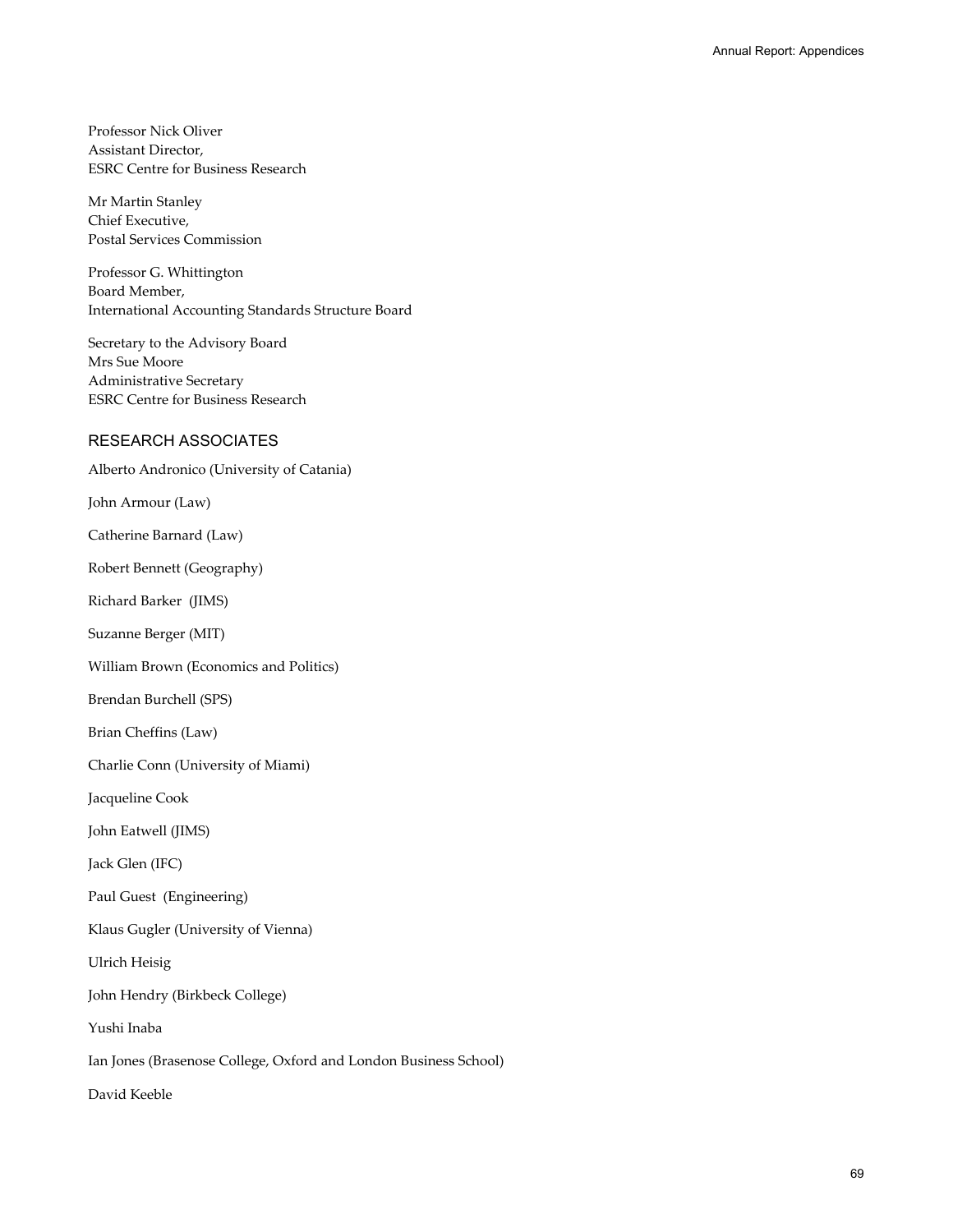Tom Kochan (MIT) Paul Kattuman (JIMS) Shyam Khemani (World Bank) Michael Kitson (JIMS) Suzanne Konzelmann (Birkbeck College) Christel Lane (SPS) Simon Learmount (JIMS) Kevin Lee (Leicester) Wolfgang Littek (University of Bremen) Professor F. Malerba (Italy) Roy Mankelow Ron Martin (Geography) Jonathan Michie (Birkbeck College) Tim Minshall Riz Mokal (University College, London) Dennis Mueller (University of Vienna) Fiona Murray (MIT) Lilach Nachum (City University of New York) David Nash (Cardiff) Richard Nolan (Law) Professor H. Odagin (Japan) Sarah Oxenbridge (Applied Economics) Michael Pollitt (JIMS) Stephen Pratten (King's College, London) L. Renneboog (University of Leuven) Daniel Roos, (MIT) Michael Scott Morton (MIT) Ajit Singh (Economics and Politics) Andrew Stewart, (Law, Flinders, University of South Australia) Hugh Whittaker (Doshisha University, Japan) Geoff Whittington (International Standards Accounting Board).